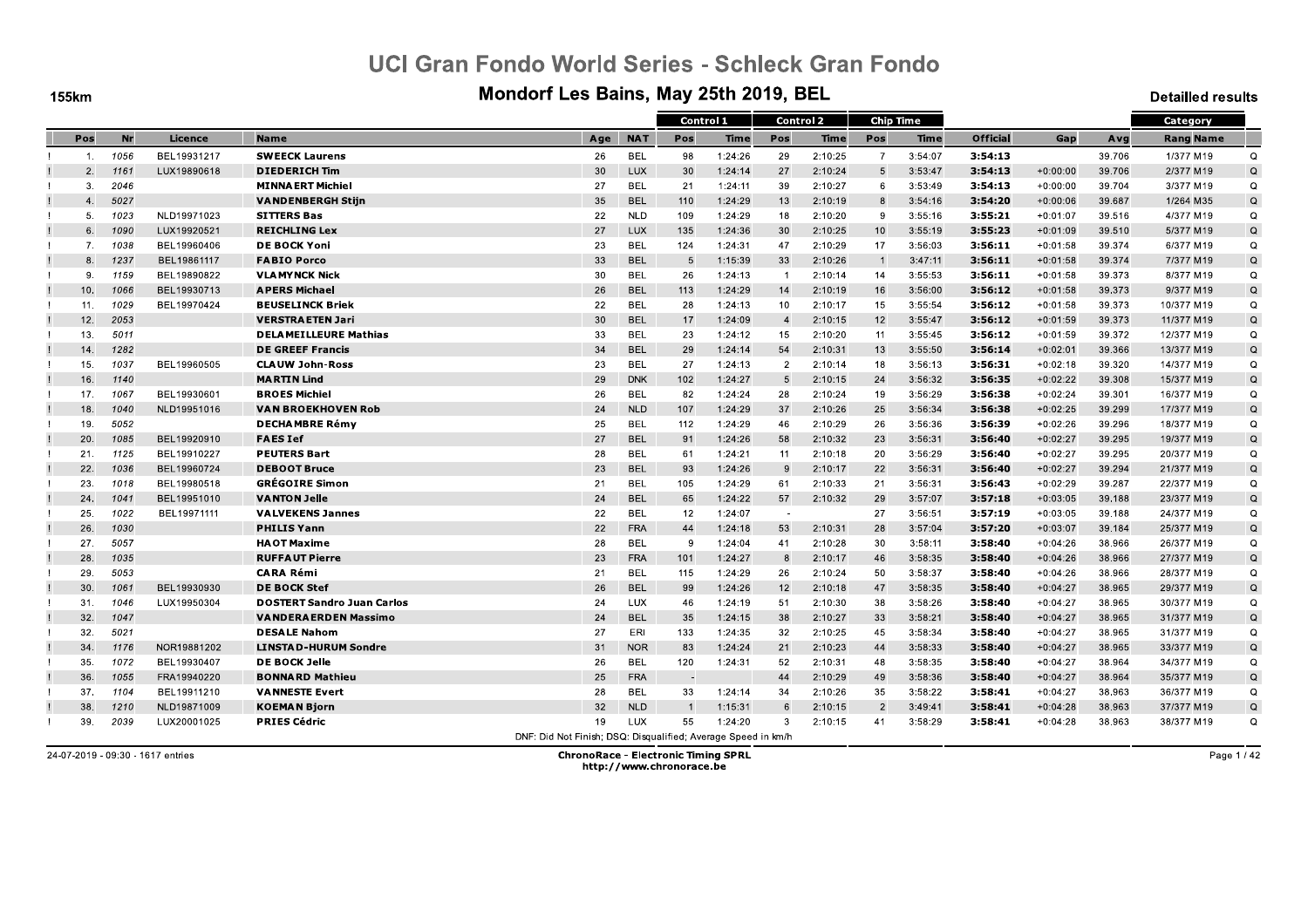**155km** 

#### Mondorf Les Bains, May 25th 2019, BEL

**Detailled results** 

|     |           |             |                               |                                                               |            | Control 1      |             |                | <b>Control 2</b> |                | <b>Chip Time</b> |                 |            |        | Category         |             |
|-----|-----------|-------------|-------------------------------|---------------------------------------------------------------|------------|----------------|-------------|----------------|------------------|----------------|------------------|-----------------|------------|--------|------------------|-------------|
| Pos | <b>Nr</b> | Licence     | <b>Name</b>                   | Age                                                           | <b>NAT</b> | Pos            | <b>Time</b> | Pos            | <b>Time</b>      | Pos            | <b>Time</b>      | <b>Official</b> | Gap        | Avg    | <b>Rang Name</b> |             |
| 40. | 1017      |             | <b>TAKI Raoef</b>             | 21                                                            | <b>NLD</b> | $\overline{4}$ | 1:15:35     | 42             | 2:10:28          | 3              | 3:49:41          | 3:58:41         | $+0:04:28$ | 38.963 | 39/377 M19       | $\Omega$    |
| 41. | 1134      |             | <b>SMEYERS Floris</b>         | 29                                                            | <b>BEL</b> | 78             | 1:24:24     | 35             | 2:10:26          | 40             | 3:58:28          | 3:58:41         | $+0:04:28$ | 38.963 | 40/377 M19       | $\Omega$    |
| 42. | 1142      | BEL19900516 | <b>VAN BYLEN Jens</b>         | 29                                                            | <b>BEL</b> | 43             | 1:24:18     | 23             | 2:10:23          | 39             | 3:58:26          | 3:58:41         | $+0:04:28$ | 38.963 | 41/377 M19       | Q           |
| 43. | 1217      | BEL19870806 | <b>NOEL Arnaud</b>            | 32                                                            | <b>BEL</b> | 37             | 1:24:16     | 43             | 2:10:28          | 36             | 3:58:22          | 3:58:41         | $+0:04:28$ | 38.962 | 42/377 M19       | Q           |
| 44  | 5020      |             | VAN HOUDENHOVE Pieter-Jan     | 33                                                            | <b>BEL</b> | 77             | 1:24:23     | 56             | 2:10:32          | 42             | 3:58:30          | 3.58.41         | $+0:04:28$ | 38.962 | 43/377 M19       | $\Omega$    |
| 45. | 1108      |             | <b>TEN KATE Herman</b>        | 28                                                            | <b>NLD</b> | 34             | 1:24:15     | 67             | 2:10:38          | 34             | 3:58:21          | 3:58:41         | $+0:04:28$ | 38.962 | 44/377 M19       | Q           |
| 46. | 1031      | BEL19970104 | <b>MARIN Glenn</b>            | 22                                                            | <b>BEL</b> | $\overline{2}$ | 1:15:33     | 36             | 2:10:26          | $\overline{4}$ | 3:49:42          | 3:58:42         | $+0:04:28$ | 38.961 | 45/377 M19       | $\Omega$    |
| 47. | 1267      |             | <b>VAN DER JEUGHT Stijn</b>   | 34                                                            | <b>BEL</b> | 16             | 1:24:09     | 24             | 2:10:24          | 32             | 3:58:18          | 3:58:42         | $+0:04:28$ | 38.961 | 46/377 M19       | $\mathsf Q$ |
| 48. | 1262      | FRA19851204 | <b>MULLER Gabriel</b>         | 34                                                            | <b>FRA</b> | 81             | 1:24:24     | 49             | 2:10:30          | 43             | 3:58:32          | 3:58:42         | $+0:04:29$ | 38.960 | 47/377 M19       | Q           |
| 49. | 5094      |             | <b>MINY Gilles</b>            | 17                                                            | <b>LUX</b> | 111            | 1:24:29     | 60             | 2:10:33          | 52             | 3:58:39          | 3:58:43         | $+0:04:30$ | 38.957 | 1/2 MU1          | $\sim$      |
| 50. | 1247      |             | <b>DRUSZKIEWICZ Sebastian</b> | 33                                                            | POL        | 108            | 1:24:29     | $\overline{7}$ | 2:10:17          | 51             | 3:58:38          | 3:58:43         | $+0:04:30$ | 38.957 | 48/377 M19       | $\Omega$    |
| 51. | 1272      | BEL19850813 | <b>GENEYN Stiin</b>           | 34                                                            | <b>BEL</b> | 31             | 1:24:14     | 62             | 2:10:33          | 37             | 3:58:23          | 3:58:44         | $+0:04:31$ | 38.953 | 49/377 M19       | $\Omega$    |
| 52. | 2040      | LUX19970120 | <b>WEYRICH Maxime</b>         | 22                                                            | LUX        | 13             | 1:24:07     | 45             | 2:10:29          | 31             | 3:58:15          | 3:58:44         | $+0:04:31$ | 38.953 | 50/377 M19       | Q           |
| 53. | 1202      | DEU19871111 | <b>THOMAS Christian</b>       | 32                                                            | DEU        | 97             | 1:24:26     | 16             | 2:10:20          | 54             | 4:02:48          | 4:02:52         | $+0:08:39$ | 38.290 | 51/377 M19       | Q           |
| 54. | 1054      |             | <b>POWER Kjell</b>            | 25                                                            | <b>BEL</b> | 117            | 1:24:30     | $\sim$         |                  | 55             | 4:03:28          | 4:03:31         | $+0:09:18$ | 38.188 | 52/377 M19       | $\Omega$    |
| 55. | 1107      | BEL19911113 | <b>BUYLE Pieter</b>           | 28                                                            | <b>BEL</b> | 41             | 1:24:17     | 84             | 2:11:20          | 63             | 4:04:04          | 4:04:18         | $+0:10:04$ | 38.068 | 53/377 M19       | $\mathsf Q$ |
| 56. | 1128      | DEU19901221 | <b>AHRENDT Ahrendt</b>        | 29                                                            | DEU        | 14             | 1:24:08     | 31             | 2:10:25          | 56             | 4:03:52          | 4:04:18         | $+0:10:05$ | 38.067 | 54/377 M19       | $\Omega$    |
| 57. | 1058      | DNK19931118 | <b>KROGH JENSEN Anders</b>    | 26                                                            | <b>DNK</b> | 128            | 1:24:33     | 50             | 2:10:30          | 76             | 4:04:14          | 4:04:18         | $+0:10:05$ | 38.067 | 55/377 M19       | Q           |
| 58. | 1136      |             | MJØLNERØD-LIE Stian           | 29                                                            | <b>NOR</b> | 92             | 1:24:26     | 59             | 2:10:33          | 71             | 4:04:11          | 4:04:18         | $+0:10:05$ | 38.066 | 56/377 M19       | Q           |
| 59. | 1193      |             | <b>WARSON Laurens</b>         | 31                                                            | <b>BEL</b> | 39             | 1:24:16     | 78             | 2:11:18          | 62             | 4:04:03          | 4:04:18         | $+0:10:05$ | 38.066 | 57/377 M19       | Q           |
| 60. | 1122      | BEL19910426 | <b>KERKHOFS Bram</b>          | 28                                                            | <b>BEL</b> | 121            | 1:24:31     | 74             | 2:10:58          | 73             | 4:04:11          | 4.04.18         | $+0:10:05$ | 38.066 | 58/377 M19       | $\Omega$    |
| 61. | 2043      |             | <b>DAVID Dries</b>            | 24                                                            | <b>BEL</b> | 116            | 1:24:30     | $\sim$         |                  | 78             | 4:04:15          | 4:04:18         | $+0:10:05$ | 38.066 | 59/377 M19       | Q           |
| 62. | 1105      |             | <b>SELS Jasper</b>            | 28                                                            | <b>BEL</b> | 88             | 1:24:25     | 69             | 2:10:54          | 75             | 4:04:13          | 4:04:19         | $+0:10:05$ | 38.065 | 60/377 M19       | Q           |
| 63. | 1109      |             | <b>MARIEN Stijn</b>           | 28                                                            | <b>BEL</b> | 51             | 1:24:20     | 81             | 2:11:19          | 64             | 4:04:05          | 4:04:19         | $+0:10:06$ | 38.064 | 61/377 M19       | $\Omega$    |
| 63. | 1153      |             | YANNICK DE WITTE Yannick      | 30                                                            | <b>BEL</b> | 84             | 1:24:25     | $\sim$         |                  | 72             | 4:04:11          | 4:04:19         | $+0:10:06$ | 38.064 | 61/377 M19       | Q           |
| 65. | 1013      | NLD19990831 | <b>KUNKELER Kees</b>          | 20                                                            | <b>NLD</b> | 22             | 1:24:11     | 48             | 2:10:30          | 58             | 4:03:58          | 4:04:19         | $+0:10:06$ | 38.064 | 63/377 M19       | $\mathsf Q$ |
| 66. | 2048      |             | <b>DERUYVER Jelle</b>         | 28                                                            | <b>BEL</b> | 53             | 1:24:20     | 76             | 2:11:00          | 61             | 4:04:02          | 4:04:19         | $+0:10:06$ | 38.063 | 64/377 M19       | $\Omega$    |
| 67. | 1075      | DEU19930327 | <b>STEFFENS Alexander</b>     | 26                                                            | DEU        | 105            | 1:24:29     | 20             | 2:10:21          | 82             | 4:04:17          | 4:04:20         | $+0:10:06$ | 38.062 | 65/377 M19       | Q           |
| 68. | 1231      |             | <b>HOES Stef</b>              | 32                                                            | <b>BEL</b> | 126            | 1:24:31     | 64             | 2:10:36          | 79             | 4:04:16          | 4:04:20         | $+0:10:07$ | 38.062 | 66/377 M19       | Q           |
| 69. | 1059      |             | <b>CAPPELIER Mylan</b>        | 26                                                            | <b>BEL</b> | 127            | 1:24:32     | 85             | 2:11:20          | 80             | 4:04:16          | 4.04.20         | $+0:10:07$ | 38.061 | 67/377 M19       | Q           |
| 70. | 1033      |             | <b>KLÖCKNER Lukas</b>         | 23                                                            | DEU        | 66             | 1:24:22     | 75             | 2:10:58          | 74             | 4:04:11          | 4:04:20         | $+0:10:07$ | 38.061 | 68/377 M19       | Q           |
| 71. | 1045      |             | <b>VAN DEN PLAS Jelle</b>     | 24                                                            | <b>BEL</b> | 32             | 1:24:14     | 83             | 2:11:19          | 59             | 4:04:01          | 4:04:20         | $+0:10:07$ | 38.061 | 69/377 M19       | Q           |
| 72. | 2049      |             | <b>DEMOT Thibaud</b>          | 28                                                            | <b>BEL</b> | 86             | 1:24:25     | 80             | 2:11:18          | 67             | 4:04:10          | 4:04:20         | $+0:10:07$ | 38.061 | 70/377 M19       | $\Omega$    |
| 73. | 1083      | NLD19921013 | <b>OUSSOREN Olaf</b>          | 27                                                            | <b>NLD</b> | 45             | 1:24:19     | 77             | 2:11:18          | 65             | 4:04:07          | 4:04:20         | $+0:10:07$ | 38.060 | 71/377 M19       | Q           |
| 74. | 1150      | BEL19900131 | <b>JONCKHEERE Michael</b>     | 29                                                            | <b>BEL</b> | 56             | 1:24:21     | 63             | 2:10:35          | 70             | 4:04:11          | 4:04:21         | $+0:10:07$ | 38.060 | 72/377 M19       | Q           |
| 75. | 1115      | NLD19910702 | <b>BOUMAN Stephan</b>         | 28                                                            | <b>NLD</b> | 49             | 1:24:20     | 79             | 2:11:18          | 66             | 4:04:07          | 4:04:21         | $+0:10:08$ | 38.060 | 73/377 M19       | Q           |
| 76. | 1052      |             | <b>GUISOLAN Jonathan</b>      | 25                                                            | <b>CHE</b> | 42             | 1:24:18     | 65             | 2:10:36          | 60             | 4:04:01          | 4.04.21         | $+0:10:08$ | 38.059 | 74/377 M19       | Q           |
| 77. | 5043      |             | <b>KEEKELBERG Gilbert</b>     | 26                                                            | <b>NLD</b> | 20             | 1:24:10     | 82             | 2:11:19          | 57             | 4:03:55          | 4:04:21         | $+0:10:08$ | 38.059 | 75/377 M19       | Q           |
| 78. | 1242      |             | <b>HOLLANDERS Dries</b>       | 33                                                            | <b>BEL</b> | 63             | 1:24:22     | 40             | 2:10:28          | 68             | 4:04:10          | 4.04.21         | $+0:10:08$ | 38.058 | 76/377 M19       | Q           |
|     |           |             |                               | DNE: Did Not Finish: DSO: Disqualified: Average Speed in km/h |            |                |             |                |                  |                |                  |                 |            |        |                  |             |

24-07-2019 - 09:30 - 1617 entries

**ChronoRace - Electronic Timing SPRL** http://www.chronorace.be

Page 2 / 42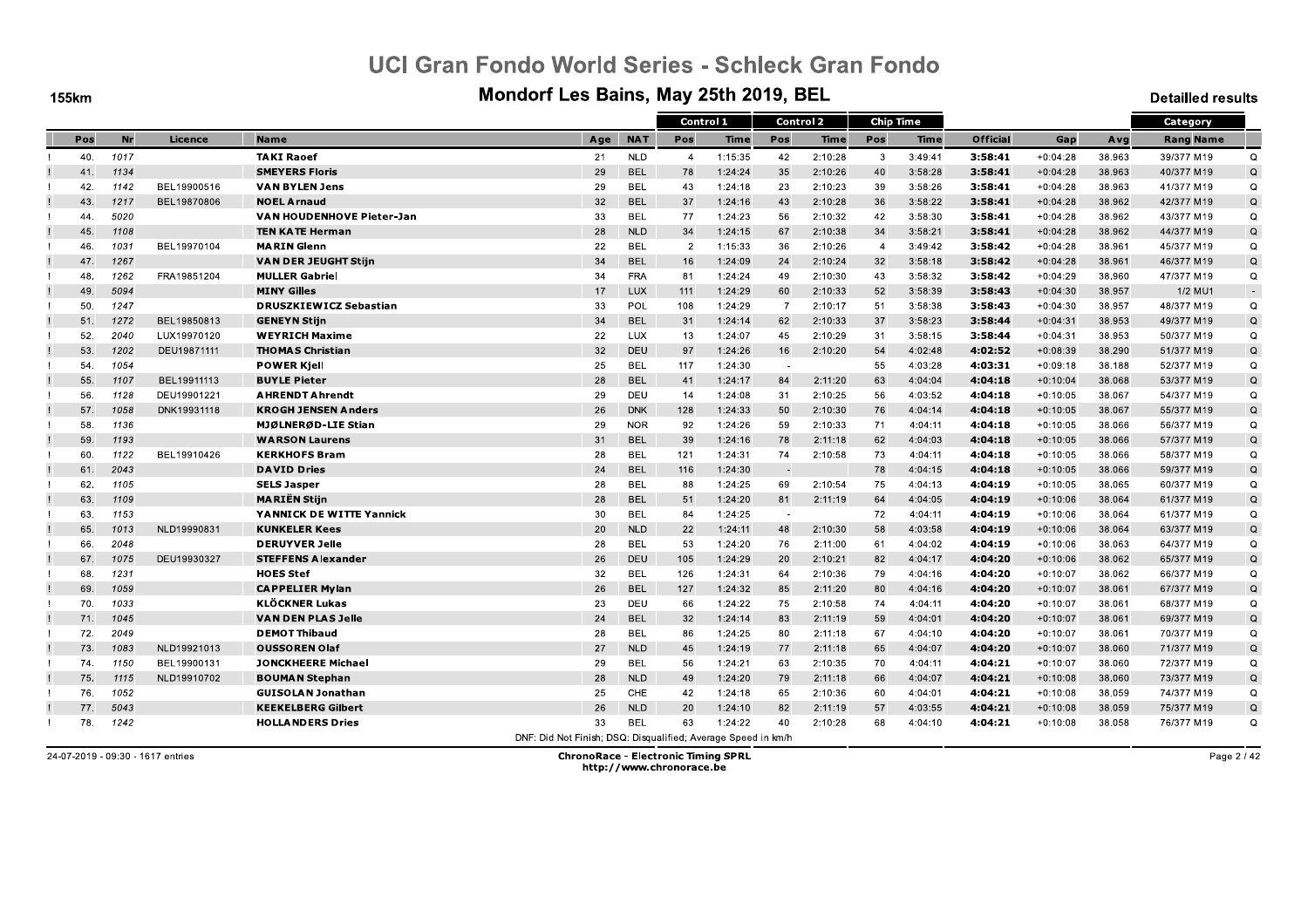**155km** 

#### Mondorf Les Bains, May 25th 2019, BEL

**Detailled results** 

|      |      |             |                              |                                                               |            | Control 1                |         |     | Control 2 |     | <b>Chip Time</b> |                 |            |        | Category         |             |
|------|------|-------------|------------------------------|---------------------------------------------------------------|------------|--------------------------|---------|-----|-----------|-----|------------------|-----------------|------------|--------|------------------|-------------|
| Pos  | Nr   | Licence     | <b>Name</b>                  | Age                                                           | <b>NAT</b> | Pos                      | Time    | Pos | Time      | Pos | <b>Time</b>      | <b>Official</b> | Gap        | Avg    | <b>Rang Name</b> |             |
| 79.  | 1014 | FRA19990826 | <b>WIEDERKEHR Constant</b>   | 20                                                            | <b>FRA</b> | 103                      | 1:24:28 | 73  | 2:10:57   | 69  | 4:04:10          | 4:04:22         | $+0:10:09$ | 38.055 | 77/377 M19       | $\Omega$    |
| 80.  | 2050 | FRA19910909 | <b>CULIEZ Benoit</b>         | 28                                                            | <b>FRA</b> | 122                      | 1:24:31 | 72  | 2:10:57   | 81  | 4:04:17          | 4:04:25         | $+0:10:12$ | 38.049 | 78/377 M19       | $\Omega$    |
| 81.  | 5060 |             | <b>SPYSSCHAERT Anthony</b>   | 33                                                            | <b>BEL</b> | 25                       | 1:24:13 | 68  | 2:10:52   | 77  | 4:04:15          | 4:04:35         | $+0:10:22$ | 38.022 | 79/377 M19       | $\Omega$    |
| 82.  | 1248 | DEU19860522 | <b>KÖNIG Johannes</b>        | 33                                                            | DEU        | 85                       | 1:24:25 | 17  | 2:10:20   | 83  | 4:04:59          | 4:05:06         | $+0:10:52$ | 37.943 | 80/377 M19       | $\mathsf Q$ |
| 83.  | 1021 | NLD19971128 | <b>VELTINK Jeffrey</b>       | 22                                                            | <b>NLD</b> | 71                       | 1:24:23 | 22  | 2:10:23   | 85  | 4:05:33          | 4:05:43         | $+0:11:30$ | 37.846 | 81/377 M19       | Q           |
| 84.  | 2105 |             | <b>HOUBEN Kristof</b>        | 41                                                            | <b>BEL</b> | 144                      | 1:27:57 | 137 | 2:16:26   | 84  | 4:05:23          | 4:05:54         | $+0:11:40$ | 37.820 | 1/259 M40        | $\Omega$    |
| 85.  | 2092 |             | VAN GOOLEN Jurgen            | 39                                                            | <b>BEL</b> | 218                      | 1:28:19 | 130 | 2:16:24   | 86  | 4:05:42          | 4:05:54         | $+0:11:40$ | 37.820 | 2/264 M35        | Q           |
| 86.  | 1321 | BEL19830814 | <b>BAECKELANDT Dominique</b> | 36                                                            | <b>BEL</b> | 231                      | 1:28:22 | 120 | 2:16:21   | 87  | 4:05:55          | 4:06:07         | $+0:11:54$ | 37.786 | 3/264 M35        | $\mathsf Q$ |
| 87.  | 1355 | BEL19820703 | <b>PORCO Carlo</b>           | 37                                                            | BEL        | 232                      | 1:28:22 | 135 | 2:16:25   | 88  | 4:06:00          | 4:06:07         | $+0:11:54$ | 37.786 | 4/264 M35        | $\mathsf Q$ |
| 88.  | 1291 | CZE19840909 | <b>KOLLERT Michal</b>        | 35                                                            | CZE        | 271                      | 1:28:26 | 119 | 2:16:21   | 93  | 4:06:06          | 4:06:07         | $+0:11:54$ | 37.786 | 5/264 M35        | $\Omega$    |
| 89.  | 1537 |             | <b>RIEPING Hanno</b>         | 43                                                            | DEU        | 152                      | 1:28:02 | 118 | 2:16:20   | 90  | 4:06:04          | 4:06:30         | $+0:12:17$ | 37.727 | 2/259 M40        | Q           |
| 90.  | 1423 | DEU19800611 | <b>KÜHMEL Sandro</b>         | 39                                                            | DEU        | 194                      | 1:28:13 | 127 | 2:16:22   | 106 | 4:06:16          | 4:06:30         | $+0:12:17$ | 37.727 | 6/264 M35        | Q           |
| 91.  | 1305 | BEL19840220 | <b>THEYS Koen</b>            | 35                                                            | <b>BEL</b> | 270                      | 1:28:26 | 136 | 2:16:25   | 119 | 4:06:28          | 4:06:30         | $+0:12:17$ | 37.727 | 7/264 M35        | Q           |
| 92.  | 1402 | CZE19810228 | <b>GONDA Pavel</b>           | 38                                                            | CZE        | 211                      | 1:28:18 | 128 | 2:16:23   | 111 | 4:06:20          | 4.06.30         | $+0:12:17$ | 37.726 | 8/264 M35        | Q           |
| 93.  | 5009 |             | <b>GILBERT Jerôme</b>        | 35                                                            | <b>BEL</b> | 204                      | 1:28:16 | 132 | 2:16:24   | 109 | 4:06:18          | 4:06:30         | $+0:12:17$ | 37.726 | 9/264 M35        | Q           |
| 94.  | 1518 | FRA19770724 | <b>NOO Cyrille</b>           | 42                                                            | <b>FRA</b> | 175                      | 1:28:08 | 123 | 2:16:21   | 100 | 4:06:11          | 4:06:31         | $+0:12:17$ | 37.725 | 3/259 M40        | Q           |
| 95.  | 1401 | BEL19810303 | <b>KURT VANLA ETHEM Kurt</b> | 38                                                            | <b>BEL</b> | 230                      | 1:28:21 | 124 | 2:16:22   | 114 | 4:06:24          | 4:06:31         | $+0:12:17$ | 37.725 | 10/264 M35       | $\Omega$    |
| 96.  | 1352 | FRA19820821 | <b>BRENNER Eric</b>          | 37                                                            | <b>FRA</b> | 209                      | 1:28:17 | 155 | 2:16:30   | 110 | 4:06:19          | 4:06:31         | $+0:12:18$ | 37.725 | 11/264 M35       | Q           |
| 97.  | 2078 |             | <b>MERTENS Joris</b>         | 35                                                            | BEL        | $\overline{\phantom{a}}$ |         | 139 | 2:16:27   | 118 | 4:06:28          | 4:06:31         | $+0:12:18$ | 37.725 | 12/264 M35       | Q           |
| 98.  | 1490 | DEU19780812 | <b>WALLENBORN Jochen</b>     | 41                                                            | <b>DEU</b> | 151                      | 1:28:02 | 117 | 2:16:20   | 92  | 4:06:06          | 4:06:31         | $+0:12:18$ | 37.725 | 4/259 M40        | Q           |
| 99.  | 2117 |             | <b>VAN LOON Tom</b>          | 42                                                            | <b>BEL</b> | 181                      | 1:28:09 | 147 | 2:16:29   | 101 | 4:06:11          | 4:06:31         | $+0:12:18$ | 37.724 | 5/259 M40        | $\Omega$    |
| 99.  | 1543 | NLD19760730 | <b>VAN DER STER Leon</b>     | 43                                                            | <b>NLD</b> | 187                      | 1:28:12 | 144 | 2:16:28   | 105 | 4:06:14          | 4:06:31         | $+0:12:18$ | 37.724 | 5/259 M40        | Q           |
| 101. | 1469 | BEL19790122 | <b>DAS Jeroen</b>            | 40                                                            | <b>BEL</b> | 184                      | 1:28:11 | 177 | 2:16:38   | 97  | 4:06:08          | 4.06.31         | $+0:12:18$ | 37.724 | 7/259 M40        | Q           |
| 102. | 1404 |             | <b>BENJAMIN Vandamme</b>     | 39                                                            | <b>BEL</b> | 247                      | 1:28:24 | 141 | 2:16:27   | 116 | 4:06:26          | 4:06:31         | $+0:12:18$ | 37.724 | 13/264 M35       | Q           |
| 103. | 1318 | NLD19830825 | <b>JANSEN Arnold</b>         | 36                                                            | <b>NLD</b> | 235                      | 1:28:22 | 138 | 2:16:26   | 113 | 4:06:23          | 4:06:31         | $+0:12:18$ | 37.724 | 14/264 M35       | $\mathsf Q$ |
| 104  | 2104 |             | <b>OSSIEUR Michael</b>       | 40                                                            | <b>BEL</b> | 154                      | 1:28:03 | 150 | 2:16:29   | 95  | 4:06:06          | 4:06:31         | $+0:12:18$ | 37.723 | 8/259 M40        | Q           |
| 105. | 1405 | NLD19801213 | <b>BROEKHUIZEN Wilbert</b>   | 39                                                            | <b>NLD</b> | 234                      | 1:28:22 | 126 | 2:16:22   | 115 | 4:06:24          | 4:06:32         | $+0:12:18$ | 37.723 | 15/264 M35       | Q           |
| 106. | 2086 | BEL19820707 | <b>RYDE Bjorn</b>            | 37                                                            | <b>BEL</b> | 197                      | 1:28:14 | 134 | 2:16:25   | 108 | 4:06:18          | 4:06:32         | $+0:12:19$ | 37.722 | 16/264 M35       | $\Omega$    |
| 107. | 1449 | POL19790830 | <b>DOLNY Jacek</b>           | 40                                                            | POL        | 155                      | 1:28:03 | 131 | 2:16:24   | 89  | 4:06:04          | 4:06:32         | $+0:12:19$ | 37.722 | 9/259 M40        | $\Omega$    |
| 108. | 1445 |             | <b>CHABERT Hans</b>          | 40                                                            | <b>BEL</b> | 162                      | 1:28:05 | 143 | 2:16:28   | 98  | 4:06:09          | 4:06:32         | $+0:12:19$ | 37.722 | 10/259 M40       | Q           |
| 109. | 1586 |             | <b>DOUHA Peter</b>           | 44                                                            | <b>BEL</b> | 174                      | 1:28:08 | 145 | 2:16:28   | 103 | 4:06:11          | 4:06:32         | $+0:12:19$ | 37.722 | 11/259 M40       | Q           |
| 110. | 1478 | BEL19781128 | <b>MEURISSE Dominiek</b>     | 41                                                            | <b>BEL</b> | 185                      | 1:28:11 | 166 | 2:16:34   | 104 | 4:06:14          | 4.06.32         | $+0:12:19$ | 37.722 | 12/259 M40       | Q           |
| 111. | 5074 |             | <b>CANON Bar</b>             | 41                                                            | <b>NLD</b> | 159                      | 1:28:04 | 148 | 2:16:29   | 96  | 4:06:08          | 4:06:32         | $+0:12:19$ | 37.722 | 13/259 M40       | $\mathsf Q$ |
| 112. | 5064 |             | <b>BOUMANS Didier</b>        | 36                                                            | <b>NLD</b> | 261                      | 1:28:25 | 121 | 2:16:21   | 121 | 4:06:30          | 4:06:32         | $+0:12:19$ | 37.721 | 17/264 M35       | Q           |
| 113. | 1335 | NLD19830202 | <b>PAMEIJER Kees</b>         | 36                                                            | <b>NLD</b> | 285                      | 1:28:28 | 122 | 2:16:21   | 120 | 4:06:30          | 4:06:33         | $+0:12:19$ | 37.720 | 18/264 M35       | Q           |
| 114. | 1514 | BEL19770907 | <b>GUILLAUME Steve</b>       | 42                                                            | <b>BEL</b> | 193                      | 1:28:13 | 162 | 2:16:33   | 107 | 4:06:17          | 4:06:33         | $+0:12:20$ | 37.720 | 14/259 M40       | $\Omega$    |
| 115. | 1558 |             | <b>NUFFORT Matt</b>          | 44                                                            | <b>USA</b> | 167                      | 1:28:07 | 174 | 2:16:37   | 102 | 4:06:11          | 4.06.33         | $+0:12:20$ | 37.719 | 15/259 M40       | Q           |
| 116. | 1327 | BEL19830612 | <b>VANDER MEIREN Ward</b>    | 36                                                            | <b>BEL</b> | 205                      | 1:28:16 | 154 | 2:16:30   | 112 | 4:06:21          | 4:06:33         | $+0:12:20$ | 37.719 | 19/264 M35       | Q           |
| 117. | 1559 | PRT19751202 | <b>DANIEL PEGADO Daniel</b>  | 44                                                            | <b>PRT</b> | 158                      | 1:28:04 | 170 | 2:16:35   | 94  | 4:06:06          | 4.06.34         | $+0:12:21$ | 37.716 | 16/259 M40       | Q           |
|      |      |             |                              | DNF: Did Not Finish: DSO: Disqualified: Average Speed in km/h |            |                          |         |     |           |     |                  |                 |            |        |                  |             |

24-07-2019 - 09:30 - 1617 entries

**ChronoRace - Electronic Timing SPRL** http://www.chronorace.be

Page 3 / 42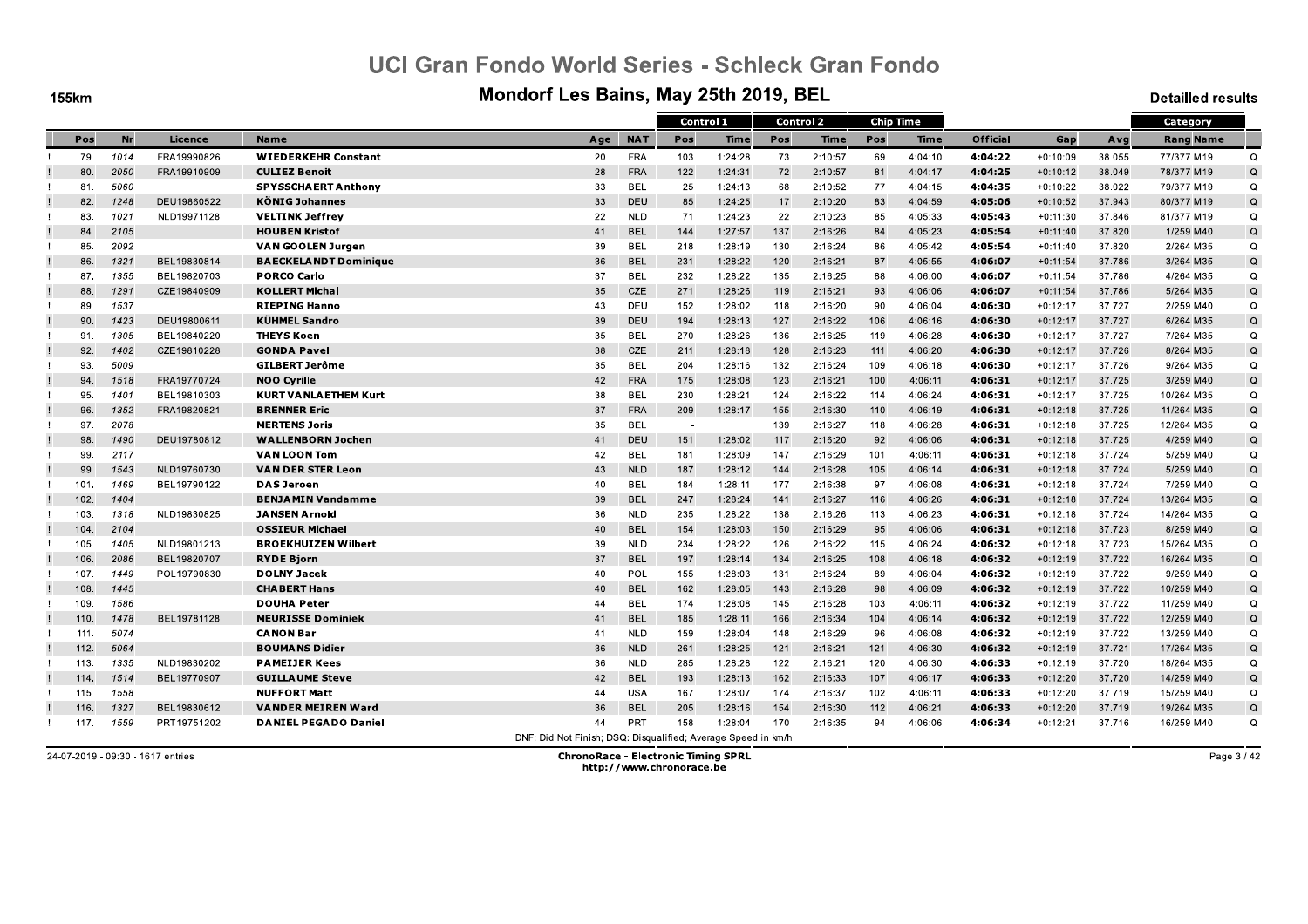**155km** 

#### Mondorf Les Bains, May 25th 2019, BEL

**Detailled results** 

|      |      |             |                              |                                                               |            |     | Control 1   |     | <b>Control 2</b> |     | <b>Chip Time</b> |                 |            |        | Category         |             |
|------|------|-------------|------------------------------|---------------------------------------------------------------|------------|-----|-------------|-----|------------------|-----|------------------|-----------------|------------|--------|------------------|-------------|
| Pos  | Nr   | Licence     | <b>Name</b>                  | Age                                                           | <b>NAT</b> | Pos | <b>Time</b> | Pos | <b>Time</b>      | Pos | <b>Time</b>      | <b>Official</b> | Gap        | Avg    | <b>Rang Name</b> |             |
| 118. | 2088 |             | <b>KNUDSEN Morten</b>        | 38                                                            | <b>DNK</b> | 228 | 1:28:21     | 157 | 2:16:31          | 117 | 4:06:28          | 4:06:35         | $+0:12:22$ | 37.715 | 20/264 M35       | $\Omega$    |
| 119. | 1566 |             | <b>LUDEWIG Jörg</b>          | 44                                                            | DEU        | 147 | 1:28:00     | 140 | 2:16:27          | 99  | 4:06:09          | 4:06:37         | $+0:12:24$ | 37.710 | 17/259 M40       | $\Omega$    |
| 120. | 1462 |             | <b>CHRISTENSEN Mads</b>      | 40                                                            | <b>DNK</b> | 143 | 1:27:53     | 156 | 2:16:31          | 91  | 4:06:04          | 4:06:40         | $+0:12:26$ | 37.703 | 18/259 M40       | $\Omega$    |
| 121. | 1228 | FRA19870329 | <b>MAUDOUIT Julien</b>       | 32                                                            | <b>FRA</b> | 89  | 1:24:25     | 108 | 2:12:03          | 139 | 4:07:57          | 4:08:05         | $+0:13:52$ | 37.485 | 82/377 M19       | $\mathsf Q$ |
| 122. | 1096 |             | <b>CADRON Julien</b>         | 27                                                            | <b>BEL</b> | 119 | 1:24:31     | 97  | 2:12:01          | 143 | 4:08:02          | 4.08.06         | $+0:13:52$ | 37.485 | 83/377 M19       | $\Omega$    |
| 123. | 1172 |             | <b>ROBERT Frederique</b>     | 30                                                            | <b>BEL</b> | 72  | 1:24:23     | 111 | 2:12:05          | 129 | 4:07:52          | 4:08:06         | $+0:13:52$ | 37.485 | 84/377 M19       | Q           |
| 124. | 1028 |             | <b>MONTAIGNE Jorn</b>        | 22                                                            | <b>BEL</b> | 95  | 1:24:26     | 96  | 2:12:01          | 136 | 4:07:56          | 4.08.06         | $+0:13:53$ | 37.484 | 85/377 M19       | Q           |
| 125. | 1132 |             | <b>VANEECKHOUT Lowie</b>     | 29                                                            | <b>BEL</b> | 87  | 1:24:25     | 92  | 2:12:00          | 138 | 4:07:56          | 4:08:06         | $+0:13:53$ | 37.484 | 86/377 M19       | Q           |
| 126. | 1015 | NLD19990125 | <b>POLAxel</b>               | 20                                                            | <b>NLD</b> | 76  | 1:24:23     | 104 | 2:12:02          | 133 | 4:07:54          | 4:08:06         | $+0:13:53$ | 37.484 | 87/377 M19       | $\mathsf Q$ |
| 127. | 1224 |             | <b>WETZELS Tim</b>           | 32                                                            | <b>NLD</b> | 70  | 1:24:22     | 87  | 2:11:51          | 127 | 4:07:50          | 4:08:06         | $+0:13:53$ | 37.484 | 88/377 M19       | Q           |
| 128  | 1238 |             | <b>BRUYNDONCKX Stijn</b>     | 33                                                            | <b>BEL</b> | 67  | 1:24:22     | 89  | 2:11:57          | 134 | 4:07:54          | 4:08:06         | $+0:13:53$ | 37.483 | 89/377 M19       | Q           |
| 129. | 1145 |             | <b>TOOTEN Jappe</b>          | 29                                                            | <b>BEL</b> | 64  | 1:24:22     | 90  | 2:11:58          | 131 | 4:07:53          | 4:08:06         | $+0:13:53$ | 37.483 | 90/377 M19       | Q           |
| 130. | 1276 |             | <b>GOOS Frederik</b>         | 34                                                            | <b>BEL</b> | 57  | 1:24:21     | 102 | 2:12:02          | 130 | 4:07:52          | 4:08:06         | $+0:13:53$ | 37.483 | 91/377 M19       | Q           |
| 131  | 5019 |             | <b>BLATT Pablo</b>           | 18                                                            | <b>LUX</b> | 100 | 1:24:26     | 55  | 2:10:31          | 142 | 4:08:01          | 4:08:07         | $+0:13:53$ | 37.482 | 2/2 MU1          | $\sim$      |
| 132. | 2067 |             | <b>DECOSTER Dries</b>        | 33                                                            | <b>BEL</b> | 130 | 1:24:34     | 109 | 2:12:04          | 144 | 4:08:02          | 4:08:07         | $+0:13:53$ | 37.482 | 92/377 M19       | $\Omega$    |
| 133. | 2553 |             | <b>BYLOIS Andries</b>        | 26                                                            | <b>BEL</b> | 68  | 1:24:22     | 105 | 2:12:03          | 137 | 4:07:56          | 4.08.07         | $+0:13:54$ | 37.482 | 93/377 M19       | $\mathsf Q$ |
| 134. | 1245 | BEL19860710 | <b>GELUYKENS Kenny</b>       | 33                                                            | <b>BEL</b> | 38  | 1:24:16     | 106 | 2:12:03          | 128 | 4:07:51          | 4:08:07         | $+0:13:54$ | 37.482 | 94/377 M19       | $\Omega$    |
| 135. | 2056 |             | <b>COUSSEMENT Jakob</b>      | 31                                                            | <b>BEL</b> | 47  | 1:24:19     | 98  | 2:12:01          | 126 | 4:07:50          | 4:08:07         | $+0:13:54$ | 37.481 | 95/377 M19       | $\Omega$    |
| 136. | 1175 |             | <b>MARGUE Frédéric</b>       | 31                                                            | LUX        | -3  | 1:15:35     | -94 | 2:12:00          | 53  | 3:59:07          | 4:08:07         | $+0:13:54$ | 37.481 | 96/377 M19       |             |
| 137. | 1199 |             | <b>FROLICHS Pieter</b>       | 32                                                            | <b>NLD</b> | 122 | 1:24:31     | 95  | 2:12:00          | 141 | 4:07:59          | 4:08:07         | $+0:13:54$ | 37.481 | 97/377 M19       |             |
| 138. | 1079 |             | <b>MATTENS Vince</b>         | 26                                                            | <b>BEL</b> | 24  | 1:24:13     | 71  | 2:10:57          | 122 | 4:07:44          | 4.08.07         | $+0:13:54$ | 37.481 | 98/377 M19       |             |
| 139. | 1147 |             | <b>LUBINEAU Fabien</b>       | 29                                                            | <b>FRA</b> | 131 | 1:24:34     | 107 | 2:12:03          | 145 | 4:08:03          | 4:08:07         | $+0:13:54$ | 37.481 | 99/377 M19       |             |
| 140. | 1186 | BEL19880521 | <b>VANSIELEGHEM Lander</b>   | 31                                                            | <b>BEL</b> | 79  | 1:24:24     | 110 | 2:12:04          | 140 | 4:07:58          | 4.08.08         | $+0:13:55$ | 37.479 | 100/377 M19      |             |
| 141. | 1169 | NLD19890307 | <b>VAN HAASTER Jasper</b>    | 30                                                            | <b>NLD</b> | 59  | 1:24:21     | 101 | 2:12:02          | 135 | 4:07:55          | 4:08:08         | $+0:13:55$ | 37.478 | 101/377 M19      |             |
| 142. | 1064 | DEU19930824 | <b>BRETTSCHNEIDER Jan</b>    | 26                                                            | DEU        | 58  | 1:24:21     | 70  | 2:10:55          | 132 | 4:07:54          | 4:08:10         | $+0:13:57$ | 37.474 | 102/377 M19      |             |
| 143. | 1413 | BEL19801002 | <b>DESCHEEMAEKER Steven</b>  | 39                                                            | <b>BEL</b> | 199 | 1:28:14     | 129 | 2:16:23          | 146 | 4:09:01          | 4:09:14         | $+0:15:01$ | 37.313 | 21/264 M35       | $\Omega$    |
| 144  | 1131 |             | <b>GUILLAUME Logan</b>       | 29                                                            | <b>BEL</b> | 125 | 1:24:31     | 66  | 2:10:36          | 149 | 4:09:29          | 4:09:32         | $+0:15:19$ | 37.268 | 103/377 M19      |             |
| 145. | 1156 | BEL19891010 | <b>VANTON Lander</b>         | 30                                                            | <b>BEL</b> | 96  | 1:24:26     | 296 | 2:19:27          | 148 | 4:09:27          | 4:09:35         | $+0:15:22$ | 37.261 | 104/377 M19      |             |
| 146. | 1039 | BEL19951024 | <b>DIERICKX Anthony</b>      | 24                                                            | <b>BEL</b> | 336 | 1:29:28     | 301 | 2:19:38          | 147 | 4:09:11          | 4:09:40         | $+0:15:27$ | 37.249 | 105/377 M19      |             |
| 147  | 1595 | BEL19741009 | <b>VERSTRAETE Peter</b>      | 45                                                            | <b>BEL</b> | 255 | 1:28:24     | 202 | 2:17:43          | 150 | 4:10:03          | 4:10:05         | $+0:15:52$ | 37.186 | 1/255 M45        | Q           |
| 148. | 2136 | DNK19700627 | <b>HOLM Claus</b>            | 49                                                            | <b>DNK</b> | 324 | 1:28:36     | 206 | 2:17:44          | 151 | 4:10:05          | 4:10:07         | $+0:15:54$ | 37.180 | 2/255 M45        | Q           |
| 149. | 1764 | DEU19700319 | <b>DANNER Erik</b>           | 49                                                            | DEU        | 305 | 1:28:33     | 197 | 2:17:42          | 172 | 4:10:38          | 4:10:42         | $+0:16:29$ | 37.095 | 3/255 M45        | Q           |
| 150. | 1683 | BEL19720619 | <b>DEGROOT Jean-Pierre</b>   | 47                                                            | <b>BEL</b> | 290 | 1:28:30     | 219 | 2:17:48          | 157 | 4:10:29          | 4:10:42         | $+0:16:29$ | 37.094 | 4/255 M45        | $\Omega$    |
| 151. | 1749 |             | VAN CAULIL Gaby              | 49                                                            | <b>NLD</b> | 322 | 1:28:36     | 208 | 2:17:45          | 173 | 4:10:38          | 4:10:43         | $+0:16:29$ | 37.094 | 5/255 M45        | $\mathsf Q$ |
| 152. | 1692 | DEU19720324 | <b>REIFFERSCHEID Marc</b>    | 47                                                            | DEU        | 318 | 1:28:35     | 196 | 2:17:42          | 175 | 4:10:39          | 4:10:43         | $+0:16:30$ | 37.093 | 6/255 M45        | Q           |
| 153. | 1810 |             | <b>SERTIC Franck</b>         | 51                                                            | <b>FRA</b> | 256 | 1:28:25     | 209 | 2:17:45          | 156 | 4:10:28          | 4:10:43         | $+0:16:30$ | 37.093 | 1/219 M50        | $\Omega$    |
| 154. | 1824 | BEL19680708 | <b>VAN DEN PLAS Kurt</b>     | 51                                                            | <b>BEL</b> | 198 | 1:28:14     | 229 | 2:17:51          | 152 | 4:10:14          | 4.10.43         | $+0:16:30$ | 37.093 | 2/219 M50        | Q           |
| 155. | 1871 | AUS19670117 | <b>CUMMINGS Paul</b>         | 52                                                            | AUS        | 275 | 1:28:26     | 201 | 2:17:43          | 161 | 4:10:30          | 4:10:43         | $+0:16:30$ | 37.093 | 3/219 M50        | Q           |
| 156. | 1647 | FRA19730520 | <b>BLANC Francois-Xavier</b> | 46                                                            | <b>FRA</b> | 263 | 1:28:25     | 204 | 2:17:44          | 160 | 4:10:30          | 4.10.43         | $+0:16:30$ | 37.092 | 7/255 M45        | Q           |
|      |      |             |                              | DNE: Did Not Finish: DSO: Disqualified: Average Speed in km/h |            |     |             |     |                  |     |                  |                 |            |        |                  |             |

24-07-2019 - 09:30 - 1617 entries

**ChronoRace - Electronic Timing SPRL** http://www.chronorace.be

Page 4 / 42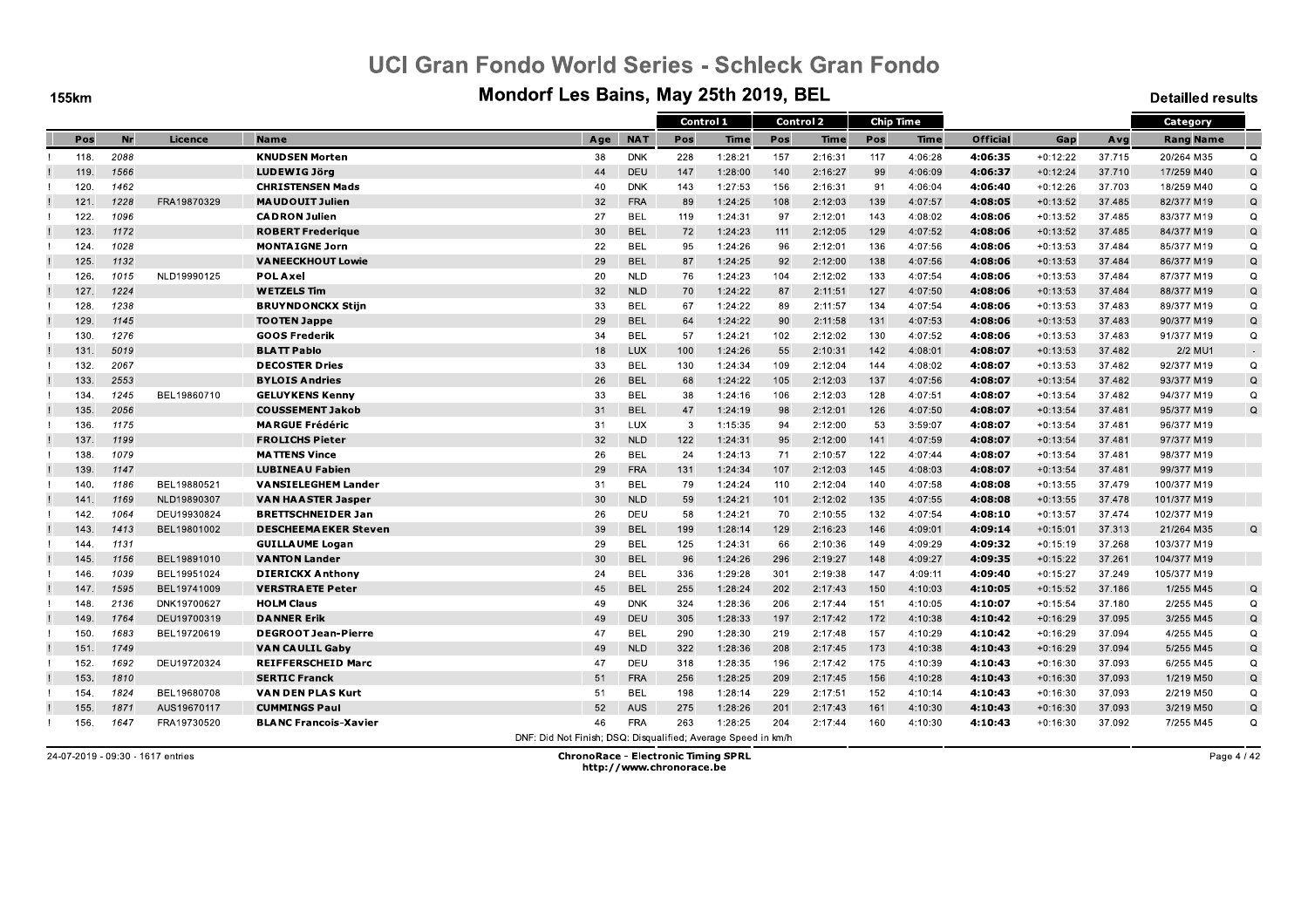**155km** 

#### Mondorf Les Bains, May 25th 2019, BEL

**Detailled results** 

|      |      |             |                               |                                                               |            | Control 1 |         |     | <b>Control 2</b> |     | <b>Chip Time</b> |                 |            |        | Category         |             |
|------|------|-------------|-------------------------------|---------------------------------------------------------------|------------|-----------|---------|-----|------------------|-----|------------------|-----------------|------------|--------|------------------|-------------|
| Pos  | Nr   | Licence     | <b>Name</b>                   | Age                                                           | <b>NAT</b> | Pos       | Time    | Pos | Time             | Pos | Time             | <b>Official</b> | Gap        | Avg    | <b>Rang Name</b> |             |
| 157. | 1619 | BEL19740120 | <b>VANDERHEYDEN Kristof</b>   | 45                                                            | <b>BEL</b> | 330       | 1:28:38 | 198 | 2:17:43          | 177 | 4:10:41          | 4:10:43         | $+0:16:30$ | 37.092 | 8/255 M45        | $\Omega$    |
| 158. | 1913 |             | <b>DE COSTER Guy</b>          | 54                                                            | <b>BEL</b> | 239       | 1:28:22 | 205 | 2:17:44          | 155 | 4:10:27          | 4:10:44         | $+0:16:31$ | 37.091 | 4/219 M50        | Q           |
| 159. | 2145 | DNK19680603 | <b>FREDERIKSEN Henrik</b>     | 51                                                            | <b>DNK</b> | 257       | 1:28:25 | 195 | 2:17:42          | 158 | 4:10:30          | 4:10:44         | $+0:16:31$ | 37.090 | 5/219 M50        | Q           |
| 160. | 1766 | NLD19700306 | <b>LAROS Rudy</b>             | 49                                                            | <b>NLD</b> | 308       | 1:28:33 | 223 | 2:17:49          | 165 | 4:10:34          | 4:10:44         | $+0:16:31$ | 37.090 | 9/255 M45        | Q           |
| 161  | 1682 | NLD19720716 | <b>PLUIJMERS Jokim</b>        | 47                                                            | <b>NLD</b> | 315       | 1:28:34 | 231 | 2:17:52          | 164 | 4:10:34          | 4:10:44         | $+0:16:31$ | 37.090 | 10/255 M45       | Q           |
| 162. | 2146 | FRA19680520 | <b>FELTIN Michel</b>          | 51                                                            | <b>FRA</b> | 188       | 1:28:12 | 199 | 2:17:43          | 153 | 4:10:17          | 4:10:44         | $+0:16:31$ | 37.090 | 6/219 M50        | Q           |
| 163  | 2125 |             | <b>OSSELAER Gert</b>          | 45                                                            | <b>BEL</b> | 291       | 1:28:30 | 216 | 2:17:47          | 166 | 4:10:34          | 4:10:44         | $+0:16:31$ | 37.090 | 11/255 M45       | Q           |
| 164  | 1608 |             | <b>ARENA Lorenzo</b>          | 45                                                            | <b>BEL</b> | 295       | 1:28:31 | 218 | 2:17:48          | 170 | 4:10:37          | 4:10:44         | $+0:16:31$ | 37.090 | 12/255 M45       | Q           |
| 165. | 1734 | NLD19701106 | <b>BOSMA Andries</b>          | 49                                                            | <b>NLD</b> | 317       | 1:28:35 | 207 | 2:17:45          | 174 | 4:10:38          | 4:10:44         | $+0:16:31$ | 37.089 | 13/255 M45       | Q           |
| 166. | 5062 |             | <b>KOPKA Tjard</b>            | 51                                                            | DEU        | 246       | 1:28:23 | 210 | 2:17:45          | 154 | 4:10:25          | 4:10:45         | $+0:16:32$ | 37.088 | 7/219 M50        | Q           |
| 167. | 1743 | BEL19700727 | <b>BLOCKX David</b>           | 49                                                            | <b>BEL</b> | 312       | 1:28:34 | 203 | 2:17:44          | 179 | 4:10:41          | 4:10:45         | $+0:16:32$ | 37.088 | 14/255 M45       | $\Omega$    |
| 168. | 2138 |             | <b>ROSIUS Raf</b>             | 49                                                            | <b>BEL</b> | 319       | 1:28:35 | 227 | 2:17:51          | 176 | 4:10:40          | 4:10:45         | $+0:16:32$ | 37.087 | 15/255 M45       | $\Omega$    |
| 169. | 1705 | DEU19711106 | <b>KOOPMANN Holger</b>        | 48                                                            | DEU        | 309       | 1:28:33 | 194 | 2:17:41          | 178 | 4:10:41          | 4:10:46         | $+0:16:32$ | 37.086 | 16/255 M45       | Q           |
| 170. | 1727 | NLD19710130 | <b>VAN GELDEREN Ello</b>      | 48                                                            | <b>NLD</b> | 293       | 1:28:30 | 215 | 2:17:47          | 169 | 4:10:36          | 4.10:46         | $+0:16:33$ | 37.086 | 17/255 M45       | Q           |
| 171. | 1696 |             | <b>BOSSUYT Olivier</b>        | 47                                                            | <b>BEL</b> | 137       | 1:25:40 | 225 | 2:17:49          | 124 | 4:07:46          | 4:10:46         | $+0:16:33$ | 37.085 | 18/255 M45       | Q           |
| 172. | 1914 |             | <b>BEENAERTS Jan</b>          | 54                                                            | <b>BEL</b> | 263       | 1:28:25 | 211 | 2:17:46          | 163 | 4:10:32          | 4:10:46         | $+0:16:33$ | 37.085 | 8/219 M50        | $\mathsf Q$ |
| 173. | 2788 |             | <b>BORREMANS Danny</b>        | 45                                                            | <b>BEL</b> | 251       | 1:28:24 | 221 | 2:17:48          | 162 | 4:10:30          | 4:10:47         | $+0:16:33$ | 37.084 | 19/255 M45       | Q           |
| 174. | 1782 | NLD19690824 | <b>FRENCKEN Frido</b>         | 50                                                            | <b>NLD</b> | 288       | 1:28:29 | 213 | 2:17:46          | 171 | 4:10:37          | 4:10:48         | $+0:16:35$ | 37.080 | 9/219 M50        | Q           |
| 175. | 1101 |             | <b>NIELS SMOUT Niels</b>      | 27                                                            | <b>BEL</b> | 60        | 1:24:21 | 116 | 2:14:22          | 167 | 4:10:35          | 4:10:49         | $+0:16:36$ | 37.078 | 106/377 M19      |             |
| 176. | 1814 |             | <b>PAUWELS Kurt</b>           | 51                                                            | <b>BEL</b> |           |         |     |                  | 125 | 4:07:50          | 4:10:50         | $+0:16:36$ | 37.076 | 10/219 M50       | $\mathsf Q$ |
| 177. | 1614 | DEU19740315 | <b>NIKOLOPOULOS Alexander</b> | 45                                                            | DEU        | 302       | 1:28:33 | 193 | 2:17:41          | 180 | 4:10:42          | 4:10:50         | $+0:16:36$ | 37.076 | 20/255 M45       | Q           |
| 178. | 1795 |             | <b>VAN IMPE Gunter</b>        | 50                                                            | <b>BEL</b> | 248       | 1:28:24 | 245 | 2:17:56          | 159 | 4:10:30          | 4:10:50         | $+0:16:37$ | 37.076 | 11/219 M50       | Q           |
| 179. | 2129 |             | <b>VERDONCKT Cis</b>          | 46                                                            | <b>BEL</b> | 313       | 1:28:34 | 240 | 2:17:55          | 181 | 4:10:46          | 4.10.51         | $+0:16:38$ | 37.073 | 21/255 M45       | Q           |
| 180. | 1848 | DEU19670624 | <b>VOHN Norbert</b>           | 52                                                            | DEU        | 249       | 1:28:24 | 236 | 2:17:54          | 168 | 4:10:36          | 4:10:54         | $+0:16:41$ | 37.065 | 12/219 M50       | $\mathsf Q$ |
| 181  | 2126 | DEU19740903 | <b>BAKIR Erfut</b>            | 45                                                            | DEU        | 301       | 1:28:32 | 220 | 2:17:48          | 182 | 4:10:56          | 4:11:06         | $+0:16:53$ | 37.035 | 22/255 M45       | Q           |
| 182. | 2124 |             | <b>DE TEMMERMAN Bart</b>      | 44                                                            | <b>BEL</b> | 192       | 1:28:13 | 159 | 2:16:32          | 188 | 4:11:29          | 4:11:47         | $+0:17:34$ | 36.935 | 19/259 M40       | $\Omega$    |
| 183. | 2122 | DEU19760504 | <b>KOPF Michael</b>           | 43                                                            | DEU        | 164       | 1:28:06 | 142 | 2:16:27          | 185 | 4:11:26          | 4:11:47         | $+0:17:34$ | 36.935 | 20/259 M40       | Q           |
| 184  | 1442 |             | <b>DEVRIES Jonas</b>          | 40                                                            | <b>BEL</b> | 200       | 1:28:14 | 133 | 2:16:24          | 192 | 4:11:30          | 4:11:47         | $+0:17:34$ | 36.935 | 21/259 M40       | Q           |
| 185. | 1454 | FRA19790730 | <b>DUBOS Cédric</b>           | 40                                                            | <b>FRA</b> | 145       | 1:27:58 | 176 | 2:16:38          | 183 | 4:11:15          | 4:11:48         | $+0:17:35$ | 36.933 | 22/259 M40       | $\Omega$    |
| 186. | 1439 | DEU19791206 | <b>GISART Sebastian</b>       | 40                                                            | DEU        | 157       | 1:28:03 | 164 | 2:16:34          | 184 | 4:11:21          | 4.11.48         | $+0:17:35$ | 36.933 | 23/259 M40       | Q           |
| 187. | 1523 |             | <b>BERGHMANS Bart</b>         | 42                                                            | <b>BEL</b> | 182       | 1:28:11 | 149 | 2:16:29          | 190 | 4:11:30          | 4:11:48         | $+0:17:35$ | 36.932 | 24/259 M40       | Q           |
| 188. | 1420 | BEL19800710 | <b>RYCKAERT Pascal</b>        | 39                                                            | <b>BEL</b> | 221       | 1:28:20 | 153 | 2:16:30          | 194 | 4:11:39          | 4:11:48         | $+0:17:35$ | 36.932 | 22/264 M35       | Q           |
| 189  | 1533 | FRA19761129 | <b>FIX Franck</b>             | 43                                                            | <b>FRA</b> | 191       | 1:28:12 | 173 | 2:16:37          | 187 | 4:11:28          | 4:11:49         | $+0:17:35$ | 36.931 | 25/259 M40       | $\Omega$    |
| 190. | 1564 |             | <b>BAPTIST Davy</b>           | 44                                                            | <b>BEL</b> | 169       | 1:28:07 | 163 | 2:16:33          | 186 | 4:11:28          | 4:11:49         | $+0:17:36$ | 36.930 | 26/259 M40       | Q           |
| 191  | 2118 |             | <b>FONCK Dieter</b>           | 42                                                            | <b>BEL</b> | 178       | 1:28:09 | 171 | 2:16:35          | 191 | 4:11:30          | 4:11:50         | $+0:17:37$ | 36.927 | 27/259 M40       | Q           |
| 192. | 1410 | BEL19801029 | <b>WAELKENS Dave</b>          | 39                                                            | <b>BEL</b> | 233       | 1:28:22 | 172 | 2:16:36          | 193 | 4:11:37          | 4:11:50         | $+0:17:37$ | 36.927 | 23/264 M35       | $\Omega$    |
| 192. | 2076 |             | <b>BERVOETS Kristof</b>       | 35                                                            | <b>BEL</b> | 259       | 1:28:25 | 160 | 2:16:32          | 195 | 4:11:46          | 4.11.50         | $+0:17:37$ | 36.927 | 23/264 M35       | Q           |
| 194  | 2099 |             | <b>LUBANSKI Michal</b>        | 40                                                            | <b>BEL</b> | 171       | 1:28:07 | 152 | 2:16:30          | 189 | 4:11:29          | 4:11:51         | $+0:17:37$ | 36.927 | 28/259 M40       | $\mathsf Q$ |
| 195. | 1342 | BEL19821111 | <b>KNOCKAERT Sammy</b>        | 37                                                            | <b>BEL</b> | 276       | 1:28:27 | 158 | 2:16:32          | 196 | 4:11:51          | 4.11.53         | $+0:17:40$ | 36.921 | 25/264 M35       | Q           |
|      |      |             |                               | DNF: Did Not Finish: DSQ: Disqualified: Average Speed in km/h |            |           |         |     |                  |     |                  |                 |            |        |                  |             |

24-07-2019 - 09:30 - 1617 entries

**ChronoRace - Electronic Timing SPRL** http://www.chronorace.be

Page 5 / 42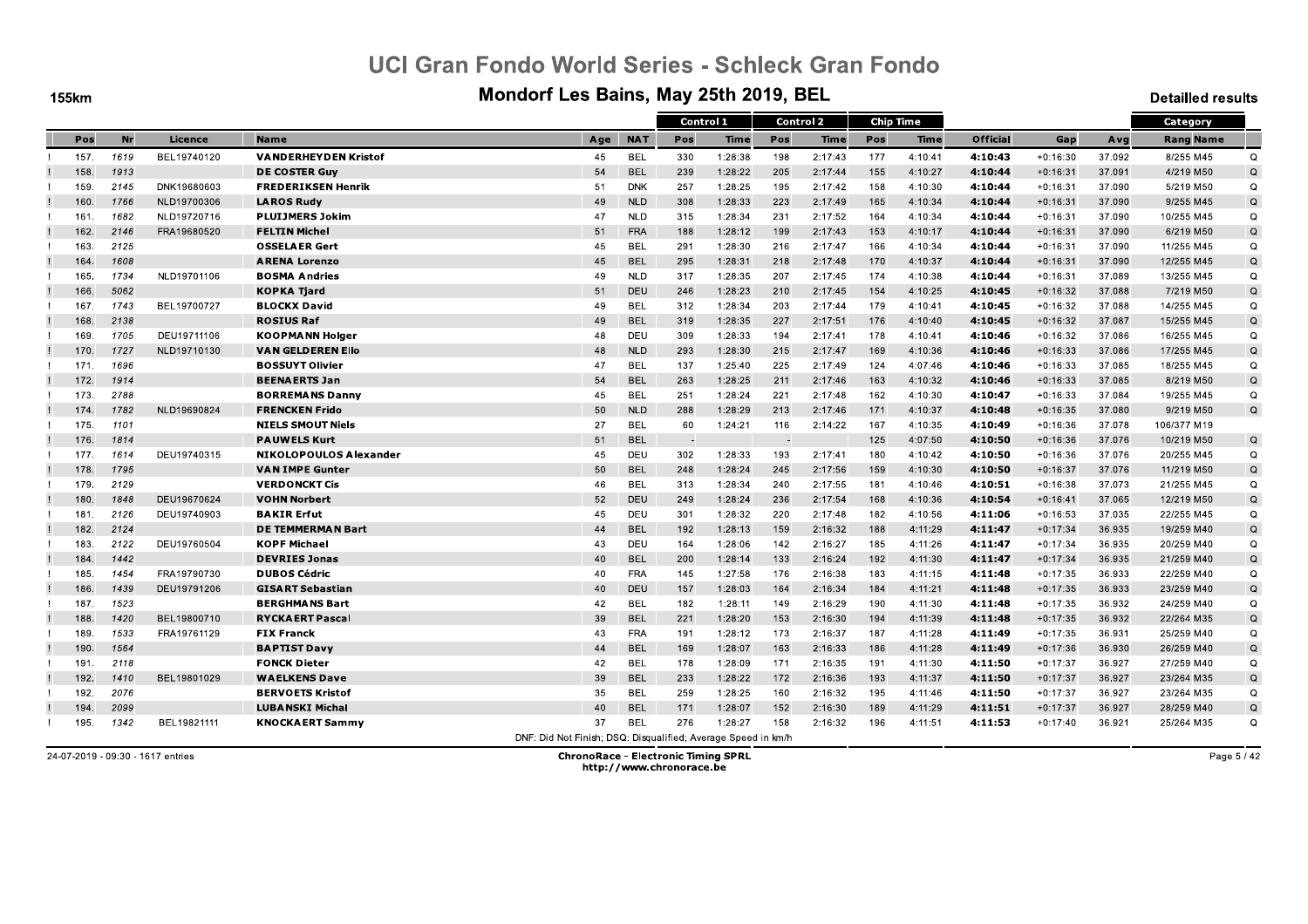**155km** 

#### Mondorf Les Bains, May 25th 2019, BEL

**Detailled results** 

|      |           |             |                                    |                                                               |            | Control 1 |             |     | <b>Control 2</b> |     | <b>Chip Time</b> |                 |            |        | Category         |             |
|------|-----------|-------------|------------------------------------|---------------------------------------------------------------|------------|-----------|-------------|-----|------------------|-----|------------------|-----------------|------------|--------|------------------|-------------|
| Pos  | <b>Nr</b> | Licence     | <b>Name</b>                        | Age                                                           | <b>NAT</b> | Pos       | <b>Time</b> | Pos | <b>Time</b>      | Pos | Time             | <b>Official</b> | Gap        | Avg    | <b>Rang Name</b> |             |
| 196. | 1016      | LUX19981204 | <b>DISTELDORFF Kevin</b>           | 21                                                            | <b>LUX</b> | 11        | 1:24:06     | 25  | 2:10:24          | 197 | 4:11:56          | 4:12:22         | $+0:18:09$ | 36.849 | 107/377 M19      |             |
| 197. | 2079      |             | <b>MARTENS Tom</b>                 | 36                                                            | <b>BEL</b> |           |             | 185 | 2:17:30          | 208 | 4:13:32          | 4:13:43         | $+0:19:29$ | 36.655 | 26/264 M35       | $\Omega$    |
| 198  | 1374      |             | <b>VERBRAEKEN Wim</b>              | 38                                                            | <b>BEL</b> | 268       | 1:28:26     | 188 | 2:17:32          | 221 | 4:13:40          | 4:13:43         | $+0:19:30$ | 36.655 | 27/264 M35       | Q           |
| 199. | 1344      |             | <b>STERCKX Brad</b>                | 37                                                            | <b>BEL</b> | 262       | 1:28:25     | 146 | 2:16:29          | 225 | 4:13:42          | 4:13:44         | $+0:19:31$ | 36.650 | 28/264 M35       | Q           |
| 200. | 1528      | ESP19770203 | <b>GOMEZ Daniel</b>                | 42                                                            | <b>ESP</b> | 190       | 1:28:12     | 247 | 2:17:57          | 202 | 4:13:24          | 4:13:45         | $+0:19:31$ | 36.650 | 29/259 M40       | Q           |
| 201  | 5063      |             | <b>DIJS René</b>                   | 39                                                            | <b>NLD</b> | 220       | 1:28:20     | 165 | 2:16:34          | 217 | 4:13:38          | 4:13:45         | $+0:19:32$ | 36.648 | 29/264 M35       | Q           |
| 202. | 1733      |             | <b>VEISSE Jean Philippe</b>        | 49                                                            | <b>FRA</b> | 156       | 1:28:03     | 239 | 2:17:55          | 199 | 4:13:17          | 4.13.45         | $+0:19:32$ | 36.648 | 23/255 M45       | Q           |
| 203. | 5056      |             | <b>VOLLE Stephane</b>              | 48                                                            | <b>FRA</b> | 195       | 1:28:13     | 186 | 2:17:31          | 207 | 4:13:31          | 4:13:46         | $+0:19:32$ | 36.648 | 24/255 M45       | Q           |
| 204. | 5029      |             | <b>FRANCEUS Lars</b>               | 35                                                            | <b>BEL</b> | 224       | 1:28:20     | 243 | 2:17:55          | 214 | 4:13:37          | 4:13:46         | $+0:19:33$ | 36.647 | 30/264 M35       | Q           |
| 205. | 1359      |             | <b>MARK Rozenberg</b>              | 37                                                            | <b>NLD</b> | 558       | 1:31:36     | 332 | 2:20:41          | 216 | 4:13:38          | 4:13:46         | $+0:19:33$ | 36.646 | 31/264 M35       | Q           |
| 206. | 1550      | NLD19760506 | <b>AXEL Boland</b>                 | 43                                                            | <b>NLD</b> | 412       | 1:31:01     | 342 | 2:20:54          | 198 | 4:13:06          | 4:13:46         | $+0:19:33$ | 36.646 | 30/259 M40       | $\Omega$    |
| 207. | 2080      |             | <b>SMEETS Peter</b>                | 36                                                            | <b>BEL</b> | 244       | 1:28:23     | 257 | 2:18:17          | 222 | 4:13:40          | 4:13:47         | $+0:19:33$ | 36.645 | 32/264 M35       | Q           |
| 208. | 1580      | NLD19750418 | <b>DE BOEF Hans</b>                | 44                                                            | <b>NLD</b> | 177       | 1:28:09     | 230 | 2:17:52          | 203 | 4:13:25          | 4:13:47         | $+0:19:34$ | 36.645 | 31/259 M40       | Q           |
| 209. | 1299      | FRA19840511 | <b>THOMAS Arnaud</b>               | 35                                                            | <b>FRA</b> | 281       | 1:28:27     | 242 | 2:17:55          | 228 | 4:13:46          | 4:13:48         | $+0:19:34$ | 36.643 | 33/264 M35       | Q           |
| 210. | 2071      |             | <b>WULLAERT Kenny</b>              | 35                                                            | <b>BEL</b> | 229       | 1:28:21     | 178 | 2:16:39          | 219 | 4:13:38          | 4:13:48         | $+0:19:35$ | 36.641 | 34/264 M35       | $\Omega$    |
| 211. | 1295      |             | <b>VAN DER LAAN Wouter</b>         | 35                                                            | <b>NLD</b> |           |             | 187 | 2:17:31          | 223 | 4:13:41          | 4:13:49         | $+0:19:36$ | 36.640 | 35/264 M35       | $\mathsf Q$ |
| 212. | 1312      |             | <b>JURGEN Vanwesemael</b>          | 36                                                            | <b>BEL</b> | 282       | 1:28:27     | 252 | 2:18:02          | 227 | 4:13:45          | 4:13:49         | $+0:19:36$ | 36.640 | 36/264 M35       | $\mathsf Q$ |
| 213. | 1575      | BEL19750603 | <b>LAEREMANS David</b>             | 44                                                            | <b>BEL</b> | 464       | 1:31:17     | 333 | 2:20:47          | 205 | 4:13:27          | 4:13:49         | $+0:19:36$ | 36.639 | 32/259 M40       | Q           |
| 214. | 1392      |             | <b>VANDENBOSCH Robby</b>           | 38                                                            | <b>BEL</b> | 189       | 1:28:12     | 190 | 2:17:32          | 209 | 4:13:32          | 4:13:50         | $+0:19:36$ | 36.638 | 37/264 M35       | $\Omega$    |
| 215. | 1425      | BEL19800601 | <b>VINCENT Cottignies</b>          | 39                                                            | <b>BEL</b> | 294       | 1:28:31     | 253 | 2:18:02          | 230 | 4:13:47          | 4:13:50         | $+0:19:37$ | 36.638 | 38/264 M35       | Q           |
| 216. | 2732      |             | <b>HEIDRICH Thomas</b>             | 41                                                            | DEU        | 215       | 1:28:19     | 237 | 2:17:54          | 212 | 4:13:36          | 4.13.50         | $+0:19:37$ | 36.637 | 33/259 M40       | Q           |
| 217. | 1477      |             | VAN DER KRAAN Bastiaan             | 41                                                            | <b>NLD</b> | 146       | 1:27:59     | 191 | 2:17:34          | 200 | 4:13:18          | 4:13:50         | $+0:19:37$ | 36.636 | 34/259 M40       | Q           |
| 218. | 1340      |             | <b>VAN BERGEN Dennis</b>           | 37                                                            | <b>NLD</b> | 271       | 1:28:26     | 179 | 2:16:40          | 229 | 4:13:46          | 4.13.51         | $+0:19:38$ | 36.635 | 39/264 M35       | Q           |
| 219. | 1458      |             | <b>NEDERVEEN Frank</b>             | 40                                                            | <b>NLD</b> | 148       | 1:28:00     | 222 | 2:17:49          | 201 | 4:13:22          | 4:13:51         | $+0:19:38$ | 36.634 | 35/259 M40       | Q           |
| 220. | 1588      | DEU19750204 | <b>DANIEL BOJKO Daniel</b>         | 44                                                            | DEU        | 160       | 1:28:05     | 244 | 2:17:56          | 204 | 4:13:26          | 4:13:51         | $+0:19:38$ | 36.634 | 36/259 M40       | Q           |
| 221  | 1298      |             | <b>DEPUYDT Dieter</b>              | 35                                                            | <b>BEL</b> | 236       | 1:28:22     | 254 | 2:18:11          | 220 | 4:13:39          | 4:13:52         | $+0:19:39$ | 36.633 | 40/264 M35       | $\Omega$    |
| 222. | 1284      |             | <b>BLATON Wim</b>                  | 35                                                            | <b>BEL</b> | 219       | 1:28:19     | 246 | 2:17:57          | 217 | 4:13:38          | 4:13:53         | $+0:19:39$ | 36.631 | 41/264 M35       | Q           |
| 223. | 1409      |             | <b>BIEWER Andreas</b>              | 39                                                            | <b>DEU</b> | 214       | 1:28:19     | 251 | 2:18:02          | 224 | 4:13:42          | 4:13:55         | $+0:19:41$ | 36.626 | 42/264 M35       | $\mathsf Q$ |
| 224. | 1455      |             | <b>BAELUS Dirk</b>                 | 40                                                            | <b>BEL</b> | 173       | 1:28:08     | 248 | 2:17:58          | 206 | 4:13:28          | 4:13:55         | $+0:19:42$ | 36.626 | 37/259 M40       | $\Omega$    |
| 225. | 2618      |             | <b>D'HOE Davy</b>                  | 36                                                            | <b>BEL</b> | 252       | 1:28:24     | 241 | 2:17:55          | 226 | 4:13:43          | 4:13:55         | $+0:19:42$ | 36.625 | 43/264 M35       | $\mathsf Q$ |
| 226. | 2103      |             | <b>CAVALCANTE BATISTA Fabricio</b> | 40                                                            | <b>BRA</b> | 202       | 1:28:16     | 169 | 2:16:35          | 215 | 4:13:38          | 4:13:55         | $+0:19:42$ | 36.624 | 38/259 M40       | Q           |
| 227. | 1443      |             | <b>VANDEBROEK Erik</b>             | 40                                                            | <b>BEL</b> | 201       | 1:28:14     | 256 | 2:18:16          | 210 | 4:13:35          | 4:13:56         | $+0:19:43$ | 36.623 | 39/259 M40       | Q           |
| 228  | 5014      |             | <b>DE PRIL Nikola</b>              | 39                                                            | <b>BEL</b> | 208       | 1:28:17     | 235 | 2:17:54          | 211 | 4:13:36          | 4:13:56         | $+0:19:43$ | 36.622 | 44/264 M35       | $\Omega$    |
| 229. | 1476      |             | <b>BAARS Bart</b>                  | 41                                                            | <b>NLD</b> | 172       | 1:28:08     | 168 | 2:16:34          | 213 | 4:13:36          | 4:13:56         | $+0:19:43$ | 36.621 | 40/259 M40       | Q           |
| 230. | 2813      | BEL19730416 | <b>DAELMANS Arne</b>               | 46                                                            | <b>BEL</b> | 586       | 1:32:40     | 347 | 2:20:57          | 231 | 4:14:22          | 4:14:29         | $+0:20:16$ | 36.543 | 25/255 M45       | Q           |
| 231. | 2096      |             | <b>MOONEN Stefan</b>               | 39                                                            | <b>BEL</b> | 260       | 1:28:25     | 249 | 2:17:58          | 232 | 4:14:23          | 4:14:30         | $+0:20:17$ | 36.540 | 45/264 M35       | $\Omega$    |
| 232. | 1138      | NLD19900803 | <b>BRONKHORST Joren</b>            | 29                                                            | <b>NLD</b> | 118       | 1:24:30     | 182 | 2:17:01          | 238 | 4:14:40          | 4.14.48         | $+0:20:35$ | 36.499 | 108/377 M19      |             |
| 233  | 1229      |             | <b>KRANENDONK Ruben</b>            | 32                                                            | <b>NLD</b> | 94        | 1:24:26     | 112 | 2:12:05          | 236 | 4:14:38          | 4:14:48         | $+0:20:35$ | 36.498 | 109/377 M19      |             |
| 234. | 1027      |             | <b>BREMERS Jules</b>               | 35                                                            | <b>NLD</b> | 339       | 1:29:45     | 304 | 2:19:40          | 235 | 4:14:33          | 4.14.48         | $+0:20:35$ | 36.498 | 46/264 M35       | Q           |
|      |           |             |                                    | DNE: Did Not Finish: DSO: Disqualified: Average Speed in km/h |            |           |             |     |                  |     |                  |                 |            |        |                  |             |

24-07-2019 - 09:30 - 1617 entries

**ChronoRace - Electronic Timing SPRL** http://www.chronorace.be

Page 6 / 42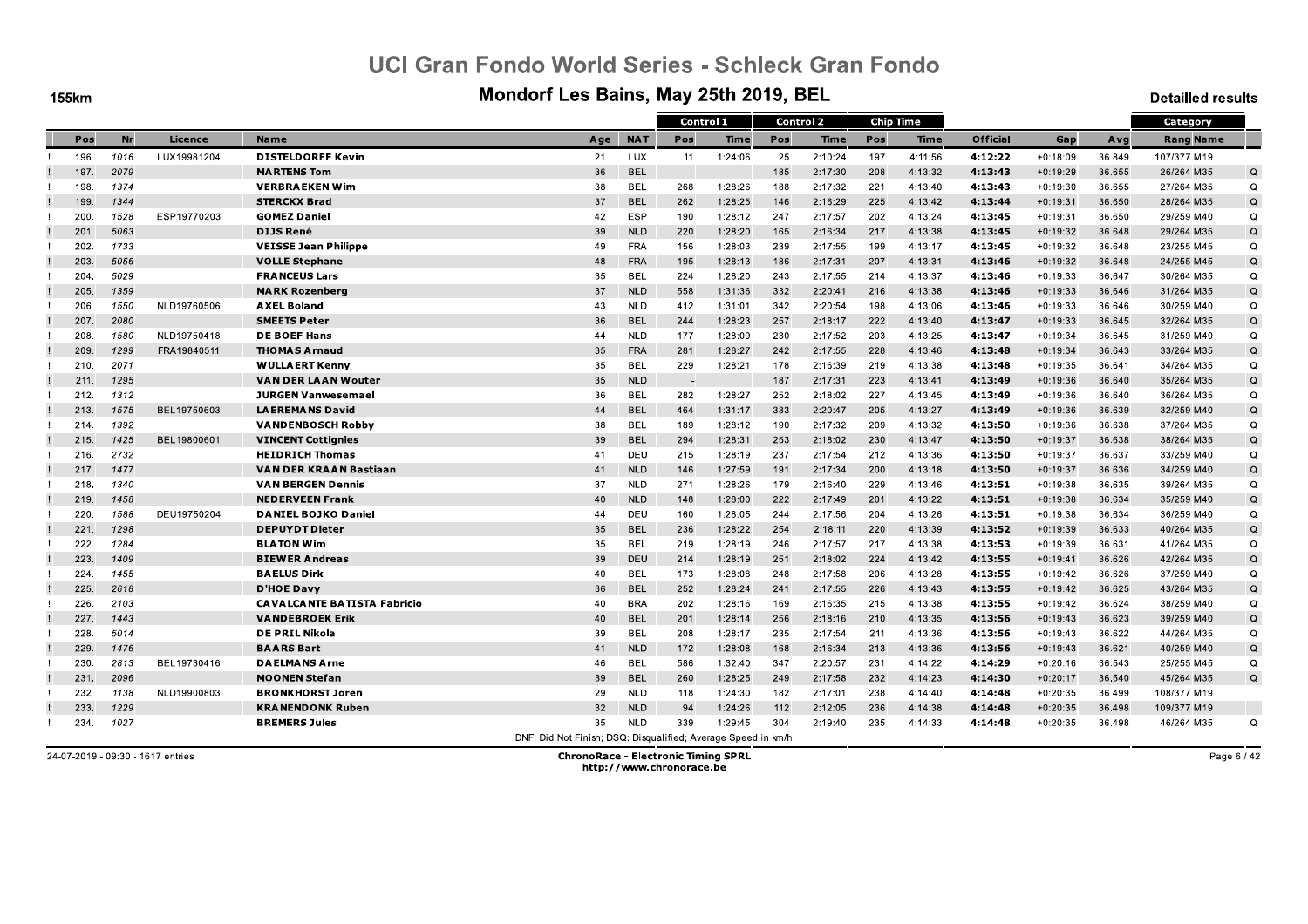**155km** 

#### Mondorf Les Bains, May 25th 2019, BEL

**Detailled results** 

|      |      |             |                              |                                                               |            | Control 1 |             |     | <b>Control 2</b> |     | <b>Chip Time</b> |                 |            |        | Category         |   |
|------|------|-------------|------------------------------|---------------------------------------------------------------|------------|-----------|-------------|-----|------------------|-----|------------------|-----------------|------------|--------|------------------|---|
| Pos  | Nr   | Licence     | <b>Name</b>                  | Age                                                           | <b>NAT</b> | Pos       | <b>Time</b> | Pos | Time             | Pos | Time             | <b>Official</b> | Gap        | Avg    | <b>Rang Name</b> |   |
| 235. | 2054 |             | <b>DEWACHTER Maarten</b>     | 31                                                            | <b>BEL</b> | 428       | 1:31:09     | 299 | 2:19:36          | 233 | 4:14:25          | 4:14:50         | $+0:20:37$ | 36.494 | 110/377 M19      |   |
| 236. | 1116 | NLD19910622 | <b>ROELEN Noud</b>           | 28                                                            | <b>NLD</b> | 335       | 1:28:58     | 297 | 2:19:31          | 237 | 4:14:40          | 4:14:52         | $+0:20:38$ | 36.489 | 111/377 M19      |   |
| 237. | 1264 |             | <b>RUFFATO Gilles</b>        | 34                                                            | <b>LUX</b> | 48        | 1:24:19     |     |                  | 234 | 4:14:30          | 4:14:52         | $+0:20:39$ | 36.489 | 112/377 M19      |   |
| 238. | 1019 |             | <b>MAAS Mathijs</b>          | 21                                                            | <b>NLD</b> | 114       | 1:24:29     | 99  | 2:12:01          | 239 | 4:15:02          | 4:15:11         | $+0:20:58$ | 36.444 | 113/377 M19      |   |
| 239  | 1203 | FRA19871107 | <b>BOUCHER Johan</b>         | 32                                                            | <b>FRA</b> | 338       | 1:29:41     | 371 | 2:21:21          | 244 | 4:16:24          | 4:16:43         | $+0:22:29$ | 36.227 | 114/377 M19      |   |
| 240. | 1053 |             | <b>NICO Peeters</b>          | 25                                                            | <b>BEL</b> | 344       | 1:29:52     | 331 | 2:20:33          | 261 | 4:16:39          | 4:16:45         | $+0:22:32$ | 36.221 | 115/377 M19      |   |
| 241  | 1259 | NOR19860217 | <b>IVERSBY Martin</b>        | 33                                                            | <b>NOR</b> | 90        | 1:24:26     | 93  | 2:12:00          | 260 | 4:16:38          | 4.16:45         | $+0:22:32$ | 36.220 | 116/377 M19      |   |
| 242. | 2062 |             | <b>BAUWENS Sven</b>          | 32                                                            | <b>BEL</b> | 343       | 1:29:50     | 330 | 2:20:32          | 258 | 4:16:37          | 4:16:46         | $+0:22:32$ | 36.219 | 117/377 M19      |   |
| 243. | 1243 |             | <b>GERAERTS Maarten</b>      | 33                                                            | <b>BEL</b> | 6         | 1:20:59     | 300 | 2:19:37          | 123 | 4:07:46          | 4:16:46         | $+0:22:33$ | 36.219 | 118/377 M19      |   |
| 244  | 1126 |             | <b>VAN HEGHE Vincent</b>     | 28                                                            | <b>BEL</b> | 446       | 1:31:14     | 305 | 2:19:41          | 246 | 4:16:25          | 4:16:46         | $+0:22:33$ | 36.218 | 119/377 M19      |   |
| 245. | 1212 | BEL19870905 | <b>VAN HALEWYCK Wim</b>      | 32                                                            | <b>BEL</b> | 419       | 1:31:06     | 368 | 2:21:18          | 241 | 4:16:22          | 4:16:46         | $+0:22:33$ | 36.217 | 120/377 M19      |   |
| 246. | 1200 |             | <b>STEFFEN Yves</b>          | 32                                                            | <b>LUX</b> | 424       | 1:31:08     | 351 | 2:20:58          | 245 | 4:16:24          | 4:16:47         | $+0:22:33$ | 36.217 | 121/377 M19      |   |
| 247. | 2047 |             | <b>LAFIANDRA Clement</b>     | 27                                                            | <b>FRA</b> | 458       | 1:31:16     | 350 | 2:20:58          | 250 | 4:16:31          | 4:16:47         | $+0:22:33$ | 36.217 | 122/377 M19      |   |
| 248  | 1005 |             | <b>WARIAS Steffen</b>        | 34                                                            | DEU        | 349       | 1:29:56     | 442 | 2:23:21          | 266 | 4:16:43          | 4.16.47         | $+0:22:34$ | 36.216 | 123/377 M19      |   |
| 249. | 2066 |             | <b>BAUWENS Jeroen</b>        | 33                                                            | <b>BEL</b> | 486       | 1:31:20     | 370 | 2:21:21          | 254 | 4:16:35          | 4:16:47         | $+0:22:34$ | 36.216 | 124/377 M19      |   |
| 250. | 1226 |             | <b>EMONS Giel</b>            | 32                                                            | <b>NLD</b> | 337       | 1:29:39     | 307 | 2:19:43          | 248 | 4:16:27          | 4.16.47         | $+0:22:34$ | 36.216 | 125/377 M19      |   |
| 251  | 1269 |             | <b>NEIRINCKX Stijn</b>       | 34                                                            | <b>BEL</b> | 18        | 1:24:10     | 184 | 2:17:02          | 242 | 4:16:23          | 4:16:48         | $+0:22:34$ | 36.215 | 126/377 M19      |   |
| 252. | 2058 |             | <b>SCHELLINGEN Kerim</b>     | 32                                                            | <b>BEL</b> | 465       | 1:31:17     | 353 | 2:21:00          | 251 | 4:16:33          | 4:16:48         | $+0:22:34$ | 36.215 | 127/377 M19      |   |
| 253. | 1266 |             | <b>CORTEBEECK Bruno</b>      | 34                                                            | <b>BEL</b> | 460       | 1:31:16     | 340 | 2:20:53          | 254 | 4:16:35          | 4:16:49         | $+0:22:36$ | 36.212 | 128/377 M19      |   |
| 254. | 1227 | BEL19870414 | <b>MERKEN Roel</b>           | 32                                                            | <b>BEL</b> | 73        | 1:24:23     | 180 | 2:16:59          | 262 | 4:16:40          | 4:16:49         | $+0:22:36$ | 36.211 | 129/377 M19      |   |
| 255. | 1113 |             | <b>KIRCHEN Yves</b>          | 28                                                            | <b>LUX</b> | 508       | 1:31:23     | 339 | 2:20:53          | 264 | 4:16:41          | 4.16.49         | $+0:22:36$ | 36.211 | 130/377 M19      |   |
| 256  | 2051 |             | <b>DE RIDDER Nico</b>        | 28                                                            | <b>BEL</b> | 514       | 1:31:24     | 349 | 2:20:57          | 267 | 4:16:44          | 4:16:50         | $+0:22:37$ | 36.209 | 131/377 M19      |   |
| 257  | 5033 |             | <b>VANDENWYNGAERDEN Dimi</b> | 29                                                            | <b>BEL</b> | 348       | 1:29:55     | 348 | 2:20:57          | 268 | 4:16:45          | 4:16:50         | $+0:22:37$ | 36.208 | 132/377 M19      |   |
| 258  | 1170 |             | <b>KOOREMAN Bouke</b>        | 30                                                            | <b>NLD</b> | 417       | 1:31:04     | 303 | 2:19:40          | 243 | 4:16:24          | 4:16:51         | $+0:22:38$ | 36.207 | 133/377 M19      |   |
| 259  | 1146 |             | <b>FLEUROT Pierre</b>        | 29                                                            | <b>FRA</b> | 456       | 1:31:16     | 306 | 2:19:43          | 259 | 4:16:37          | 4:16:52         | $+0:22:38$ | 36.205 | 134/377 M19      |   |
| 260. | 1185 |             | <b>BLIECK Sonny</b>          | 31                                                            | <b>BEL</b> | 484       | 1:31:19     | 362 | 2:21:10          | 256 | 4:16:35          | 4:16:52         | $+0:22:39$ | 36.204 | 135/377 M19      |   |
| 261  | 1117 | NLD19910613 | <b>ERKENS Jeroen</b>         | 28                                                            | <b>NLD</b> | 480       | 1:31:19     | 357 | 2:21:03          | 257 | 4:16:36          | 4:16:53         | $+0:22:39$ | 36.203 | 136/377 M19      |   |
| 262. | 1223 |             | <b>WERQUIN Sam</b>           | 32                                                            | <b>BEL</b> | 440       | 1:31:13     | 328 | 2:20:30          | 253 | 4:16:34          | 4:16:53         | $+0:22:39$ | 36.203 | 137/377 M19      |   |
| 263. | 1225 | DEU19870521 | <b>WILLM Johannes</b>        | 32                                                            | DEU        | 432       | 1:31:11     | 363 | 2:21:11          | 252 | 4:16:34          | 4:16:53         | $+0:22:40$ | 36.202 | 138/377 M19      |   |
| 264  | 1244 |             | <b>KIESEL Oliver</b>         | 33                                                            | <b>DEU</b> | 420       | 1:31:06     | 337 | 2:20:52          | 249 | 4:16:28          | 4:16:53         | $+0:22:40$ | 36.201 | 139/377 M19      |   |
| 265. | 1089 |             | <b>CLARYSSE Ruben</b>        | 27                                                            | <b>BEL</b> | 471       | 1:31:18     | 365 | 2:21:12          | 263 | 4:16:41          | 4:16:54         | $+0:22:41$ | 36.199 | 140/377 M19      |   |
| 266. | 2068 | BEL19851221 | <b>MOTTE David</b>           | 34                                                            | <b>BEL</b> | 425       | 1:31:08     | 302 | 2:19:39          | 247 | 4:16:27          | 4:16:56         | $+0:22:43$ | 36.196 | 141/377 M19      |   |
| 267  | 1183 |             | URRUTIA JIMENEZ Sebastian    | 31                                                            | DEU        | 532       | 1:31:28     |     |                  | 270 | 4:16:54          | 4:17:03         | $+0:22:50$ | 36.178 | 142/377 M19      |   |
| 268  | 1133 |             | <b>SCHIETSE Dieter</b>       | 29                                                            | <b>BEL</b> | 438       | 1:31:13     | 366 | 2:21:14          | 265 | 4:16:43          | 4:17:04         | $+0:22:51$ | 36.176 | 143/377 M19      |   |
| 269  | 1135 |             | <b>MARTIN Wachs</b>          | 29                                                            | <b>SVK</b> | 487       | 1:31:20     | 360 | 2:21:03          | 269 | 4:16:49          | 4:17:06         | $+0:22:52$ | 36.173 | 144/377 M19      |   |
| 270. | 1129 | NLD19901213 | <b>VADER Jarno</b>           | 29                                                            | <b>NLD</b> | 449       | 1:31:14     | 308 | 2:19:43          | 271 | 4:17:01          | 4:17:17         | $+0:23:04$ | 36.145 | 145/377 M19      |   |
| 271. | 1378 | NLD19811016 | <b>MEESSEN Yoeri</b>         | 38                                                            | <b>NLD</b> | 280       | 1:28:27     | 238 | 2:17:54          | 272 | 4:17:16          | 4.17.21         | $+0:23:07$ | 36.137 | 47/264 M35       | Q |
| 272. | 2015 | BEL19600904 | <b>COCQUYT Patrick</b>       | 59                                                            | <b>BEL</b> | 589       | 1:32:43     | 346 | 2:20:56          | 291 | 4:18:00          | 4:18:04         | $+0:23:50$ | 36.037 | 1/137 M55        | Q |
| 273. | 1961 | NOR19631102 | JØRN Fjeldavlie              | 56                                                            | <b>NOR</b> | 593       | 1:32:44     | 345 | 2:20:56          | 295 | 4:18:04          | 4.18.06         | $+0:23:53$ | 36.031 | 2/137 M55        | Q |
|      |      |             |                              | DNF: Did Not Finish: DSO: Disqualified: Average Speed in km/h |            |           |             |     |                  |     |                  |                 |            |        |                  |   |

24-07-2019 - 09:30 - 1617 entries

**ChronoRace - Electronic Timing SPRL** http://www.chronorace.be

Page 7 / 42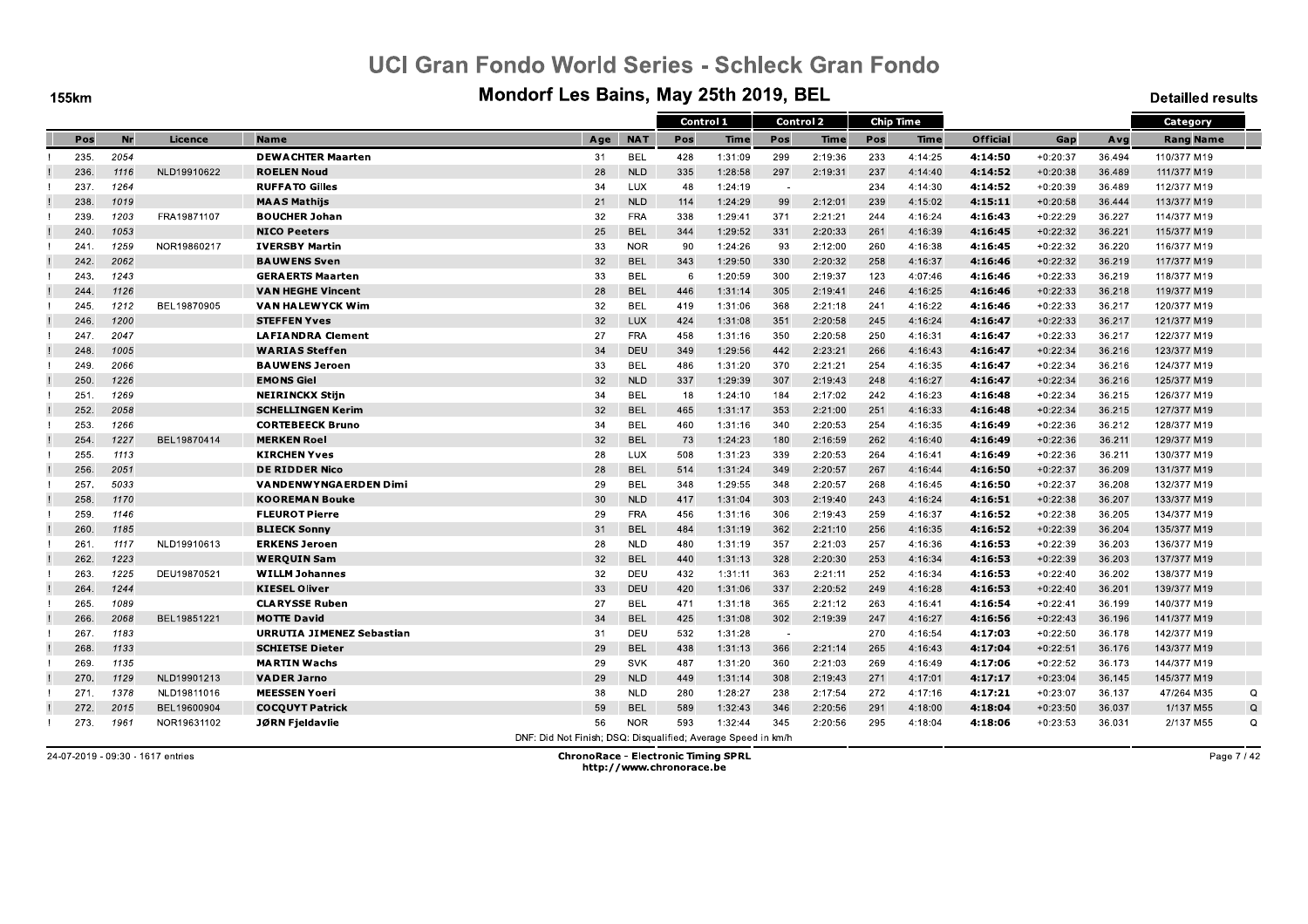**155km** 

#### Mondorf Les Bains, May 25th 2019, BEL

**Detailled results** 

|      |      |             |                                |                                                               |            | Control 1 |         |     | <b>Control 2</b> |     | <b>Chip Time</b> |                 |            |        | Category         |             |
|------|------|-------------|--------------------------------|---------------------------------------------------------------|------------|-----------|---------|-----|------------------|-----|------------------|-----------------|------------|--------|------------------|-------------|
| Pos  | Nr   | Licence     | <b>Name</b>                    | Age                                                           | <b>NAT</b> | Pos       | Time    | Pos | <b>Time</b>      | Pos | <b>Time</b>      | <b>Official</b> | Gap        | Avg    | <b>Rang Name</b> |             |
| 274. | 1825 | DEU19680518 | <b>MEESSEN Frank</b>           | 51                                                            | <b>DEU</b> | 266       | 1:28:26 | 266 | 2:18:45          | 284 | 4:17:55          | 4:18:08         | $+0:23:54$ | 36.028 | 13/219 M50       | $\Omega$    |
| 275. | 1815 | DEU19681011 | <b>MALUSZCZAK Marek</b>        | 51                                                            | DEU        | 283       | 1:28:28 | 272 | 2:18:47          | 285 | 4:17:56          | 4:18:08         | $+0:23:55$ | 36.027 | 14/219 M50       | Q           |
| 276. | 1664 | BEL19721219 | <b>DE BEER Tom</b>             | 47                                                            | <b>BEL</b> | 323       | 1:28:36 | 276 | 2:18:49          | 297 | 4:18:04          | 4:18:08         | $+0:23:55$ | 36.027 | 26/255 M45       | Q           |
| 277. | 1703 | RUS19711122 | <b>VOROBEV Ruslan</b>          | 48                                                            | <b>RUS</b> | 325       | 1:28:37 | 212 | 2:17:46          | 301 | 4:18:05          | 4:18:08         | $+0:23:55$ | 36.026 | 27/255 M45       | Q           |
| 278. | 1604 | BEL19740713 | <b>DEMOULIN Fabian</b>         | 45                                                            | <b>BEL</b> | 334       | 1:28:41 | 226 | 2:17:50          | 302 | 4:18:06          | 4:18:08         | $+0:23:55$ | 36.026 | 28/255 M45       | Q           |
| 279. | 1666 | NLD19721215 | <b>REBEL Jeroen</b>            | 47                                                            | <b>NLD</b> | 292       | 1:28:30 | 291 | 2:18:59          | 290 | 4:17:59          | 4:18:08         | $+0:23:55$ | 36.026 | 29/255 M45       | Q           |
| 280. | 1725 | NLD19710308 | <b>VAN DER VECHT Mark</b>      | 48                                                            | <b>NLD</b> | 289       | 1:28:30 | 271 | 2:18:47          | 288 | 4:17:57          | 4:18:09         | $+0:23:55$ | 36.026 | 30/255 M45       | $\Omega$    |
| 281  | 1869 | DEU19670211 | <b>WERTZ Jürgen</b>            | 52                                                            | DEU        | 267       | 1:28:26 | 269 | 2:18:46          | 282 | 4:17:53          | 4:18:09         | $+0:23:55$ | 36.025 | 15/219 M50       | Q           |
| 282. | 1778 |             | <b>MERTENS Erwin</b>           | 50                                                            | <b>BEL</b> | 138       | 1:25:41 | 234 | 2:17:53          | 240 | 4:15:09          | 4:18:09         | $+0:23:56$ | 36.025 | 16/219 M50       | Q           |
| 283. | 1755 | DEU19700511 | <b>SCHRUFF Stephan</b>         | 49                                                            | <b>DEU</b> | 320       | 1:28:35 | 200 | 2:17:43          | 300 | 4:18:05          | 4:18:09         | $+0:23:56$ | 36.025 | 31/255 M45       | $\Omega$    |
| 284. | 1882 |             | <b>VAN MEERHAEGE Hugues</b>    | 53                                                            | <b>BEL</b> | 217       | 1:28:19 | 292 | 2:19:00          | 274 | 4:17:43          | 4:18:09         | $+0:23:56$ | 36.024 | 17/219 M50       | Q           |
| 285. | 1878 | NLD19661117 | <b>KUNKELER Emiel</b>          | 53                                                            | <b>NLD</b> | 227       | 1:28:21 | 265 | 2:18:45          | 279 | 4:17:51          | 4:18:09         | $+0:23:56$ | 36.024 | 18/219 M50       | $\Omega$    |
| 286. | 2143 | NLD19690310 | <b>WALLERT Charles</b>         | 50                                                            | <b>NLD</b> | 212       | 1:28:18 | 273 | 2:18:48          | 278 | 4:17:48          | 4:18:09         | $+0:23:56$ | 36.024 | 19/219 M50       | $\Omega$    |
| 287. | 1668 |             | <b>DEVOLDER Alexandre</b>      | 47                                                            | <b>FRA</b> | 327       | 1:28:37 | 282 | 2:18:52          | 305 | 4:18:07          | 4.18.09         | $+0:23:56$ | 36.024 | 32/255 M45       | Q           |
| 288  | 2132 |             | <b>MEUS Bart</b>               | 47                                                            | <b>BEL</b> | 331       | 1:28:39 | 280 | 2:18:51          | 296 | 4:18:04          | 4:18:09         | $+0:23:56$ | 36.023 | 33/255 M45       | Q           |
| 289. | 1862 | DEU19670407 | <b>HARTMANN Sven</b>           | 52                                                            | <b>DEU</b> | 226       | 1:28:21 | 192 | 2:17:38          | 281 | 4:17:53          | 4.18.10         | $+0:23:57$ | 36.023 | 20/219 M50       | Q           |
| 290. | 1866 | DEU19670228 | <b>PACHER Jörg</b>             | 52                                                            | DEU        | 206       | 1:28:17 | 217 | 2:17:48          | 277 | 4:17:47          | 4:18:10         | $+0:23:57$ | 36.022 | 21/219 M50       | $\Omega$    |
| 291  | 1708 |             | <b>DIERCKX Yves</b>            | 48                                                            | <b>BEL</b> | 332       | 1:28:40 | 232 | 2:17:52          | 307 | 4:18:08          | 4:18:10         | $+0:23:57$ | 36.021 | 34/255 M45       | Q           |
| 292. | 1922 |             | <b>BELLINGS Luc</b>            | 54                                                            | <b>BEL</b> | 170       | 1:28:07 | 270 | 2:18:46          | 273 | 4:17:39          | 4:18:11         | $+0:23:57$ | 36.021 | 22/219 M50       | Q           |
| 293. | 1632 |             | <b>AERDEN Danek</b>            | 46                                                            | <b>BEL</b> | 329       | 1:28:38 | 214 | 2:17:47          | 306 | 4:18:08          | 4:18:11         | $+0:23:58$ | 36.019 | 35/255 M45       | Q           |
| 294. | 1786 |             | <b>SPRUYT Ignace</b>           | 50                                                            | <b>BEL</b> | 210       | 1:28:17 | 289 | 2:18:58          | 276 | 4:17:47          | 4:18:12         | $+0:23:58$ | 36.019 | 23/219 M50       | Q           |
| 295. | 5082 |             | <b>OUA GHEBEUR Patrick</b>     | 50                                                            | <b>BEL</b> | 238       | 1:28:22 | 268 | 2:18:46          | 280 | 4:17:52          | 4:18:12         | $+0:23:59$ | 36.018 | 24/219 M50       | Q           |
| 296. | 1611 | BEL19740422 | VAN HAMME Wim                  | 45                                                            | <b>BEL</b> | 196       | 1:28:14 | 281 | 2:18:51          | 275 | 4:17:45          | 4:18:12         | $+0:23:59$ | 36.017 | 36/255 M45       | Q           |
| 297. | 1730 | LUX19701215 | <b>BERTEMES Serge</b>          | 49                                                            | LUX        | 297       | 1:28:31 | 264 | 2:18:44          | 287 | 4:17:57          | 4:18:13         | $+0:24:00$ | 36.015 | 37/255 M45       | $\Omega$    |
| 298  | 1747 | NLD19700701 | <b>KEIJSERS Mark</b>           | 49                                                            | <b>NLD</b> | 314       | 1:28:34 | 228 | 2:17:51          | 304 | 4:18:06          | 4:18:13         | $+0:24:00$ | 36.015 | 38/255 M45       | Q           |
| 299. | 1629 |             | <b>VAN DEN BROECK Gert</b>     | 46                                                            | <b>BEL</b> | 298       | 1:28:31 | 279 | 2:18:51          | 292 | 4:18:01          | 4:18:14         | $+0:24:01$ | 36.013 | 39/255 M45       | Q           |
| 300. | 1712 | BEL19710930 | <b>DIDIER Poidlins</b>         | 48                                                            | <b>BEL</b> | ٠.        |         | 277 | 2:18:50          | 308 | 4:18:11          | 4:18:14         | $+0:24:01$ | 36.013 | 40/255 M45       | Q           |
| 301. | 1704 |             | <b>KLEIN LENDERINK Martijn</b> | 48                                                            | <b>NLD</b> | 307       | 1:28:33 | 274 | 2:18:48          | 299 | 4:18:05          | 4:18:14         | $+0:24:01$ | 36.012 | 41/255 M45       | Q           |
| 302. | 1812 |             | <b>JONGSMA Peter</b>           | 51                                                            | <b>NLD</b> | 245       | 1:28:23 | 287 | 2:18:56          | 289 | 4:17:57          | 4:18:15         | $+0:24:02$ | 36.010 | 25/219 M50       | $\Omega$    |
| 303. | 1601 |             | <b>DE BACKER Tom</b>           | 45                                                            | <b>BEL</b> | 300       | 1:28:32 | 284 | 2:18:53          | 303 | 4:18:06          | 4.18.15         | $+0:24:02$ | 36.010 | 42/255 M45       | $\mathsf Q$ |
| 304. | 1779 |             | <b>VREYS Luc</b>               | 50                                                            | <b>BEL</b> | 273       | 1:28:26 | 267 | 2:18:46          | 286 | 4:17:56          | 4:18:16         | $+0:24:02$ | 36.009 | 26/219 M50       | Q           |
| 305. | 1842 | FRA19670815 | <b>VETTER Pascal</b>           | 52                                                            | <b>FRA</b> | 213       | 1:28:18 | 233 | 2:17:53          | 283 | 4:17:54          | 4:18:19         | $+0:24:06$ | 36.002 | 27/219 M50       | Q           |
| 306. | 1859 |             | <b>MULDERS Oivier</b>          | 52                                                            | <b>BEL</b> | 222       | 1:28:20 | 288 | 2:18:56          | 293 | 4:18:01          | 4:18:25         | $+0:24:12$ | 35.988 | 28/219 M50       | $\Omega$    |
| 307. | 1640 | NLD19730622 | <b>MULDERIJ Gert</b>           | 46                                                            | <b>NLD</b> | 253       | 1:28:24 | 283 | 2:18:53          | 294 | 4:18:02          | 4:18:26         | $+0:24:13$ | 35.985 | 43/255 M45       | Q           |
| 308  | 1192 | BEL19880417 | <b>DESMET Jani</b>             | 31                                                            | <b>BEL</b> | 413       | 1:31:02 | 373 | 2:21:22          | 298 | 4:18:04          | 4:18:31         | $+0:24:18$ | 35.972 | 146/377 M19      |             |
| 309. | 1310 |             | <b>MENSCHA ERT Karel</b>       | 36                                                            | <b>BEL</b> | 258       | 1:28:25 | 255 | 2:18:15          | 309 | 4:18:39          | 4:18:43         | $+0:24:30$ | 35.944 | 48/264 M35       | $\Omega$    |
| 310. | 5044 |             | <b>GALLE Samuel</b>            | 31                                                            | <b>BEL</b> | 40        | 1:24:17 | 100 | 2:12:02          | 310 | 4:19:05          | 4:19:22         | $+0:25:09$ | 35.856 | 147/377 M19      |             |
| 311  | 1179 |             | <b>POECK Christophe</b>        | 31                                                            | <b>BEL</b> | 340       | 1:29:48 | 298 | 2:19:36          | 312 | 4:19:44          | 4:19:53         | $+0:25:40$ | 35.783 | 148/377 M19      |             |
| 312. | 1234 |             | <b>BEVERSDORFF Malte</b>       | 33                                                            | <b>DEU</b> | 19        | 1:24:10 | 114 | 2:13:24          | 313 | 4:19:54          | 4:20:19         | $+0:26:05$ | 35.725 | 149/377 M19      |             |
|      |      |             |                                | DNF: Did Not Finish; DSQ: Disqualified; Average Speed in km/h |            |           |         |     |                  |     |                  |                 |            |        |                  |             |

24-07-2019 - 09:30 - 1617 entries

**ChronoRace - Electronic Timing SPRL** http://www.chronorace.be

Page 8 / 42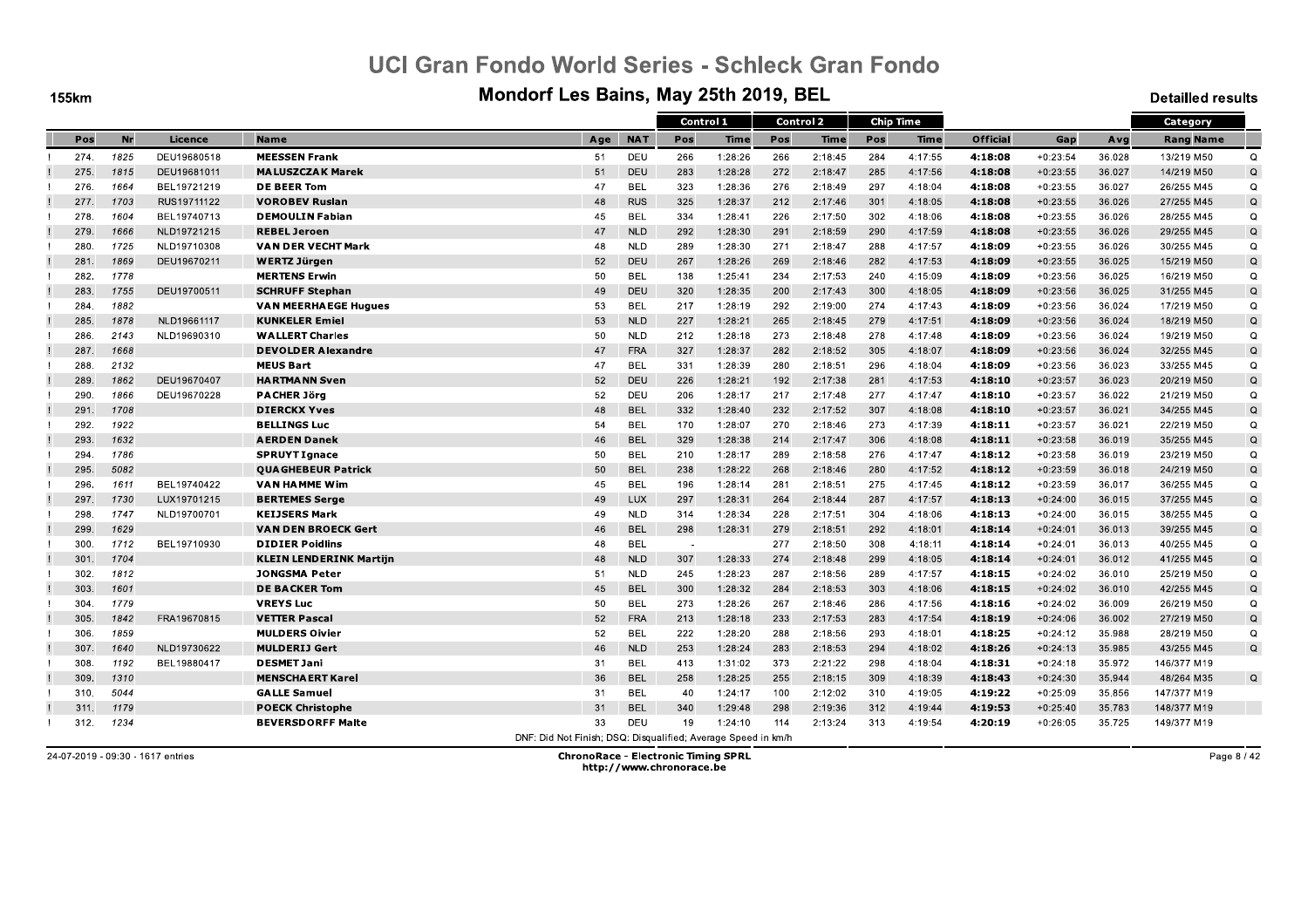**155km** 

#### Mondorf Les Bains, May 25th 2019, BEL

**Detailled results** 

|      |           |             |                              |                                                               |            | Control 1 |         |     | <b>Control 2</b> | <b>Chip Time</b> |             |                 |            |        | Category         |             |
|------|-----------|-------------|------------------------------|---------------------------------------------------------------|------------|-----------|---------|-----|------------------|------------------|-------------|-----------------|------------|--------|------------------|-------------|
| Pos  | <b>Nr</b> | Licence     | <b>Name</b>                  | Age                                                           | <b>NAT</b> | Pos       | Time    | Pos | Time             | Pos              | <b>Time</b> | <b>Official</b> | Gap        | Avg    | <b>Rang Name</b> |             |
| 313. | 2106      |             | <b>VAN DE VIJVER Maarten</b> | 41                                                            | <b>BEL</b> | 180       | 1:28:09 | 151 | 2:16:30          | 314              | 4:20:10     | 4:20:29         | $+0:26:16$ | 35.701 | 41/259 M40       | $\Omega$    |
| 314. | 3049      | DEU19670219 | <b>SCHAEFER Michael</b>      | 52                                                            | DEU        | 242       | 1:28:23 | 324 | 2:20:17          | 315              | 4:20:21     | 4:20:37         | $+0:26:23$ | 35.684 | 29/219 M50       | Q           |
| 315. | 1220      | NLD19870705 | <b>DE BEER Michiel</b>       | 32                                                            | <b>NLD</b> | 62        | 1:24:21 | 88  | 2:11:55          | 317              | 4:20:34     | 4:20:49         | $+0:26:36$ | 35.656 | 150/377 M19      |             |
| 316. | 1491      | NLD19780801 | <b>VERMEER Richard</b>       | 41                                                            | <b>NLD</b> | 452       | 1:31:15 | 392 | 2:21:51          | 318              | 4:20:39     | 4:21:08         | $+0:26:55$ | 35.612 | 42/259 M40       | Q           |
| 317. | 1489      |             | <b>VAN HOLSBEECK Andy</b>    | 41                                                            | <b>BEL</b> | 533       | 1:31:28 | 343 | 2:20:55          | 327              | 4:20:52     | 4:21:09         | $+0:26:56$ | 35.610 | 43/259 M40       | Q           |
| 318. | 2070      |             | <b>GOVAERTS Roel</b>         | 35                                                            | <b>BEL</b> | 357       | 1:30:36 | 335 | 2:20:50          | 336              | 4:21:01     | 4:21:09         | $+0:26:56$ | 35.610 | 49/264 M35       | Q           |
| 319. | 1331      | NLD19830423 | <b>VINK Dingeman</b>         | 36                                                            | <b>NLD</b> | 250       | 1:28:24 | 259 | 2:18:21          | 342              | 4:21:06     | 4:21:10         | $+0:26:56$ | 35.609 | 50/264 M35       | Q           |
| 320. | 1583      |             | <b>VANELDEREN Dominic</b>    | 44                                                            | <b>BEL</b> | 166       | 1:28:06 | 224 | 2:17:49          | 321              | 4:20:45     | 4:21:10         | $+0:26:56$ | 35.609 | 44/259 M40       | $\mathsf Q$ |
| 321  | 1499      |             | <b>DUCHAU Davy</b>           | 41                                                            | <b>BEL</b> | 497       | 1:31:21 | 402 | 2:21:57          | 322              | 4:20:45     | 4:21:10         | $+0:26:57$ | 35.609 | 45/259 M40       | Q           |
| 322. | 2087      |             | <b>MERTENS Toon</b>          | 37                                                            | <b>BEL</b> | 265       | 1:28:25 | 258 | 2:18:20          | 341              | 4:21:05     | 4:21:10         | $+0:26:57$ | 35.608 | 51/264 M35       | Q           |
| 323. | 1471      |             | <b>PAPI Dany</b>             | 40                                                            | <b>LUX</b> | 457       | 1:31:16 | 420 | 2:22:15          | 318              | 4:20:39     | 4:21:10         | $+0:26:57$ | 35.608 | 46/259 M40       | $\Omega$    |
| 324  | 1551      |             | <b>DE BOCK David</b>         | 43                                                            | <b>BEL</b> | 461       | 1:31:17 | 359 | 2:21:03          | 324              | 4:20:46     | 4:21:10         | $+0:26:57$ | 35.608 | 47/259 M40       | $\mathsf Q$ |
| 325  | 1372      |             | <b>BRAEM David</b>           | 38                                                            | <b>BEL</b> | 360       | 1:30:38 | 406 | 2:22:00          | 338              | 4:21:03     | 4:21:10         | $+0:26:57$ | 35.608 | 52/264 M35       | Q           |
| 326. | 1309      | LUX19831023 | <b>BIANCHI Giorgio</b>       | 36                                                            | <b>LUX</b> | 554       | 1:31:34 | 390 | 2:21:51          | 335              | 4:21:00     | 4.21.11         | $+0:26:58$ | 35.607 | 53/264 M35       | Q           |
| 327  | 1466      |             | <b>VANDENDYCK Tom</b>        | 40                                                            | <b>BEL</b> | 410       | 1:31:00 | 384 | 2:21:45          | 316              | 4:20:32     | 4:21:11         | $+0:26:58$ | 35.606 | 48/259 M40       | Q           |
| 328. | 2090      |             | <b>DE BOULLE Carlo</b>       | 38                                                            | <b>BEL</b> | 550       | 1:31:33 | 405 | 2:21:58          | 339              | 4:21:03     | 4:21:11         | $+0:26:58$ | 35.606 | 54/264 M35       | Q           |
| 329  | 1548      | NLD19760526 | <b>VAN DEN HAM Geeralt</b>   | 43                                                            | <b>NLD</b> | 495       | 1:31:21 | 403 | 2:21:57          | 325              | 4:20:49     | 4:21:12         | $+0:26:58$ | 35.605 | 49/259 M40       | $\Omega$    |
| 330. | 1288      |             | <b>RETORE Kim</b>            | 35                                                            | <b>FRA</b> | 254       | 1:28:24 | 189 | 2:17:32          | 343              | 4:21:06     | 4:21:12         | $+0:26:59$ | 35.604 | 55/264 M35       | Q           |
| 331. | 1555      |             | <b>VLYMINCK Nico</b>         | 43                                                            | <b>BEL</b> | 499       | 1:31:21 | 336 | 2:20:51          | 326              | 4:20:51     | 4:21:13         | $+0:26:59$ | 35.603 | 50/259 M40       | Q           |
| 332. | 2115      |             | <b>VAN DER STOCK Nico</b>    | 42                                                            | <b>BEL</b> | 441       | 1:31:13 | 391 | 2:21:51          | 320              | 4:20:43     | 4:21:14         | $+0:27:00$ | 35,600 | 51/259 M40       | Q           |
| 333. | 1422      |             | <b>VAN LOOCKE Jurgen</b>     | 39                                                            | <b>BEL</b> | 203       | 1:28:16 | 326 | 2:20:25          | 333              | 4:20:59     | 4.21:15         | $+0:27:01$ | 35.598 | 56/264 M35       | Q           |
| 334  | 1546      |             | <b>GERT Vangenechten</b>     | 43                                                            | <b>BEL</b> | 467       | 1:31:17 | 388 | 2:21:49          | 330              | 4:20:55     | 4:21:17         | $+0:27:03$ | 35.593 | 52/259 M40       | Q           |
| 335. | 1251      |             | <b>NEYENS Peter</b>          | 33                                                            | <b>BEL</b> | 80        | 1:24:24 | 103 | 2:12:02          | 337              | 4:21:02     | 4.21.17         | $+0:27:04$ | 35.593 | 151/377 M19      |             |
| 336. | 1395      |             | <b>KOENE Arien</b>           | 38                                                            | <b>NLD</b> | 569       | 1:31:39 | 411 | 2:22:02          | 344              | 4:21:10     | 4:21:19         | $+0:27:06$ | 35.588 | 57/264 M35       | $\mathsf Q$ |
| 337. | 5004      |             | <b>SCHELLER Marc</b>         | 41                                                            | <b>LUX</b> | 437       | 1:31:13 | 383 | 2:21:45          | 323              | 4:20:45     | 4:21:19         | $+0:27:06$ | 35.587 | 53/259 M40       | Q           |
| 338. | 1507      |             | <b>BROSIG Malte</b>          | 42                                                            | <b>DEU</b> | 455       | 1:31:16 | 399 | 2:21:55          | 329              | 4:20:55     | 4:21:23         | $+0:27:10$ | 35.578 | 54/259 M40       | Q           |
| 339. | 1457      |             | <b>KOCH Christian</b>        | 40                                                            | <b>DEU</b> | 150       | 1:28:02 | 250 | 2:17:59          | 328              | 4:20:52     | 4:21:24         | $+0:27:11$ | 35.577 | 55/259 M40       | $\Omega$    |
| 340. | 1515      |             | <b>DE LIGNE Nicolas</b>      | 42                                                            | <b>BEL</b> | 524       | 1:31:25 | 398 | 2:21:54          | 332              | 4:20:58     | 4.21:25         | $+0:27:12$ | 35.575 | 56/259 M40       | Q           |
| 341. | 1497      | NLD19780607 | <b>VELDHUIS Remco</b>        | 41                                                            | <b>NLD</b> | 443       | 1:31:14 | 393 | 2:21:52          | 331              | 4:20:57     | 4:21:25         | $+0:27:12$ | 35.575 | 57/259 M40       | $\Omega$    |
| 342. | 1396      | NLD19810414 | <b>KIKKERT Sander</b>        | 38                                                            | <b>NLD</b> | 528       | 1:31:27 | 395 | 2:21:53          | 340              | 4:21:05     | 4.21.26         | $+0:27:13$ | 35.573 | 58/264 M35       | $\Omega$    |
| 343. | 5210      |             | <b>VAN OVERWAELLE Jan</b>    | 43                                                            | <b>BEL</b> | 519       | 1:31:25 | 396 | 2:21:54          | 334              | 4:20:59     | 4:21:26         | $+0:27:13$ | 35.572 | 58/259 M40       | Q           |
| 344  | 1195      |             | <b>RAABEN Mathias</b>        | 31                                                            | DEU        | 435       | 1:31:12 | 375 | 2:21:23          | 345              | 4:21:22     | 4.21.42         | $+0:27:29$ | 35.536 | 152/377 M19      |             |
| 345. | 1222      | NOR19870618 | <b>ELNÆS Thomas</b>          | 32                                                            | <b>NOR</b> | 341       | 1:29:49 | 329 | 2:20:31          | 347              | 4:21:33     | 4:21:42         | $+0:27:29$ | 35.535 | 153/377 M19      |             |
| 346. | 1240      | BEL19860909 | <b>FABRICE Chavez</b>        | 33                                                            | <b>BEL</b> | 474       | 1:31:18 | 354 | 2:21:01          | 350              | 4:21:42     | 4:21:59         | $+0:27:46$ | 35.497 | 154/377 M19      |             |
| 347. | 2912      |             | <b>VAGENENDE Frank</b>       | 52                                                            | <b>BEL</b> | 149       | 1:28:01 | 322 | 2:20:04          | 346              | 4:21:31     | 4:22:11         | $+0:27:58$ | 35.470 | 30/219 M50       | Q           |
| 348. | 1841      |             | <b>BART Heirewegh</b>        | 52                                                            | <b>BEL</b> | 168       | 1:28:07 | 314 | 2:19:58          | 349              | 4:21:37     | 4:22:11         | $+0:27:58$ | 35.469 | 31/219 M50       | Q           |
| 349. | 1774      | NLD19691116 | <b>VAN WERSCH Vincent</b>    | 50                                                            | <b>NLD</b> | 225       | 1:28:21 | 263 | 2:18:44          | 351              | 4:21:52     | 4.22:12         | $+0:27:59$ | 35.468 | 32/219 M50       | Q           |
| 350. | 1879      |             | <b>PETERS Jan</b>            | 53                                                            | <b>NLD</b> | 153       | 1:28:02 | 285 | 2:18:55          | 348              | 4:21:35     | 4:22:13         | $+0:27:59$ | 35.467 | 33/219 M50       | Q           |
| 351. | 1754      |             | <b>IGNOUL Kurt</b>           | 49                                                            | <b>BEL</b> | 333       | 1:28:40 | 310 | 2:19:53          | 357              | 4:22:09     | 4:22:13         | $+0:27:59$ | 35.466 | 44/255 M45       | Q           |
|      |           |             |                              | DNF: Did Not Finish; DSQ: Disqualified; Average Speed in km/h |            |           |         |     |                  |                  |             |                 |            |        |                  |             |

24-07-2019 - 09:30 - 1617 entries

**ChronoRace - Electronic Timing SPRL** http://www.chronorace.be

Page 9 / 42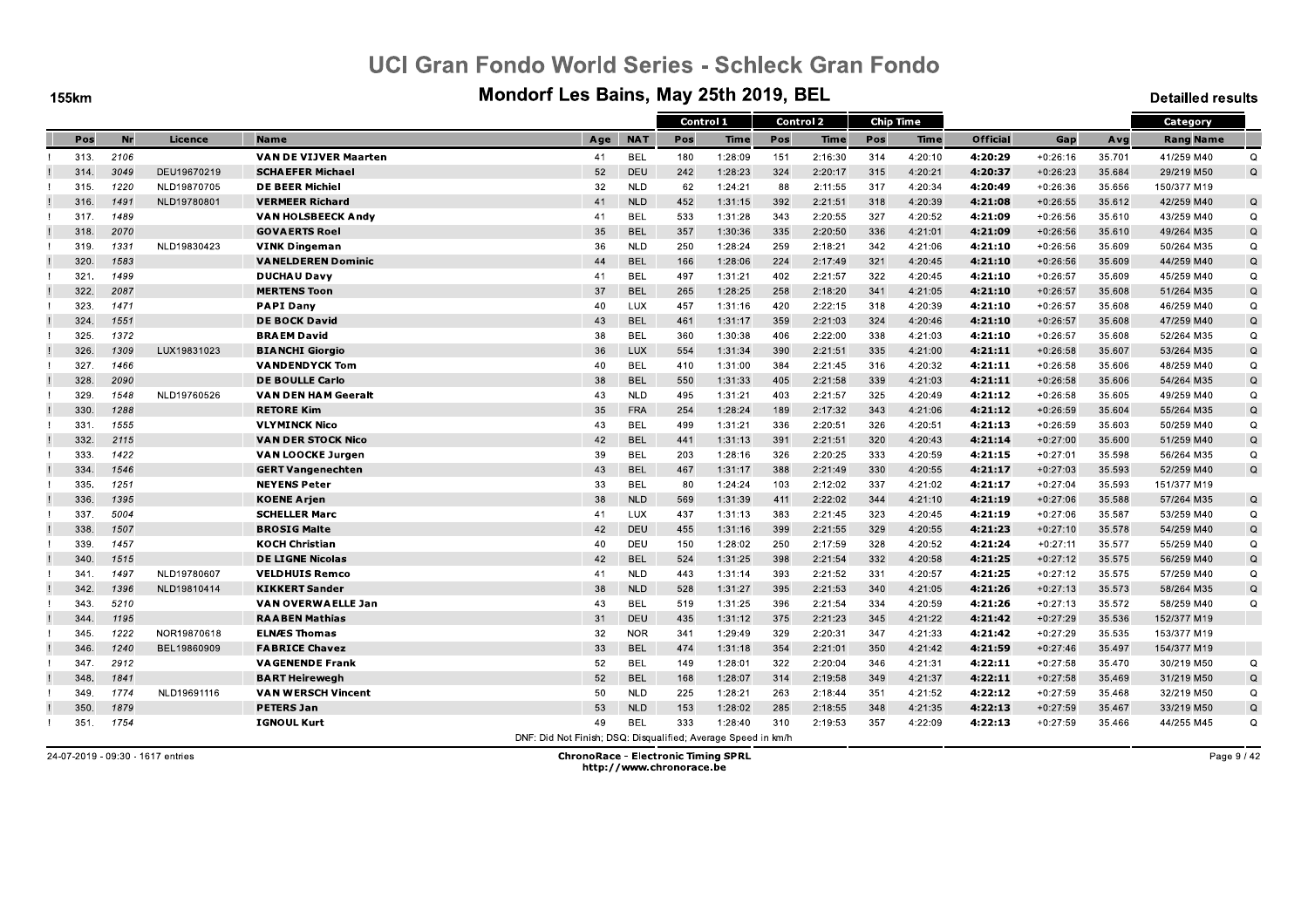**155km** 

#### Mondorf Les Bains, May 25th 2019, BEL

**Detailled results** 

|      |      |             |                                |                                                               |            | Control 1 |         |     | <b>Control 2</b> |     | <b>Chip Time</b> |                 |            |        | Category         |             |
|------|------|-------------|--------------------------------|---------------------------------------------------------------|------------|-----------|---------|-----|------------------|-----|------------------|-----------------|------------|--------|------------------|-------------|
| Pos  | Nr   | Licence     | <b>Name</b>                    | Age                                                           | <b>NAT</b> | Pos       | Time    | Pos | Time             | Pos | Time             | <b>Official</b> | Gap        | Avg    | <b>Rang Name</b> |             |
| 352. | 1641 |             | <b>VOGELS Gunther</b>          | 46                                                            | <b>BEL</b> | 311       | 1:28:34 | 321 | 2:20:03          | 356 | 4:22:07          | 4:22:13         | $+0:28:00$ | 35.466 | 45/255 M45       | $\Omega$    |
| 353. | 2127 |             | <b>SPAPEN Dave</b>             | 45                                                            | <b>BEL</b> | 310       | 1:28:34 | 278 | 2:18:50          | 358 | 4:22:10          | 4:22:16         | $+0:28:03$ | 35.459 | 46/255 M45       | $\Omega$    |
| 354. | 1715 | BEL19710828 | <b>DESMET Christophe</b>       | 48                                                            | <b>BEL</b> | 287       | 1:28:29 | 319 | 2:20:01          | 354 | 4:22:05          | 4:22:18         | $+0:28:05$ | 35.455 | 47/255 M45       | $\Omega$    |
| 355. | 1597 |             | <b>DEMAERTELAERE Dennis</b>    | 45                                                            | <b>BEL</b> | 241       | 1:28:23 | 325 | 2:20:20          | 352 | 4:21:52          | 4:22:19         | $+0:28:06$ | 35.451 | 48/255 M45       | Q           |
| 356. | 1808 |             | <b>RADERMACHER Patrick</b>     | 51                                                            | <b>BEL</b> | 237       | 1:28:22 | 286 | 2:18:56          | 353 | 4:21:59          | 4:22:20         | $+0:28:07$ | 35.450 | 34/219 M50       | Q           |
| 357. | 1631 |             | <b>JOOST VANOVERBEKE Joost</b> | 46                                                            | <b>BEL</b> | 277       | 1:28:27 | 290 | 2:18:59          | 355 | 4:22:07          | 4:22:22         | $+0:28:09$ | 35.445 | 49/255 M45       | $\Omega$    |
| 358. | 2044 |             | <b>HERCKENS Brent</b>          | 25                                                            | <b>BEL</b> | 515       | 1:31:24 | 352 | 2:20:59          | 361 | 4:22:29          | 4.22.36         | $+0:28:23$ | 35.414 | 155/377 M19      |             |
| 359. | 1024 | BEL19971009 | <b>WIETSE FIERENS Wietse</b>   | 22                                                            | <b>BEL</b> | 36        | 1:24:15 | 113 | 2:13:23          | 359 | 4:22:13          | 4:22:38         | $+0:28:25$ | 35.409 | 156/377 M19      |             |
| 360. | 1993 |             | <b>DELOOF Jean-Pierre</b>      | 57                                                            | <b>BEL</b> | 591       | 1:32:44 | 415 | 2:22:05          | 365 | 4:22:48          | 4.22:50         | $+0:28:37$ | 35.383 | 3/137 M55        | Q           |
| 361  | 1934 | DNK19641005 | <b>HANSEN Lars Aagaard</b>     | 55                                                            | <b>DNK</b> | 583       | 1:32:36 | 417 | 2:22:06          | 362 | 4:22:40          | 4:22:50         | $+0:28:37$ | 35.382 | 4/137 M55        | $\Omega$    |
| 362. | 1954 |             | <b>POLLENTIER Benny</b>        | 55                                                            | <b>BEL</b> | 588       | 1:32:42 | 419 | 2:22:06          | 364 | 4:22:47          | 4:22:51         | $+0:28:37$ | 35.381 | 5/137 M55        | $\Omega$    |
| 363. | 1440 |             | <b>DUFLOU Jimmy</b>            | 40                                                            | <b>BEL</b> | 587       | 1:32:41 | 413 | 2:22:05          | 363 | 4:22:47          | 4:22:53         | $+0:28:40$ | 35.375 | 59/259 M40       | $\mathsf Q$ |
| 364. | 1241 |             | <b>AMEYE Stijn</b>             | 33                                                            | <b>BEL</b> | 347       | 1:29:55 | 344 | 2:20:56          | 366 | 4:23:25          | 4:23:30         | $+0:29:17$ | 35.293 | 157/377 M19      |             |
| 365. | 2057 | PRT19880219 | <b>DIAS Fabio</b>              | 31                                                            | PRT        | 69        | 1:24:22 | 115 | 2:14:19          | 368 | 4:23:37          | 4.23.53         | $+0:29:40$ | 35.242 | 158/377 M19      |             |
| 366  | 1785 |             | <b>NIJHUIS Rene</b>            | 50                                                            | <b>NLD</b> | 751       | 1:35:10 | 456 | 2:23:59          | 367 | 4:23:29          | 4:24:07         | $+0:29:54$ | 35.210 | 35/219 M50       | Q           |
| 367. | 1603 | DNK19740720 | <b>NIELSEN Flemming</b>        | 45                                                            | <b>DNK</b> | 386       | 1:30:52 | 488 | 2:24:11          | 372 | 4:23:50          | 4:24:07         | $+0:29:54$ | 35.210 | 50/255 M45       | Q           |
| 368. | 2869 |             | <b>CARIER Tom</b>              | 49                                                            | LUX        | 328       | 1:28:38 | 293 | 2:19:01          | 378 | 4:24:02          | 4:24:08         | $+0:29:54$ | 35.209 | 51/255 M45       | $\Omega$    |
| 369. | 1191 |             | <b>BOON Paul</b>               | 31                                                            | <b>NLD</b> | 600       | 1:33:18 | 515 | 2:24:55          | 369 | 4:23:41          | 4:24:08         | $+0:29:55$ | 35.208 | 159/377 M19      |             |
| 370. | 2063 |             | <b>ANDRE Christian</b>         | 32                                                            | LUX        | 418       | 1:31:04 | 367 | 2:21:16          | 370 | 4:23:43          | 4:24:09         | $+0:29:56$ | 35.205 | 160/377 M19      |             |
| 371. | 1263 |             | <b>TAEYMANS Wouter</b>         | 34                                                            | <b>BEL</b> | 490       | 1:31:20 | 377 | 2:21:24          | 373 | 4:23:54          | 4:24:10         | $+0:29:57$ | 35.204 | 161/377 M19      |             |
| 372. | 1890 |             | <b>AMBROSIUS Anders</b>        | 53                                                            | <b>DNK</b> | 223       | 1:28:20 | 275 | 2:18:49          | 371 | 4:23:46          | 4.24.10         | $+0:29:57$ | 35.203 | 36/219 M50       | $\Omega$    |
| 373. | 1252 |             | <b>TERPSTRA Steven</b>         | 33                                                            | <b>NLD</b> | 491       | 1:31:21 | 443 | 2:23:22          | 376 | 4:23:58          | 4:24:12         | $+0:29:59$ | 35.200 | 162/377 M19      |             |
| 374. | 1250 | DEU19860515 | <b>HERBEL Jakob</b>            | 33                                                            | DEU        | 434       | 1:31:12 | 382 | 2:21:29          | 375 | 4:23:55          | 4.24.13         | $+0:30:00$ | 35.197 | 163/377 M19      |             |
| 375. | 1121 |             | <b>REUNING Jonathan</b>        | 28                                                            | DEU        | 468       | 1:31:17 | 376 | 2:21:23          | 379 | 4:24:03          | 4:24:15         | $+0:30:02$ | 35.193 | 164/377 M19      |             |
| 376. | 1278 | DEU19850401 | <b>HÄBERLEN Nino</b>           | 34                                                            | DEU        | 74        | 1:24:23 | 183 | 2:17:01          | 377 | 4:23:59          | 4:24:16         | $+0:30:03$ | 35.190 | 165/377 M19      |             |
| 377. | 1249 |             | <b>KIEFFER Fabien</b>          | 33                                                            | <b>LUX</b> | 430       | 1:31:09 | 446 | 2:23:29          | 374 | 4:23:54          | 4:24:16         | $+0:30:03$ | 35.190 | 166/377 M19      |             |
| 378. | 2077 | BEL19840219 | <b>MARION Gaetan</b>           | 35                                                            | <b>BEL</b> | 503       | 1:31:22 | 369 | 2:21:18          | 380 | 4:24:05          | 4:24:18         | $+0:30:05$ | 35.187 | 59/264 M35       | Q           |
| 379. | 1050 |             | <b>THIENPONT Simon</b>         | 25                                                            | <b>BEL</b> | 342       | 1:29:49 | 341 | 2:20:53          | 383 | 4:24:10          | 4.24.18         | $+0:30:05$ | 35.186 | 167/377 M19      |             |
| 380. | 1124 |             | <b>DE PAUW Christophe</b>      | 28                                                            | <b>BEL</b> | 506       | 1:31:22 | 338 | 2:20:52          | 382 | 4:24:08          | 4:24:20         | $+0:30:07$ | 35.182 | 168/377 M19      |             |
| 381  | 1236 |             | VAN WIJMELBEKE Thomas          | 33                                                            | <b>BEL</b> | 444       | 1:31:14 | 378 | 2:21:25          | 381 | 4:24:07          | 4.24.25         | $+0:30:12$ | 35.170 | 169/377 M19      |             |
| 382. | 1158 |             | <b>BARZEELE Peter</b>          | 30                                                            | <b>BEL</b> | 479       | 1:31:19 | 380 | 2:21:27          | 384 | 4:24:13          | 4:24:27         | $+0:30:13$ | 35.167 | 170/377 M19      |             |
| 383. | 1049 | LUX19940920 | <b>GLODEN Jeff</b>             | 25                                                            | <b>LUX</b> | 536       | 1:31:30 | 444 | 2:23:24          | 385 | 4:24:25          | 4:24:29         | $+0:30:16$ | 35.161 | 171/377 M19      |             |
| 384. | 1319 |             | <b>VERMAELEN Steven</b>        | 36                                                            | <b>BEL</b> | 556       | 1:31:35 | 438 | 2:23:03          | 395 | 4:25:06          | 4:25:12         | $+0:30:59$ | 35.066 | 60/264 M35       | Q           |
| 385. | 1421 |             | <b>MERTENS Bart</b>            | 39                                                            | <b>BEL</b> | 568       | 1:31:39 | 435 | 2:23:01          | 401 | 4:25:10          | 4:25:12         | $+0:30:59$ | 35.066 | 61/264 M35       | Q           |
| 386. | 1348 |             | <b>BRINGMANS Guy</b>           | 37                                                            | <b>BEL</b> | 566       | 1:31:39 | 433 | 2:22:59          | 398 | 4:25:09          | 4:25:12         | $+0:30:59$ | 35.066 | 62/264 M35       | Q           |
| 387. | 1364 | NLD19820329 | <b>VAN DER SCHEER Edwin</b>    | 37                                                            | <b>NLD</b> | 286       | 1:28:29 | 262 | 2:18:32          | 400 | 4:25:10          | 4:25:13         | $+0:30:59$ | 35.066 | 63/264 M35       | $\Omega$    |
| 388. | 5073 |             | <b>DE DAEDLELEER Vincent</b>   | 42                                                            | <b>BEL</b> | 447       | 1:31:14 | 389 | 2:21:50          | 387 | 4:24:46          | 4.25.13         | $+0:30:59$ | 35.066 | 60/259 M40       | Q           |
| 389. | 1406 |             | <b>FONTEYNE Ralph</b>          | 39                                                            | <b>BEL</b> | 352       | 1:30:32 | 428 | 2:22:58          | 392 | 4:25:00          | 4:25:13         | $+0:31:00$ | 35.065 | 64/264 M35       | Q           |
| 390. | 5016 |             | <b>VAN IMPE Jurgen</b>         | 44                                                            | <b>BEL</b> | 439       | 1:31:13 | 429 | 2:22:58          | 386 | 4:24:45          | 4.25.13         | $+0:31:00$ | 35.065 | 61/259 M40       | Q           |
|      |      |             |                                | DNE: Did Not Finish: DSO: Disqualified: Average Speed in km/h |            |           |         |     |                  |     |                  |                 |            |        |                  |             |

24-07-2019 - 09:30 - 1617 entries

**ChronoRace - Electronic Timing SPRL** http://www.chronorace.be

Page 10 / 42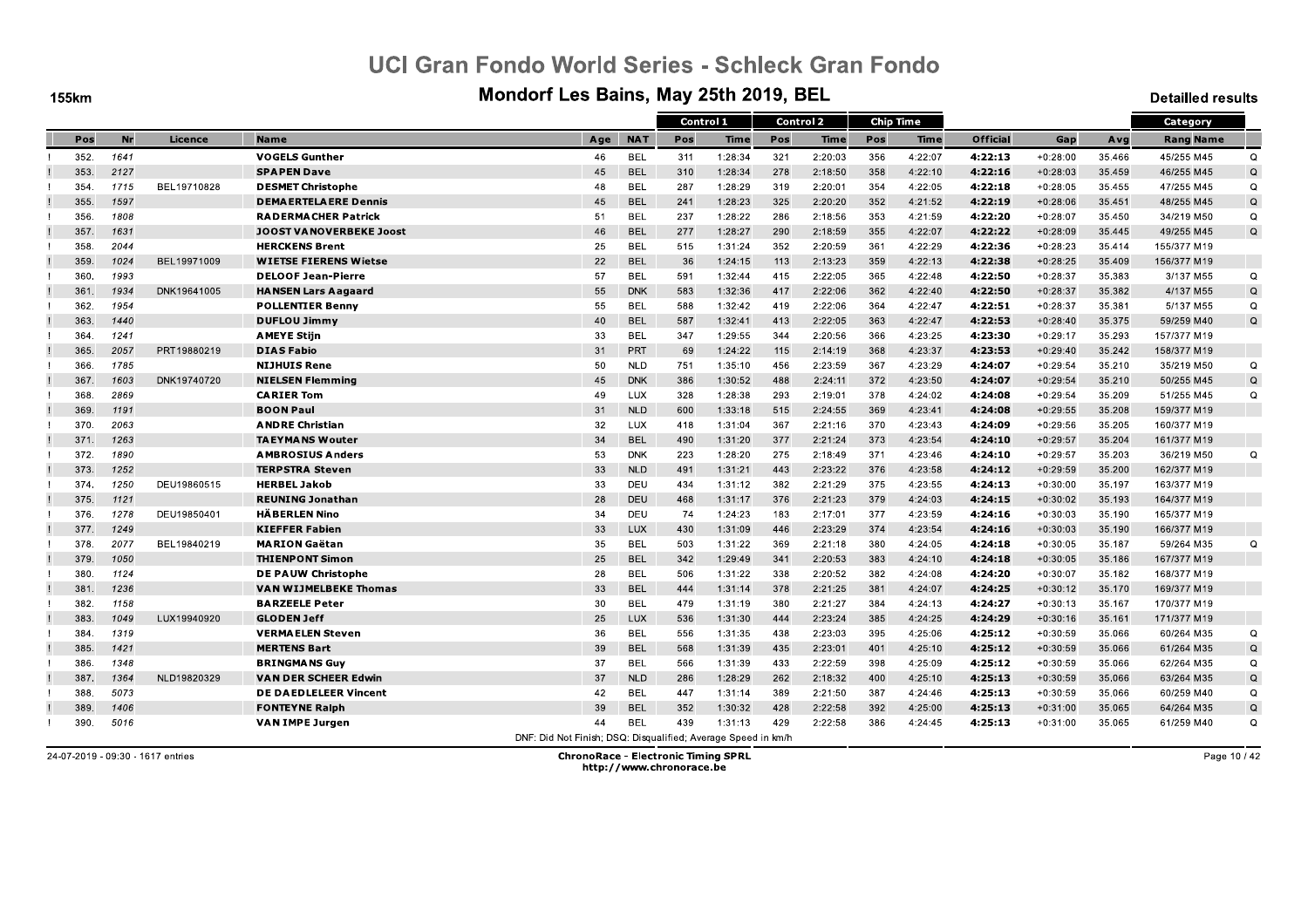**155km** 

#### Mondorf Les Bains, May 25th 2019, BEL

**Detailled results** 

|      |      |             |                            |                                                               |            | Control 1 |         |     | <b>Control 2</b> | <b>Chip Time</b> |         |                 |            |        | Category         |          |
|------|------|-------------|----------------------------|---------------------------------------------------------------|------------|-----------|---------|-----|------------------|------------------|---------|-----------------|------------|--------|------------------|----------|
| Pos  | Nr   | Licence     | <b>Name</b>                | Age                                                           | <b>NAT</b> | Pos       | Time    | Pos | Time             | Pos              | Time    | <b>Official</b> | Gap        | Avg    | <b>Rang Name</b> |          |
| 391. | 2657 |             | <b>DIETZ Bastian</b>       | 38                                                            | <b>DEU</b> | 561       | 1:31:38 | 401 | 2:21:56          | 399              | 4:25:10 | 4:25:13         | $+0:31:00$ | 35.064 | 65/264 M35       | $\Omega$ |
| 392. | 1432 | NLD19800214 | <b>OORTGIESEN Bram</b>     | 39                                                            | <b>NLD</b> | 284       | 1:28:28 | 327 | 2:20:25          | 403              | 4:25:12 | 4:25:14         | $+0:31:01$ | 35.063 | 66/264 M35       | Q        |
| 393. | 1400 |             | <b>KRISTOF Derdaele</b>    | 38                                                            | <b>BEL</b> | 535       | 1:31:29 | 434 | 2:23:01          | 393              | 4:25:02 | 4:25:15         | $+0:31:02$ | 35.060 | 67/264 M35       |          |
| 394  | 1472 |             | <b>POIVRET Mathieu</b>     | 40                                                            | <b>FRA</b> | 500       | 1:31:22 | 410 | 2:22:01          | 390              | 4:24:54 | 4:25:15         | $+0:31:02$ | 35,060 | 62/259 M40       | Q        |
| 395. | 2116 |             | <b>SCHOUPPE Steven</b>     | 42                                                            | <b>BEL</b> | 492       | 1:31:21 | 397 | 2:21:54          | 388              | 4:24:48 | 4:25:16         | $+0:31:03$ | 35.058 | 63/259 M40       | Q        |
| 396. | 1349 |             | <b>VAN DE WIELE Tom</b>    | 37                                                            | <b>BEL</b> | 355       | 1:30:34 | 387 | 2:21:47          | 396              | 4:25:07 | 4:25:18         | $+0:31:04$ | 35.055 | 68/264 M35       |          |
| 397. | 1589 | NLD19750120 | <b>EELCO Van Wort</b>      | 44                                                            | <b>NLD</b> | 473       | 1:31:18 | 423 | 2:22:56          | 391              | 4:24:59 | 4:25:19         | $+0:31:05$ | 35.052 | 64/259 M40       | $\Omega$ |
| 398. | 1343 |             | <b>BOYLE Harry</b>         | 37                                                            | <b>GBR</b> | 567       | 1:31:39 | 437 | 2:23:03          | 402              | 4:25:11 | 4:25:20         | $+0:31:06$ | 35.050 | 69/264 M35       |          |
| 399. | 1474 |             | <b>DOUWMA Ingo</b>         | 41                                                            | <b>NLD</b> | 422       | 1:31:07 | 385 | 2:21:47          | 389              | 4:24:49 | 4:25:21         | $+0:31:08$ | 35.047 | 65/259 M40       | Q        |
| 400. | 2089 |             | <b>LAFAILLE Bert</b>       | 38                                                            | <b>BEL</b> | 551       | 1:31:33 | 440 | 2:23:04          | 397              | 4:25:09 | 4:25:21         | $+0:31:08$ | 35.046 | 70/264 M35       |          |
| 401. | 1387 |             | <b>GEERINCKX Kurt</b>      | 38                                                            | <b>BEL</b> | 362       | 1:30:40 | 436 | 2:23:01          | 405              | 4:25:19 | 4:25:23         | $+0:31:09$ | 35.043 | 71/264 M35       |          |
| 402. | 1384 |             | <b>SCAPICCHIO Joeri</b>    | 38                                                            | <b>BEL</b> | 269       | 1:28:26 | 323 | 2:20:12          | 406              | 4:25:21 | 4:25:25         | $+0:31:12$ | 35.038 | 72/264 M35       |          |
| 403. | 1300 |             | <b>DE DECKERE Koen</b>     | 35                                                            | <b>BEL</b> | 543       | 1:31:32 | 432 | 2:22:59          | 404              | 4:25:16 | 4:25:29         | $+0:31:16$ | 35.029 | 73/264 M35       |          |
| 404. | 1391 |             | <b>SJEF DE WILDE Sjef</b>  | 38                                                            | <b>BEL</b> |           | 1:22:29 | 261 | 2:18:27          | 311              | 4:19:30 | 4.25.30         | $+0:31:17$ | 35.027 | 74/264 M35       |          |
| 405. | 1461 | NLD19790321 | <b>BUTS Robbert</b>        | 40                                                            | <b>NLD</b> | 520       | 1:31:25 | 408 | 2:22:00          | 394              | 4:25:05 | 4:25:30         | $+0:31:17$ | 35.027 | 66/259 M40       |          |
| 406. | 2093 |             | <b>TROUBLEYN Olivier</b>   | 39                                                            | <b>BEL</b> | 364       | 1:30:40 | 394 | 2:21:52          | 407              | 4:25:27 | 4.25:32         | $+0:31:19$ | 35.022 | 75/264 M35       |          |
| 407. | 1834 |             | <b>VEEFKIND Jeroen</b>     | 52                                                            | <b>NLD</b> | 243       | 1:28:23 | 315 | 2:19:59          | 408              | 4:25:34 | 4:25:52         | $+0:31:39$ | 34.979 | 37/219 M50       | Q        |
| 408. | 2549 |             | <b>COP Kristof</b>         | 30                                                            | <b>BEL</b> | 584       | 1:32:39 | 412 | 2:22:05          | 409              | 4:26:09 | 4:26:15         | $+0:32:02$ | 34.928 | 172/377 M19      |          |
| 409. | 1927 |             | <b>ROUX Jean-Pascal</b>    | 55                                                            | <b>FRA</b> | 585       | 1:32:39 | 418 | 2:22:06          | 410              | 4:26:12 | 4:26:19         | $+0:32:06$ | 34.920 | 6/137 M55        | Q        |
| 410. | 1301 |             | <b>LAGRANGE Thomas</b>     | 35                                                            | <b>BEL</b> | 354       | 1:30:33 | 409 | 2:22:01          | 412              | 4:26:31 | 4:26:41         | $+0:32:28$ | 34.871 | 76/264 M35       |          |
| 411. | 2519 |             | <b>SMETRYNS Daan</b>       | 26                                                            | <b>BEL</b> | 136       | 1:24:37 | 311 | 2:19:54          | 414              | 4:26:44 | 4:26:48         | $+0:32:35$ | 34.856 | 173/377 M19      |          |
| 412. | 1864 | DEU19670304 | <b>TERSTEEGEN Guido</b>    | 52                                                            | DEU        | 359       | 1:30:38 | 470 | 2:24:04          | 413              | 4:26:43 | 4:27:10         | $+0:32:56$ | 34.809 | 38/219 M50       | Q        |
| 413. | 1797 | DEU19690519 | <b>SEEGER Andreas</b>      | 50                                                            | DEU        | 356       | 1:30:35 | 472 | 2:24:06          | 415              | 4:26:46 | 4:27:10         | $+0:32:57$ | 34.808 | 39/219 M50       | $\Omega$ |
| 414. | 1636 |             | <b>PERMENTIER Luc</b>      | 46                                                            | <b>BEL</b> | 375       | 1:30:48 | 459 | 2:23:59          | 418              | 4:26:57 | 4:27:10         | $+0:32:57$ | 34.808 | 52/255 M45       | Q        |
| 415. | 5030 |             | <b>BARTHE Christophe</b>   | 55                                                            | <b>CHE</b> | 393       | 1:30:55 | 452 | 2:23:57          | 425              | 4:27:05 | 4:27:11         | $+0:32:58$ | 34.807 | 7/137 M55        | Q        |
| 416. | 1893 |             | <b>BOEL Anders</b>         | 53                                                            | <b>DNK</b> | 372       | 1:30:45 | 490 | 2:24:13          | 416              | 4:26:51 | 4:27:11         | $+0:32:58$ | 34.807 | 40/219 M50       | $\Omega$ |
| 417. | 1720 |             | <b>NOLLET Pedro</b>        | 48                                                            | BEL        | 384       | 1:30:51 | 461 | 2:24:00          | 421              | 4:27:01 | 4:27:11         | $+0:32:58$ | 34.807 | 53/255 M45       | $\Omega$ |
| 418. | 1676 | ESP19720917 | <b>ESPINA Pablo</b>        | 47                                                            | <b>ESP</b> | 299       | 1:28:31 | 439 | 2:23:04          | 420              | 4:27:01 | 4.27:11         | $+0:32:58$ | 34.806 | 54/255 M45       | Q        |
| 419. | 1616 |             | VAN OORSCHOT Aschwin       | 45                                                            | <b>NLD</b> | 404       | 1:30:58 | 457 | 2:23:59          | 428              | 4:27:07 | 4:27:12         | $+0:32:59$ | 34.805 | 55/255 M45       | $\Omega$ |
| 420. | 1669 | DEU19721029 | <b>GLISIN Zeljko</b>       | 47                                                            | <b>DEU</b> | 380       | 1:30:50 | 464 | 2:24:02          | 424              | 4:27:04 | 4.27.13         | $+0:33:00$ | 34.802 | 56/255 M45       | Q        |
| 421. | 1678 |             | <b>VOLKER Weitz</b>        | 47                                                            | DEU        | 383       | 1:30:51 | 453 | 2:23:57          | 422              | 4:27:02 | 4:27:13         | $+0:33:00$ | 34.802 | 57/255 M45       | Q        |
| 422. | 1847 |             | <b>DUQUET Thierry</b>      | 52                                                            | <b>BEL</b> | 374       | 1:30:48 | 483 | 2:24:09          | 417              | 4:26:55 | 4:27:14         | $+0:33:00$ | 34.801 | 41/219 M50       | Q        |
| 423. | 1751 | DEU19700602 | <b>STEFENS Rene</b>        | 49                                                            | DEU        | 303       | 1:28:33 | 416 | 2:22:05          | 423              | 4:27:04 | 4:27:14         | $+0:33:01$ | 34.800 | 58/255 M45       | $\Omega$ |
| 424  | 1658 | LUX19730208 | <b>HOLZEM Steve</b>        | 46                                                            | <b>LUX</b> | 279       | 1:28:27 | 312 | 2:19:56          | 419              | 4:26:59 | 4:27:14         | $+0:33:01$ | 34.800 | 59/255 M45       | Q        |
| 425. | 1635 |             | <b>OWEN Andrew</b>         | 46                                                            | <b>GBR</b> | 392       | 1:30:54 | 462 | 2:24:01          | 427              | 4:27:07 | 4:27:15         | $+0:33:02$ | 34.798 | 60/255 M45       | Q        |
| 426. | 2133 |             | <b>VRIJSEN Benny</b>       | 48                                                            | <b>BEL</b> | 389       | 1:30:52 | 477 | 2:24:07          | 426              | 4:27:06 | 4:27:17         | $+0:33:04$ | 34.794 | 61/255 M45       | $\Omega$ |
| 427. | 5072 |             | <b>VAN DEN BRANDE Roel</b> | 42                                                            | <b>BEL</b> | 186       | 1:28:12 | 167 | 2:16:34          | 429              | 4:27:09 | 4:27:27         | $+0:33:13$ | 34.773 | 67/259 M40       |          |
| 428. | 1279 |             | <b>BRUGGEMAN Hans</b>      | 34                                                            | <b>NLD</b> | 507       | 1:31:22 | 463 | 2:24:01          | 432              | 4:28:00 | 4:28:12         | $+0:33:59$ | 34.674 | 174/377 M19      |          |
| 429. | 1173 |             | <b>CANDAT Fabien</b>       | 30                                                            | <b>FRA</b> | 529       | 1:31:28 | 545 | 2:26:05          | 436              | 4:28:08 | 4.28:13         | $+0:33:59$ | 34.673 | 175/377 M19      |          |
|      |      |             |                            | DNF: Did Not Finish; DSQ: Disqualified; Average Speed in km/h |            |           |         |     |                  |                  |         |                 |            |        |                  |          |

24-07-2019 - 09:30 - 1617 entries

**ChronoRace - Electronic Timing SPRL** http://www.chronorace.be

Page 11 / 42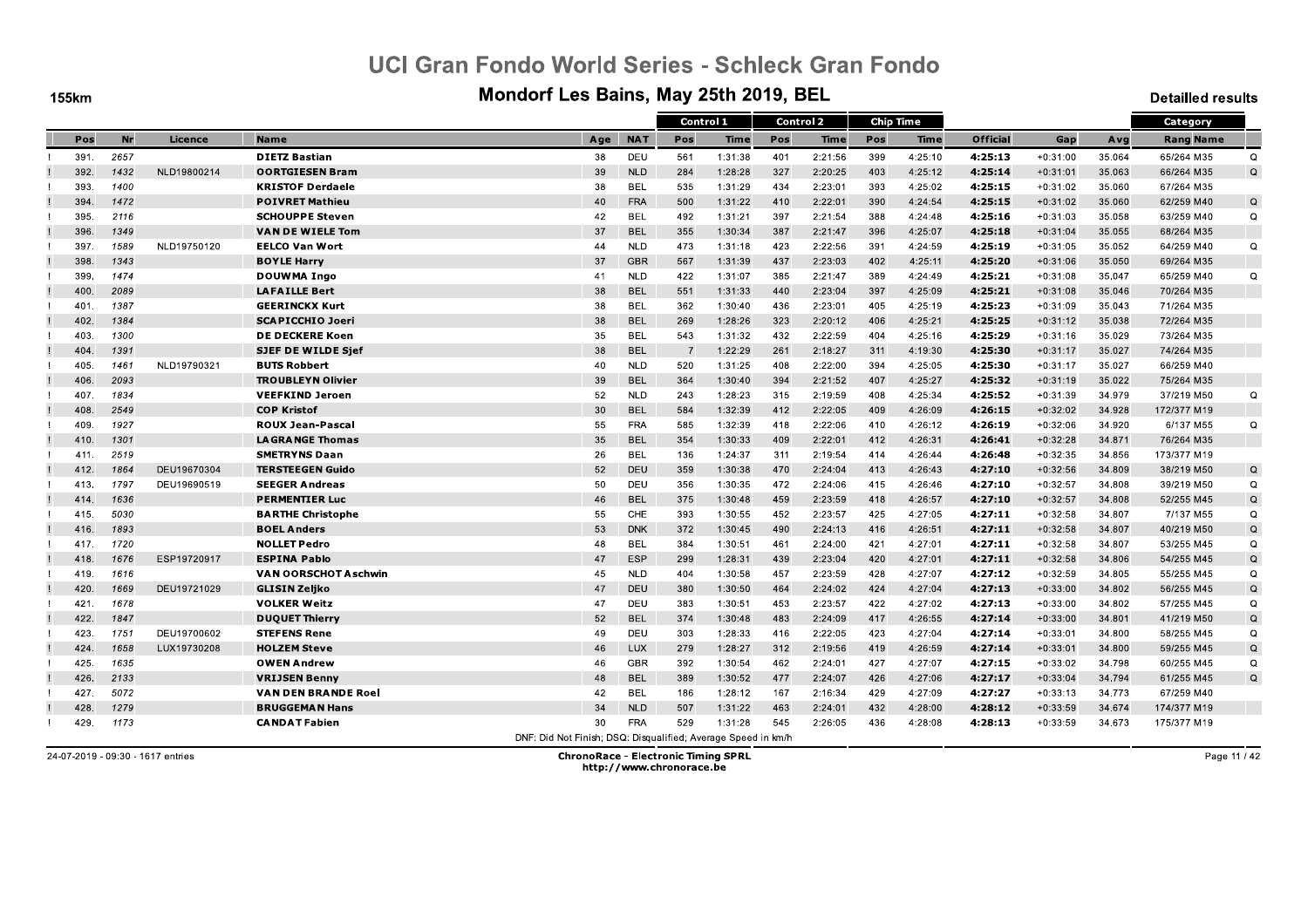**155km** 

#### Mondorf Les Bains, May 25th 2019, BEL

**Detailled results** 

|      |      |             |                              |                                                               |            | Control 1 |         |     | <b>Control 2</b> |     | <b>Chip Time</b> |          |            |        | Category         |          |
|------|------|-------------|------------------------------|---------------------------------------------------------------|------------|-----------|---------|-----|------------------|-----|------------------|----------|------------|--------|------------------|----------|
| Pos  | Nr   | Licence     | <b>Name</b>                  | Age                                                           | <b>NAT</b> | Pos       | Time    | Pos | <b>Time</b>      | Pos | Time             | Official | Gap        | Avg    | <b>Rang Name</b> |          |
| 430. | 2065 |             | <b>LENAERTS Kevin</b>        | 33                                                            | <b>BEL</b> | 739       | 1:34:34 | 540 | 2:26:03          | 435 | 4:28:03          | 4:28:13  | $+0:34:00$ | 34.672 | 176/377 M19      |          |
| 431  | 1273 | NLD19850717 | <b>ISRAEL Pieter</b>         | 34                                                            | <b>NLD</b> | 428       | 1:31:09 | 451 | 2:23:55          | 430 | 4:27:52          | 4:28:17  | $+0:34:04$ | 34.663 | 177/377 M19      |          |
| 432. | 1187 |             | <b>EXELMANS Matthias</b>     | 31                                                            | <b>BEL</b> | 448       | 1:31:14 | 448 | 2:23:48          | 431 | 4:27:59          | 4:28:19  | $+0:34:06$ | 34.660 | 178/377 M19      |          |
| 433  | 5048 |             | <b>MULPAS Benoît</b>         | 37                                                            | <b>FRA</b> | 436       | 1:31:13 | 372 | 2:21:22          | 434 | 4:28:02          | 4:28:20  | $+0:34:07$ | 34.658 | 77/264 M35       |          |
| 434  | 1297 |             | <b>HERMANS Tijs</b>          | 35                                                            | BEL        | 451       | 1:31:15 | 469 | 2:24:04          | 433 | 4:28:00          | 4:28:21  | $+0:34:08$ | 34.655 | 78/264 M35       |          |
| 435. | 1271 |             | <b>COOLS Niko</b>            | 34                                                            | <b>BEL</b> | 134       | 1:24:36 | 309 | 2:19:44          | 438 | 4:28:20          | 4:28:22  | $+0:34:09$ | 34.652 | 179/377 M19      |          |
| 436  | 5034 |             | <b>GEUKENS Niels</b>         | 36                                                            | <b>BEL</b> | -8        | 1:22:36 | 364 | 2:21:12          | 360 | 4:22:25          | 4.28.25  | $+0:34:12$ | 34.647 | 79/264 M35       |          |
| 437  | 2598 |             | <b>MATHAY SAMUEL Samuel</b>  | 34                                                            | <b>BEL</b> | 505       | 1:31:22 | 460 | 2:23:59          | 439 | 4:28:23          | 4:28:35  | $+0:34:22$ | 34.626 | 180/377 M19      |          |
| 438  | 1080 |             | <b>KEVIN Staelens</b>        | 27                                                            | <b>BEL</b> | 485       | 1:31:19 | 450 | 2:23:49          | 437 | 4:28:18          | 4.28:35  | $+0:34:22$ | 34.625 | 181/377 M19      |          |
| 439  | 2097 | BEL19791213 | <b>RIEMSLAGH Gianni</b>      | 40                                                            | <b>BEL</b> | 531       | 1:31:28 | 563 | 2:26:42          | 440 | 4:28:28          | 4:28:51  | $+0:34:38$ | 34.590 | 68/259 M40       |          |
| 440. | 1565 | DEU19750911 | <b>HOFERER Alexander</b>     | 44                                                            | DEU        | 350       | 1:30:23 | 426 | 2:22:57          | 441 | 4:28:32          | 4:28:54  | $+0:34:41$ | 34.584 | 69/259 M40       |          |
| 441  | 1479 |             | <b>DE VRIEZE Bjorn</b>       | 41                                                            | <b>BEL</b> | 509       | 1:31:23 | 518 | 2:25:02          | 442 | 4:28:37          | 4:29:02  | $+0:34:49$ | 34.567 | 70/259 M40       |          |
| 442  | 1389 |             | <b>PATERNOSTER Robby</b>     | 38                                                            | <b>BEL</b> | 539       | 1:31:31 | 516 | 2:25:01          | 443 | 4:28:42          | 4:29:03  | $+0:34:50$ | 34.564 | 80/264 M35       |          |
| 443. | 1437 |             | <b>SIMMS Michael</b>         | 39                                                            | AUS        | 351       | 1:30:24 | 427 | 2:22:58          | 445 | 4:28:45          | 4.29.05  | $+0:34:52$ | 34.560 | 81/264 M35       |          |
| 444  | 1598 |             | <b>SMETRIJNS Wim</b>         | 45                                                            | <b>BEL</b> | 367       | 1:30:41 | 473 | 2:24:06          | 447 | 4:28:49          | 4:29:10  | $+0:34:56$ | 34.551 | 62/255 M45       | Q        |
| 445. | 2786 |             | <b>KEPPENS Joran</b>         | 45                                                            | <b>BEL</b> | 358       | 1:30:36 | 485 | 2:24:10          | 444 | 4:28:45          | 4.29:11  | $+0:34:58$ | 34.548 | 63/255 M45       | Q        |
| 446  | 1660 |             | <b>ADRIAANS Robert</b>       | 46                                                            | <b>NLD</b> | 400       | 1:30:56 | 495 | 2:24:16          | 448 | 4:29:05          | 4:29:14  | $+0:35:00$ | 34.542 | 64/255 M45       | $\Omega$ |
| 447  | 2817 |             | <b>DE KEYSER Jan</b>         | 46                                                            | <b>BEL</b> | 365       | 1:30:41 | 491 | 2:24:13          | 446 | 4:28:49          | 4:29:15  | $+0:35:01$ | 34.540 | 65/255 M45       |          |
| 448. | 1592 |             | <b>DE KETELAERE Bart</b>     | 45                                                            | <b>BEL</b> | 411       | 1:31:01 | 494 | 2:24:15          | 450 | 4:29:11          | 4:29:15  | $+0:35:01$ | 34.540 | 66/255 M45       |          |
| 449. | 1694 |             | <b>DE KOKER Dirk</b>         | 47                                                            | DEU        | 379       | 1:30:49 | 484 | 2:24:10          | 451 | 4:29:12          | 4:29:25  | $+0:35:12$ | 34.518 | 67/255 M45       |          |
| 450. | 1713 | NLD19710928 | <b>BRIJDER Bertijn</b>       | 48                                                            | <b>NLD</b> | 421       | 1:31:07 | 505 | 2:24:27          | 458 | 4:29:21          | 4:29:26  | $+0:35:13$ | 34.517 | 68/255 M45       |          |
| 451  | 1900 | FRA19651119 | <b>DELACOTE Olivier</b>      | 54                                                            | <b>FRA</b> | 373       | 1:30:46 | 478 | 2:24:07          | 449 | 4:29:09          | 4:29:26  | $+0:35:13$ | 34.515 | 42/219 M50       | Q        |
| 452. | 1617 |             | <b>LA CHAT Matthieu</b>      | 45                                                            | <b>CHE</b> | 408       | 1:30:59 | 475 | 2:24:07          | 454 | 4:29:17          | 4.29.26  | $+0:35:13$ | 34.515 | 69/255 M45       |          |
| 453. | 1745 |             | <b>COESSENS Sven</b>         | 49                                                            | <b>BEL</b> | 402       | 1:30:57 | 497 | 2:24:19          | 455 | 4:29:17          | 4:29:28  | $+0:35:15$ | 34.512 | 70/255 M45       |          |
| 454  | 2139 |             | DE WAELE Johan               | 49                                                            | <b>BEL</b> | 388       | 1:30:52 | 492 | 2:24:13          | 453 | 4:29:14          | 4:29:28  | $+0:35:15$ | 34.511 | 71/255 M45       |          |
| 455  | 1637 |             | <b>LEYTEM Christophe</b>     | 46                                                            | <b>LUX</b> | 398       | 1:30:55 | 489 | 2:24:12          | 457 | 4:29:20          | 4:29:29  | $+0:35:15$ | 34.510 | 72/255 M45       |          |
| 456. | 2140 |             | <b>SMET Guy</b>              | 50                                                            | <b>BEL</b> | 377       | 1:30:49 | 486 | 2:24:11          | 452 | 4:29:14          | 4:29:29  | $+0:35:16$ | 34.510 | 43/219 M50       | $\Omega$ |
| 457. | 1746 | BEL19700704 | <b>GOFFARD Didier</b>        | 49                                                            | <b>BEL</b> | 406       | 1:30:59 | 499 | 2:24:20          | 460 | 4:29:21          | 4:29:29  | $+0:35:16$ | 34.509 | 73/255 M45       |          |
| 458  | 1673 | NLD19721007 | <b>TEN BRINKE Nils</b>       | 47                                                            | <b>NLD</b> | 399       | 1:30:56 | 503 | 2:24:23          | 456 | 4:29:19          | 4:29:29  | $+0:35:16$ | 34.509 | 74/255 M45       |          |
| 459  | 1700 |             | <b>BERNATZKY Markus</b>      | 47                                                            | <b>DEU</b> | 394       | 1:30:55 | 482 | 2:24:09          | 461 | 4:29:24          | 4.29.30  | $+0:35:16$ | 34.508 | 75/255 M45       |          |
| 460  | 1738 | NLD19700924 | <b>HELDOORN Eddie</b>        | 49                                                            | <b>NLD</b> | 414       | 1:31:03 | 508 | 2:24:33          | 459 | 4:29:21          | 4:29:34  | $+0:35:21$ | 34.499 | 76/255 M45       |          |
| 461  | 1412 |             | <b>LAFONTAINE Christophe</b> | 39                                                            | <b>BEL</b> | 516       | 1:31:24 | 407 | 2:22:00          | 465 | 4:29:43          | 4:30:00  | $+0:35:47$ | 34.444 | 82/264 M35       |          |
| 462. | 1918 |             | <b>MEERS Patrick</b>         | 54                                                            | <b>BEL</b> | 353       | 1:30:33 | 454 | 2:23:58          | 462 | 4:29:28          | 4:30:00  | $+0:35:47$ | 34.443 | 44/219 M50       | $\Omega$ |
| 463. | 2761 | DEU19760830 | <b>KÖNIGS Christoph</b>      | 43                                                            | DEU        | 142       | 1:25:52 | 334 | 2:20:48          | 478 | 4:30:05          | 4:30:05  | $+0:35:51$ | 34.434 | 71/259 M40       |          |
| 464  | 1094 |             | <b>REYNDERS Lars</b>         | 27                                                            | <b>BEL</b> | 511       | 1:31:23 | 379 | 2:21:26          | 472 | 4:29:58          | 4:30:06  | $+0:35:53$ | 34.430 | 182/377 M19      |          |
| 465. | 2706 |             | <b>HOES Nik</b>              | 40                                                            | <b>BEL</b> | 478       | 1:31:19 | 529 | 2:25:07          | 466 | 4:29:44          | 4:30:10  | $+0:35:57$ | 34.423 | 72/259 M40       |          |
| 466. | 1292 | NLD19840906 | <b>WEENING Vincent</b>       | 35                                                            | <b>NLD</b> | 565       | 1:31:38 | 521 | 2:25:04          | 477 | 4:30:05          | 4:30:10  | $+0:35:57$ | 34.422 | 83/264 M35       |          |
| 467  | 1438 | DEU19791213 | <b>KIRSTE Vincent</b>        | 40                                                            | DEU        | 462       | 1:31:17 | 447 | 2:23:46          | 464 | 4:29:39          | 4:30:10  | $+0:35:57$ | 34.421 | 73/259 M40       |          |
| 468. | 1545 | ESP19760725 | <b>MERINO Santiago</b>       | 43                                                            | <b>ESP</b> | 493       | 1:31:21 | 562 | 2:26:41          | 467 | 4:29:49          | 4.30:11  | $+0:35:58$ | 34.421 | 74/259 M40       |          |
|      |      |             |                              | DNF: Did Not Finish; DSQ: Disqualified; Average Speed in km/h |            |           |         |     |                  |     |                  |          |            |        |                  |          |

24-07-2019 - 09:30 - 1617 entries

**ChronoRace - Electronic Timing SPRL** http://www.chronorace.be

Page 12 / 42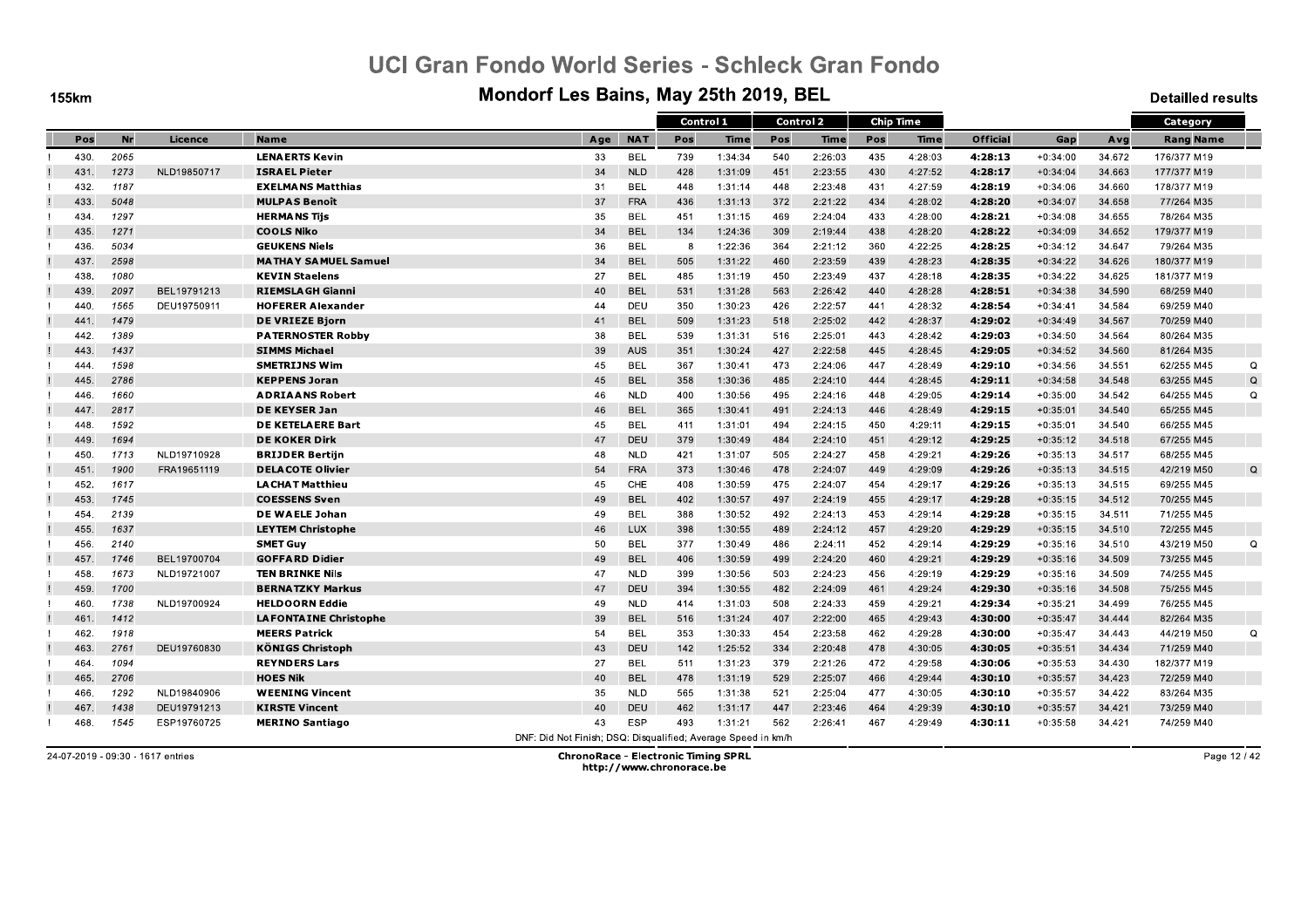**155km** 

#### Mondorf Les Bains, May 25th 2019, BEL

**Detailled results** 

|      |      |             |                            |                                                               |            | Control 1 |         |        | <b>Control 2</b> |     | <b>Chip Time</b> |                 |            |        | Category         |   |
|------|------|-------------|----------------------------|---------------------------------------------------------------|------------|-----------|---------|--------|------------------|-----|------------------|-----------------|------------|--------|------------------|---|
| Pos  | Nr   | Licence     | <b>Name</b>                | Age                                                           | <b>NAT</b> | Pos       | Time    | Pos    | Time             | Pos | <b>Time</b>      | <b>Official</b> | Gap        | Avg    | <b>Rang Name</b> |   |
| 469. | 1338 |             | <b>BURGERHOUT Guv</b>      | 37                                                            | <b>NLD</b> | 546       | 1:31:32 | 539    | 2:25:59          | 471 | 4:29:57          | 4:30:11         | $+0:35:58$ | 34.420 | 84/264 M35       |   |
| 470. | 1322 |             | <b>TURKSMA Bertus</b>      | 36                                                            | <b>NLD</b> |           |         | 386    | 2:21:47          | 469 | 4:29:54          | 4:30:11         | $+0:35:58$ | 34.419 | 85/264 M35       |   |
| 471. | 1436 |             | <b>FETT Sebastian</b>      | 39                                                            | DEU        | 572       | 1:31:41 | 550    | 2:26:15          | 479 | 4:30:05          | 4:30:12         | $+0:35:59$ | 34.418 | 86/264 M35       |   |
| 472. | 1366 |             | <b>VALGAERTS Kristof</b>   | 37                                                            | <b>BEL</b> | 575       | 1:31:42 | 537    | 2:25:56          | 480 | 4:30:08          | 4:30:12         | $+0:35:59$ | 34.418 | 87/264 M35       |   |
| 473. | 1286 |             | <b>OKENS Bert</b>          | 35                                                            | <b>BEL</b> | 557       | 1:31:35 | 543    | 2:26:04          | 473 | 4:29:58          | 4.30.13         | $+0:36:00$ | 34.415 | 88/264 M35       |   |
| 474. | 1379 |             | <b>DE MOOR Derry</b>       | 38                                                            | <b>BEL</b> | 571       | 1:31:40 | 517    | 2:25:02          | 474 | 4:30:00          | 4:30:13         | $+0:36:00$ | 34.415 | 89/264 M35       |   |
| 475. | 1427 | NLD19800415 | <b>MARCEL Klapwijk</b>     | 39                                                            | <b>NLD</b> | 518       | 1:31:24 | 449    | 2:23:48          | 470 | 4:29:57          | 4.30.14         | $+0:36:01$ | 34.413 | 90/264 M35       |   |
| 476. | 1492 |             | <b>VAN ZUTPHEN Gilbert</b> | 41                                                            | <b>NLD</b> | 496       | 1:31:21 | 541    | 2:26:03          | 468 | 4:29:51          | 4:30:15         | $+0:36:02$ | 34.411 | 75/259 M40       |   |
| 477. | 1386 |             | <b>DEKKER Mark</b>         | 38                                                            | <b>NLD</b> | 544       | 1:31:32 | 425    | 2:22:57          | 476 | 4:30:04          | 4:30:17         | $+0:36:03$ | 34.408 | 91/264 M35       |   |
| 478. | 1418 |             | <b>STEVENS Roald</b>       | 39                                                            | <b>BEL</b> | 581       | 1:31:45 | 569    | 2:26:47          | 481 | 4:30:08          | 4:30:17         | $+0:36:04$ | 34.406 | 92/264 M35       |   |
| 479. | 1524 |             | <b>REMERY Steven</b>       | 42                                                            | <b>BEL</b> | 608       | 1:33:25 | 573    | 2:27:00          | 463 | 4:29:38          | 4:30:17         | $+0:36:04$ | 34.406 | 76/259 M40       |   |
| 480. | 1330 |             | <b>LOOT Martijn</b>        | 36                                                            | <b>NLD</b> | 576       | 1:31:43 | 542    | 2:26:04          | 482 | 4:30:10          | 4:30:18         | $+0:36:05$ | 34.406 | 93/264 M35       |   |
| 481  | 2073 |             | <b>GALLE Stieven</b>       | 35                                                            | <b>BEL</b> | 574       | 1:31:42 | 431    | 2:22:59          | 483 | 4:30:17          | 4:30:18         | $+0:36:05$ | 34.405 | 94/264 M35       |   |
| 482. | 1026 | BEL19970731 | <b>PIRARD Maxim</b>        | 22                                                            | <b>BEL</b> | 10        | 1:24:05 | 86     | 2:11:28          | 475 | 4:30:01          | 4.30.27         | $+0:36:13$ | 34.387 | 183/377 M19      |   |
| 483  | 2008 | NLD19610426 | <b>NIJSSEN Frank</b>       | 58                                                            | <b>NLD</b> | 590       | 1:32:44 | 468    | 2:24:04          | 484 | 4:30:36          | 4:30:39         | $+0:36:26$ | 34.361 | 8/137 M55        | Q |
| 484  | 1488 | FRA19780901 | <b>BRANDEBOURG Pascal</b>  | 41                                                            | <b>FRA</b> | 450       | 1:31:15 | 441    | 2:23:06          | 485 | 4:30:59          | 4.31.24         | $+0:37:11$ | 34.266 | 77/259 M40       |   |
| 485. | 2156 |             | <b>VAN GIJSEL Wilfried</b> | 56                                                            | BEL        | 592       | 1:32:44 | 551    | 2:26:25          | 488 | 4:31:36          | 4:31:37         | $+0:37:24$ | 34.238 | 9/137 M55        | Q |
| 486. | 2003 |             | <b>BRANDSMA Domien</b>     | 58                                                            | <b>NLD</b> | 594       | 1:32:45 | 552    | 2:26:29          | 489 | 4:31:37          | 4:31:39         | $+0:37:26$ | 34.235 | 10/137 M55       | Q |
| 487. | 1303 |             | <b>VANCOPPENOLLE Wim</b>   | 35                                                            | BEL        | 555       | 1:31:34 | 530    | 2:25:08          | 487 | 4:31:31          | 4:31:44         | $+0:37:31$ | 34.223 | 95/264 M35       |   |
| 488. | 2113 | LUX19770826 | <b>HÜBSCH Eric</b>         | 42                                                            | <b>LUX</b> | 472       | 1:31:18 | 527    | 2:25:06          | 486 | 4:31:23          | 4:31:53         | $+0:37:40$ | 34.205 | 78/259 M40       |   |
| 489. | 2506 |             | <b>HENDRICKX Jens</b>      | 24                                                            | <b>BEL</b> | 483       | 1:31:19 | 381    | 2:21:27          | 493 | 4:31:50          | 4:32:07         | $+0:37:54$ | 34.176 | 184/377 M19      |   |
| 490. | 1579 |             | <b>SUY Pieter</b>          | 44                                                            | <b>BEL</b> | 537       | 1:31:30 | 526    | 2:25:05          | 496 | 4:31:55          | 4:32:14         | $+0:38:00$ | 34.162 | 79/259 M40       |   |
| 491  | 1607 |             | <b>WEICHERDING Jens</b>    | 45                                                            | DEU        | 673       | 1:33:46 | 557    | 2:26:33          | 503 | 4:32:06          | 4.32.14         | $+0:38:01$ | 34.161 | 77/255 M45       |   |
| 492. | 5075 |             | <b>CAMMI Cedric</b>        | 44                                                            | <b>FRA</b> | 650       | 1:33:40 | 598    | 2:27:20          | 490 | 4:31:46          | 4:32:14         | $+0:38:01$ | 34.161 | 80/259 M40       |   |
| 493. | 5076 |             | <b>DOUCHE Stephane</b>     | 42                                                            | <b>FRA</b> | 651       | 1:33:40 | 597    | 2:27:20          | 492 | 4:31:47          | 4:32:14         | $+0:38:01$ | 34.160 | 81/259 M40       |   |
| 494  | 3023 |             | <b>DONDLINGER Thierry</b>  | 42                                                            | LUX        | 644       | 1:33:39 | 593    | 2:27:17          | 491 | 4:31:47          | 4:32:18         | $+0:38:05$ | 34.152 | 82/259 M40       |   |
| 495. | 5038 |             | <b>DRIEUX David</b>        | 42                                                            | <b>FRA</b> | 622       | 1:33:31 | 572    | 2:26:57          | 494 | 4:31:51          | 4:32:24         | $+0:38:11$ | 34.140 | 83/259 M40       |   |
| 496. | 1522 | DEU19770614 | <b>ALTMANN Thomas</b>      | 42                                                            | <b>DEU</b> | 463       | 1:31:17 | 524    | 2:25:05          | 500 | 4:32:00          | 4.32.24         | $+0:38:11$ | 34.140 | 84/259 M40       |   |
| 497. | 1495 |             | <b>BOLSIUS Jean-Pierre</b> | 41                                                            | <b>NLD</b> | 638       | 1:33:37 | $\sim$ |                  | 497 | 4:31:56          | 4:32:25         | $+0:38:11$ | 34.139 | 85/259 M40       |   |
| 498. | 1577 | FRA19750515 | <b>LORDIER Frederic</b>    | 44                                                            | <b>FRA</b> | 636       | 1:33:36 | 594    | 2:27:17          | 499 | 4:31:57          | 4:32:25         | $+0:38:12$ | 34.138 | 86/259 M40       |   |
| 499  | 2100 |             | <b>CLAESSENS Raf</b>       | 40                                                            | <b>BEL</b> | 630       | 1:33:34 | 602    | 2:27:25          | 498 | 4:31:56          | 4:32:25         | $+0:38:12$ | 34.137 | 87/259 M40       |   |
| 500. | 1399 |             | <b>HERMANS Bram</b>        | 38                                                            | <b>BEL</b> | 139       | 1:25:41 | 512    | 2:24:41          | 411 | 4:26:26          | 4:32:26         | $+0:38:12$ | 34.137 | 96/264 M35       |   |
| 501. | 1435 |             | <b>PALM Sander</b>         | 39                                                            | <b>NLD</b> | 542       | 1:31:32 | 544    | 2:26:05          | 505 | 4:32:14          | 4:32:26         | $+0:38:13$ | 34.136 | 97/264 M35       |   |
| 502. | 1485 |             | <b>JACOBS Benjamin</b>     | 41                                                            | <b>BEL</b> | 620       | 1:33:29 | 586    | 2:27:12          | 495 | 4:31:55          | 4:32:27         | $+0:38:14$ | 34.133 | 88/259 M40       |   |
| 503. | 2110 |             | <b>GROFFILS Jurgen</b>     | 41                                                            | <b>BEL</b> | 523       | 1:31:25 | 564    | 2:26:43          | 501 | 4:32:04          | 4:32:28         | $+0:38:15$ | 34.131 | 89/259 M40       |   |
| 504. | 2758 |             | <b>AUTANT Johnny</b>       | 43                                                            | <b>FRA</b> | 500       | 1:31:22 | 534    | 2:25:13          | 502 | 4:32:05          | 4:32:29         | $+0:38:16$ | 34.130 | 90/259 M40       |   |
| 505. | 1504 |             | <b>HOSSBACH Tilo</b>       | 41                                                            | DEU        | 207       | 1:28:17 | 161    | 2:16:33          | 506 | 4:32:16          | 4.32.29         | $+0:38:16$ | 34.130 | 91/259 M40       |   |
| 506. | 2085 |             | <b>FAES Fabio</b>          | 37                                                            | <b>BEL</b> | 560       | 1:31:37 | 566    | 2:26:44          | 507 | 4:32:20          | 4:32:29         | $+0:38:16$ | 34.129 | 98/264 M35       |   |
| 507. | 1773 | NLD19691117 | <b>POOT Leo</b>            | 50                                                            | <b>NLD</b> | 361       | 1:30:39 | 554    | 2:26:31          | 504 | 4:32:12          | 4.32.35         | $+0:38:22$ | 34.117 | 45/219 M50       | Q |
|      |      |             |                            | DNE: Did Not Finish: DSO: Disqualified: Average Speed in km/h |            |           |         |        |                  |     |                  |                 |            |        |                  |   |

24-07-2019 - 09:30 - 1617 entries

**ChronoRace - Electronic Timing SPRL** http://www.chronorace.be

Page 13 / 42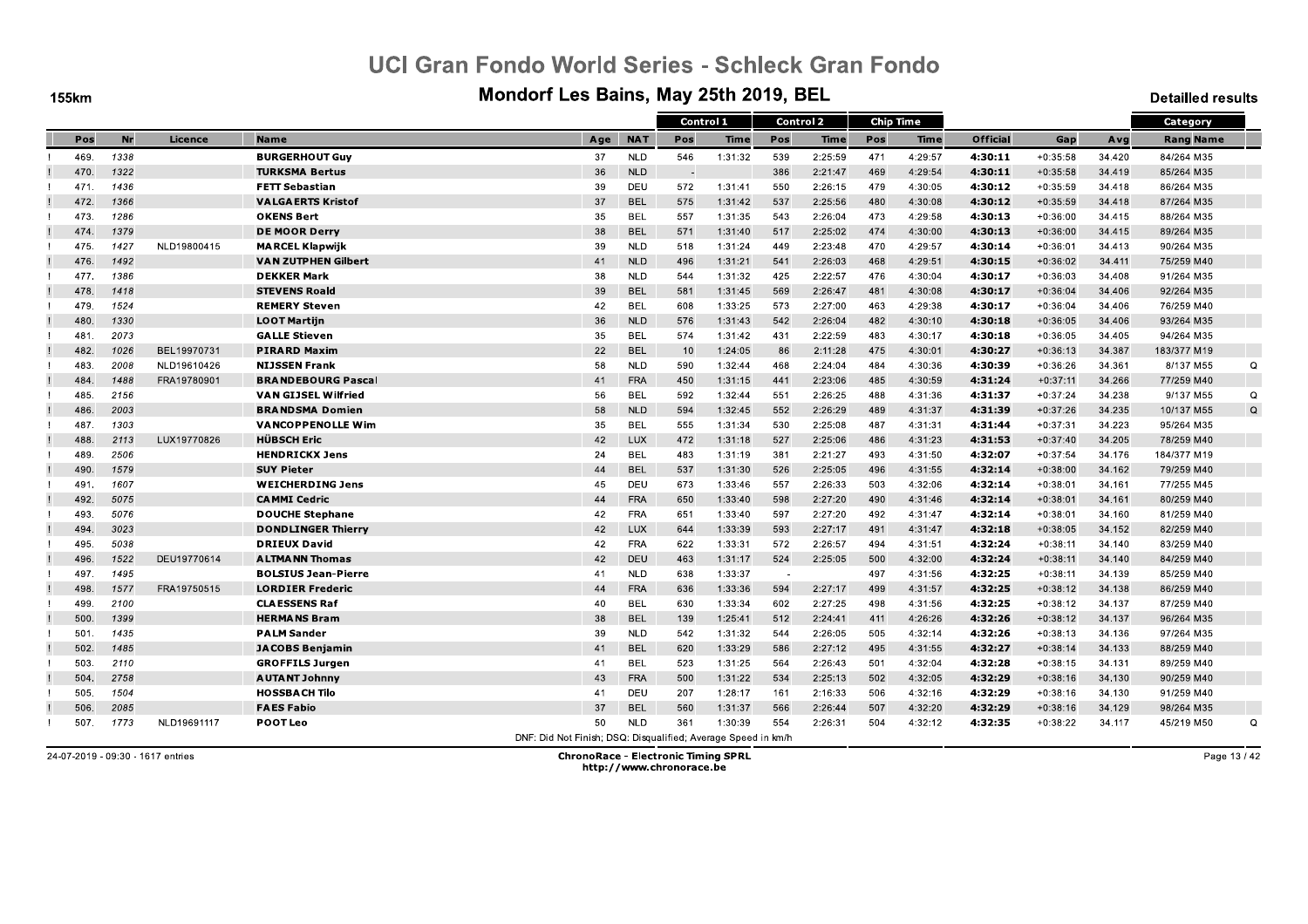**155km** 

#### Mondorf Les Bains, May 25th 2019, BEL

**Detailled results** 

|      |           |             |                              |                                                               |            | Control 1 |         |            | <b>Control 2</b> |            | <b>Chip Time</b> |                 |            |        | Category         |          |
|------|-----------|-------------|------------------------------|---------------------------------------------------------------|------------|-----------|---------|------------|------------------|------------|------------------|-----------------|------------|--------|------------------|----------|
| Pos  | <b>Nr</b> | Licence     | <b>Name</b>                  | Age                                                           | <b>NAT</b> | Pos       | Time    | Pos        | Time             | Pos        | <b>Time</b>      | <b>Official</b> | Gap        | Avg    | <b>Rang Name</b> |          |
| 508. | 1419      |             | <b>VERHAERT Stefaan</b>      | 39                                                            | <b>BEL</b> | 545       | 1:31:32 | 522        | 2:25:04          | 508        | 4:32:21          | 4:32:35         | $+0:38:22$ | 34.117 | 99/264 M35       |          |
| 509. | 1757      | NLD19700505 | <b>VAN DEN AKKER Willem</b>  | 49                                                            | <b>NLD</b> | 407       | 1:30:59 | 501        | 2:24:21          | 509        | 4:32:32          | 4:32:37         | $+0:38:24$ | 34.112 | 78/255 M45       |          |
| 510. | 2128      |             | <b>VANDEN WIJNGAERT Arne</b> | 46                                                            | <b>BEL</b> | 405       | 1:30:59 | 480        | 2:24:08          | 511        | 4:32:36          | 4:32:41         | $+0:38:27$ | 34.105 | 79/255 M45       |          |
| 511. | 1154      |             | <b>VANSIELEGHEM Nick</b>     | 30                                                            | <b>BEL</b> | 481       | 1:31:19 | 374        | 2:21:23          | 514        | 4:32:48          | 4:32:57         | $+0:38:44$ | 34.071 | 185/377 M19      |          |
| 512. | 1521      |             | <b>WILWERTZ Daniel</b>       | 42                                                            | DEU        | 686       | 1:33:50 | 595        | 2:27:19          | 510        | 4:32:34          | 4:33:00         | $+0:38:47$ | 34.065 | 92/259 M40       |          |
| 513. | 1697      |             | <b>MARCEL Hofman</b>         | 47                                                            | <b>NLD</b> | 321       | 1:28:35 | 316        | 2:20:00          | 518        | 4:33:02          | 4:33:05         | $+0:38:52$ | 34.054 | 80/255 M45       |          |
| 514. | 2150      |             | <b>VERMEIREN Bart</b>        | 53                                                            | <b>BEL</b> | 371       | 1:30:45 | 487        | 2:24:11          | 513        | 4:32:48          | 4.33.06         | $+0:38:53$ | 34.053 | 46/219 M50       | $\Omega$ |
| 515. | 2595      |             | <b>BINTZ Paul</b>            | 34                                                            | <b>LUX</b> | 731       | 1:34:29 | 654        | 2:29:03          | 516        | 4:32:55          | 4:33:12         | $+0:38:59$ | 34.039 | 186/377 M19      |          |
| 516. | 1051      |             | <b>PICKER Bastian</b>        | 25                                                            | DEU        | 724       | 1:34:25 | 667        | 2:29:38          | 515        | 4:32:48          | 4:33:13         | $+0:38:59$ | 34.039 | 187/377 M19      |          |
| 517. | 1233      | NLD19870204 | <b>JANSEN Tim</b>            | 32                                                            | <b>NLD</b> | 469       | 1:31:17 | 514        | 2:24:53          | 517        | 4:33:00          | 4:33:13         | $+0:39:00$ | 34.038 | 188/377 M19      |          |
| 518. | 1095      |             | <b>DECLERCQ Michael</b>      | 27                                                            | <b>BEL</b> | 718       | 1:34:22 | 640        | 2:28:08          | 512        | 4:32:45          | 4:33:13         | $+0:39:00$ | 34.038 | 189/377 M19      |          |
| 519. | 1255      |             | <b>MARTIN Strand</b>         | 33                                                            | <b>NOR</b> | 510       | 1:31:23 | 538        | 2:25:58          | 521        | 4:33:06          | 4:33:14         | $+0:39:01$ | 34.036 | 190/377 M19      |          |
| 520. | 5045      |             | <b>DEHOUCK Benjamin</b>      | 31                                                            | <b>FRA</b> | 534       | 1:31:29 | 465        | 2:24:03          | 523        | 4:33:12          | 4:33:18         | $+0:39:05$ | 34.028 | 191/377 M19      |          |
| 521. | 1148      |             | <b>BECKERS Johan</b>         | 29                                                            | <b>BEL</b> | 477       | 1:31:18 | 481        | 2:24:09          | 520        | 4:33:05          | 4.33.18         | $+0:39:05$ | 34.028 | 192/377 M19      |          |
| 522. | 5013      |             | <b>DE BACKER Jurgen</b>      | 35                                                            | <b>BEL</b> | 498       | 1:31:21 | 361        | 2:21:04          | 519        | 4:33:03          | 4:33:19         | $+0:39:06$ | 34.025 | 100/264 M35      |          |
| 523. | 5070      |             | <b>ROUAYROUX Julien</b>      | 29                                                            | <b>FRA</b> | 466       | 1:31:17 | 571        | 2:26:56          | 522        | 4:33:06          | 4.33.22         | $+0:39:09$ | 34.018 | 193/377 M19      |          |
| 524. | 1680      | NLD19720808 | <b>VAN OVERVELD Floris</b>   | 47                                                            | <b>NLD</b> | 679       | 1:33:47 | 604        | 2:27:27          | 524        | 4:33:28          | 4:33:35         | $+0:39:22$ | 33.992 | 81/255 M45       |          |
| 525. | 1924      |             | <b>PAENEN Francois</b>       | 55                                                            | <b>BEL</b> | 790       | 1:35:53 | 686        | 2:30:08          | 525        | 4:33:30          | 4:33:40         | $+0:39:27$ | 33.982 | 11/137 M55       | Q        |
| 526  | 1970      | DEU19630621 | <b>SCHRUFF Andreas</b>       | 56                                                            | DEU        | 818       | 1:36:00 | 704        | 2:30:14          | 541        | 4:33:43          | 4:33:45         | $+0:39:32$ | 33.971 | 12/137 M55       | $\Omega$ |
| 527. | 1965      | DEU19630724 | <b>ASSELHOFEN Norbert</b>    | 56                                                            | DEU        | 804       | 1:35:56 | 700        | 2:30:12          | 534        | 4:33:40          | 4:33:46         | $+0:39:33$ | 33.970 | 13/137 M55       | $\Omega$ |
| 528. | 2000      |             | <b>VAN OERS Hennie</b>       | 57                                                            | <b>NLD</b> | 791       | 1:35:53 | 680        | 2:30:03          | 526        | 4:33:34          | 4:33:46         | $+0:39:33$ | 33.970 | 14/137 M55       | Q        |
| 529. | 3000      |             | <b>BAPTIST Francy</b>        | 65                                                            | <b>BEL</b> | 787       | 1:35:51 | 714        | 2:30:24          | 527        | 4:33:34          | 4:33:46         | $+0:39:33$ | 33.970 | 1/10 M65         | $\sim$   |
| 530. | 2154      |             | <b>THEOBALD Marc</b>         | 56                                                            | LUX        | 797       | 1:35:54 | 702        | 2:30:13          | 529        | 4:33:37          | 4.33.46         | $+0:39:33$ | 33.969 | 15/137 M55       | $\Omega$ |
| 531. | 2014      | BEL19600916 | <b>HANNES Marcel</b>         | 59                                                            | <b>BEL</b> | 820       | 1:36:00 | 690        | 2:30:10          | 540        | 4:33:43          | 4:33:46         | $+0:39:33$ | 33.968 | 16/137 M55       | Q        |
| 532. | 2027      |             | <b>ALENTEYNS Ronny</b>       | 60                                                            | <b>BEL</b> | 793       | 1:35:54 | 719        | 2:30:28          | 530        | 4:33:37          | 4:33:47         | $+0:39:34$ | 33.968 | 1/33 M60         | $\sim$   |
| 533. | 2018      | NLD19600806 | <b>ROBERT BOHTE Robert</b>   | 59                                                            | <b>NLD</b> | 795       | 1:35:54 | 715        | 2:30:25          | 533        | 4:33:39          | 4:33:47         | $+0:39:34$ | 33.968 | 17/137 M55       | Q        |
| 534. | 1981      | DEU19630212 | MÜLLER Joachim               | 56                                                            | DEU        | 812       | 1:35:58 | 706        | 2:30:14          | 538        | 4:33:43          | 4:33:47         | $+0:39:34$ | 33.967 | 18/137 M55       | Q        |
| 535. | 2157      |             | <b>CLAES Dirk</b>            | 57                                                            | <b>BEL</b> | 785       | 1:35:50 | 707        | 2:30:15          | 528        | 4:33:35          | 4:33:47         | $+0:39:34$ | 33.967 | 19/137 M55       | Q        |
| 536. | 1982      |             | <b>FRIES Stefan</b>          | 56                                                            | DEU        | 796       | 1:35:54 | 708        | 2:30:15          | 531        | 4:33:38          | 4:33:47         | $+0:39:34$ | 33.967 | 20/137 M55       | $\Omega$ |
| 537. | 5012      |             | <b>KEERMEKERS Luc</b>        | 57                                                            | <b>BEL</b> | 816       | 1:35:58 | 699        | 2:30:12          | 539        | 4:33:43          | 4.33.48         | $+0:39:35$ | 33.966 | 21/137 M55       | $\Omega$ |
| 538. | 1938      | GBR19640829 | <b>BERRYMAN Jonathan</b>     | 55                                                            | <b>GBR</b> | 807       | 1:35:56 | $\sim$ $-$ |                  | 537        | 4:33:41          | 4:33:49         | $+0:39:35$ | 33.964 | 22/137 M55       | Q        |
| 539. | 1407      | NLD19801203 | <b>VAN DER AART Sander</b>   | 39                                                            | <b>NLD</b> | 538       | 1:31:31 | 430        | 2:22:58          | 535        | 4:33:41          | 4:33:50         | $+0:39:37$ | 33.961 | 101/264 M35      |          |
| 540. | 1986      | DEU19621115 | <b>ROMMELFANGER Martin</b>   | 57                                                            | DEU        | 821       | 1:36:00 | 694        | 2:30:12          | 547        | 4:33:49          | 4:33:51         | $+0:39:38$ | 33.958 | 23/137 M55       | $\Omega$ |
|      |           |             |                              |                                                               |            |           |         |            |                  |            |                  |                 |            |        |                  |          |
| 541  | 1978      |             | <b>JENSEN Erik</b>           | 56                                                            | <b>DNK</b> | 813       | 1:35:58 | 691        | 2:30:10          | 546<br>545 | 4:33:48          | 4:33:52         | $+0:39:39$ | 33.958 | 24/137 M55       | Q        |
| 542. | 1347      |             | <b>KRETZERS Wim</b>          | 37                                                            | <b>BEL</b> | 559       | 1:31:37 | 404        | 2:21:58          |            | 4:33:47          | 4:33:52         | $+0:39:39$ | 33.957 | 102/264 M35      |          |
| 543. | 1930      |             | <b>OHMSEN Oliver</b>         | 55                                                            | DEU        | 805       | 1:35:56 | 713        | 2:30:24          | 543        | 4:33:46          | 4:33:53         | $+0:39:39$ | 33.956 | 25/137 M55       | Q        |
| 544. | 2160      |             | <b>LARIVIÈRE Philippe</b>    | 58                                                            | <b>BEL</b> | 806       | 1:35:56 | 710        | 2:30:18          | 544        | 4:33:47          | 4.33:54         | $+0:39:41$ | 33.952 | 26/137 M55       | Q        |
| 545. | 1902      | CZE19651012 | <b>VRBKA Tomas</b>           | 54                                                            | CZE        | 609       | 1:33:26 | 575        | 2:27:04          | 536        | 4:33:41          | 4:34:06         | $+0:39:53$ | 33.928 | 47/219 M50       | Q        |
| 546. | 1838      |             | <b>RYCKBOSCH Jan</b>         | 52                                                            | <b>BEL</b> | 606       | 1:33:23 | 590        | 2:27:14          | 542        | 4:33:45          | 4.34.17         | $+0:40:03$ | 33.906 | 48/219 M50       | Q        |
|      |           |             |                              | DNF: Did Not Finish; DSQ: Disqualified; Average Speed in km/h |            |           |         |            |                  |            |                  |                 |            |        |                  |          |

24-07-2019 - 09:30 - 1617 entries

**ChronoRace - Electronic Timing SPRL** http://www.chronorace.be

Page 14 / 42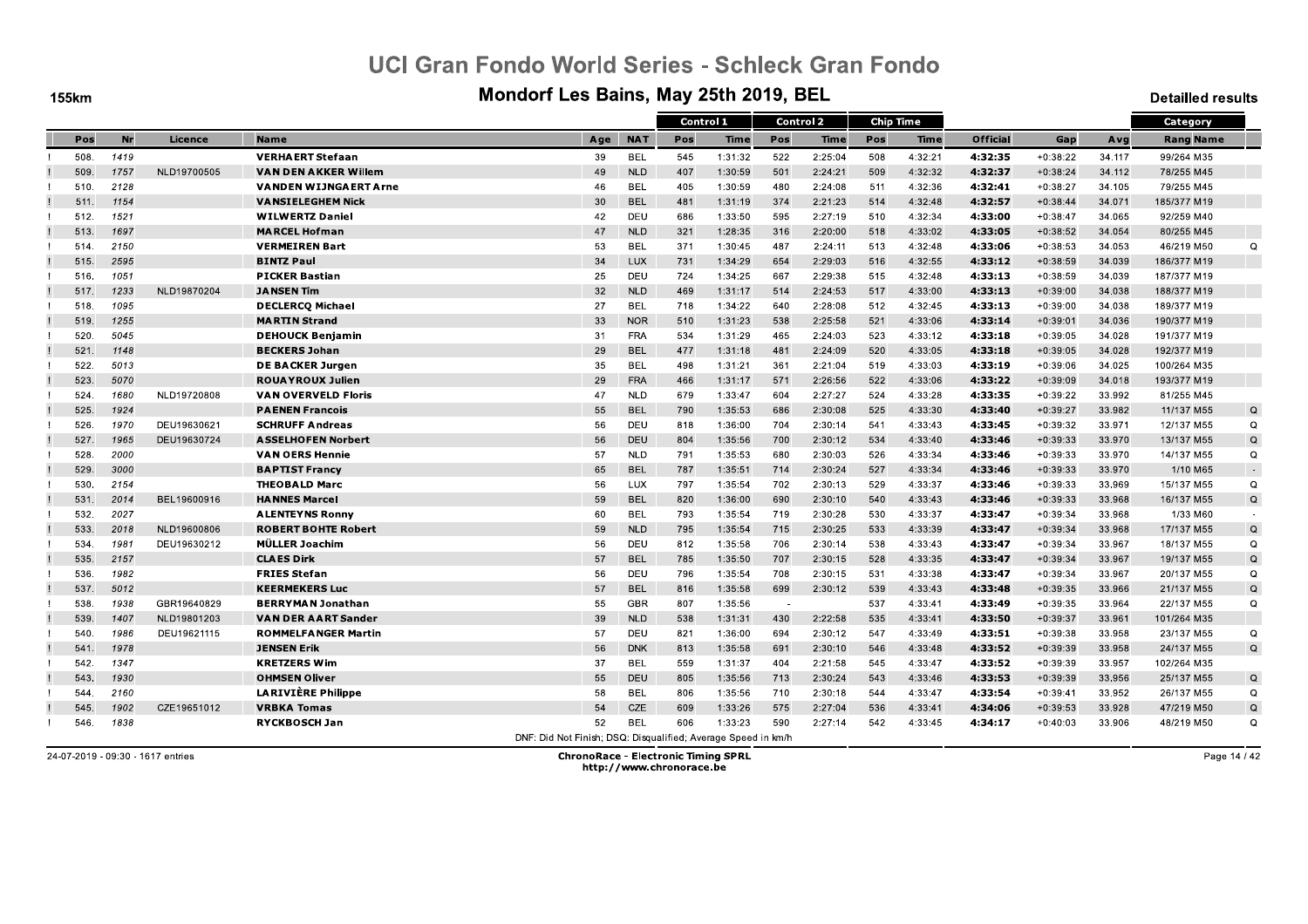**155km** 

#### Mondorf Les Bains, May 25th 2019, BEL

**Detailled results** 

|      |           |             |                                  |                                                               |            | Control 1 |             |     | Control 2   |     | <b>Chip Time</b> |                 |            |        | Category         |             |
|------|-----------|-------------|----------------------------------|---------------------------------------------------------------|------------|-----------|-------------|-----|-------------|-----|------------------|-----------------|------------|--------|------------------|-------------|
| Pos  | <b>Nr</b> | Licence     | <b>Name</b>                      | Age                                                           | <b>NAT</b> | Pos       | <b>Time</b> | Pos | <b>Time</b> | Pos | <b>Time</b>      | <b>Official</b> | Gap        | Avg    | <b>Rang Name</b> |             |
| 547. | 1872      | DEU19670106 | <b>KLINKHAMMER John</b>          | 52                                                            | DEU        | 750       | 1:35:09     | 662 | 2:29:31     | 532 | 4:33:39          | 4:34:18         | $+0:40:05$ | 33.902 | 49/219 M50       | $\Omega$    |
| 548. | 1748      | FRA19700624 | <b>CREA Corrado</b>              | 49                                                            | <b>FRA</b> | 304       | 1:28:33     | 414 | 2:22:05     | 549 | 4:34:12          | 4:34:19         | $+0:40:06$ | 33.902 | 82/255 M45       |             |
| 549. | 1776      |             | <b>LETEN Tony</b>                | 50                                                            | <b>BEL</b> | 603       | 1:33:20     | 622 | 2:27:55     | 548 | 4:34:09          | 4:34:39         | $+0:40:26$ | 33.860 | 50/219 M50       | Q           |
| 550. | 1870      |             | <b>PEETERS Jan</b>               | 52                                                            | <b>BEL</b> | 368       | 1:30:41     | 479 | 2:24:08     | 550 | 4:34:18          | 4:34:39         | $+0:40:26$ | 33.860 | 51/219 M50       | $\Omega$    |
| 551  | 1717      |             | <b>STEENACKERS Gunther</b>       | 48                                                            | BEL        | 639       | 1:33:37     | 624 | 2:27:56     | 551 | 4:34:27          | 4:34:40         | $+0:40:27$ | 33.859 | 83/255 M45       |             |
| 552. | 1560      |             | <b>STOFFER Ferry</b>             | 44                                                            | <b>NLD</b> | 645       | 1:33:39     | 644 | 2:28:15     | 552 | 4:34:40          | 4:35:06         | $+0:40:53$ | 33.805 | 93/259 M40       |             |
| 553. | 1509      | NLD19771016 | <b>TOUWEN Mark</b>               | 42                                                            | <b>NLD</b> | 183       | 1:28:11     | 532 | 2:25:11     | 554 | 4:34:46          | 4.35.10         | $+0:40:57$ | 33.796 | 94/259 M40       |             |
| 554  | 1535      |             | <b>DE VLIEGER Steven</b>         | 43                                                            | <b>BEL</b> | 513       | 1:31:24     | 546 | 2:26:08     | 553 | 4:34:43          | 4:35:14         | $+0:41:01$ | 33.788 | 95/259 M40       |             |
| 555  | 1093      |             | TD O CALLAGHAN Td                | 27                                                            | <b>IRL</b> | 504       | 1:31:22     | 536 | 2:25:27     | 557 | 4:35:03          | 4:35:16         | $+0:41:03$ | 33.784 | 194/377 M19      |             |
| 556  | 5262      |             | <b>GRAVA Matteo</b>              | 32                                                            | <b>ITA</b> | 15        | 1:24:09     | 91  | 2:11:59     | 555 | 4:34:50          | 4:35:18         | $+0:41:05$ | 33.780 | 195/377 M19      |             |
| 557. | 2135      |             | <b>GABRIEL David</b>             | 49                                                            | <b>BEL</b> | 427       | 1:31:09     | 589 | 2:27:13     | 561 | 4:35:12          | 4:35:20         | $+0:41:06$ | 33.777 | 84/255 M45       |             |
| 558. | 1691      | NLD19720406 | <b>JEROEN Neuhof</b>             | 47                                                            | <b>NLD</b> | 326       | 1:28:37     | 317 | 2:20:01     | 563 | 4:35:17          | 4:35:20         | $+0:41:07$ | 33.777 | 85/255 M45       |             |
| 559  | 1650      |             | <b>LEPLONGEON Jérôme</b>         | 46                                                            | <b>FRA</b> | 403       | 1:30:58     | 493 | 2:24:14     | 564 | 4:35:18          | 4:35:21         | $+0:41:08$ | 33.774 | 86/255 M45       |             |
| 560. | 1833      |             | <b>KORVING Wout</b>              | 51                                                            | <b>NLD</b> | 382       | 1:30:51     | 504 | 2:24:24     | 558 | 4:35:04          | 4:35:21         | $+0:41:08$ | 33.774 | 52/219 M50       | $\mathsf Q$ |
| 561  | 2663      |             | <b>SCHMIDT Martin</b>            | 38                                                            | DEU        | 698       | 1:33:59     | 760 | 2:32:33     | 567 | 4:35:21          | 4:35:23         | $+0:41:09$ | 33.771 | 103/264 M35      |             |
| 562. | 5089      |             | <b>STEVENS Rein</b>              | 29                                                            | <b>NLD</b> | 713       | 1:34:14     | 653 | 2:29:02     | 556 | 4:34:57          | 4.35:27         | $+0:41:14$ | 33.762 | 196/377 M19      |             |
| 563. | 1165      |             | <b>JENTE Vermeulen</b>           | 30                                                            | <b>BEL</b> | 737       | 1:34:33     | 674 | 2:29:48     | 560 | 4:35:11          | 4:35:27         | $+0:41:14$ | 33.761 | 197/377 M19      |             |
| 564  | 1230      |             | <b>VAN ZUYLEN Roderick</b>       | 32                                                            | <b>NLD</b> | 431       | 1:31:10     | 467 | 2:24:04     | 559 | 4:35:05          | 4:35:28         | $+0:41:15$ | 33.760 | 198/377 M19      |             |
| 565. | 1332      |             | <b>NICK Derks</b>                | 36                                                            | <b>NLD</b> | 579       | 1:31:44     | 548 | 2:26:09     | 574 | 4:35:29          | 4:35:34         | $+0:41:21$ | 33.747 | 104/264 M35      |             |
| 566. | 5031      |             | <b>VAN HAUDENHUYSE Dirk</b>      | 46                                                            | <b>BEL</b> | 741       | 1:34:36     | 670 | 2:29:42     | 568 | 4:35:22          | 4:35:36         | $+0:41:22$ | 33.745 | 87/255 M45       |             |
| 567. | 5032      |             | <b>HERREMANS Alexis</b>          | 42                                                            | <b>BEL</b> | 736       | 1:34:31     | 638 | 2:28:06     | 566 | 4:35:21          | 4:35:36         | $+0:41:22$ | 33.744 | 96/259 M40       |             |
| 568  | 1649      |             | <b>VARDAL Huseyin</b>            | 46                                                            | <b>TUR</b> | 390       | 1:30:52     | 511 | 2:24:39     | 570 | 4:35:23          | 4:35:37         | $+0:41:24$ | 33.741 | 88/255 M45       |             |
| 569. | 1639      |             | <b>OVEREEM Jeroen</b>            | 46                                                            | <b>NLD</b> | 391       | 1:30:53     | 509 | 2:24:34     | 571 | 4:35:25          | 4:35:37         | $+0:41:24$ | 33.741 | 89/255 M45       |             |
| 570. | 1068      | BEL19930514 | <b>THEUNISSEN Jordi</b>          | 26                                                            | <b>BEL</b> | 892       | 1:36:55     | 703 | 2:30:14     | 575 | 4:35:31          | 4:35:38         | $+0:41:24$ | 33.740 | 199/377 M19      |             |
| 571. | 1719      |             | <b>SCHIEFFER Carten</b>          | 48                                                            | DEU        | 654       | 1:33:41     | 577 | 2:27:05     | 573 | 4:35:29          | 4:35:38         | $+0:41:25$ | 33.740 | 90/255 M45       |             |
| 572. | 2807      |             | <b>DE NAEYER Nico</b>            | 46                                                            | <b>BEL</b> | 610       | 1:33:27     | 627 | 2:27:58     | 562 | 4:35:13          | 4:35:38         | $+0:41:25$ | 33.739 | 91/255 M45       |             |
| 573. | 1308      |             | <b>VOLKMANN David</b>            | 36                                                            | DEU        | 548       | 1:31:32     | 556 | 2:26:33     | 569 | 4:35:22          | 4:35:39         | $+0:41:26$ | 33.738 | 105/264 M35      |             |
| 574. | 1430      | PRT19800312 | <b>FERREIRA Paulo</b>            | 39                                                            | PRT        | 527       | 1:31:27     | 525 | 2:25:05     | 565 | 4:35:19          | 4:35:41         | $+0:41:27$ | 33.734 | 106/264 M35      |             |
| 575. | 2601      |             | <b>DE BUSSER Stijn</b>           | 35                                                            | <b>BEL</b> | 695       | 1:33:58     | 584 | 2:27:10     | 572 | 4:35:28          | 4:35:41         | $+0:41:27$ | 33.734 | 107/264 M35      |             |
| 576. | 1594      |             | <b>KISIELEWICZ Jean-Baptiste</b> | 45                                                            | <b>FRA</b> | 401       | 1:30:57     | 498 | 2:24:19     | 578 | 4:35:38          | 4.35.41         | $+0:41:28$ | 33.733 | 92/255 M45       |             |
| 577. | 1082      |             | <b>DUBOIS Lode</b>               | 27                                                            | <b>BEL</b> | 488       | 1:31:20     | 445 | 2:23:26     | 576 | 4:35:32          | 4:35:42         | $+0:41:29$ | 33.730 | 200/377 M19      |             |
| 578. | 1984      | NLD19621216 | <b>BOSMAN Jeroen</b>             | 57                                                            | <b>NLD</b> | 825       | 1:36:01     | 717 | 2:30:27     | 581 | 4:36:06          | 4.36.06         | $+0:41:53$ | 33.683 | 27/137 M55       | $\Omega$    |
| 579. | 1995      |             | <b>VAN KEIRSBILCK Eric</b>       | 57                                                            | <b>BEL</b> | 814       | 1:35:58     | 689 | 2:30:09     | 579 | 4:36:03          | 4:36:07         | $+0:41:54$ | 33.681 | 28/137 M55       | $\Omega$    |
| 580. | 1964      |             | <b>BREUGELMANS Kris</b>          | 56                                                            | <b>BEL</b> | 817       | 1:35:59     | 716 | 2:30:26     | 580 | 4:36:04          | 4:36:08         | $+0:41:55$ | 33.678 | 29/137 M55       | $\Omega$    |
| 581  | 1994      |             | <b>ENGELDINGER Edgar</b>         | 57                                                            | DEU        | 824       | 1:36:00     | 705 | 2:30:14     | 584 | 4:36:10          | 4:36:12         | $+0:41:59$ | 33.670 | 30/137 M55       | Q           |
| 582. | 1643      |             | <b>VAN DEN BUSSCHE Bart</b>      | 46                                                            | <b>BEL</b> | 647       | 1:33:39     | 574 | 2:27:03     | 585 | 4:36:20          | 4:36:31         | $+0:42:18$ | 33.632 | 93/255 M45       |             |
| 583. | 1621      |             | <b>UFFINK Wieger</b>             | 45                                                            | <b>NLD</b> | 385       | 1:30:51     | 510 | 2:24:36     | 587 | 4:36:22          | 4:36:32         | $+0:42:18$ | 33.630 | 94/255 M45       |             |
| 584  | 1699      | FRA19720112 | <b>VAGNE Patrick</b>             | 47                                                            | FRA        |           |             | 320 | 2:20:02     | 586 | 4:36:21          | 4:36:32         | $+0:42:19$ | 33.630 | 95/255 M45       |             |
| 585. | 5051      |             | <b>CARA Boris</b>                | 25                                                            | <b>BEL</b> | 526       | 1:31:26     | 356 | 2:21:01     | 592 | 4:36:31          | 4.36.35         | $+0:42:22$ | 33.624 | 201/377 M19      |             |
|      |           |             |                                  | DNF: Did Not Finish; DSQ: Disqualified; Average Speed in km/h |            |           |             |     |             |     |                  |                 |            |        |                  |             |

24-07-2019 - 09:30 - 1617 entries

**ChronoRace - Electronic Timing SPRL** http://www.chronorace.be

Page 15 / 42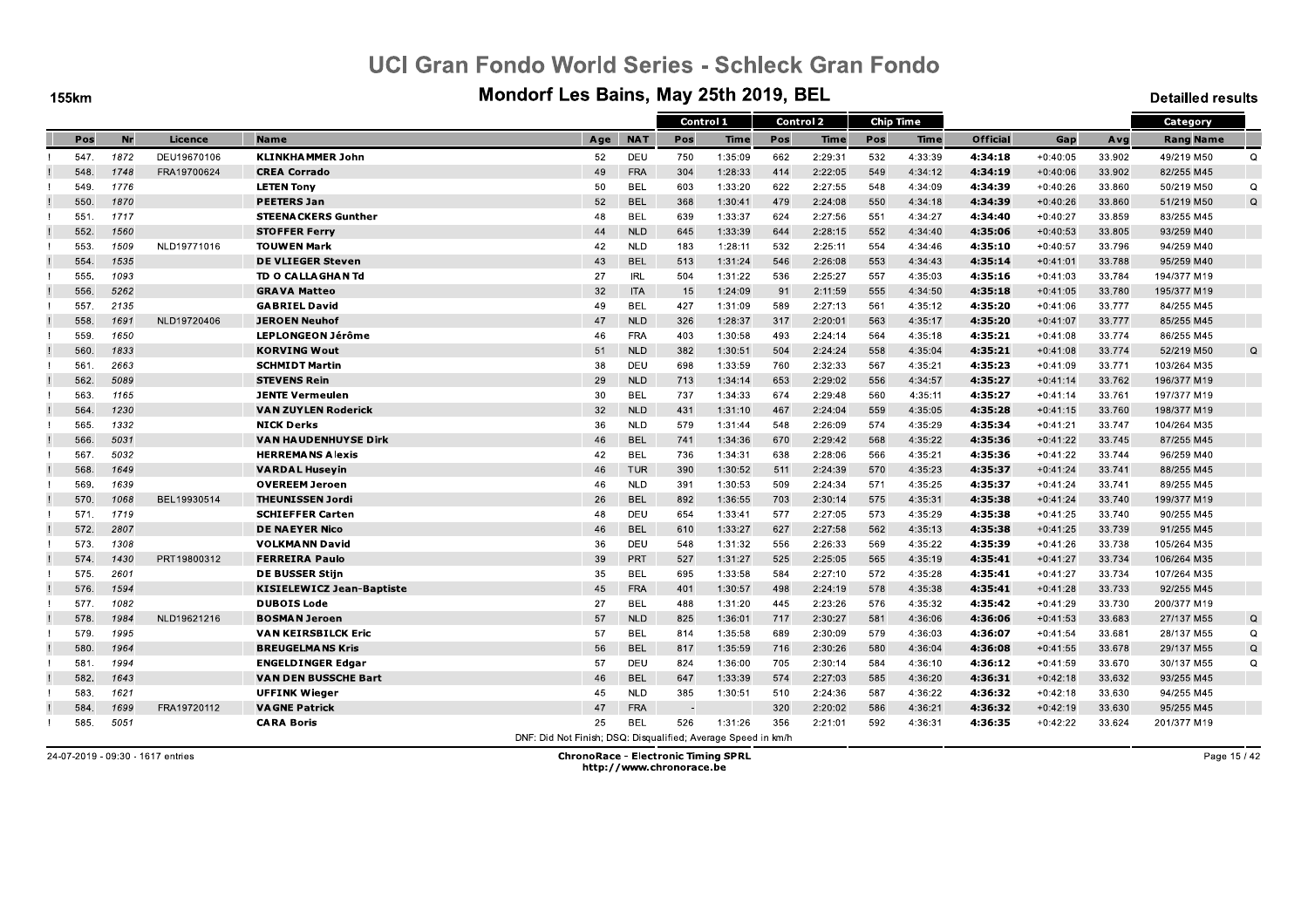**155km** 

#### Mondorf Les Bains, May 25th 2019, BEL

**Detailled results** 

|      |           |             |                               |                                                               |            |      | Control 1 |     | <b>Control 2</b> |     | <b>Chip Time</b> |                 |            |        | Category         |          |
|------|-----------|-------------|-------------------------------|---------------------------------------------------------------|------------|------|-----------|-----|------------------|-----|------------------|-----------------|------------|--------|------------------|----------|
|      |           |             |                               |                                                               |            |      |           |     |                  |     |                  |                 |            |        |                  |          |
| Pos  | <b>Nr</b> | Licence     | <b>Name</b>                   | Age                                                           | <b>NAT</b> | Pos  | Time      | Pos | Time             | Pos | Time             | <b>Official</b> | Gap        | Avg    | <b>Rang Name</b> |          |
| 586. | 1415      |             | <b>VANDEBRIEL Geert</b>       | 39                                                            | <b>BEL</b> | 369  | 1:30:42   | 422 | 2:22:56          | 596 | 4:36:43          | 4:36:45         | $+0:42:32$ | 33.603 | 108/264 M35      |          |
| 587. | 2153      | DNK19650117 | <b>SVENNINGSEN Soeren</b>     | 54                                                            | <b>DNK</b> | 1077 | 1:41:39   | 824 | 2:34:27          | 593 | 4:36:32          | 4:36:45         | $+0:42:32$ | 33.603 | 53/219 M50       | Q        |
| 588. | 1519      |             | <b>VAN EIJK Hans</b>          | 42                                                            | <b>NLD</b> | 655  | 1:33:41   | 588 | 2:27:13          | 588 | 4:36:22          | 4:36:46         | $+0:42:32$ | 33.602 | 97/259 M40       |          |
| 589. | 3044      |             | <b>LARSEN Stig Nylandsted</b> | 53                                                            | <b>DNK</b> | 930  | 1:38:29   | 801 | 2:33:30          | 582 | 4:36:08          | 4:36:46         | $+0:42:33$ | 33.601 | 54/219 M50       | Q        |
| 590. | 1849      |             | <b>TYVAERT Geert</b>          | 52                                                            | <b>BEL</b> | 922  | 1:38:27   | 799 | 2:33:29          | 583 | 4:36:08          | 4:36:46         | $+0:42:33$ | 33.601 | 55/219 M50       | Q        |
| 591. | 1209      |             | <b>VANHEES Kevin</b>          | 32                                                            | <b>BEL</b> | 75   | 1:24:23   | 181 | 2:17:00          | 594 | 4:36:33          | 4:36:50         | $+0:42:37$ | 33.593 | 202/377 M19      |          |
| 592. | 1612      |             | <b>GOFFIN Erik</b>            | 45                                                            | <b>BEL</b> | 416  | 1:31:04   | 587 | 2:27:12          | 595 | 4:36:39          | 4.36.52         | $+0:42:38$ | 33.590 | 96/255 M45       |          |
| 593. | 1892      | NLD19660410 | <b>HOOGSTEEN Ron</b>          | 53                                                            | <b>NLD</b> | 758  | 1:35:19   | 790 | 2:33:18          | 590 | 4:36:26          | 4:36:55         | $+0:42:42$ | 33.584 | 56/219 M50       |          |
| 594  | 1813      | BEL19681120 | <b>HUYS Koenraad</b>          | 51                                                            | <b>BEL</b> | 599  | 1:33:18   | 620 | 2:27:54          | 589 | 4:36:24          | 4:36:55         | $+0:42:42$ | 33.583 | 57/219 M50       |          |
| 595. | 1861      |             | <b>DETHLEFSEN Thomas</b>      | 52                                                            | <b>DNK</b> | 216  | 1:28:19   | 294 | 2:19:03          | 591 | 4:36:30          | 4:36:56         | $+0:42:43$ | 33.581 | 58/219 M50       |          |
| 596. | 2130      |             | VAN LA ETHEM Tom              | 46                                                            | BEL        | 278  | 1:28:27   | 648 | 2:28:27          | 597 | 4:36:43          | 4:36:59         | $+0:42:45$ | 33.576 | 97/255 M45       |          |
| 597  | 2148      |             | <b>DESAL Jan</b>              | 52                                                            | <b>BEL</b> | 637  | 1:33:37   | 629 | 2:27:59          | 599 | 4:36:45          | 4:36:59         | $+0:42:46$ | 33.575 | 59/219 M50       |          |
| 598. | 1624      | FRA19740108 | <b>GENETET Thomas</b>         | 45                                                            | <b>FRA</b> | 643  | 1:33:38   | 635 | 2:28:03          | 598 | 4:36:44          | 4:36:59         | $+0:42:46$ | 33.575 | 98/255 M45       |          |
| 599. | 2867      | DEU19700603 | <b>AMMANN Lars Wolfgang</b>   | 49                                                            | <b>DEU</b> | 634  | 1:33:36   | 665 | 2:29:32          | 600 | 4:36:46          | 4:37:02         | $+0:42:49$ | 33.569 | 99/255 M45       |          |
| 600. | 1742      |             | <b>LAUER Marc</b>             | 49                                                            | <b>FRA</b> | 672  | 1:33:46   | 630 | 2:27:59          | 607 | 4:36:58          | 4:37:03         | $+0:42:50$ | 33.567 | 100/255 M45      |          |
| 601. | 2862      | DEU19700902 | <b>FLOHR Roger</b>            | 49                                                            | <b>DEU</b> | 660  | 1:33:43   | 631 | 2:28:00          | 603 | 4:36:52          | 4.37:04         | $+0:42:51$ | 33.565 | 101/255 M45      |          |
| 602. | 1656      |             | <b>MALTEZ Sergio</b>          | 46                                                            | PRT        | 624  | 1:33:32   | 634 | 2:28:03          | 602 | 4:36:49          | 4:37:07         | $+0:42:54$ | 33.558 | 102/255 M45      |          |
| 603. | 1456      | NLD19790720 | <b>ROEDOE Alain</b>           | 40                                                            | <b>NLD</b> | 656  | 1:33:42   | 596 | 2:27:19          | 601 | 4:36:47          | 4:37:10         | $+0:42:57$ | 33.552 | 98/259 M40       |          |
| 604. | 1486      |             | <b>CLEMENCELLE David</b>      | 41                                                            | <b>FRA</b> | 685  | 1:33:50   | 606 | 2:27:28          | 605 | 4:36:53          | 4:37:16         | $+0:43:03$ | 33.541 | 99/259 M40       |          |
| 605. | 2697      |             | <b>MEIRE Maarten</b>          | 40                                                            | <b>BEL</b> | 681  | 1:33:49   | 756 | 2:32:31          | 604 | 4:36:52          | 4:37:18         | $+0:43:05$ | 33.536 | 100/259 M40      |          |
| 606. | 2061      |             | <b>LLARENA Eduardo M.</b>     | 32                                                            | <b>ESP</b> | 426  | 1:31:08   | 355 | 2:21:01          | 606 | 4:36:55          | 4:37:20         | $+0:43:07$ | 33.532 | 203/377 M19      |          |
| 607. | 1397      |             | <b>MASCINI Alexander</b>      | 38                                                            | <b>NLD</b> | 274  | 1:28:26   | 260 | 2:18:22          | 611 | 4:37:17          | 4:37:22         | $+0:43:09$ | 33.529 | 109/264 M35      |          |
| 608. | 1042      |             | <b>STOUTEN Daan</b>           | 24                                                            | <b>BEL</b> | 476  | 1:31:18   | 476 | 2:24:07          | 608 | 4:37:04          | 4.37:22         | $+0:43:09$ | 33.528 | 204/377 M19      |          |
| 609. | 1069      |             | <b>DANNER Alexandre</b>       | 26                                                            | <b>FRA</b> | 522  | 1:31:25   | 474 | 2:24:06          | 609 | 4:37:12          | 4:37:22         | $+0:43:09$ | 33.528 | 205/377 M19      |          |
| 610. | 1670      |             | <b>TREUR Reinier</b>          | 47                                                            | <b>NLD</b> | 642  | 1:33:38   | 637 | 2:28:05          | 614 | 4:37:21          | 4:37:31         | $+0:43:18$ | 33.510 | 103/255 M45      |          |
| 611. | 1431      |             | <b>GAUDRON Jean-Luc</b>       | 39                                                            | <b>LUX</b> | 706  | 1:34:05   | 692 | 2:30:10          | 612 | 4:37:20          | 4:37:36         | $+0:43:23$ | 33.499 | 110/264 M35      |          |
| 612. | 1304      |             | <b>BERENDS Rick</b>           | 35                                                            | <b>NLD</b> | 564  | 1:31:38   | 400 | 2:21:55          | 616 | 4:37:40          | 4:37:43         | $+0:43:30$ | 33.486 | 111/264 M35      |          |
| 613. | 1602      |             | <b>DE ROECK Johan</b>         | 45                                                            | <b>BEL</b> | 366  | 1:30:41   | 502 | 2:24:22          | 610 | 4:37:17          | 4:37:44         | $+0:43:31$ | 33.484 | 104/255 M45      |          |
| 614. | 1398      |             | <b>WIJNANDS Stefan</b>        | 38                                                            | <b>BEL</b> | 570  | 1:31:39   | 585 | 2:27:11          | 618 | 4:37:41          | 4:37:45         | $+0:43:32$ | 33.482 | 112/264 M35      |          |
| 615. | 1508      | FRA19771129 | <b>ROLLAND Arnaud</b>         | 42                                                            | <b>FRA</b> | 530  | 1:31:28   | 617 | 2:27:48          | 615 | 4:37:21          | 4.37.47         | $+0:43:34$ | 33.479 | 101/259 M40      |          |
| 616. | 3043      |             | <b>WORTBERG Norbert</b>       | 52                                                            | DEU        | 940  | 1:38:34   | 774 | 2:33:09          | 613 | 4:37:20          | 4:37:51         | $+0:43:38$ | 33.470 | 60/219 M50       |          |
| 617. | 1729      |             | <b>BRACKE Rudy</b>            | 49                                                            | <b>BEL</b> | 394  | 1:30:55   | 528 | 2:25:07          | 617 | 4:37:41          | 4:37:52         | $+0:43:39$ | 33.469 | 105/255 M45      |          |
| 618. | 1946      | NLD19640505 | <b>KOENS Peter</b>            | 55                                                            | <b>NLD</b> | 819  | 1:36:00   | 695 | 2:30:12          | 625 | 4:38:04          | 4:38:07         | $+0:43:53$ | 33.439 | 31/137 M55       | $\Omega$ |
| 619. | 1020      | BEL19980127 | <b>HEINDERSON Maths</b>       | 21                                                            | <b>BEL</b> | 50   | 1:24:20   | 19  | 2:10:21          | 620 | 4:37:55          | 4:38:08         | $+0:43:55$ | 33.436 | 206/377 M19      |          |
| 620. | 1949      |             | <b>BEN Jorissen</b>           | 55                                                            | <b>BEL</b> | 802  | 1:35:55   | 701 | 2:30:12          | 624 | 4:38:03          | 4:38:09         | $+0:43:55$ | 33.435 | 32/137 M55       | Q        |
| 621. | 1174      |             | <b>GOEYVAERTS Stefan</b>      | 31                                                            | <b>BEL</b> | 459  | 1:31:16   | 458 | 2:23:59          | 621 | 4:37:56          | 4:38:12         | $+0:43:59$ | 33.428 | 207/377 M19      |          |
| 622. | 1799      | DEU19690505 | <b>SCHMITT Wolf-Erik</b>      | 50                                                            | DEU        | 617  | 1:33:28   | 625 | 2:27:57          | 619 | 4:37:53          | 4:38:13         | $+0:43:59$ | 33.427 | 61/219 M50       |          |
| 623. | 1380      |             | <b>VERBRAEKEL Kristof</b>     | 38                                                            | <b>DEU</b> | 682  | 1:33:49   | 582 | 2:27:09          | 623 | 4:38:02          | 4:38:15         | $+0:44:02$ | 33.421 | 113/264 M35      |          |
| 624. | 5049      |             | <b>HOFFMANN Sebastian</b>     | 39                                                            | <b>DEU</b> | 886  | 1:36:49   | 763 | 2:32:37          | 627 | 4:38:12          | 4.38.20         | $+0:44:07$ | 33.412 | 114/264 M35      |          |
|      |           |             |                               | DNF: Did Not Finish; DSQ: Disqualified; Average Speed in km/h |            |      |           |     |                  |     |                  |                 |            |        |                  |          |
|      |           |             |                               |                                                               |            |      |           |     |                  |     |                  |                 |            |        |                  |          |

24-07-2019 - 09:30 - 1617 entries

**ChronoRace - Electronic Timing SPRL** http://www.chronorace.be

Page 16 / 42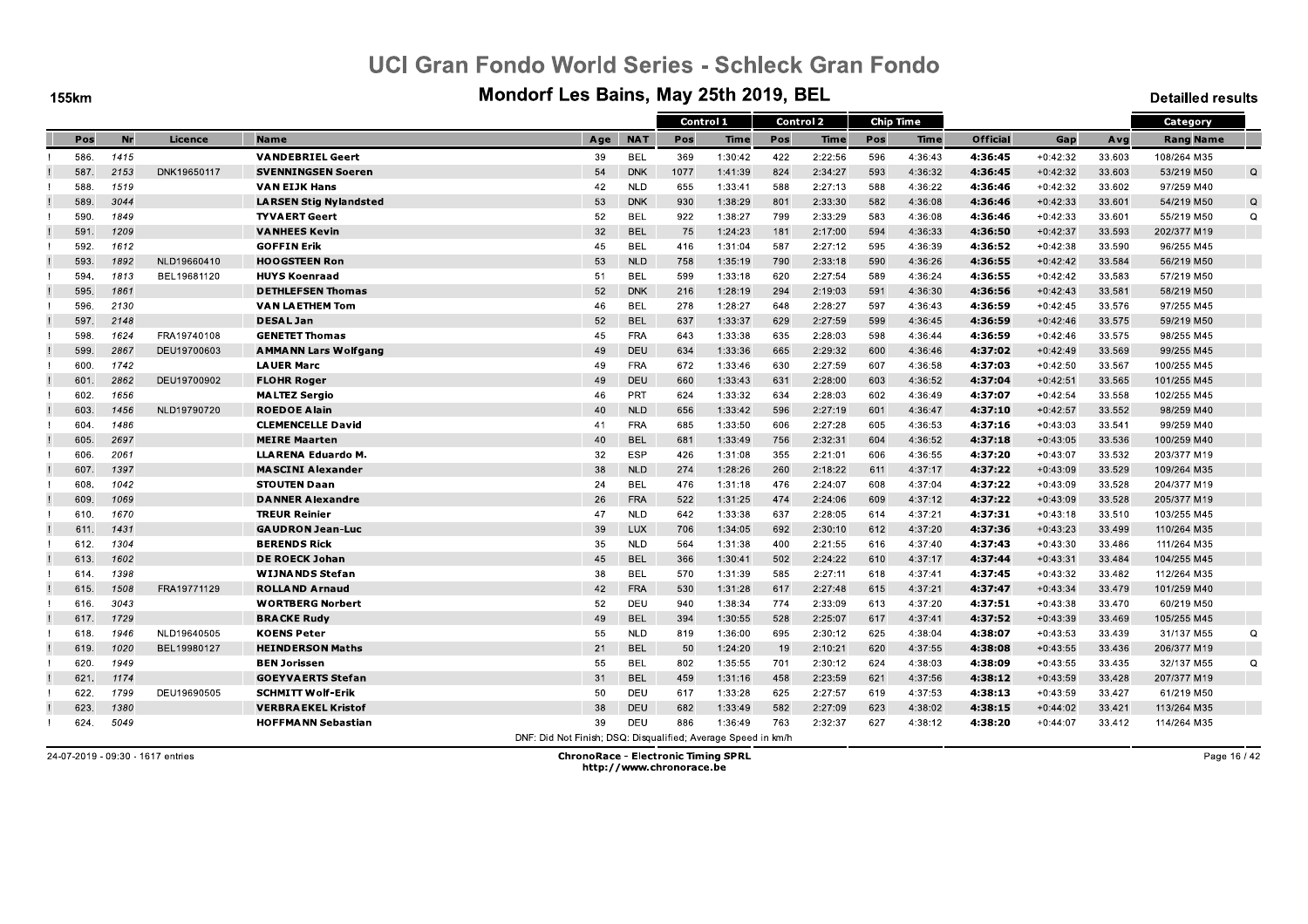**155km** 

#### Mondorf Les Bains, May 25th 2019, BEL

**Detailled results** 

|      |           |             |                            |                                                               |            | Control 1 |             |     | <b>Control 2</b> |     | <b>Chip Time</b> |                 |            |        | Category         |          |
|------|-----------|-------------|----------------------------|---------------------------------------------------------------|------------|-----------|-------------|-----|------------------|-----|------------------|-----------------|------------|--------|------------------|----------|
| Pos  | <b>Nr</b> | Licence     | <b>Name</b>                | Age                                                           | <b>NAT</b> | Pos       | <b>Time</b> | Pos | <b>Time</b>      | Pos | <b>Time</b>      | <b>Official</b> | Gap        | Avg    | <b>Rang Name</b> |          |
| 625. | 1034      |             | <b>GOOSSENS Jonas</b>      | 23                                                            | <b>BEL</b> | 719       | 1:34:22     | 673 | 2:29:47          | 622 | 4:37:59          | 4:38:25         | $+0:44:12$ | 33.402 | 208/377 M19      |          |
| 626. | 1752      | FRA19700525 | <b>FRUIT Stephane</b>      | 49                                                            | <b>FRA</b> | 140       | 1:25:43     | 318 | 2:20:01          | 577 | 4:35:34          | 4:38:34         | $+0:44:20$ | 33.385 | 106/255 M45      |          |
| 627. | 1503      |             | <b>DUCUROIR Frederik</b>   | 41                                                            | <b>BEL</b> | 661       | 1:33:43     | 682 | 2:30:06          | 626 | 4:38:06          | 4:38:40         | $+0:44:27$ | 33.372 | 102/259 M40      |          |
| 628. | 1928      |             | <b>VERMEULEN Danny</b>     | 55                                                            | <b>BEL</b> | 810       | 1:35:57     | 687 | 2:30:08          | 631 | 4:38:43          | 4:38:47         | $+0:44:34$ | 33.358 | 33/137 M55       | Q        |
| 629. | 5028      |             | <b>FRANCEUS Peter</b>      | 60                                                            | <b>BEL</b> | 809       | 1:35:57     | 711 | 2:30:19          | 632 | 4:38:44          | 4:38:51         | $+0:44:38$ | 33.349 | 2/33 M60         | $\sim$   |
| 630. | 1110      |             | <b>AUDENAERDE Yannic</b>   | 28                                                            | <b>NLD</b> | 732       | 1:34:29     | 677 | 2:29:56          | 630 | 4:38:40          | 4:39:04         | $+0:44:50$ | 33.325 | 209/377 M19      |          |
| 631. | 1851      | DEU19670516 | <b>HILLMANN Carsten</b>    | 52                                                            | DEU        | 938       | 1:38:33     | 793 | 2:33:22          | 628 | 4:38:32          | 4.39.06         | $+0:44:53$ | 33.320 | 62/219 M50       |          |
| 632. | 1867      | NLD19670222 | <b>MARINISSEN Richard</b>  | 52                                                            | <b>NLD</b> | 597       | 1:33:15     | 619 | 2:27:52          | 629 | 4:38:36          | 4:39:08         | $+0:44:54$ | 33.317 | 63/219 M50       |          |
| 633. | 2611      |             | <b>SANDERS Frederik</b>    | 35                                                            | <b>BEL</b> | 842       | 1:36:24     | 723 | 2:30:33          | 633 | 4:38:56          | 4:39:15         | $+0:45:02$ | 33.302 | 115/264 M35      |          |
| 634. | 1618      |             | <b>VAN GILS Gwen</b>       | 45                                                            | <b>BEL</b> | 296       | 1:28:31     | 313 | 2:19:57          | 637 | 4:39:20          | 4:39:29         | $+0:45:16$ | 33.274 | 107/255 M45      |          |
| 635. | 2713      |             | <b>MARTENS Paul</b>        | 40                                                            | <b>NLD</b> | 663       | 1:33:44     | 607 | 2:27:30          | 634 | 4:39:01          | 4:39:30         | $+0:45:17$ | 33.273 | 103/259 M40      |          |
| 636. | 1383      |             | F LUIJSTERBURG Nicolien    | 38                                                            | <b>NLD</b> | 697       | 1:33:59     | 646 | 2:28:20          | 640 | 4:39:23          | 4:39:30         | $+0:45:17$ | 33.273 | 1/7 F35          |          |
| 637. | 1857      | LUX19670430 | <b>TRICARICO Luigi</b>     | 52                                                            | LUX        | 376       | 1:30:49     | 507 | 2:24:32          | 635 | 4:39:13          | 4:39:31         | $+0:45:17$ | 33.272 | 64/219 M50       |          |
| 638. | 1381      |             | <b>BEETS Tjeerd</b>        | 38                                                            | <b>NLD</b> | 580       | 1:31:45     | 610 | 2:27:32          | 638 | 4:39:22          | 4.39:31         | $+0:45:17$ | 33.272 | 116/264 M35      |          |
| 639. | 1289      | NLD19840928 | <b>F SCHAKENBOS Maaike</b> | 35                                                            | <b>NLD</b> | 710       | 1:34:10     | 647 | 2:28:21          | 644 | 4:39:29          | 4:39:31         | $+0:45:18$ | 33.271 | 2/7 F35          |          |
| 640. | 1441      | NLD19791128 | <b>PRUIJN Casper</b>       | 40                                                            | <b>NLD</b> | 502       | 1:31:22     | 581 | 2:27:08          | 636 | 4:39:14          | 4.39.33         | $+0:45:19$ | 33.268 | 104/259 M40      |          |
| 641. | 2091      |             | <b>ABS Kristof</b>         | 38                                                            | <b>BEL</b> | 577       | 1:31:44     | 568 | 2:26:46          | 643 | 4:39:27          | 4:39:33         | $+0:45:20$ | 33.267 | 117/264 M35      |          |
| 642. | 2673      | BEL19801225 | <b>DANEELS Kenn</b>        | 39                                                            | <b>BEL</b> | 562       | 1:31:38     | 523 | 2:25:04          | 642 | 4:39:26          | 4:39:34         | $+0:45:20$ | 33.266 | 118/264 M35      |          |
| 643. | 1937      | NLD19640901 | <b>NIJKAMP Jan-Willem</b>  | 55                                                            | <b>NLD</b> | 789       | 1:35:52     | 720 | 2:30:28          | 639 | 4:39:23          | 4:39:35         | $+0:45:21$ | 33.264 | 34/137 M55       | $\Omega$ |
| 644. | 1541      |             | <b>COOL Carl</b>           | 43                                                            | <b>BEL</b> | 641       | 1:33:37     | 580 | 2:27:07          | 641 | 4:39:26          | 4:39:52         | $+0:45:39$ | 33.229 | 105/259 M40      |          |
| 645. | 2622      |             | <b>BINTZ Jacques</b>       | 36                                                            | <b>LUX</b> | 553       | 1:31:33     | 591 | 2:27:16          | 648 | 4:39:44          | 4:39:52         | $+0:45:39$ | 33.228 | 119/264 M35      |          |
| 646. | 2624      |             | <b>MIJNSBERGEN Dennis</b>  | 36                                                            | <b>NLD</b> | 563       | 1:31:38     | 547 | 2:26:09          | 651 | 4:39:51          | 4:40:01         | $+0:45:48$ | 33.212 | 120/264 M35      |          |
| 647. | 2107      |             | <b>JOCHIMIAK Tomasz</b>    | 41                                                            | POL        | 680       | 1:33:48     | 683 | 2:30:06          | 647 | 4:39:43          | 4.40.06         | $+0:45:52$ | 33.202 | 106/259 M40      |          |
| 648. | 1526      |             | <b>MASSON Pierre</b>       | 42                                                            | <b>FRA</b> | 674       | 1:33:46     | 603 | 2:27:27          | 649 | 4:39:44          | 4:40:06         | $+0:45:53$ | 33.202 | 107/259 M40      |          |
| 649. | 2111      |             | <b>VAN ASSCHE Tom</b>      | 41                                                            | <b>BEL</b> | 664       | 1:33:44     | 613 | 2:27:44          | 646 | 4:39:42          | 4:40:06         | $+0:45:53$ | 33.201 | 108/259 M40      |          |
| 650. | 1365      |             | <b>DIMITRI Delatin</b>     | 37                                                            | <b>BEL</b> | 709       | 1:34:08     | 697 | 2:30:12          | 652 | 4:39:59          | 4:40:07         | $+0:45:54$ | 33.199 | 121/264 M35      |          |
| 651. | 1048      |             | <b>VANDERBUSSE Jens</b>    | 25                                                            | <b>BEL</b> | 715       | 1:34:17     | 675 | 2:29:48          | 650 | 4:39:46          | 4:40:14         | $+0:46:01$ | 33.185 | 210/377 M19      |          |
| 652. | 1285      |             | <b>BURACZEWSKI Artur</b>   | 35                                                            | <b>DEU</b> | 707       | 1:34:05     | 759 | 2:32:33          | 654 | 4:40:05          | 4:40:16         | $+0:46:02$ | 33.182 | 122/264 M35      |          |
| 653. | 1157      |             | <b>MINNEN Maarten</b>      | 30                                                            | <b>BEL</b> | 745       | 1:34:40     | 814 | 2:34:02          | 653 | 4:40:03          | 4:40:16         | $+0:46:03$ | 33.182 | 211/377 M19      |          |
| 654  | 2075      |             | <b>HEURING Nick</b>        | 35                                                            | <b>BEL</b> | 549       | 1:31:32     | 424 | 2:22:57          | 657 | 4:40:17          | 4.40.29         | $+0:46:16$ | 33.156 | 123/264 M35      |          |
| 655. | 1112      |             | <b>VAN OPSTAL Davy</b>     | 28                                                            | BEL        | 346       | 1:29:54     | 454 | 2:23:58          | 658 | 4:40:28          | 4:40:35         | $+0:46:21$ | 33.145 | 212/377 M19      |          |
| 656. | 2570      |             | <b>KOZAK Peter</b>         | 32                                                            | <b>SVK</b> | 839       | 1:36:21     | 835 | 2:34:57          | 655 | 4:40:12          | 4:40:35         | $+0:46:22$ | 33.145 | 213/377 M19      |          |
| 657. | 1516      |             | <b>BAUDOUX Laurent</b>     | 42                                                            | <b>BEL</b> | 516       | 1:31:24     | 520 | 2:25:04          | 656 | 4:40:13          | 4:40:35         | $+0:46:22$ | 33.143 | 109/259 M40      |          |
| 658. | 2768      |             | <b>EWOUT Paats</b>         | 43                                                            | <b>NLD</b> | 179       | 1:28:09     | 553 | 2:26:30          | 661 | 4:40:38          | 4:40:38         | $+0:46:24$ | 33.139 | 110/259 M40      |          |
| 659. | 1429      |             | <b>DE BOCK Tom</b>         | 39                                                            | <b>BEL</b> | 678       | 1:33:47     | 609 | 2:27:30          | 662 | 4:40:38          | 4:40:50         | $+0:46:37$ | 33.114 | 124/264 M35      |          |
| 660. | 1333      |             | <b>DE BACKER Frédéric</b>  | 36                                                            | <b>BEL</b> | 578       | 1:31:44     | 533 | 2:25:12          | 666 | 4:40:44          | 4:40:51         | $+0:46:38$ | 33.112 | 125/264 M35      |          |
| 661. | 1371      |             | <b>VAN ROEY Hans</b>       | 38                                                            | <b>BEL</b> | 692       | 1:33:56     | 688 | 2:30:09          | 665 | 4:40:40          | 4:41:00         | $+0:46:47$ | 33.095 | 126/264 M35      |          |
| 662. | 1370      |             | <b>MICHEL René</b>         | 38                                                            | <b>NLD</b> | 704       | 1:34:03     | 600 | 2:27:24          | 667 | 4:40:55          | 4:41:04         | $+0:46:51$ | 33.088 | 127/264 M35      |          |
| 663. | 1463      |             | <b>ROLAND Thomas</b>       | 40                                                            | <b>BEL</b> | 623       | 1:33:31     | 642 | 2:28:13          | 659 | 4:40:30          | 4.41.04         | $+0:46:51$ | 33.087 | 111/259 M40      |          |
|      |           |             |                            | DNF: Did Not Finish: DSQ: Disqualified: Average Speed in km/h |            |           |             |     |                  |     |                  |                 |            |        |                  |          |

24-07-2019 - 09:30 - 1617 entries

**ChronoRace - Electronic Timing SPRL** http://www.chronorace.be

Page 17 / 42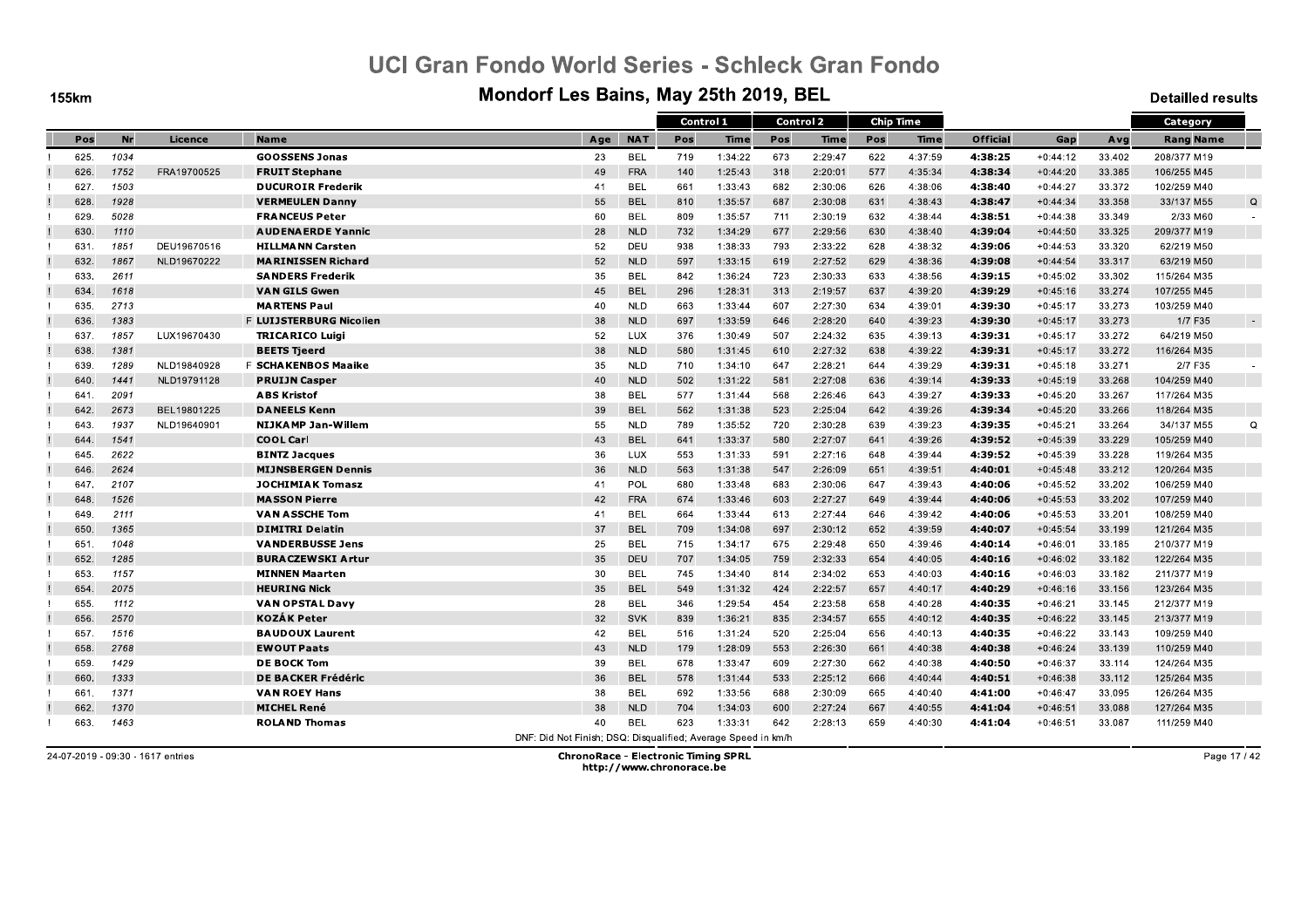**155km** 

#### Mondorf Les Bains, May 25th 2019, BEL

**Detailled results** 

|      |      |             |                                 |                                                               |            | Control 1 |             | <b>Control 2</b>         |         |     | <b>Chip Time</b> |                 |            |        | Category         |   |
|------|------|-------------|---------------------------------|---------------------------------------------------------------|------------|-----------|-------------|--------------------------|---------|-----|------------------|-----------------|------------|--------|------------------|---|
| Pos  | Nr   | Licence     | <b>Name</b>                     | Age                                                           | <b>NAT</b> | Pos       | <b>Time</b> | Pos                      | Time    | Pos | <b>Time</b>      | <b>Official</b> | Gap        | Avg    | <b>Rang Name</b> |   |
| 664. | 2151 |             | <b>RINGOT Olivier</b>           | 54                                                            | <b>FRA</b> | 759       | 1:35:20     | 733                      | 2:31:11 | 663 | 4:40:39          | 4:41:07         | $+0:46:54$ | 33.082 | 65/219 M50       |   |
| 665. | 2123 |             | <b>VOS Dirk</b>                 | 44                                                            | <b>BEL</b> | 619       | 1:33:29     | 659                      | 2:29:26 | 660 | 4:40:31          | 4:41:12         | $+0:46:59$ | 33.072 | 112/259 M40      |   |
| 666. | 2993 | FRA19581109 | <b>LA MONTA GNE Pierre-Marc</b> | 61                                                            | <b>FRA</b> | 792       | 1:35:54     | $\sim$                   |         | 670 | 4:41:04          | 4:41:12         | $+0:46:59$ | 33.071 | 3/33 M60         |   |
| 667. | 2035 |             | <b>VAN GRIEKEN Raf</b>          | 67                                                            | <b>BEL</b> | 808       | 1:35:56     | 718                      | 2:30:28 | 672 | 4:41:07          | 4:41:13         | $+0:47:00$ | 33.070 | 2/10 M65         |   |
| 668. | 1315 |             | <b>ANDY Simons</b>              | 36                                                            | <b>BEL</b> | 711       | 1:34:11     | 608                      | 2:27:30 | 673 | 4:41:07          | 4.41.13         | $+0:47:00$ | 33.069 | 128/264 M35      |   |
| 669. | 2614 |             | <b>MORTIER Wesley</b>           | 35                                                            | <b>BEL</b> | 547       | 1:31:32     | 565                      | 2:26:43 | 671 | 4:41:04          | 4:41:14         | $+0:47:01$ | 33.067 | 129/264 M35      |   |
| 670. | 1844 | FRA19670727 | <b>DESTRUMEL Patrick</b>        | 52                                                            | <b>FRA</b> | 627       | 1:33:34     | $\overline{\phantom{a}}$ |         | 668 | 4:40:56          | 4.41.15         | $+0:47:02$ | 33.066 | 66/219 M50       |   |
| 671. | 1972 | FRA19630618 | <b>BERARD Eric</b>              | 56                                                            | <b>FRA</b> | 843       | 1:36:28     | 721                      | 2:30:29 | 669 | 4:41:02          | 4:41:18         | $+0:47:05$ | 33.060 | 35/137 M55       | Q |
| 672. | 5047 |             | <b>VALDEUR Philippe</b>         | 36                                                            | BEL        | 688       | 1:33:51     | 664                      | 2:29:31 | 674 | 4:41:12          | 4:41:31         | $+0:47:18$ | 33.034 | 130/264 M35      |   |
| 673. | 2052 | BEL19890709 | <b>CECCANO Cédric</b>           | 30                                                            | <b>BEL</b> | 744       | 1:34:39     | 671                      | 2:29:43 | 676 | 4:41:26          | 4:41:36         | $+0:47:23$ | 33.025 | 214/377 M19      |   |
| 674. | 1205 | DEU19871104 | F PÖHL Kerstin                  | 32                                                            | DEU        | 743       | 1:34:38     | 676                      | 2:29:49 | 675 | 4:41:23          | 4:41:38         | $+0:47:25$ | 33.020 | 1/21 F19         |   |
| 675. | 1356 | FRA19820522 | <b>ANTOINE Cedric</b>           | 37                                                            | <b>FRA</b> | 582       | 1:31:46     | 616                      | 2:27:46 | 679 | 4:41:52          | 4:41:58         | $+0:47:45$ | 32.982 | 131/264 M35      |   |
| 676. | 1593 |             | <b>CORNELIS Kris</b>            | 45                                                            | <b>BEL</b> | 767       | 1:35:28     | 795                      | 2:33:23 | 678 | 4:41:46          | 4:42:08         | $+0:47:55$ | 32.962 | 108/255 M45      |   |
| 677. | 2527 |             | <b>MORTENSEN Mathias Loft</b>   | 28                                                            | <b>DNK</b> | 910       | 1:38:17     | 804                      | 2:33:35 | 677 | 4:41:38          | 4.42.14         | $+0:48:01$ | 32.951 | 215/377 M19      |   |
| 678. | 1931 | NLD19641020 | <b>ERWIN VERMEULEN Erwin</b>    | 55                                                            | <b>NLD</b> | 858       | 1:36:35     | 738                      | 2:31:23 | 686 | 4:42:13          | 4:42:18         | $+0:48:04$ | 32.944 | 36/137 M55       |   |
| 679. | 2537 |             | <b>HOFFMANN Jesse</b>           | 29                                                            | <b>LUX</b> | 784       | 1:35:50     | 749                      | 2:32:02 | 683 | 4:42:07          | 4:42:19         | $+0:48:06$ | 32.940 | 216/377 M19      |   |
| 680. | 5046 |             | JOCELA Jukka                    | 56                                                            | <b>FIN</b> | 846       | 1:36:30     | 740                      | 2:31:25 | 685 | 4:42:11          | 4:42:20         | $+0:48:07$ | 32.939 | 37/137 M55       |   |
| 681. | 2635 |             | <b>DAHM Jacques</b>             | 37                                                            | <b>LUX</b> | 783       | 1:35:49     | 747                      | 2:31:59 | 682 | 4:42:06          | 4:42:20         | $+0:48:07$ | 32.939 | 132/264 M35      |   |
| 682. | 2996 | BEL19570819 | <b>DE BAETS Carlos</b>          | 62                                                            | <b>BEL</b> | 782       | 1:35:47     | 748                      | 2:32:01 | 681 | 4:42:04          | 4:42:20         | $+0:48:07$ | 32.939 | 4/33 M60         |   |
| 683. | 1324 | DEU19830624 | <b>SCHLUCKNER Erik</b>          | 36                                                            | DEU        | 671       | 1:33:46     | 601                      | 2:27:24 | 684 | 4:42:07          | 4:42:22         | $+0:48:09$ | 32.935 | 133/264 M35      |   |
| 684. | 1963 |             | <b>RICHTER Quirin</b>           | 56                                                            | DEU        | 811       | 1:35:58     | 743                      | 2:31:27 | 687 | 4:42:14          | 4:42:22         | $+0:48:09$ | 32.935 | 38/137 M55       |   |
| 685. | 2660 |             | DAVID-QUIGNON Jonas             | 38                                                            | <b>LUX</b> | 950       | 1:38:39     | 802                      | 2:33:31 | 680 | 4:41:53          | 4:42:23         | $+0:48:10$ | 32.933 | 134/264 M35      |   |
| 686. | 1311 |             | <b>VAN DER HEIDEN Sjors</b>     | 36                                                            | <b>NLD</b> | 703       | 1:34:03     | 599                      | 2:27:23 | 688 | 4:42:21          | 4.42.30         | $+0:48:17$ | 32.918 | 135/264 M35      |   |
| 687. | 1966 |             | ANDRZEJ MALYSA Andrzej          | 56                                                            | <b>POL</b> | 826       | 1:36:01     | 722                      | 2:30:31 | 692 | 4:42:35          | 4:42:37         | $+0:48:24$ | 32.905 | 39/137 M55       |   |
| 688. | 1991 | GBR19620919 | <b>WEEDON Martin</b>            | 57                                                            | <b>GBR</b> | 803       | 1:35:55     | 746                      | 2:31:55 | 690 | 4:42:31          | 4:42:38         | $+0:48:25$ | 32.904 | 40/137 M55       |   |
| 689. | 2795 |             | <b>DE SMET Wim</b>              | 45                                                            | <b>BEL</b> | 595       | 1:32:48     | 836                      | 2:34:59 | 645 | 4:39:38          | 4:42:38         | $+0:48:25$ | 32.903 | 109/255 M45      |   |
| 690. | 2991 |             | <b>BASTIAANS Richard</b>        | 60                                                            | <b>NLD</b> | 863       | 1:36:38     | 745                      | 2:31:33 | 689 | 4:42:31          | 4:42:41         | $+0:48:28$ | 32.898 | 5/33 M60         |   |
| 691. | 1001 |             | <b>EVANS Cadel</b>              | 42                                                            | <b>AUS</b> | 132       | 1:24:35     | 845                      | 2:35:27 | 693 | 4:42:41          | 4:42:45         | $+0:48:32$ | 32.890 | 113/259 M40      |   |
| 692. | 1168 |             | <b>GINNEBERGE Thomas</b>        | 30                                                            | <b>BEL</b> | 415       | 1:31:03     | 471                      | 2:24:06 | 691 | 4:42:33          | 4:43:04         | $+0:48:50$ | 32.854 | 217/377 M19      |   |
| 693. | 1190 |             | <b>DE HEYN Luc</b>              | 31                                                            | <b>BEL</b> | 722       | 1:34:23     | 639                      | 2:28:07 | 694 | 4:42:45          | 4:43:06         | $+0:48:53$ | 32.849 | 218/377 M19      |   |
| 694  | 1823 |             | DE WISPELAERE Luc               | 51                                                            | <b>BEL</b> | 755       | 1:35:18     | 734                      | 2:31:15 | 695 | 4:42:46          | 4:43:16         | $+0:49:03$ | 32.831 | 67/219 M50       |   |
| 695. | 1585 |             | <b>JORISSEN David</b>           | 44                                                            | <b>BEL</b> | 488       | 1:31:20     | 570                      | 2:26:47 | 696 | 4:42:57          | 4.43.28         | $+0:49:15$ | 32.807 | 114/259 M40      |   |
| 696. | 1820 | FRA19680819 | <b>JOUDIOUX Fabrice</b>         | 51                                                            | <b>FRA</b> | 607       | 1:33:24     | 632                      | 2:28:01 | 697 | 4:43:05          | 4:43:31         | $+0:49:17$ | 32.802 | 68/219 M50       |   |
| 697. | 1599 |             | <b>DIRCKEN William</b>          | 45                                                            | <b>NLD</b> | 648       | 1:33:40     | 650                      | 2:28:52 | 703 | 4:43:25          | 4:43:38         | $+0:49:24$ | 32.789 | 110/255 M45      |   |
| 698. | 1919 |             | <b>ROBERT BRAND Robert</b>      | 54                                                            | <b>NLD</b> | 942       | 1:38:36     | 817                      | 2:34:21 | 698 | 4:43:10          | 4:43:38         | $+0:49:25$ | 32.787 | 69/219 M50       |   |
| 699. | 1760 |             | <b>HEYVAERT Gunther</b>         | 49                                                            | <b>BEL</b> | 625       | 1:33:32     | 651                      | 2:28:52 | 702 | 4:43:24          | 4:43:39         | $+0:49:26$ | 32.785 | 111/255 M45      |   |
| 700. | 1623 |             | <b>NOBEN Renzo</b>              | 45                                                            | <b>NLD</b> | 635       | 1:33:36     | 633                      | 2:28:02 | 701 | 4:43:23          | 4:43:40         | $+0:49:26$ | 32.785 | 112/255 M45      |   |
| 701. | 2120 |             | <b>TEIRLINCK Tino</b>           | 43                                                            | <b>BEL</b> | 667       | 1:33:45     | 693                      | 2:30:11 | 699 | 4:43:11          | 4:43:42         | $+0:49:29$ | 32.779 | 115/259 M40      |   |
| 702. | 2932 | DEU19660119 | <b>KEMPER Andreas</b>           | 53                                                            | <b>DEU</b> | 614       | 1:33:28     | 612                      | 2:27:40 | 700 | 4:43:21          | 4:43:46         | $+0:49:33$ | 32.772 | 70/219 M50       |   |
|      |      |             |                                 | DNF: Did Not Finish: DSO: Disqualified: Average Speed in km/h |            |           |             |                          |         |     |                  |                 |            |        |                  |   |

24-07-2019 - 09:30 - 1617 entries

**ChronoRace - Electronic Timing SPRL** http://www.chronorace.be

Page 18 / 42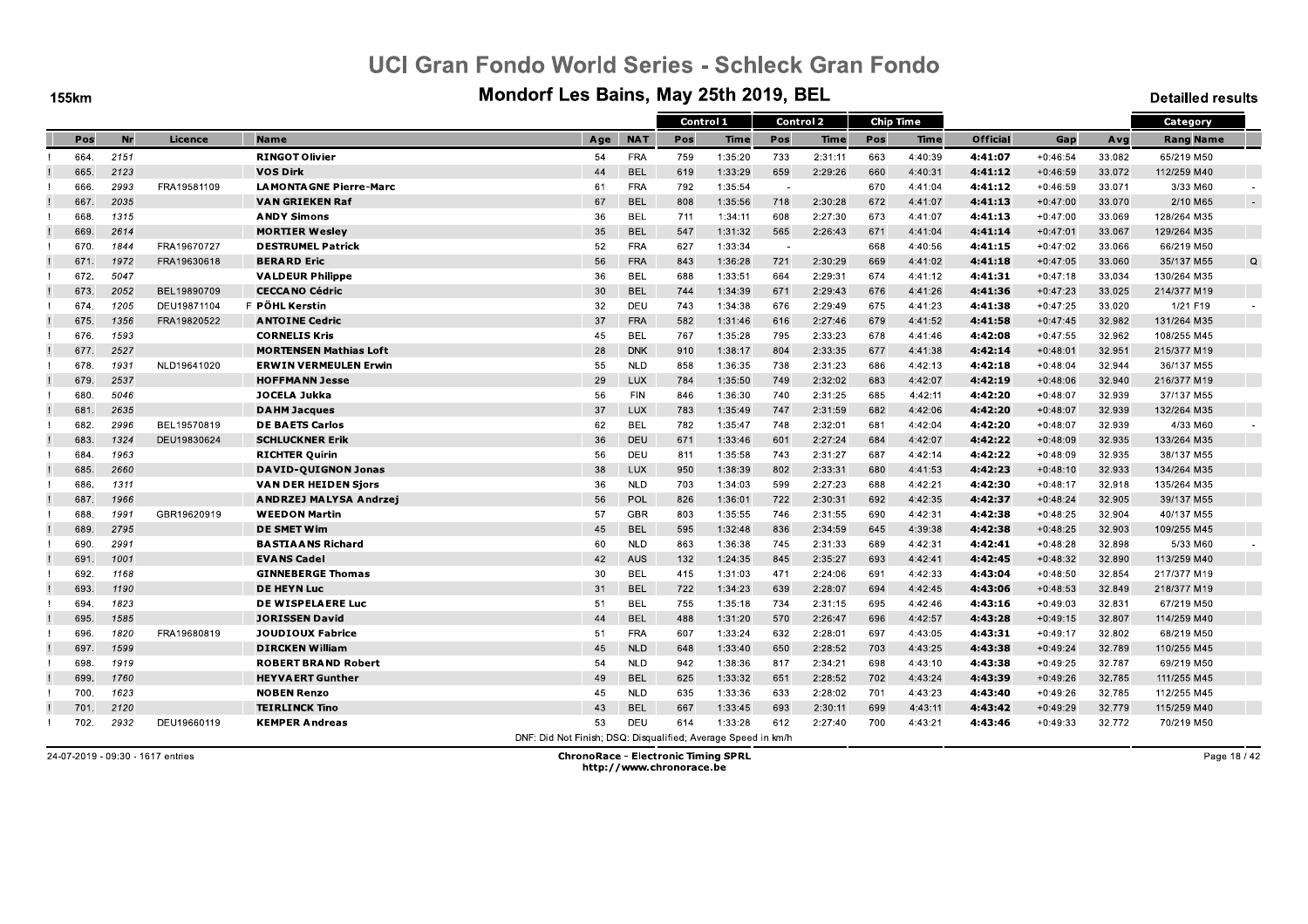**155km** 

#### Mondorf Les Bains, May 25th 2019, BEL

**Detailled results** 

|      |      |             |                                     |                                                               |            |     | Control 1   |            | <b>Control 2</b> |     | <b>Chip Time</b> |          |            |        | Category         |  |
|------|------|-------------|-------------------------------------|---------------------------------------------------------------|------------|-----|-------------|------------|------------------|-----|------------------|----------|------------|--------|------------------|--|
| Pos  | Nr   | Licence     | <b>Name</b>                         | Age                                                           | <b>NAT</b> | Pos | <b>Time</b> | Pos        | Time             | Pos | <b>Time</b>      | Official | Gap        | Avg    | <b>Rang Name</b> |  |
| 703. | 1626 |             | <b>KUIPER Marc</b>                  | 45                                                            | <b>NLD</b> | 423 | 1:31:07     | 555        | 2:26:32          | 710 | 4:43:46          | 4:43:49  | $+0:49:36$ | 32.766 | 113/255 M45      |  |
| 704  | 1086 |             | <b>NOSKE Remco</b>                  | 27                                                            | <b>NLD</b> | 442 | 1:31:14     | 641        | 2:28:11          | 704 | 4:43:28          | 4:43:50  | $+0:49:36$ | 32.766 | 219/377 M19      |  |
| 705  | 1182 | BEL19880805 | <b>LAMBRECHTS Joeri</b>             | 31                                                            | <b>BEL</b> | 54  | 1:24:20     | 295        | 2:19:17          | 715 | 4:43:49          | 4:44:03  | $+0:49:49$ | 32.740 | 220/377 M19      |  |
| 706  | 1275 | NLD19850512 | <b>JONGBLOED Jorrit</b>             | 34                                                            | <b>NLD</b> | 738 | 1:34:33     | 656        | 2:29:08          | 720 | 4:43:57          | 4:44:03  | $+0:49:50$ | 32.739 | 221/377 M19      |  |
| 707  | 1320 |             | <b>GREEVEN Gie</b>                  | 36                                                            | <b>BEL</b> | 700 | 1:34:01     | 731        | 2:31:10          | 718 | 4:43:51          | 4:44:07  | $+0:49:54$ | 32.732 | 136/264 M35      |  |
| 708  | 2629 |             | <b>GERITS Karel</b>                 | 36                                                            | <b>BEL</b> | 676 | 1:33:47     | 679        | 2:30:02          | 716 | 4:43:50          | 4:44:07  | $+0:49:54$ | 32.732 | 137/264 M35      |  |
| 709  | 1501 | GBR19780217 | <b>SIMPSON Mark</b>                 | 41                                                            | <b>GBR</b> | 621 | 1:33:30     | 643        | 2:28:15          | 707 | 4:43:36          | 4.44.08  | $+0:49:55$ | 32.729 | 116/259 M40      |  |
| 710  | 1500 |             | <b>NOORDEGRAAF Jos</b>              | 41                                                            | <b>NLD</b> | 482 | 1:31:19     | 561        | 2:26:40          | 709 | 4:43:43          | 4:44:10  | $+0:49:57$ | 32.727 | 117/259 M40      |  |
| 711. | 1809 |             | <b>VAN OVERMEIRE Rudi</b>           | 51                                                            | <b>BEL</b> | 604 | 1:33:21     | 652        | 2:28:53          | 711 | 4:43:46          | 4:44:11  | $+0:49:58$ | 32.724 | 71/219 M50       |  |
| 712. | 1895 | FRA19660222 | <b>BONNARD Thierry</b>              | 53                                                            | <b>FRA</b> | 763 | 1:35:22     | 752        | 2:32:23          | 712 | 4:43:47          | 4:44:12  | $+0:49:59$ | 32.722 | 72/219 M50       |  |
| 713. | 1529 |             | <b>CHEYNS Kristoffel</b>            | 42                                                            | <b>BEL</b> | 629 | 1:33:34     | 754        | 2:32:29          | 706 | 4:43:35          | 4:44:12  | $+0:49:59$ | 32.722 | 118/259 M40      |  |
| 714  | 1804 |             | <b>DORN Jeff</b>                    | 50                                                            | <b>FRA</b> | 628 | 1:33:34     | 735        | 2:31:16          | 719 | 4:43:55          | 4:44:12  | $+0:49:59$ | 32.722 | 73/219 M50       |  |
| 715  | 1771 |             | <b>VERBUGGEN Joeri</b>              | 50                                                            | <b>BEL</b> | 752 | 1:35:15     | $\sim$ $-$ |                  | 708 | 4:43:40          | 4:44:13  | $+0:50:00$ | 32.721 | 74/219 M50       |  |
| 716. | 1906 | BEL19650819 | <b>KOHL Fabrice</b>                 | 54                                                            | <b>BEL</b> | 618 | 1:33:29     | 636        | 2:28:05          | 717 | 4:43:50          | 4.44.13  | $+0:50:00$ | 32.721 | 75/219 M50       |  |
| 717. | 3045 |             | <b>NEDERGAARD Anders Hesselberg</b> | 53                                                            | <b>DNK</b> | 929 | 1:38:29     | 822        | 2:34:25          | 705 | 4:43:34          | 4:44:13  | $+0:50:00$ | 32.720 | 76/219 M50       |  |
| 718  | 1863 | DEU19670328 | <b>WERNER Jens</b>                  | 52                                                            | DEU        | 764 | 1:35:23     | 782        | 2:33:15          | 714 | 4:43:49          | 4.44.14  | $+0:50:01$ | 32.719 | 77/219 M50       |  |
| 719  | 1339 |             | <b>KEYKEN Hans</b>                  | 37                                                            | <b>BEL</b> | 363 | 1:30:40     | 531        | 2:25:09          | 724 | 4:44:09          | 4:44:14  | $+0:50:01$ | 32.719 | 138/264 M35      |  |
| 720  | 2149 |             | <b>ARCHAMBAULT Thierry</b>          | 53                                                            | <b>FRA</b> | 761 | 1:35:21     | 798        | 2:33:28          | 713 | 4:43:47          | 4:44:14  | $+0:50:01$ | 32.718 | 78/219 M50       |  |
| 721. | 3035 | DEU19711116 | <b>ALLAR Dirk</b>                   | 48                                                            | DEU        | 771 | 1:35:36     | 780        | 2:33:13          | 721 | 4:44:02          | 4:44:15  | $+0:50:02$ | 32.716 | 114/255 M45      |  |
| 722. | 5024 |             | <b>LANCELOT Raymond</b>             | 35                                                            | <b>FRA</b> | 396 | 1:30:55     | 500        | 2:24:20          | 723 | 4:44:08          | 4:44:18  | $+0:50:05$ | 32.711 | 139/264 M35      |  |
| 723. | 1685 |             | <b>BECKERS Eddy</b>                 | 47                                                            | BEL        | 670 | 1:33:45     | 628        | 2:27:58          | 727 | 4:44:23          | 4:44:28  | $+0:50:15$ | 32.692 | 115/255 M45      |  |
| 724  | 1894 | LUX19660318 | <b>SCHARTZ Aloyse</b>               | 53                                                            | LUX        | 936 | 1:38:32     | 791        | 2:33:21          | 722 | 4:44:03          | 4:44:36  | $+0:50:23$ | 32.676 | 79/219 M50       |  |
| 725  | 1935 |             | <b>UIT DE BOSCH Rob</b>             | 55                                                            | <b>NLD</b> | 855 | 1:36:33     | 739        | 2:31:23          | 731 | 4:44:42          | 4.44:48  | $+0:50:35$ | 32.653 | 41/137 M55       |  |
| 726. | 1960 |             | <b>SPIJKERBOER Evert</b>            | 56                                                            | <b>NLD</b> | 821 | 1:36:00     | 737        | 2:31:23          | 736 | 4:44:46          | 4:44:49  | $+0:50:35$ | 32.652 | 42/137 M55       |  |
| 727. | 1688 |             | <b>NIEUWENHUIZEN Sander</b>         | 47                                                            | <b>NLD</b> | 666 | 1:33:44     | 661        | 2:29:30          | 737 | 4:44:48          | 4:44:51  | $+0:50:38$ | 32.648 | 116/255 M45      |  |
| 728  | 2709 |             | <b>VAN NIEUWENHUYSE Tom</b>         | 40                                                            | <b>BEL</b> | 665 | 1:33:44     | 755        | 2:32:30          | 726 | 4:44:21          | 4:44:52  | $+0:50:39$ | 32.646 | 119/259 M40      |  |
| 729. | 2613 |             | <b>ROHMANN Kim</b>                  | 35                                                            | LUX        | 699 | 1:33:59     | 663        | 2:29:31          | 730 | 4:44:41          | 4:44:52  | $+0:50:39$ | 32.645 | 140/264 M35      |  |
| 730. | 1787 |             | <b>MANG Olaf</b>                    | 50                                                            | DEU        | 943 | 1:38:36     | 826        | 2:34:33          | 725 | 4:44:17          | 4:44:53  | $+0:50:40$ | 32.644 | 80/219 M50       |  |
| 731. | 5071 |             | <b>WELTER Mathieu</b>               | 21                                                            | FRA        | 746 | 1:34:42     | 726        | 2:30:47          | 738 | 4:44:49          | 4:44:58  | $+0:50:45$ | 32.635 | 222/377 M19      |  |
| 732  | 1025 |             | <b>DE COCK Matthieu</b>             | 22                                                            | <b>BEL</b> | 525 | 1:31:25     | 558        | 2:26:34          | 744 | 4:44:56          | 4.45.07  | $+0:50:54$ | 32.618 | 223/377 M19      |  |
| 733. | 1111 |             | <b>VANDORMAEL Jo</b>                | 28                                                            | <b>BEL</b> | 742 | 1:34:37     | 666        | 2:29:37          | 744 | 4:44:56          | 4:45:07  | $+0:50:54$ | 32.617 | 224/377 M19      |  |
| 734  | 2041 |             | <b>OFFERMANN Eric</b>               | 23                                                            | <b>LUX</b> | 865 | 1:36:38     | 709        | 2:30:18          | 739 | 4:44:49          | 4.45.13  | $+0:51:00$ | 32.606 | 225/377 M19      |  |
| 735. | 2848 |             | <b>VETTENBURG Peter</b>             | 48                                                            | <b>BEL</b> | 762 | 1:35:22     | 837        | 2:35:04          | 740 | 4:44:50          | 4:45:16  | $+0:51:03$ | 32.601 | 117/255 M45      |  |
| 736  | 1904 | FRA19650923 | <b>KAUFMANN Christian</b>           | 54                                                            | <b>FRA</b> | 933 | 1:38:31     | 828        | 2:34:35          | 734 | 4:44:43          | 4:45:16  | $+0:51:03$ | 32.599 | 81/219 M50       |  |
| 737. | 1907 |             | <b>VAN DOMMELE Jan Kees</b>         | 54                                                            | <b>NLD</b> | 754 | 1:35:17     | 779        | 2:33:12          | 748 | 4:45:00          | 4:45:17  | $+0:51:03$ | 32.599 | 82/219 M50       |  |
| 738  | 1638 |             | <b>F BAUER Carine</b>               | 46                                                            | <b>FRA</b> | 774 | 1:35:39     | 786        | 2:33:17          | 751 | 4:45:08          | 4:45:17  | $+0:51:04$ | 32.599 | 1/13 F45         |  |
| 739  | 1648 | PRT19730516 | <b>ALMEIDA Rui</b>                  | 46                                                            | PRT        | 766 | 1:35:26     | 794        | 2:33:22          | 746 | 4:44:57          | 4.45.17  | $+0:51:04$ | 32.598 | 118/255 M45      |  |
| 739  | 1837 |             | <b>BENTLEY Mark</b>                 | 52                                                            | <b>GBR</b> | 927 | 1:38:28     | 818        | 2:34:21          | 732 | 4:44:42          | 4:45:17  | $+0:51:04$ | 32.598 | 83/219 M50       |  |
| 741. | 1788 | FRA19690706 | <b>FOUCHER Sylvain</b>              | 50                                                            | <b>FRA</b> | 753 | 1:35:15     | 787        | 2:33:17          | 735 | 4:44:45          | 4:45:17  | $+0:51:04$ | 32.598 | 84/219 M50       |  |
|      |      |             |                                     | DNF: Did Not Finish: DSQ: Disqualified: Average Speed in km/h |            |     |             |            |                  |     |                  |          |            |        |                  |  |

24-07-2019 - 09:30 - 1617 entries

**ChronoRace - Electronic Timing SPRL** http://www.chronorace.be

Page 19 / 42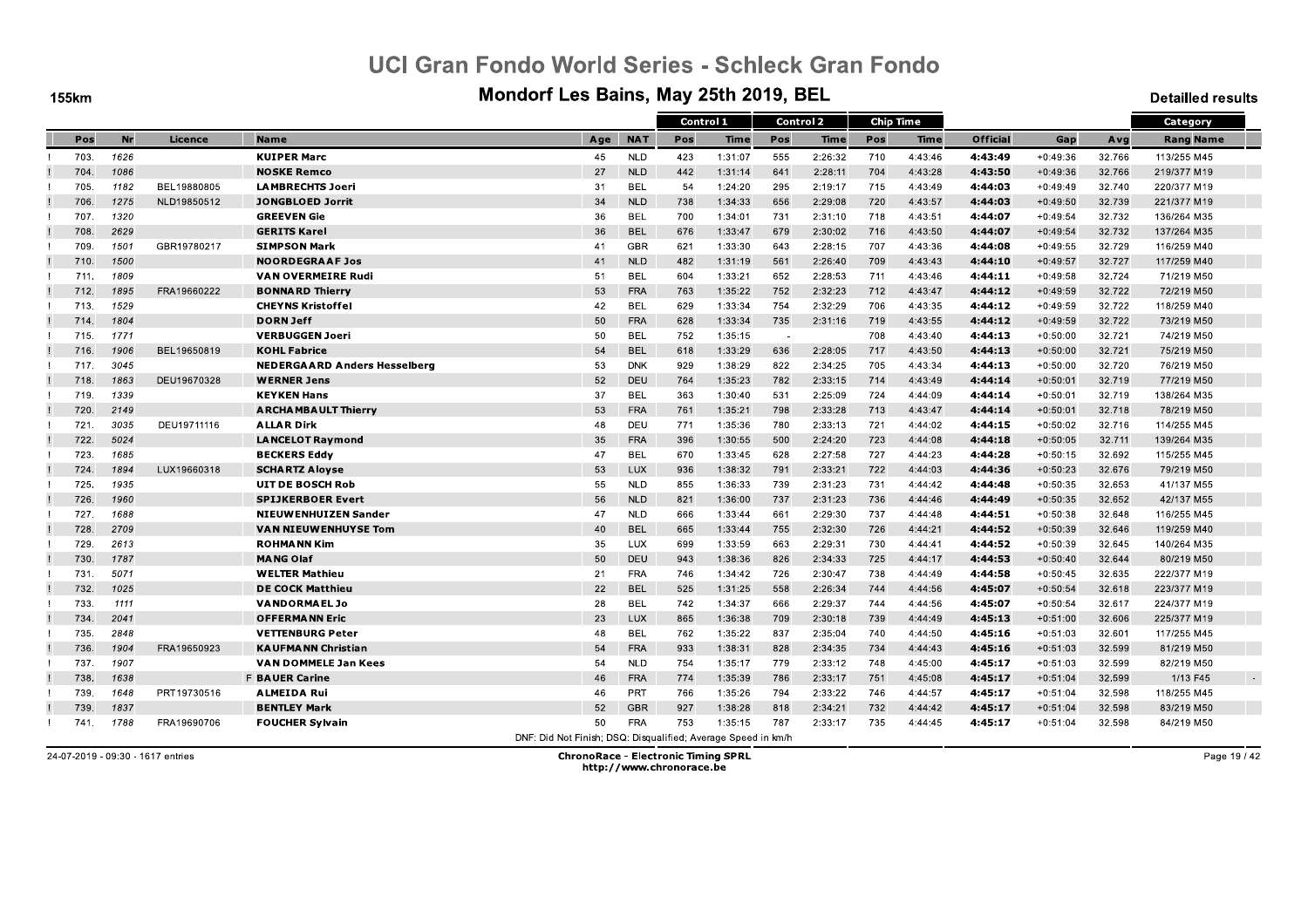**155km** 

#### Mondorf Les Bains, May 25th 2019, BEL

**Detailled results** 

|      |      |             |                              |                                                               |            | Control 1 |         | <b>Control 2</b> |         |     | <b>Chip Time</b> |                 |            |        | Category         |        |
|------|------|-------------|------------------------------|---------------------------------------------------------------|------------|-----------|---------|------------------|---------|-----|------------------|-----------------|------------|--------|------------------|--------|
| Pos  | Nr   | Licence     | Name                         | Age                                                           | <b>NAT</b> | Pos       | Time    | Pos              | Time    | Pos | Time             | <b>Official</b> | Gap        | Avg    | <b>Rang Name</b> |        |
| 742. | 1791 |             | <b>SAUWENS Geert</b>         | 50                                                            | <b>BEL</b> | 927       | 1:38:28 | 819              | 2:34:22 | 729 | 4:44:41          | 4:45:18         | $+0:51:05$ | 32.597 | 85/219 M50       |        |
| 743. | 2842 |             | <b>VAN HOFFELEN Dirk</b>     | 48                                                            | <b>BEL</b> | 633       | 1:33:35 | 626              | 2:27:57 | 750 | 4:45:04          | 4:45:18         | $+0:51:05$ | 32.595 | 119/255 M45      |        |
| 744. | 2152 |             | <b>VAN HERPE Bart</b>        | 54                                                            | <b>BEL</b> | 925       | 1:38:28 | 831              | 2:34:37 | 733 | 4:44:43          | 4:45:19         | $+0:51:06$ | 32.594 | 86/219 M50       |        |
| 745. | 5042 |             | <b>DE LAAT Patrick</b>       | 47                                                            | <b>NLD</b> | 668       | 1:33:45 | 785              | 2:33:16 | 752 | 4:45:14          | 4:45:20         | $+0:51:07$ | 32.592 | 120/255 M45      |        |
| 746. | 2905 |             | <b>DE VISSCHER Danny</b>     | 52                                                            | <b>BEL</b> | 923       | 1:38:27 | 800              | 2:33:30 | 728 | 4:44:40          | 4.45:21         | $+0:51:08$ | 32.591 | 87/219 M50       |        |
| 747. | 1929 | DEU19641113 | KITZA Rafael                 | 55                                                            | DEU        | 823       | 1:36:00 | 741              | 2:31:26 | 753 | 4:45:16          | 4:45:21         | $+0:51:08$ | 32.590 | 43/137 M55       |        |
| 748. | 2010 |             | <b>BEERS VAN Tim</b>         | 58                                                            | <b>NLD</b> | 837       | 1:36:20 | 808              | 2:33:40 | 749 | 4:45:01          | 4.45:21         | $+0:51:08$ | 32.590 | 44/137 M55       |        |
| 749. | 2142 | DEU19690426 | F FREUND Manuela             | 50                                                            | DEU        | 760       | 1:35:21 | 789              | 2:33:18 | 742 | 4:44:53          | 4:45:21         | $+0:51:08$ | 32.590 | 1/4 F50          | $\sim$ |
| 750. | 3037 |             | <b>BERNARD Mike</b>          | 48                                                            | LUX        | 612       | 1:33:27 | 681              | 2:30:05 | 743 | 4:44:55          | 4:45:22         | $+0:51:09$ | 32.589 | 121/255 M45      |        |
| 751  | 1434 |             | <b>GELADE Pieter</b>         | 39                                                            | <b>BEL</b> | 631       | 1:33:35 | 757              | 2:32:32 | 741 | 4:44:53          | 4:45:32         | $+0:51:19$ | 32.570 | 141/264 M35      |        |
| 752. | 1899 |             | <b>DEMEULENAERE Koen</b>     | 54                                                            | <b>BEL</b> | 915       | 1:38:22 | 840              | 2:35:08 | 747 | 4:44:59          | 4:45:39         | $+0:51:26$ | 32.557 | 88/219 M50       |        |
| 753. | 1681 |             | <b>BAUER Laurent</b>         | 47                                                            | <b>FRA</b> |           |         | 792              | 2:33:22 | 755 | 4:45:31          | 4:45:40         | $+0:51:27$ | 32.554 | 122/255 M45      |        |
| 754. | 1736 |             | <b>SCHÄFFLER Jochen</b>      | 49                                                            | DEU        | 775       | 1:35:39 | 803              | 2:33:31 | 756 | 4:45:32          | 4:45:42         | $+0:51:29$ | 32.551 | 123/255 M45      |        |
| 755. | 1160 |             | F AUDENAERT Sarah            | 30                                                            | <b>BEL</b> | 884       | 1:36:48 | 847              | 2:35:28 | 754 | 4:45:30          | 4.45.53         | $+0:51:40$ | 32.530 | 2/21 F19         | $\sim$ |
| 756. | 1162 |             | ALEXANDER MÜLLER Alexander   | 30                                                            | DEU        | 433       | 1:31:12 | 768              | 2:32:58 | 757 | 4:45:48          | 4:46:14         | $+0:52:01$ | 32.491 | 226/377 M19      |        |
| 757. | 1470 |             | <b>DHOOMS Jurgen</b>         | 40                                                            | <b>BEL</b> | 659       | 1:33:42 | 730              | 2:31:09 | 759 | 4:46:05          | 4:46:29         | $+0:52:16$ | 32.462 | 120/259 M40      |        |
| 758. | 1453 | FRA19790802 | <b>JULIEN Bornert</b>        | 40                                                            | <b>FRA</b> | 512       | 1:31:24 | 559              | 2:26:39 | 761 | 4:46:19          | 4:46:37         | $+0:52:24$ | 32.446 | 121/259 M40      |        |
| 759. | 1574 |             | <b>BAUDSON David</b>         | 44                                                            | <b>BEL</b> | 669       | 1:33:45 | 611              | 2:27:34 | 760 | 4:46:19          | 4:46:38         | $+0:52:24$ | 32.446 | 122/259 M40      |        |
| 760. | 1317 |             | <b>TINEL Pieter</b>          | 36                                                            | <b>BEL</b> | 141       | 1:25:44 | 549              | 2:26:10 | 664 | 4:40:39          | 4:46:39         | $+0:52:26$ | 32.443 | 142/264 M35      |        |
| 761  | 1294 |             | <b>DE REYDT Steven</b>       | 35                                                            | <b>BEL</b> | 694       | 1:33:57 | 605              | 2:27:28 | 764 | 4:46:32          | 4:46:40         | $+0:52:26$ | 32.442 | 143/264 M35      |        |
| 762. | 2738 |             | <b>MERSCH Marc</b>           | 41                                                            | <b>LUX</b> | 611       | 1:33:27 | 758              | 2:32:33 | 758 | 4:45:58          | 4:46:40         | $+0:52:27$ | 32.441 | 123/259 M40      |        |
| 763. | 5084 |             | <b>DHAESE Kevin</b>          | 36                                                            | <b>BEL</b> | 657       | 1:33:42 | 592              | 2:27:17 | 763 | 4:46:26          | 4:46:46         | $+0:52:32$ | 32.430 | 144/264 M35      |        |
| 764. | 1287 |             | <b>ROELS Bart</b>            | 35                                                            | <b>BEL</b> | 696       | 1:33:59 | 614              | 2:27:44 | 762 | 4:46:26          | 4.46.46         | $+0:52:32$ | 32.430 | 145/264 M35      |        |
| 765. | 1166 |             | <b>ROBERT ROOD Robert</b>    | 30                                                            | <b>NLD</b> | 52        | 1:24:20 | 915              | 2:38:29 | 766 | 4:46:35          | 4:46:48         | $+0:52:35$ | 32.425 | 227/377 M19      |        |
| 766. | 1600 |             | JOCHEN DEFRAEYE Jochen       | 45                                                            | <b>BEL</b> | 773       | 1:35:38 | 781              | 2:33:15 | 768 | 4:46:40          | 4:46:51         | $+0:52:37$ | 32.421 | 124/255 M45      |        |
| 767  | 1268 |             | <b>BERND NIJENHUIS Bernd</b> | 34                                                            | <b>NLD</b> | 714       | 1:34:16 | 772              | 2:33:08 | 769 | 4:46:41          | 4:47:08         | $+0:52:54$ | 32.389 | 228/377 M19      |        |
| 768. | 5039 |             | <b>NABERGER Bruno</b>        | 59                                                            | <b>FRA</b> | 862       | 1:36:38 | 773              | 2:33:09 | 774 | 4:47:01          | 4:47:08         | $+0:52:55$ | 32.388 | 45/137 M55       |        |
| 769. | 5035 |             | <b>WYBOUW Frederik</b>       | 37                                                            | <b>BEL</b> | 871       | 1:36:40 | 776              | 2:33:10 | 771 | 4:46:44          | 4.47:10         | $+0:52:57$ | 32.384 | 146/264 M35      |        |
| 770. | 1483 |             | <b>JANSSEN Bart</b>          | 41                                                            | <b>BEL</b> | 653       | 1:33:40 | 696              | 2:30:12 | 767 | 4:46:39          | 4:47:13         | $+0:53:00$ | 32.378 | 124/259 M40      |        |
| 771  | 1561 |             | <b>KRILLING Olaf</b>         | 44                                                            | DEU        | 851       | 1:36:32 | 857              | 2:36:23 | 772 | 4:46:50          | 4:47:14         | $+0:53:01$ | 32.376 | 125/259 M40      |        |
| 772. | 2744 |             | <b>ROBERT Maurik</b>         | 42                                                            | <b>NLD</b> | 626       | 1:33:33 | 621              | 2:27:54 | 765 | 4:46:34          | 4:47:15         | $+0:53:02$ | 32.375 | 126/259 M40      |        |
| 773. | 5040 |             | <b>WALTER Torsten</b>        | 44                                                            | DEU        | 836       | 1:36:17 | 849              | 2:35:49 | 770 | 4:46:42          | 4.47:17         | $+0:53:04$ | 32.372 | 127/259 M40      |        |
| 774. | 1505 |             | <b>EMENS Pascal</b>          | 42                                                            | <b>NLD</b> | 850       | 1:36:32 | 815              | 2:34:10 | 773 | 4:46:56          | 4:47:19         | $+0:53:06$ | 32.367 | 128/259 M40      |        |
| 775. | 2021 |             | <b>MEURIS Rudi</b>           | 60                                                            | <b>BEL</b> | 989       | 1:38:59 | 859              | 2:36:29 | 775 | 4:47:33          | 4:47:48         | $+0:53:34$ | 32.314 | 6/33 M60         | $\sim$ |
| 776. | 1707 | NLD19711102 | <b>BIESTERBOS Richard</b>    | 48                                                            | <b>NLD</b> | 772       | 1:35:38 | 778              | 2:33:11 | 778 | 4:47:43          | 4:47:52         | $+0:53:39$ | 32.305 | 125/255 M45      |        |
| 777. | 1690 | NLD19720410 | <b>HOL Diederik</b>          | 47                                                            | <b>NLD</b> | 387       | 1:30:52 | 660              | 2:29:30 | 777 | 4:47:40          | 4:47:52         | $+0:53:39$ | 32.305 | 126/255 M45      |        |
| 778. | 5068 |             | <b>WEBER Guy</b>             | 53                                                            | <b>LUX</b> | 926       | 1:38:28 | 784              | 2:33:16 | 776 | 4:47:35          | 4.48:09         | $+0:53:56$ | 32.274 | 89/219 M50       |        |
| 779. | 1447 |             | F MOERMAN Sophie             | 40                                                            | <b>BEL</b> | 780       | 1:35:44 | 858              | 2:36:24 | 780 | 4:47:54          | 4:48:18         | $+0:54:04$ | 32.258 | 1/13 F40         | $\sim$ |
| 780. | 1554 |             | <b>NILLES Samuel</b>         | 43                                                            | <b>LUX</b> | 616       | 1:33:28 | 583              | 2:27:09 | 779 | 4:47:44          | 4.48.19         | $+0:54:06$ | 32.255 | 129/259 M40      |        |
|      |      |             |                              | DNE: Did Not Finish: DSO: Disqualified: Average Speed in km/h |            |           |         |                  |         |     |                  |                 |            |        |                  |        |

24-07-2019 - 09:30 - 1617 entries

**ChronoRace - Electronic Timing SPRL** http://www.chronorace.be

Page 20 / 42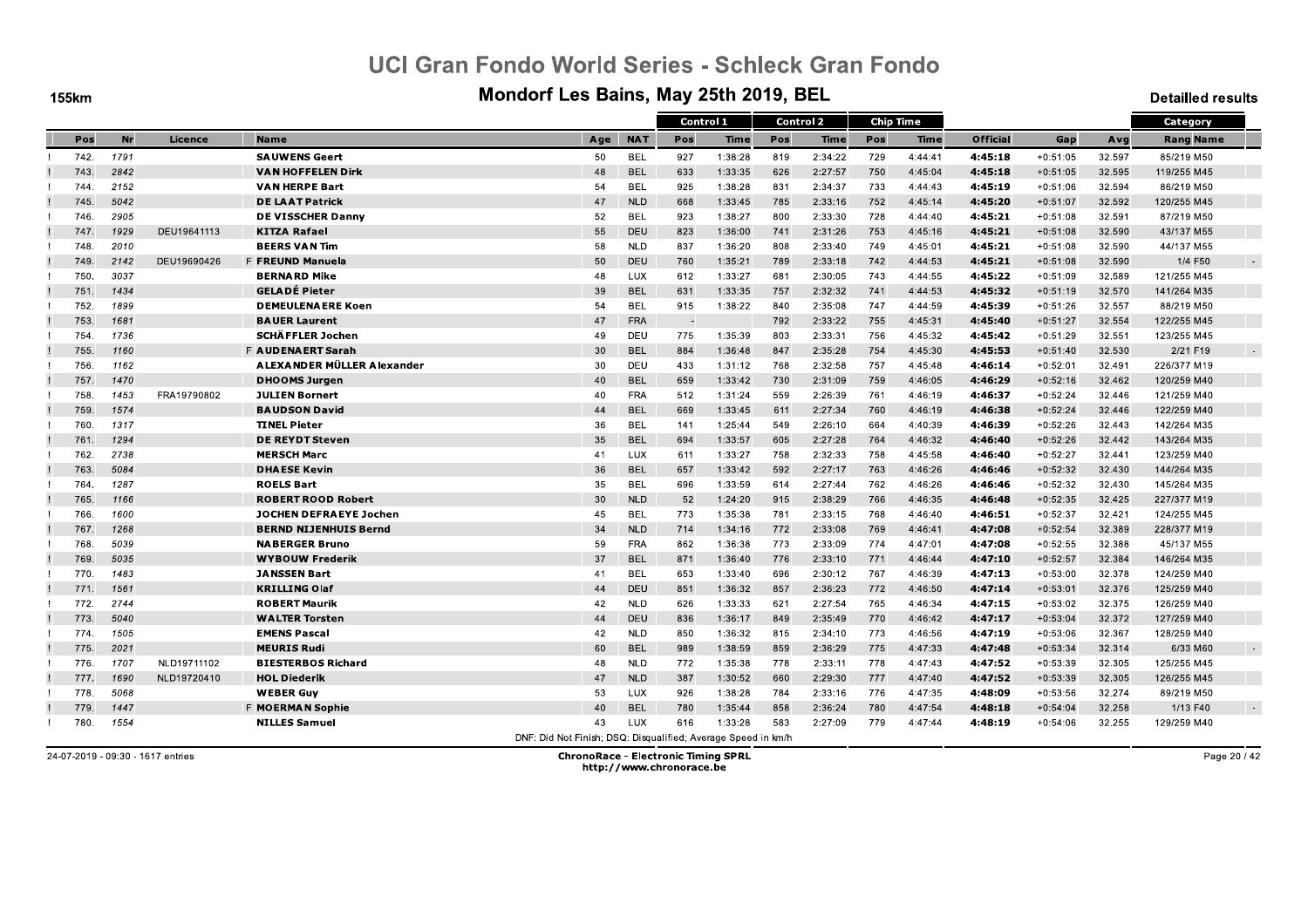**155km** 

#### Mondorf Les Bains, May 25th 2019, BEL

**Detailled results** 

|      |      |             |                                         |                                                               |            | Control 1 |         |     | <b>Control 2</b> | <b>Chip Time</b> |         |                 |            |        | Category         |        |
|------|------|-------------|-----------------------------------------|---------------------------------------------------------------|------------|-----------|---------|-----|------------------|------------------|---------|-----------------|------------|--------|------------------|--------|
| Pos  | Nr   | Licence     | <b>Name</b>                             | Age                                                           | <b>NAT</b> | Pos       | Time    | Pos | Time             | Pos              | Time    | <b>Official</b> | Gap        | Avg    | <b>Rang Name</b> |        |
| 781. | 1346 |             | <b>PEETERS Wim</b>                      | 37                                                            | <b>BEL</b> | 693       | 1:33:56 | 645 | 2:28:18          | 786              | 4:48:16 | 4:48:21         | $+0:54:08$ | 32.251 | 147/264 M35      |        |
| 782. | 1659 |             | <b>HARTLAND Niels</b>                   | 46                                                            | <b>NLD</b> | 972       | 1:38:52 | 866 | 2:36:34          | 783              | 4:48:08 | 4:48:24         | $+0:54:10$ | 32.247 | 127/255 M45      |        |
| 783. | 1759 |             | <b>SOHY Christophe</b>                  | 49                                                            | <b>BEL</b> | 1026      | 1:39:27 | 899 | 2:37:55          | 784              | 4:48:09 | 4:48:25         | $+0:54:12$ | 32.244 | 128/255 M45      |        |
| 784  | 2803 |             | <b>HÖFFGES Michael</b>                  | 46                                                            | DEU        | 662       | 1:33:44 | 698 | 2:30:12          | 785              | 4:48:15 | 4:48:25         | $+0:54:12$ | 32.244 | 129/255 M45      |        |
| 785. | 2137 |             | <b>LEPRINCE Serge</b>                   | 49                                                            | <b>BEL</b> | 316       | 1:28:35 | 888 | 2:37:17          | 787              | 4:48:21 | 4:48:29         | $+0:54:15$ | 32.237 | 130/255 M45      |        |
| 786. | 2935 |             | <b>ANNE Dirk</b>                        | 54                                                            | <b>BEL</b> | 935       | 1:38:32 | 880 | 2:36:41          | 781              | 4:48:00 | 4:48:29         | $+0:54:16$ | 32.237 | 90/219 M50       |        |
| 787. | 1532 |             | <b>POSTHOUWER Dirk</b>                  | 43                                                            | <b>NLD</b> | 840       | 1:36:24 | 807 | 2:33:40          | 782              | 4:48:06 | 4:48:38         | $+0:54:25$ | 32.219 | 130/259 M40      |        |
| 788. | 1836 |             | <b>VAN BROEKHOVEN Ronald</b>            | 52                                                            | <b>NLD</b> | 381       | 1:30:51 | 513 | 2:24:50          | 788              | 4:48:34 | 4:48:50         | $+0:54:37$ | 32.197 | 91/219 M50       |        |
| 789. | 1181 |             | <b>F LEUCHTER Franziska</b>             | 31                                                            | DEU        | 720       | 1:34:23 | 771 | 2:33:07          | 789              | 4:49:04 | 4:49:30         | $+0:55:17$ | 32.124 | 3/21 F19         |        |
| 790. | 1196 |             | <b>FLUITMAN Frank</b>                   | 31                                                            | <b>NLD</b> | 601       | 1:33:18 | 724 | 2:30:38          | 790              | 4:49:07 | 4:49:34         | $+0:55:21$ | 32.116 | 229/377 M19      |        |
| 791. | 1076 |             | <b>GORA Thomas</b>                      | 26                                                            | <b>FRA</b> | 734       | 1:34:31 | 669 | 2:29:41          | 792              | 4:49:26 | 4:49:38         | $+0:55:25$ | 32.109 | 230/377 M19      |        |
| 792. | 2019 | NLD19600112 | <b>LUNENBORG Henk</b>                   | 59                                                            | <b>NLD</b> | 987       | 1:38:58 | 885 | 2:36:57          | 793              | 4:49:28 | 4:49:39         | $+0:55:26$ | 32.107 | 46/137 M55       |        |
| 793  | 1074 | FRA19930402 | <b>BLAESIUS Tanguy</b>                  | 26                                                            | <b>FRA</b> | 475       | 1:31:18 | 466 | 2:24:04          | 791              | 4:49:25 | 4:49:40         | $+0:55:27$ | 32.105 | 231/377 M19      |        |
| 794. | 1293 |             | <b>DUMORTIER David</b>                  | 35                                                            | <b>BEL</b> | 573       | 1:31:41 | 567 | 2:26:45          | 799              | 4:49:47 | 4.49.49         | $+0:55:36$ | 32.088 | 148/264 M35      |        |
| 795. | 1875 |             | <b>KEBLER Berthold</b>                  | 53                                                            | DEU        | 941       | 1:38:34 | 830 | 2:34:37          | 795              | 4:49:32 | 4:50:01         | $+0:55:48$ | 32.066 | 92/219 M50       |        |
| 796. | 1652 | FRA19730411 | <b>MOREL Laurent</b>                    | 46                                                            | <b>FRA</b> | 1025      | 1:39:27 | 875 | 2:36:40          | 797              | 4:49:41 | 4.50.03         | $+0:55:50$ | 32.062 | 131/255 M45      |        |
| 797. | 1868 | NLD19670212 | <b>WARMINK Herman</b>                   | 52                                                            | <b>NLD</b> | 934       | 1:38:32 | 821 | 2:34:24          | 794              | 4:49:29 | 4:50:04         | $+0:55:50$ | 32.061 | 93/219 M50       |        |
| 798. | 1750 |             | <b>CLARK Marty</b>                      | 49                                                            | <b>NZL</b> | 781       | 1:35:45 | 788 | 2:33:18          | 806              | 4:50:05 | 4:50:09         | $+0:55:55$ | 32.052 | 132/255 M45      |        |
| 799. | 1114 |             | <b>SIX Edward</b>                       | 28                                                            | <b>BEL</b> | 470       | 1:31:17 | 618 | 2:27:50          | 802              | 4:49:56 | 4:50:14         | $+0:56:01$ | 32.042 | 232/377 M19      |        |
| 800. | 1932 | FRA19641017 | <b>QUERCIOLI Yves</b>                   | 55                                                            | <b>FRA</b> | 859       | 1:36:35 | 833 | 2:34:54          | 808              | 4:50:09 | 4:50:15         | $+0:56:02$ | 32.041 | 47/137 M55       |        |
| 801  | 1956 |             | <b>WEGERIF Simon</b>                    | 56                                                            | <b>GBR</b> | 864       | 1:36:38 | 811 | 2:33:46          | 811              | 4:50:12 | 4.50:16         | $+0:56:03$ | 32.039 | 48/137 M55       |        |
| 802. | 2147 |             | <b>BISTRUP Brian Lykke</b>              | 52                                                            | <b>DNK</b> | 1004      | 1:39:05 | 877 | 2:36:40          | 796              | 4:49:40 | 4:50:16         | $+0:56:03$ | 32.038 | 94/219 M50       |        |
| 803. | 2016 | SWE19600822 | <b>THANDER Stefan</b>                   | 59                                                            | SWE        | 829       | 1:36:02 | 742 | 2:31:27          | 810              | 4:50:12 | 4.50.16         | $+0:56:03$ | 32.038 | 49/137 M55       |        |
| 804  | 2994 |             | <b>VANGHEEL Ronny</b>                   | 61                                                            | <b>BEL</b> | 979       | 1:38:56 | 867 | 2:36:35          | 803              | 4:49:59 | 4:50:16         | $+0:56:03$ | 32.038 | 7/33 M60         | $\sim$ |
| 805. | 2985 |             | <b>MARC Taeymans</b>                    | 60                                                            | <b>BEL</b> | 1001      | 1:39:04 | 869 | 2:36:35          | 807              | 4:50:06 | 4:50:16         | $+0:56:03$ | 32.038 | 8/33 M60         |        |
| 806. | 2502 |             | <b>DE JONGHE Kevin</b>                  | 23                                                            | <b>BEL</b> | 966       | 1:38:49 | 879 | 2:36:41          | 801              | 4:49:52 | 4:50:17         | $+0:56:03$ | 32.038 | 233/377 M19      |        |
| 807. | 5263 |             | F BARRERO Anna                          | 34                                                            | <b>ESP</b> | 880       | 1:36:45 | 874 | 2:36:40          | 800              | 4:49:50 | 4:50:18         | $+0:56:05$ | 32.035 | 4/21 F19         |        |
| 808. | 1188 |             | <b>PIGANEAU Damien</b>                  | 31                                                            | <b>FRA</b> | 891       | 1:36:55 | 783 | 2:33:15          | 804              | 4:49:59 | 4:50:18         | $+0:56:05$ | 32.035 | 234/377 M19      |        |
| 809. | 1306 | DEU19840212 | <b>MÖLLER Michael</b>                   | 35                                                            | DEU        | 541       | 1:31:32 | 560 | 2:26:40          | 812              | 4:50:13 | 4:50:28         | $+0:56:14$ | 32.017 | 149/264 M35      |        |
| 810. | 2524 |             | <b>BESCH Patrick</b>                    | 27                                                            | LUX        | 949       | 1:38:38 | 893 | 2:37:37          | 805              | 4:50:00 | 4:50:30         | $+0:56:16$ | 32.014 | 235/377 M19      |        |
| 811. | 1258 | FRA19860312 | <b>SZEVO Arnaud</b>                     | 33                                                            | <b>FRA</b> | 727       | 1:34:27 | 775 | 2:33:10          | 813              | 4:50:22 | 4:50:44         | $+0:56:31$ | 31.987 | 236/377 M19      |        |
| 812. | 2114 |             | <b>BERTHILLON Raoul</b>                 | 42                                                            | <b>FRA</b> | 646       | 1:33:39 | 655 | 2:29:08          | 809              | 4:50:12 | 4:50:48         | $+0:56:35$ | 31.979 | 131/259 M40      |        |
| 813. | 1653 |             | <b>ANDERS BACH PETERSEN Anders Bach</b> | 46                                                            | <b>DNK</b> | 974       | 1:38:53 | 918 | 2:38:41          | 814              | 4:50:33 | 4:50:49         | $+0:56:36$ | 31.978 | 133/255 M45      |        |
| 814. | 2648 |             | <b>STEVEN De Prekel</b>                 | 37                                                            | <b>BEL</b> | 691       | 1:33:54 | 764 | 2:32:38          | 815              | 4:50:36 | 4:50:49         | $+0:56:36$ | 31.978 | 150/264 M35      |        |
| 815. | 5085 |             | F SAP Julie                             | 27                                                            | <b>BEL</b> | 963       | 1:38:45 | 933 | 2:39:27          | 818              | 4:50:53 | 4:51:17         | $+0:57:04$ | 31.927 | 5/21 F19         |        |
| 816. | 2574 |             | DE CLERCQ Cliff                         | 33                                                            | <b>BEL</b> | 1199      | 1:45:14 | 935 | 2:39:29          | 817              | 4:50:53 | 4:51:21         | $+0:57:08$ | 31.919 | 237/377 M19      |        |
| 817. | 1277 |             | <b>HOFFMANN Steve</b>                   | 34                                                            | <b>LUX</b> | 716       | 1:34:18 | 657 | 2:29:10          | 820              | 4:50:58 | 4:51:23         | $+0:57:10$ | 31.916 | 238/377 M19      |        |
| 818. | 2119 |             | F DE CALUWÉ Katleen                     | 43                                                            | <b>BEL</b> | 677       | 1:33:47 | 809 | 2:33:41          | 821              | 4:51:07 | 4:51:25         | $+0:57:12$ | 31.912 | 2/13 F40         | $\sim$ |
| 819. | 1452 |             | <b>CORNU Giovanni</b>                   | 40                                                            | <b>BEL</b> | 687       | 1:33:50 | 856 | 2:36:22          | 819              | 4:50:54 | 4.51.25         | $+0:57:12$ | 31.911 | 132/259 M40      |        |
|      |      |             |                                         | DNF: Did Not Finish; DSQ: Disqualified; Average Speed in km/h |            |           |         |     |                  |                  |         |                 |            |        |                  |        |

24-07-2019 - 09:30 - 1617 entries

**ChronoRace - Electronic Timing SPRL** http://www.chronorace.be

Page 21 / 42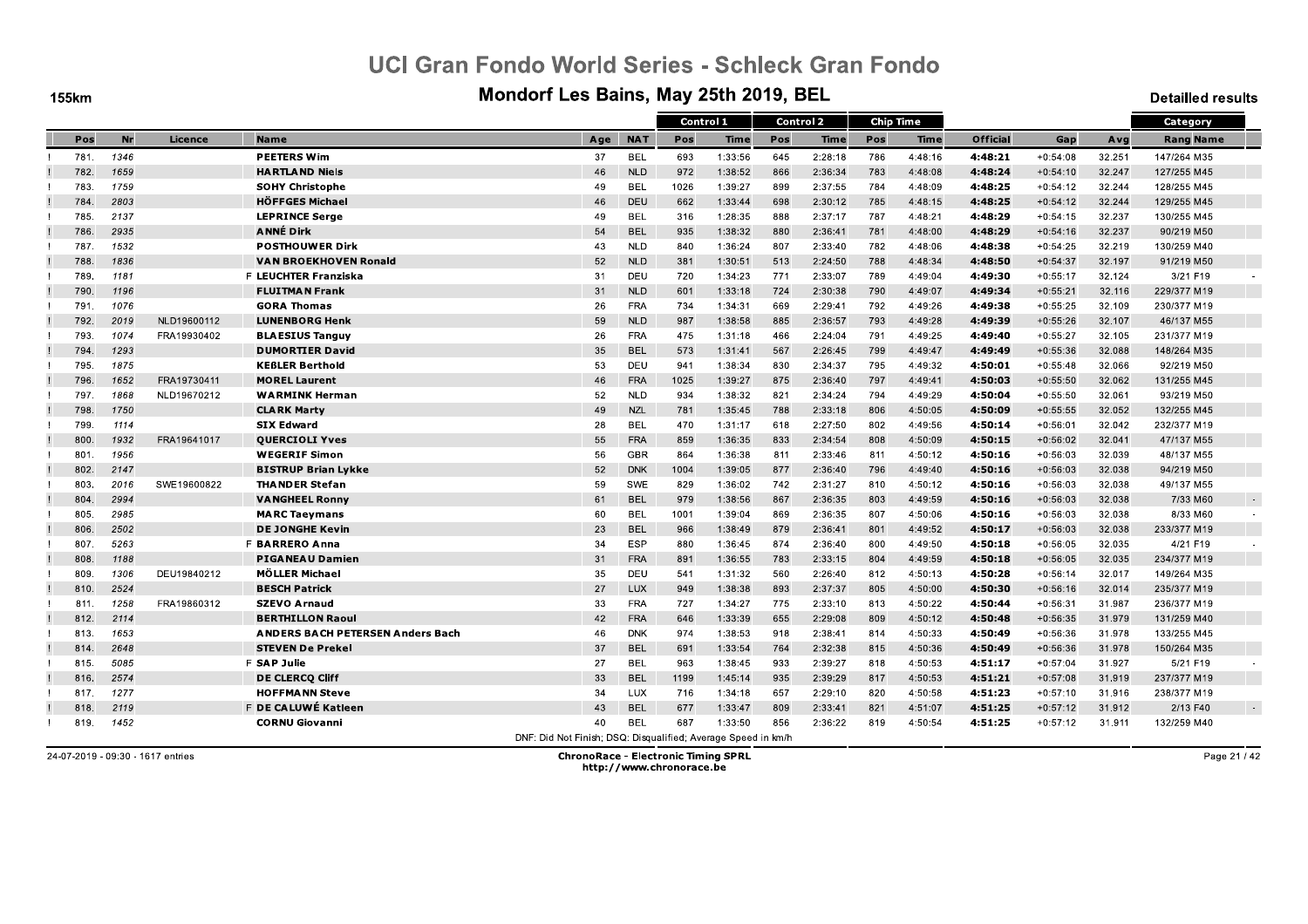**155km** 

#### Mondorf Les Bains, May 25th 2019, BEL

**Detailled results** 

|      |           |             |                                 |                                                               |            |      | Control 1   |      | <b>Control 2</b> |     | <b>Chip Time</b> |                 |            |        | Category           |
|------|-----------|-------------|---------------------------------|---------------------------------------------------------------|------------|------|-------------|------|------------------|-----|------------------|-----------------|------------|--------|--------------------|
| Pos  | <b>Nr</b> | Licence     | <b>Name</b>                     | Age                                                           | <b>NAT</b> | Pos  | <b>Time</b> | Pos  | <b>Time</b>      | Pos | <b>Time</b>      | <b>Official</b> | Gap        | Avg    | <b>Rang Name</b>   |
| 820. | 2676      |             | <b>VAN DE VELDE Benjamin</b>    | 39                                                            | <b>BEL</b> | 870  | 1:36:39     | 863  | 2:36:32          | 822 | 4:51:13          | 4:51:27         | $+0:57:14$ | 31.908 | 151/264 M35        |
| 821. | 1307      |             | <b>REMERIE Stiin</b>            | 36                                                            | <b>BEL</b> | 786  | 1:35:51     | 865  | 2:36:32          | 823 | 4:51:16          | 4:51:34         | $+0:57:20$ | 31.896 | 152/264 M35        |
| 822. | 2597      |             | <b>ROMAN WIRTZ Roman</b>        | 34                                                            | DEU        | 983  | 1:38:58     | 891  | 2:37:30          | 824 | 4:51:31          | 4:51:55         | $+0:57:42$ | 31.858 | 239/377 M19        |
| 823. | 2822      |             | <b>GROSEMANS Johan</b>          | 47                                                            | <b>BEL</b> | 967  | 1:38:50     | 886  | 2:36:59          | 825 | 4:52:13          | 4:52:32         | $+0:58:19$ | 31.791 | 134/255 M45        |
| 824. | 1803      |             | <b>DASCHELET André</b>          | 50                                                            | BEL        | 769  | 1:35:34     | 829  | 2:34:35          | 826 | 4:52:17          | 4:52:40         | $+0:58:27$ | 31.776 | 95/219 M50         |
| 825. | 1780      |             | <b>VERHASSELT Jean - Pierre</b> | 50                                                            | <b>BEL</b> | 757  | 1:35:19     | 729  | 2:31:09          | 827 | 4:52:30          | 4:52:59         | $+0:58:46$ | 31.741 | 96/219 M50         |
| 826. | 3027      |             | <b>VERRUE Vincent</b>           | 43                                                            | <b>BEL</b> | 844  | 1:36:28     | 868  | 2:36:35          | 829 | 4:52:34          | 4:53:01         | $+0:58:48$ | 31.737 | 133/259 M40        |
| 827. | 2764      |             | <b>VIENI Francesco</b>          | 43                                                            | <b>ITA</b> | 684  | 1:33:50     | 765  | 2:32:40          | 828 | 4:52:33          | 4:53:04         | $+0:58:50$ | 31.733 | 134/259 M40        |
| 828  | 2081      |             | <b>D'HOE Kevin</b>              | 36                                                            | <b>BEL</b> | 705  | 1:34:03     | 685  | 2:30:08          | 837 | 4:53:01          | 4:53:04         | $+0:58:51$ | 31.733 | 153/264 M35        |
| 829. | 1542      |             | <b>VICENTE Gabriel</b>          | 43                                                            | <b>FRA</b> | 853  | 1:36:32     | 762  | 2:32:36          | 833 | 4:52:46          | 4:53:08         | $+0:58:54$ | 31.726 | 135/259 M40        |
| 830. | 3026      |             | <b>DA SILVA Paulo</b>           | 42                                                            | LUX        | 852  | 1:36:32     | 766  | 2:32:40          | 832 | 4:52:44          | 4:53:08         | $+0:58:54$ | 31.726 | 136/259 M40        |
| 831. | 1951      | BEL19640203 | <b>FRANCE Pascal</b>            | 55                                                            | <b>BEL</b> | 828  | 1:36:01     | 712  | 2:30:20          | 839 | 4:53:07          | 4:53:09         | $+0:58:56$ | 31.724 | 50/137 M55         |
| 832. | 1909      |             | <b>VONCKEN Claude</b>           | 54                                                            | <b>LUX</b> | 937  | 1:38:33     | 904  | 2:38:02          | 831 | 4:52:43          | 4:53:15         | $+0:59:02$ | 31.712 | 97/219 M50         |
| 833. | 1772      | DEU19691207 | <b>EHRING Björn</b>             | 50                                                            | DEU        | 951  | 1:38:39     | 838  | 2:35:07          | 834 | 4:52:47          | 4.53.17         | $+0:59:03$ | 31.710 | 98/219 M50         |
| 834. | 1633      |             | <b>KNOP Nikolaj</b>             | 46                                                            | <b>DNK</b> | 976  | 1:38:53     | 920  | 2:38:46          | 838 | 4:53:01          | 4:53:17         | $+0:59:04$ | 31.709 | 135/255 M45        |
| 835. | 2917      |             | <b>BOLHUIS Henk</b>             | 52                                                            | <b>NLD</b> | 916  | 1:38:23     | 939  | 2:39:35          | 830 | 4:52:38          | 4:53:17         | $+0:59:04$ | 31.709 | 99/219 M50         |
| 836. | 1657      |             | <b>VAN DER CRUYS Jo</b>         | 46                                                            | <b>BEL</b> | 777  | 1:35:40     | 903  | 2:38:01          | 840 | 4:53:08          | 4:53:17         | $+0:59:04$ | 31.709 | 136/255 M45        |
| 837. | 1610      |             | <b>TOUSSEYN Kristof</b>         | 45                                                            | <b>BEL</b> | 776  | 1:35:40     | 797  | 2:33:27          | 842 | 4:53:10          | 4:53:18         | $+0:59:05$ | 31.707 | 137/255 M45        |
| 838. | 2593      |             | DE HAAN Henk-Christian          | -34                                                           | <b>NLD</b> | 975  | 1:38:53     | 1040 | 2:46:03          | 836 | 4:52:58          | 4:53:18         | $+0:59:05$ | 31.707 | 240/377 M19        |
| 839. | 2032      |             | <b>DE VOOGHT Hugo</b>           | 65                                                            | <b>BEL</b> | 1050 | 1:40:02     | 913  | 2:38:20          | 835 | 4:52:54          | 4:53:20         | $+0:59:07$ | 31.703 | 3/10 M65<br>$\sim$ |
| 840. | 2020      |             | VAN DEN BROECK Rudy             | 59                                                            | <b>BEL</b> | 847  | 1:36:30     | 834  | 2:34:56          | 844 | 4:53:11          | 4:53:20         | $+0:59:07$ | 31.703 | 51/137 M55         |
| 841  | 2685      |             | <b>CROES Erwin</b>              | 39                                                            | <b>NLD</b> | 955  | 1:38:39     | 936  | 2:39:30          | 843 | 4:53:10          | 4:53:24         | $+0:59:11$ | 31.697 | 154/264 M35        |
| 842. | 1570      |             | <b>WOJTON Gregory</b>           | 44                                                            | <b>FRA</b> | 409  | 1:31:00     | 506  | 2:24:29          | 848 | 4:53:22          | 4.53.26         | $+0:59:13$ | 31.692 | 137/259 M40        |
| 843. | 1701      |             | <b>GIBBINS Stephen</b>          | 48                                                            | <b>GBR</b> | 982  | 1:38:57     | 876  | 2:36:40          | 847 | 4:53:19          | 4:53:32         | $+0:59:19$ | 31.682 | 138/255 M45        |
| 844. | 1802      |             | <b>STEIGER David</b>            | 50                                                            | <b>FRA</b> | 605  | 1:33:23     | 579  | 2:27:06          | 841 | 4:53:09          | 4:53:37         | $+0:59:24$ | 31.673 | 100/219 M50        |
| 845. | 2805      |             | <b>VAN DE VOORDE Patrick</b>    | 46                                                            | <b>BEL</b> | 378  | 1:30:49     | 623  | 2:27:56          | 816 | 4:50:41          | 4:53:41         | $+0:59:28$ | 31.665 | 139/255 M45        |
| 846. | 1123      |             | <b>SCHOEFFAERTS Preben</b>      | 28                                                            | <b>BEL</b> | 730  | 1:34:28     | 732  | 2:31:11          | 849 | 4:53:29          | 4:53:50         | $+0:59:37$ | 31.650 | 241/377 M19        |
| 847. | 1693      |             | <b>VERVECKEN Erwin</b>          | 47                                                            | <b>BEL</b> | 370  | 1:30:43     | 535  | 2:25:20          | 850 | 4:53:29          | 4:53:51         | $+0:59:38$ | 31.648 | 140/255 M45        |
| 848. | 1829      |             | <b>BAGY Hakim</b>               | 51                                                            | <b>FRA</b> | 919  | 1:38:24     | 839  | 2:35:07          | 845 | 4:53:15          | 4:53:55         | $+0:59:42$ | 31.640 | 101/219 M50        |
| 849. | 1070      |             | <b>BERGMANS Bert</b>            | 26                                                            | <b>BEL</b> | 596  | 1:33:14     | 658  | 2:29:13          | 852 | 4:53:55          | 4:54:25         | $+1:00:12$ | 31.587 | 242/377 M19        |
| 850. | 2013      |             | <b>THIERIG Rob</b>              | 59                                                            | <b>NLD</b> | 977  | 1:38:55     | 911  | 2:38:12          | 853 | 4:54:25          | 4:54:44         | $+1:00:31$ | 31.553 | 52/137 M55         |
| 851. | 2022      |             | <b>TEN HARTOG Patrick</b>       | 60                                                            | <b>BEL</b> | 1055 | 1:40:16     | 930  | 2:39:19          | 855 | 4:54:35          | 4:54:47         | $+1:00:34$ | 31.547 | 9/33 M60<br>$\sim$ |
| 852. | 5022      |             | <b>ABRAHAM Gebru Daniel</b>     | 34                                                            | <b>NLD</b> | 493  | 1:31:21     | 358  | 2:21:03          | 856 | 4:54:44          | 4:54:50         | $+1:00:37$ | 31.542 | 243/377 M19        |
| 853. | 1959      | GBR19631125 | <b>YOULTON William</b>          | 56                                                            | <b>GBR</b> | 798  | 1:35:55     | 844  | 2:35:22          | 857 | 4:54:44          | 4:54:52         | $+1:00:39$ | 31.538 | 53/137 M55         |
| 854  | 2826      |             | <b>BERT Nijhuis</b>             | 47                                                            | <b>NLD</b> | 948  | 1:38:38     | 906  | 2:38:02          | 854 | 4:54:28          | 4:54:55         | $+1:00:42$ | 31.533 | 141/255 M45        |
| 855. | 3039      |             | <b>DANNERFJORD Jesper</b>       | 49                                                            | <b>DNK</b> | 770  | 1:35:34     | 796  | 2:33:25          | 858 | 4:54:47          | 4:55:02         | $+1:00:49$ | 31.521 | 142/255 M45        |
| 856. | 1952      | LUX19640131 | <b>GUEBENNE Richard</b>         | 55                                                            | LUX        | 1003 | 1:39:05     | 910  | 2:38:12          | 860 | 4:54:56          | 4.55.04         | $+1:00:51$ | 31.518 | 54/137 M55         |
| 857  | 2603      |             | <b>VAN DYCK Roel</b>            | 35                                                            | <b>BEL</b> | 849  | 1:36:30     | 887  | 2:37:07          | 859 | 4:54:54          | 4:55:06         | $+1:00:53$ | 31.514 | 155/264 M35        |
| 858. | 2956      |             | <b>ROGGENDORF Ralf</b>          | 56                                                            | <b>DEU</b> | 845  | 1:36:28     | 751  | 2:32:04          | 862 | 4:55:22          | 4.55.36         | $+1:01:22$ | 31.461 | 55/137 M55         |
|      |           |             |                                 | DNE: Did Not Finish: DSO: Disqualified: Average Speed in km/h |            |      |             |      |                  |     |                  |                 |            |        |                    |

24-07-2019 - 09:30 - 1617 entries

**ChronoRace - Electronic Timing SPRL** http://www.chronorace.be

Page 22 / 42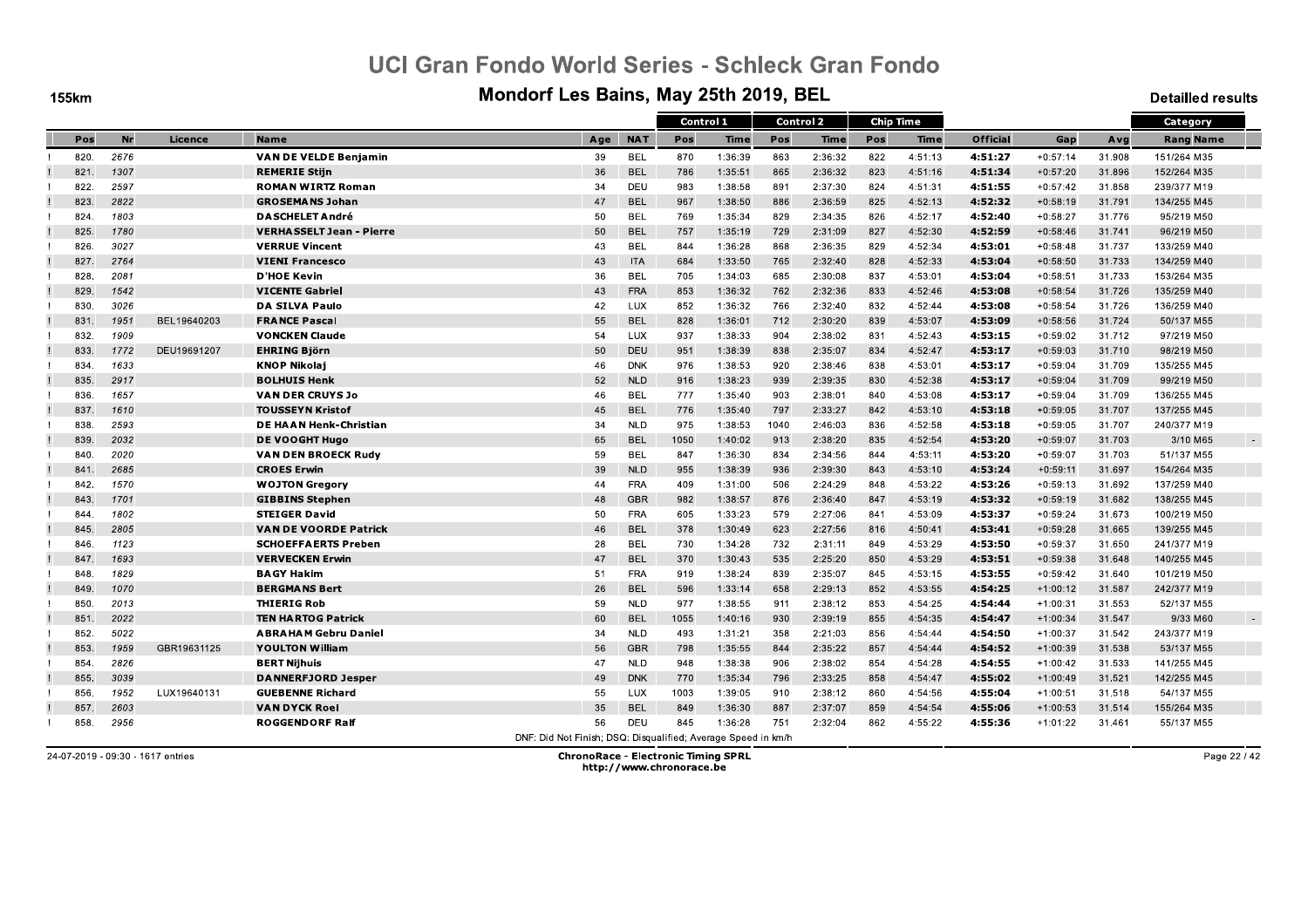**155km** 

#### Mondorf Les Bains, May 25th 2019, BEL

**Detailled results** 

|      |      |             |                                |                                                               |            | Control 1 |         | Control 2 |         |     | <b>Chip Time</b> |                 |            |        | Category         |  |
|------|------|-------------|--------------------------------|---------------------------------------------------------------|------------|-----------|---------|-----------|---------|-----|------------------|-----------------|------------|--------|------------------|--|
| Pos  | Nr   | Licence     | <b>Name</b>                    | Age                                                           | <b>NAT</b> | Pos       | Time    | Pos       | Time    | Pos | Time             | <b>Official</b> | Gap        | Avg    | <b>Rang Name</b> |  |
| 859. | 1988 |             | <b>DANZI Jean-Louis</b>        | 57                                                            | <b>FRA</b> | 827       | 1:36:01 | 753       | 2:32:28 | 863 | 4:55:33          | 4:55:36         | $+1:01:23$ | 31.461 | 56/137 M55       |  |
| 860  | 1789 |             | <b>KOEHL Mario</b>             | 50                                                            | <b>LUX</b> | 1066      | 1:41:32 | 953       | 2:39:59 | 861 | 4:55:11          | 4:55:53         | $+1:01:40$ | 31.430 | 102/219 M50      |  |
| 861  | 1198 |             | VAN PAPPELENDAM Tim            | 32                                                            | <b>NLD</b> | 889       | 1:36:53 | 823       | 2:34:27 | 871 | 4:55:50          | 4:56:01         | $+1:01:48$ | 31.417 | 244/377 M19      |  |
| 862  | 2069 |             | <b>DESNYDER Kenny</b>          | 34                                                            | <b>BEL</b> | 729       | 1:34:28 | 750       | 2:32:02 | 870 | 4:55:47          | 4:56:04         | $+1:01:50$ | 31.412 | 245/377 M19      |  |
| 863  | 1775 |             | RINGSRØD Ole-Johnny            | 50                                                            | <b>NOR</b> | 602       | 1:33:19 | 578       | 2:27:05 | 865 | 4:55:39          | 4:56:09         | $+1:01:56$ | 31.401 | 103/219 M50      |  |
| 864  | 2742 |             | <b>LOCONSOLE Bjorn</b>         | 42                                                            | <b>BEL</b> | 651       | 1:33:40 | 736       | 2:31:22 | 867 | 4:55:42          | 4:56:11         | $+1:01:57$ | 31.399 | 138/259 M40      |  |
| 865  | 1568 |             | <b>BOSMANS Tim</b>             | 44                                                            | <b>BEL</b> | 683       | 1:33:50 | 902       | 2:38:00 | 868 | 4:55:44          | 4:56:13         | $+1:02:00$ | 31.394 | 139/259 M40      |  |
| 866  | 1393 |             | <b>VERROKEN Jacob</b>          | 38                                                            | <b>BEL</b> | 552       | 1:31:33 | 805       | 2:33:35 | 873 | 4:55:58          | 4:56:14         | $+1:02:01$ | 31.393 | 156/264 M35      |  |
| 867  | 1326 |             | <b>SCHMIED Alexander</b>       | 36                                                            | DEU        | 875       | 1:36:43 | 987       | 2:42:28 | 874 | 4:55:59          | 4:56:15         | $+1:02:02$ | 31.391 | 157/264 M35      |  |
| 868  | 2852 |             | <b>FACQUES Jean-Philippe</b>   | 48                                                            | <b>FRA</b> | 658       | 1:33:42 | 975       | 2:41:24 | 846 | 4:53:16          | 4:56:16         | $+1:02:03$ | 31.389 | 143/255 M45      |  |
| 869  | 2555 |             | <b>JULIENS Gertjan</b>         | 31                                                            | <b>BEL</b> | 857       | 1:36:34 | 767       | 2:32:53 | 876 | 4:56:12          | 4:56:17         | $+1:02:04$ | 31.388 | 246/377 M19      |  |
| 870. | 2796 |             | <b>DEMANT Morten</b>           | 45                                                            | <b>DNK</b> | 1045      | 1:39:46 | 976       | 2:41:37 | 864 | 4:55:38          | 4:56:18         | $+1:02:05$ | 31.386 | 144/255 M45      |  |
| 871  | 1357 |             | F DE VISSER Ina                | 37                                                            | <b>NLD</b> | 794       | 1:35:54 | 860       | 2:36:29 | 875 | 4:56:03          | 4:56:19         | $+1:02:05$ | 31.385 | 3/7 F35          |  |
| 872. | 5069 |             | <b>NEISES Alfred</b>           | 52                                                            | <b>LUX</b> | 944       | 1:38:36 | 853       | 2:36:10 | 869 | 4:55:46          | 4.56.21         | $+1:02:08$ | 31.381 | 104/219 M50      |  |
| 873. | 5007 |             | <b>MIGNON Luc</b>              | 54                                                            | <b>BEL</b> | 1007      | 1:39:08 | 898       | 2:37:55 | 866 | 4:55:40          | 4:56:23         | $+1:02:10$ | 31.378 | 105/219 M50      |  |
| 874. | 1446 | NLD19791015 | F SOONS Zita                   | 40                                                            | <b>NLD</b> | 1002      | 1:39:05 | 928       | 2:39:01 | 872 | 4:55:54          | 4:56:31         | $+1:02:18$ | 31.363 | 3/13 F40         |  |
| 875. | 2684 |             | <b>RENARD Sebastien</b>        | 39                                                            | <b>BEL</b> | 815       | 1:35:58 | 812       | 2:33:51 | 878 | 4:56:21          | 4:56:32         | $+1:02:19$ | 31.362 | 158/264 M35      |  |
| 876. | 1826 |             | <b>COUSSERIER Hans</b>         | 51                                                            | <b>BEL</b> | 946       | 1:38:37 | 905       | 2:38:02 | 877 | 4:56:16          | 4:56:43         | $+1:02:30$ | 31.343 | 106/219 M50      |  |
| 877. | 1261 |             | <b>VANDENHEEDE Pieterjan</b>   | 33                                                            | <b>BEL</b> | 876       | 1:36:43 | 922       | 2:38:49 | 881 | 4:57:10          | 4:57:31         | $+1:03:17$ | 31.259 | 247/377 M19      |  |
| 878. | 2112 |             | <b>RIPPINGER Roby</b>          | 41                                                            | LUX        | 1081      | 1:41:41 | 979       | 2:41:43 | 880 | 4:57:09          | 4:57:35         | $+1:03:22$ | 31.251 | 140/259 M40      |  |
| 879. | 2720 |             | <b>DE REGGE David</b>          | 41                                                            | <b>BEL</b> | 832       | 1:36:12 | 727       | 2:31:00 | 879 | 4:57:01          | 4:57:42         | $+1:03:29$ | 31.239 | 141/259 M40      |  |
| 880  | 1794 | BEL19690607 | <b>VANDAELE Patrick</b>        | 50                                                            | <b>BEL</b> | 924       | 1:38:27 | 900       | 2:37:58 | 882 | 4:57:12          | 4:57:48         | $+1:03:35$ | 31.227 | 107/219 M50      |  |
| 881  | 1661 |             | F HAAST Ingrid                 | 46                                                            | <b>NLD</b> | 1037      | 1:39:35 | 924       | 2:38:56 | 884 | 4:57:40          | 4.57.49         | $+1:03:35$ | 31.227 | 2/13 F45         |  |
| 882. | 2920 | DEU19661230 | <b>KOLSCHEFSKY Tom</b>         | 53                                                            | DEU        | 947       | 1:38:37 | 825       | 2:34:30 | 883 | 4:57:21          | 4:57:49         | $+1:03:36$ | 31.226 | 108/219 M50      |  |
| 883. | 2094 |             | <b>HITTINGER Gaël</b>          | 39                                                            | <b>FRA</b> | 540       | 1:31:31 | 519       | 2:25:03 | 885 | 4:57:47          | 4:58:00         | $+1:03:47$ | 31.207 | 159/264 M35      |  |
| 884  | 1968 |             | <b>JANSKE-DROST Michael</b>    | 56                                                            | <b>DEU</b> | 869       | 1:36:39 | 810       | 2:33:44 | 887 | 4:57:57          | 4:58:03         | $+1:03:50$ | 31.202 | 57/137 M55       |  |
| 885. | 1605 |             | <b>SCOTT Mccann</b>            | 45                                                            | DEU        | 649       | 1:33:40 | 678       | 2:30:00 | 886 | 4:57:54          | 4:58:05         | $+1:03:52$ | 31.198 | 145/255 M45      |  |
| 886  | 2011 |             | <b>GOEDERT Jeannot</b>         | 58                                                            | <b>LUX</b> | 868       | 1:36:39 | 851       | 2:35:56 | 888 | 4:58:02          | 4:58:05         | $+1:03:52$ | 31.198 | 58/137 M55       |  |
| 887. | 2131 |             | <b>BOTTE Martin</b>            | 47                                                            | <b>BEL</b> | 768       | 1:35:28 | 882       | 2:36:49 | 889 | 4:58:28          | 4:58:34         | $+1:04:21$ | 31.148 | 146/255 M45      |  |
| 888  | 1143 |             | <b>VAN LOMMEL Bram</b>         | 29                                                            | <b>BEL</b> | 165       | 1:28:06 | 813       | 2:33:55 | 798 | 4:49:43          | 4.58.43         | $+1:04:30$ | 31.132 | 248/377 M19      |  |
| 889  | 2074 |             | <b>SMET Michiel</b>            | 25                                                            | <b>BEL</b> | 748       | 1:34:45 | 684       | 2:30:07 | 893 | 4:59:02          | 4:59:08         | $+1:04:55$ | 31.089 | 249/377 M19      |  |
| 890  | 1353 |             | <b>RIEDEL Andre</b>            | 37                                                            | DEU        | 690       | 1:33:52 | 761       | 2:32:36 | 891 | 4:58:50          | 4:59:11         | $+1:04:58$ | 31.084 | 160/264 M35      |  |
| 891  | 1065 |             | <b>DEPOORTER Weslev</b>        | 26                                                            | <b>BEL</b> | 1043      | 1:39:43 | 929       | 2:39:11 | 895 | 4:59:05          | 4:59:15         | $+1:05:02$ | 31.077 | 250/377 M19      |  |
| 892  | 2748 |             | <b>ROUGIEUX Arnaud</b>         | 42                                                            | <b>FRA</b> | 909       | 1:38:17 | 948       | 2:39:53 | 890 | 4:58:40          | 4:59:19         | $+1:05:06$ | 31.070 | 142/259 M40      |  |
| 893  | 1883 |             | <b>ESSERS Roger</b>            | 53                                                            | <b>NLD</b> | 957       | 1:38:43 | 921       | 2:38:48 | 892 | 4:58:57          | 4:59:19         | $+1:05:06$ | 31.069 | 109/219 M50      |  |
| 894  | 2770 |             | <b>DE VIDTS Peter</b>          | 43                                                            | <b>BEL</b> | 830       | 1:36:07 | 896       | 2:37:45 | 900 | 4:59:23          | 4:59:23         | $+1:05:10$ | 31.063 | 143/259 M40      |  |
| 895  | 1925 |             | <b>EDWARD Nuijten</b>          | 55                                                            | <b>NLD</b> | 1008      | 1:39:08 | 914       | 2:38:23 | 896 | 4:59:10          | 4:59:24         | $+1:05:11$ | 31.062 | 59/137 M55       |  |
| 896  | 2564 |             | <b>ANTONIO Jimenez Sanchez</b> | 32                                                            | <b>ESP</b> | 1105      | 1:42:15 | 1009      | 2:43:57 | 894 | 4:59:04          | 4:59:31         | $+1:05:18$ | 31.049 | 251/377 M19      |  |
| 897. | 5050 |             | <b>MERTZ Joël</b>              | 50                                                            | <b>BEL</b> | 1157      | 1:44:04 | 1011      | 2:43:58 | 897 | 4:59:12          | 4.59.31         | $+1:05:18$ | 31.049 | 110/219 M50      |  |
|      |      |             |                                | DNF: Did Not Finish; DSQ: Disqualified; Average Speed in km/h |            |           |         |           |         |     |                  |                 |            |        |                  |  |

24-07-2019 - 09:30 - 1617 entries

**ChronoRace - Electronic Timing SPRL** http://www.chronorace.be

Page 23 / 42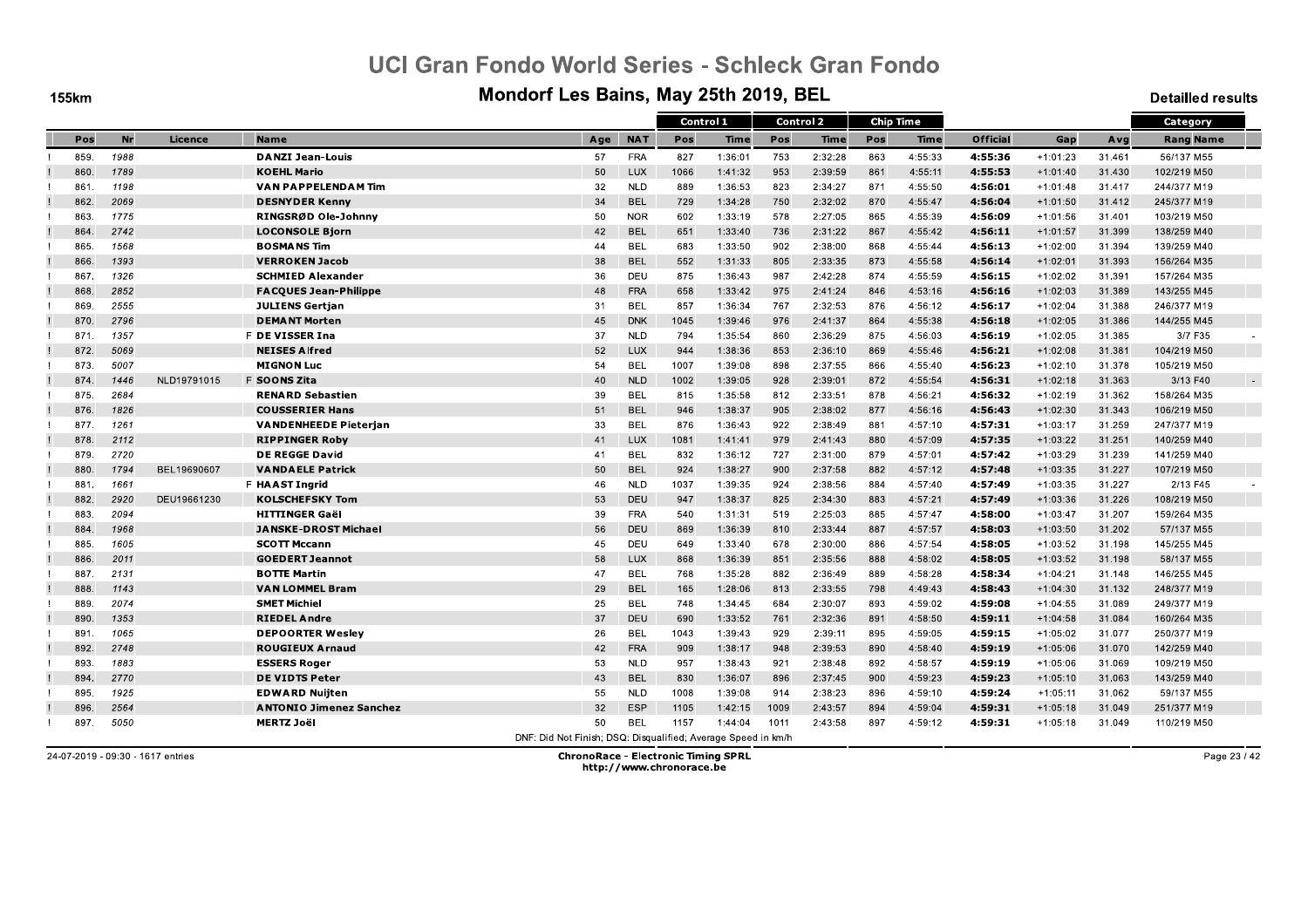**155km** 

#### Mondorf Les Bains, May 25th 2019, BEL

**Detailled results** 

|      |      |             |                                   |                                                               |            | Control 1 |             |      | Control 2   |     | <b>Chip Time</b> |                 |            |        | Category         |        |
|------|------|-------------|-----------------------------------|---------------------------------------------------------------|------------|-----------|-------------|------|-------------|-----|------------------|-----------------|------------|--------|------------------|--------|
| Pos  | Nr   | Licence     | <b>Name</b>                       | Age                                                           | <b>NAT</b> | Pos       | <b>Time</b> | Pos  | <b>Time</b> | Pos | <b>Time</b>      | <b>Official</b> | Gap        | Avg    | <b>Rang Name</b> |        |
| 898. | 2954 |             | <b>RABAUT Danny</b>               | 55                                                            | <b>BEL</b> | 1056      | 1:40:19     | 981  | 2:41:50     | 898 | 4:59:22          | 4:59:32         | $+1:05:19$ | 31.048 | 60/137 M55       |        |
| 899. | 1976 | LUX19630507 | <b>CIACCIA Giovanni</b>           | 56                                                            | LUX        | 848       | 1:36:30     | 744  | 2:31:29     | 901 | 4:59:25          | 4:59:33         | $+1:05:20$ | 31.045 | 61/137 M55       |        |
| 899. | 1975 |             | <b>DEHEEGHER Philippe</b>         | 56                                                            | <b>BEL</b> | 996       | 1:39:02     | 968  | 2:41:11     | 899 | 4:59:23          | 4:59:33         | $+1:05:20$ | 31.045 | 61/137 M55       |        |
| 901  | 1215 |             | <b>HOORELBEKE Kinzhy</b>          | 32                                                            | <b>BEL</b> | 735       | 1:34:31     | 672  | 2:29:44     | 902 | 4:59:27          | 4:59:44         | $+1:05:31$ | 31.026 | 252/377 M19      |        |
| 902. | 1547 | BEL19760531 | <b>MARINDavy</b>                  | 43                                                            | <b>BEL</b> | 911       | 1:38:18     | 872  | 2:36:38     | 903 | 4:59:34          | 4.59.52         | $+1:05:39$ | 31.012 | 144/259 M40      |        |
| 903. | 1962 | GBR19630906 | <b>DANIELS Barry</b>              | 56                                                            | <b>GBR</b> | 867       | 1:36:39     | 850  | 2:35:53     | 904 | 4:59:44          | 4:59:55         | $+1:05:42$ | 31.007 | 63/137 M55       |        |
| 904  | 1721 |             | <b>GANTE Patrick</b>              | 48                                                            | <b>NLD</b> | 993       | 1:39:02     | 931  | 2:39:19     | 906 | 4:59:56          | 5:00:06         | $+1:05:53$ | 30.988 | 147/255 M45      |        |
| 905. | 1581 |             | <b>MULDER Norbert</b>             | 44                                                            | <b>NLD</b> | 675       | 1:33:47     | 615  | 2:27:45     | 905 | 4:59:45          | 5:00:13         | $+1:05:59$ | 30.977 | 145/259 M40      |        |
| 906. | 3011 |             | <b>WILLWOHLL Aymeric</b>          | 33                                                            | <b>FRA</b> | 959       | 1:38:44     | 1021 | 2:44:22     | 910 | 5:00:06          | 5:00:19         | $+1:06:06$ | 30.966 | 253/377 M19      |        |
| 907. | 3038 |             | <b>HINCKE Claus</b>               | 49                                                            | <b>DNK</b> | 956       | 1:38:42     | 842  | 2:35:13     | 909 | 5:00:04          | 5:00:28         | $+1:06:15$ | 30.951 | 148/255 M45      |        |
| 908. | 5061 |             | <b>MULLER Denis</b>               | 56                                                            | <b>FRA</b> | 1013      | 1:39:16     | 934  | 2:39:29     | 915 | 5:00:28          | 5:00:32         | $+1:06:19$ | 30.945 | 64/137 M55       |        |
| 909. | 2650 |             | <b>GEIJSEL Tom</b>                | 37                                                            | <b>NLD</b> | 1149      | 1:43:50     | 1015 | 2:44:01     | 907 | 5:00:00          | 5:00:32         | $+1:06:19$ | 30.944 | 161/264 M35      |        |
| 910. | 1496 |             | <b>CUYPERS Ernst</b>              | 41                                                            | <b>BEL</b> | 615       | 1:33:28     | 806  | 2:33:37     | 908 | 5:00:00          | 5:00:34         | $+1:06:20$ | 30.942 | 146/259 M40      |        |
| 911. | 3051 | FRA19640409 | <b>PEIFFER Ghyslain</b>           | 55                                                            | <b>FRA</b> | 854       | 1:36:33     | 925  | 2:38:59     | 916 | 5:00:29          | 5:00:40         | $+1:06:26$ | 30.931 | 65/137 M55       |        |
| 912. | 3024 |             | <b>VICTOR Jurgen</b>              | 42                                                            | <b>BEL</b> | 632       | 1:33:35     | 728  | 2:31:05     | 911 | 5:00:15          | 5:00:45         | +1:06:32   | 30.921 | 147/259 M40      |        |
| 913. | 1341 |             | <b>VANDENHEEDE Dries</b>          | 37                                                            | <b>BEL</b> | 932       | 1:38:31     | 909  | 2:38:11     | 917 | 5:00:30          | 5:00:47         | $+1:06:34$ | 30.918 | 162/264 M35      |        |
| 914. | 1538 | DEU19760915 | <b>F NIKOLOPOULOS Julia</b>       | 43                                                            | DEU        | 1082      | 1:41:42     | 984  | 2:41:54     | 913 | 5:00:25          | 5:00:50         | +1:06:36   | 30.914 | 4/13 F40         |        |
| 915. | 1414 |             | <b>STIJN De Muylder</b>           | 39                                                            | <b>BEL</b> | 860       | 1:36:36     | 892  | 2:37:34     | 919 | 5:00:41          | 5:00:55         | $+1:06:42$ | 30.905 | 163/264 M35      |        |
| 916. | 2109 |             | <b>BOSMAN Tom</b>                 | 41                                                            | <b>BEL</b> | 838       | 1:36:20     | 832  | 2:34:47     | 914 | 5:00:28          | 5:01:02         | +1:06:49   | 30.893 | 148/259 M40      |        |
| 917. | 2894 |             | <b>LEKIME Alain</b>               | 51                                                            | <b>BEL</b> | 1128      | 1:42:46     | 1017 | 2:44:11     | 912 | 5:00:25          | 5:01:06         | $+1:06:53$ | 30.886 | 111/219 M50      |        |
| 918. | 2726 |             | <b>WENNINK Roy</b>                | 41                                                            | <b>NLD</b> | 904       | 1:38:03     | 855  | 2:36:21     | 918 | 5:00:36          | 5:01:06         | $+1:06:53$ | 30.885 | 149/259 M40      |        |
| 919. | 1062 |             | <b>F ANNE VAN DE SWALUW Anne</b>  | 26                                                            | <b>NLD</b> | 1035      | 1:39:32     | 897  | 2:37:48     | 920 | 5:00:46          | 5:01:09         | $+1:06:56$ | 30.880 | 6/21 F19         | $\sim$ |
| 920. | 1003 |             | <b>SCHLECK Frank</b>              | 39                                                            | LUX        | 129       | 1:24:33     | 846  | 2:35:27     | 924 | 5:01:05          | 5:01:09         | $+1:06:56$ | 30.880 | 164/264 M35      |        |
| 921  | 1139 |             | <b>MATTIAS VAN NIMMEN Mattias</b> | 29                                                            | <b>BEL</b> | 453       | 1:31:15     | 883  | 2:36:50     | 921 | 5:00:55          | 5:01:10         | $+1:06:56$ | 30.880 | 254/377 M19      |        |
| 922. | 2045 | LUX19940803 | <b>KIRTZ Pitt</b>                 | 25                                                            | LUX        | 897       | 1:37:06     | 769  | 2:32:59     | 923 | 5:01:04          | 5:01:10         | $+1:06:57$ | 30.879 | 255/377 M19      |        |
| 923. | 2121 |             | <b>F DE VUYST Marijke</b>         | 43                                                            | <b>BEL</b> | 907       | 1:38:14     | 945  | 2:39:49     | 925 | 5:01:15          | 5:01:34         | $+1:07:21$ | 30.838 | 5/13 F40         |        |
| 924  | 2682 |             | <b>DE SMAELE Pieter</b>           | 39                                                            | <b>BEL</b> | 958       | 1:38:43     | 1061 | 2:48:03     | 926 | 5:01:27          | 5:01:57         | $+1:07:44$ | 30.799 | 165/264 M35      |        |
| 925. | 1686 |             | <b>AYDIN Bilgin</b>               | 47                                                            | DEU        | 980       | 1:38:57     | 861  | 2:36:31     | 929 | 5:01:58          | 5:02:10         | $+1:07:57$ | 30.777 | 149/255 M45      |        |
| 926. | 3046 |             | <b>HAAG</b> Serge                 | 53                                                            | LUX        | 1014      | 1:39:16     | 973  | 2:41:20     | 927 | 5:01:37          | 5:02:11         | $+1:07:58$ | 30.775 | 112/219 M50      |        |
| 927  | 3009 |             | <b>THIMONT Jeremy</b>             | 31                                                            | <b>FRA</b> | 1073      | 1:41:37     | 1022 | 2:44:27     | 932 | 5:02:04          | 5:02:24         | $+1:08:11$ | 30.753 | 256/377 M19      |        |
| 928  | 2889 |             | <b>SERGE DE BLAUWE Serge</b>      | 50                                                            | <b>BEL</b> | 1011      | 1:39:12     | 938  | 2:39:32     | 930 | 5:02:01          | 5:02:29         | $+1:08:16$ | 30.744 | 113/219 M50      |        |
| 929. | 2059 |             | F DUPREZ Stephanie                | 32                                                            | <b>BEL</b> | 894       | 1:36:57     | 878  | 2:36:41     | 933 | 5:02:17          | 5:02:30         | $+1:08:16$ | 30.744 | 7/21 F19         | $\sim$ |
| 930. | 1698 | DEU19720119 | <b>BODE Marius</b>                | 47                                                            | DEU        | 990       | 1:38:59     | 901  | 2:38:00     | 936 | 5:02:25          | 5:02:30         | $+1:08:17$ | 30.743 | 150/255 M45      |        |
| 931  | 1858 |             | <b>POSSING Romain</b>             | 52                                                            | <b>LUX</b> | 1010      | 1:39:11     | 985  | 2:42:05     | 928 | 5:01:56          | 5:02:31         | $+1:08:18$ | 30.741 | 114/219 M50      |        |
| 932. | 2850 |             | <b>EVERS Gert-Jan</b>             | 48                                                            | <b>NLD</b> | 397       | 1:30:55     | 907  | 2:38:02     | 935 | 5:02:21          | 5:02:33         | $+1:08:20$ | 30.737 | 151/255 M45      |        |
| 933. | 2141 |             | <b>CHRIS VERCAMMEN Chris</b>      | 50                                                            | <b>BEL</b> | 931       | 1:38:31     | 919  | 2:38:46     | 931 | 5:02:03          | 5:02:38         | $+1:08:25$ | 30.729 | 115/219 M50      |        |
| 934  | 1835 |             | <b>DAY Miguel</b>                 | 52                                                            | <b>BEL</b> | 964       | 1:38:46     | 970  | 2:41:12     | 934 | 5:02:21          | 5.02.40         | $+1:08:27$ | 30.726 | 116/219 M50      |        |
| 935. | 1184 |             | <b>MAES Jasper</b>                | 31                                                            | <b>BEL</b> | 163       | 1:28:05     | 937  | 2:39:31     | 851 | 4:53:42          | 5:02:42         | $+1:08:29$ | 30.722 | 257/377 M19      |        |
| 936. | 1674 |             | <b>SAMYN Kristof</b>              | 47                                                            | <b>BEL</b> | 1103      | 1:42:09     | 988  | 2:42:33     | 937 | 5:02:39          | 5:02:45         | +1:08:32   | 30.718 | 152/255 M45      |        |
|      |      |             |                                   | DNE: Did Not Finish: DSO: Disqualified: Average Speed in km/h |            |           |             |      |             |     |                  |                 |            |        |                  |        |

24-07-2019 - 09:30 - 1617 entries

**ChronoRace - Electronic Timing SPRL** http://www.chronorace.be

Page 24 / 42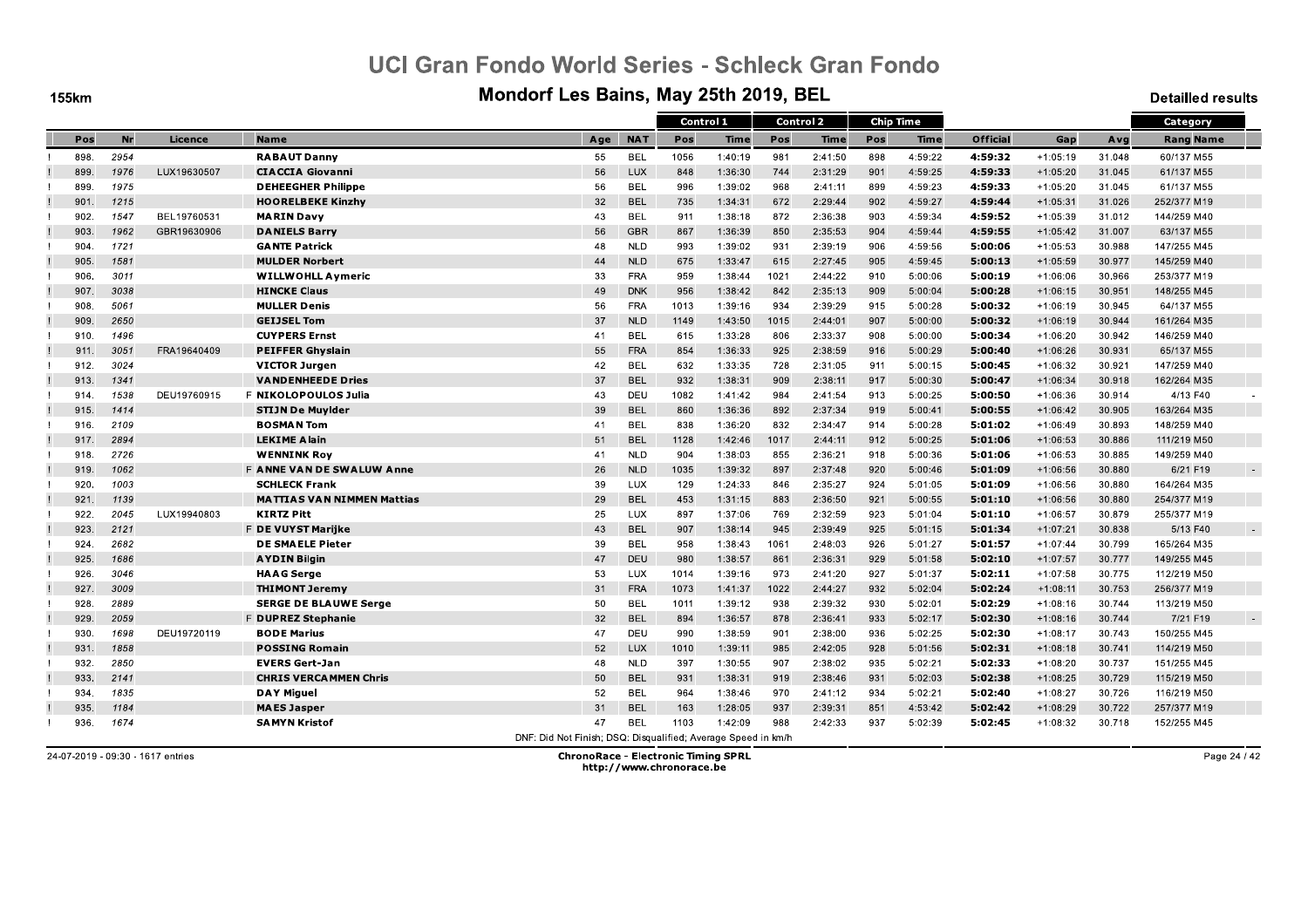**155km** 

#### Mondorf Les Bains, May 25th 2019, BEL

**Detailled results** 

|      |      |             |                                 |                                                               |            | Control 1 |             |      | <b>Control 2</b> |     | <b>Chip Time</b> |                 |            |        | Category            |
|------|------|-------------|---------------------------------|---------------------------------------------------------------|------------|-----------|-------------|------|------------------|-----|------------------|-----------------|------------|--------|---------------------|
| Pos  | Nr   | Licence     | <b>Name</b>                     | Age                                                           | <b>NAT</b> | Pos       | <b>Time</b> | Pos  | <b>Time</b>      | Pos | <b>Time</b>      | <b>Official</b> | Gap        | Avg    | <b>Rang Name</b>    |
| 937. | 1953 |             | <b>FISCHER Leo</b>              | 55                                                            | <b>NLD</b> | 1052      | 1:40:12     | 1041 | 2:46:04          | 938 | 5:02:48          | 5:03:06         | $+1:08:52$ | 30.683 | 66/137 M55          |
| 938. | 1316 |             | <b>ERIK Haan</b>                | 36                                                            | <b>NLD</b> | 708       | 1:34:06     | 864  | 2:36:32          | 939 | 5:02:58          | 5:03:07         | $+1:08:53$ | 30.681 | 166/264 M35         |
| 939. | 1368 |             | <b>GROOTEN Wouter</b>           | 37                                                            | <b>NLD</b> | 712       | 1:34:12     | 725  | 2:30:39          | 941 | 5:03:26          | 5:03:29         | $+1:09:16$ | 30.643 | 167/264 M35         |
| 940. | 2583 |             | <b>LOCATELLI Sauro</b>          | 33                                                            | <b>ITA</b> | 717       | 1:34:20     | 668  | 2:29:39          | 940 | 5:03:16          | 5:03:40         | $+1:09:27$ | 30.625 | 258/377 M19         |
| 941  | 1280 |             | <b>DE DONCKER Kristof</b>       | 34                                                            | BEL        | 893       | 1:36:57     | 889  | 2:37:21          | 942 | 5:03:44          | 5:03:50         | $+1:09:37$ | 30.608 | 259/377 M19         |
| 942. | 1908 | FRA19650818 | <b>TASSAN Pascal</b>            | 54                                                            | FRA        | 970       | 1:38:51     | 908  | 2:38:05          | 944 | 5:03:55          | 5:04:12         | $+1:09:59$ | 30.572 | 117/219 M50         |
| 943. | 3032 |             | <b>KNUDSEN Kim</b>              | 46                                                            | <b>DNK</b> | 969       | 1:38:51     | 927  | 2:38:59          | 945 | 5:03:57          | 5.04.15         | $+1:10:02$ | 30.567 | 153/255 M45         |
| 943  | 3040 |             | <b>TIKIOEB Jesper</b>           | 49                                                            | <b>DNK</b> | 1113      | 1:42:23     | 986  | 2:42:28          | 943 | 5:03:51          | 5:04:15         | $+1:10:02$ | 30.567 | 153/255 M45         |
| 945. | 1821 |             | <b>VOLLET Franck</b>            | 51                                                            | <b>FRA</b> | 756       | 1:35:18     | 777  | 2:33:11          | 946 | 5:04:28          | 5:04:57         | $+1:10:44$ | 30.496 | 118/219 M50         |
| 946. | 1127 |             | <b>WEBER Luc</b>                | 29                                                            | LUX        | 902       | 1:37:50     | 977  | 2:41:38          | 949 | 5:04:54          | 5:05:11         | $+1:10:58$ | 30.473 | 260/377 M19         |
| 947. | 1464 |             | <b>DMITRY Galkin</b>            | 40                                                            | <b>RUS</b> | 1097      | 1:42:03     | 990  | 2:42:37          | 947 | 5:04:34          | 5:05:15         | $+1:11:02$ | 30.466 | 150/259 M40         |
| 948. | 3060 |             | <b>GODART Roby</b>              | 62                                                            | <b>LUX</b> | 968       | 1:38:50     | 959  | 2:40:38          | 951 | 5:05:02          | 5:05:21         | $+1:11:08$ | 30.456 | 10/33 M60<br>$\sim$ |
| 949. | 5003 |             | <b>HUMBERT Fabien</b>           | 42                                                            | <b>FRA</b> | 835       | 1:36:17     | 820  | 2:34:22          | 950 | 5:04:59          | 5:05:29         | $+1:11:16$ | 30.442 | 151/259 M40         |
| 950. | 1531 |             | <b>ENDEMAN Duco</b>             | 43                                                            | <b>NLD</b> | 521       | 1:31:25     | 649  | 2:28:41          | 952 | 5:05:05          | 5.05.32         | $+1:11:19$ | 30.438 | 152/259 M40         |
| 951  | 2762 |             | <b>VERDAM Joel</b>              | 43                                                            | <b>NLD</b> | 831       | 1:36:11     | 966  | 2:41:03          | 948 | 5:04:52          | 5:05:33         | $+1:11:20$ | 30.436 | 153/259 M40         |
| 952. | 1917 |             | <b>HAUPT Thomas</b>             | 54                                                            | DEU        | 765       | 1:35:25     | 944  | 2:39:49          | 954 | 5:05:10          | 5:05:34         | $+1:11:21$ | 30.435 | 119/219 M50         |
| 953. | 2772 |             | <b>VAN SEVEREN Tony</b>         | 44                                                            | <b>BEL</b> | 1163      | 1:44:13     | 1018 | 2:44:12          | 953 | 5:05:07          | 5:05:48         | $+1:11:34$ | 30.412 | 154/259 M40         |
| 954  | 1314 |             | <b>DOMINIC BERESOLE Dominic</b> | 36                                                            | <b>BEL</b> | 872       | 1:36:40     | 871  | 2:36:37          | 956 | 5:05:39          | 5:05:55         | $+1:11:42$ | 30.400 | 168/264 M35         |
| 955. | 2651 |             | <b>VAN ROSSUM Dennis</b>        | 37                                                            | <b>NLD</b> | 799       | 1:35:55     | 956  | 2:40:16          | 958 | 5:05:45          | 5:05:57         | $+1:11:44$ | 30.396 | 169/264 M35         |
| 956. | 1587 |             | <b>OPPENBROUWER Kurt</b>        | 44                                                            | <b>BEL</b> | 1064      | 1:41:31     | 980  | 2:41:46          | 955 | 5:05:25          | 5:05:58         | $+1:11:45$ | 30.394 | 155/259 M40         |
| 957  | 1665 |             | <b>VANMECHELEN Tim</b>          | 47                                                            | <b>BEL</b> | 779       | 1:35:44     | 843  | 2:35:19          | 960 | 5:05:57          | 5:06:04         | $+1:11:51$ | 30.385 | 155/255 M45         |
| 958  | 2789 |             | <b>VAN DEN BERGH Rob</b>        | 45                                                            | <b>BEL</b> | 1031      | 1:39:29     | 989  | 2:42:36          | 959 | 5:05:47          | 5:06:04         | $+1:11:51$ | 30.384 | 156/255 M45         |
| 959. | 5058 |             | <b>LENERTZ Steve</b>            | 47                                                            | LUX        | 1022      | 1:39:25     | 972  | 2:41:15          | 957 | 5:05:43          | 5.06.05         | $+1:11:52$ | 30.383 | 157/255 M45         |
| 960. | 1177 |             | <b>VERHOOGHE Jens</b>           | 31                                                            | <b>BEL</b> | 740       | 1:34:36     | 881  | 2:36:44          | 963 | 5:06:14          | 5:06:29         | $+1:12:16$ | 30.344 | 261/377 M19         |
| 961  | 2599 |             | <b>VAN ROSSUM Jeffrey</b>       | 35                                                            | <b>NLD</b> | 800       | 1:35:55     | 957  | 2:40:18          | 964 | 5:06:18          | 5:06:31         | $+1:12:18$ | 30.340 | 170/264 M35         |
| 962. | 2698 |             | <b>MARX Steve</b>               | 40                                                            | <b>LUX</b> | 1181      | 1:44:38     | 1049 | 2:46:28          | 961 | 5:06:08          | 5:06:43         | $+1:12:30$ | 30.320 | 156/259 M40         |
| 963. | 1246 |             | <b>ANDRIES Jelle</b>            | 33                                                            | <b>BEL</b> | 1260      | 1:49:10     | 1076 | 2:48:33          | 965 | 5:06:28          | 5:06:46         | $+1:12:33$ | 30.315 | 262/377 M19         |
| 964  | 1151 |             | <b>ERNOTS Kristof</b>           | 29                                                            | <b>BEL</b> | 445       | 1:31:14     | 1107 | 2:50:55          | 966 | 5:06:34          | 5:06:49         | $+1:12:35$ | 30.311 | 263/377 M19         |
| 965. | 1596 |             | <b>VANELDEREN Raf</b>           | 45                                                            | <b>BEL</b> | 903       | 1:37:55     | 952  | 2:39:59          | 962 | 5:06:10          | 5:06:49         | $+1:12:36$ | 30.311 | 158/255 M45         |
| 966. | 1897 |             | <b>HAFNER Laurent</b>           | 53                                                            | <b>FRA</b> | 1054      | 1:40:15     | 1029 | 2:44:59          | 969 | 5:06:44          | 5.06.57         | $+1:12:44$ | 30.297 | 120/219 M50         |
| 967  | 1367 |             | <b>HOUBREGS Geert</b>           | 37                                                            | <b>BEL</b> | 986       | 1:38:58     | 1059 | 2:48:02          | 968 | 5:06:44          | 5:06:58         | $+1:12:45$ | 30.296 | 171/264 M35         |
| 968. | 2042 |             | <b>GASPARD Tom</b>              | 24                                                            | LUX        | 883       | 1:36:46     | 852  | 2:36:06          | 967 | 5:06:37          | 5:07:01         | $+1:12:47$ | 30.291 | 264/377 M19         |
| 969. | 2562 |             | <b>SCHELLINGEN Geert</b>        | 32                                                            | <b>BEL</b> | 991       | 1:38:59     | 1060 | 2:48:02          | 970 | 5:06:48          | 5:07:02         | $+1:12:48$ | 30.290 | 265/377 M19         |
| 970. | 2550 |             | <b>MULLER Max</b>               | 30                                                            | LUX        | 898       | 1:37:07     | 894  | 2:37:37          | 971 | 5:06:49          | 5:07:04         | $+1:12:51$ | 30.286 | 266/377 M19         |
| 971. | 2708 |             | <b>VERHAEGHE Davy</b>           | 40                                                            | <b>BEL</b> | 1076      | 1:41:38     | 993  | 2:42:41          | 972 | 5:06:57          | 5:07:26         | $+1:13:13$ | 30.249 | 157/259 M40         |
| 972. | 1846 |             | <b>VERMEIREN Ronny</b>          | 52                                                            | <b>BEL</b> | 953       | 1:38:39     | 955  | 2:40:13          | 973 | 5:07:11          | 5:07:42         | $+1:13:29$ | 30.224 | 121/219 M50         |
| 973. | 1525 |             | <b>VAN DER KNAAP Ramon</b>      | 42                                                            | <b>NLD</b> | 913       | 1:38:20     | 916  | 2:38:29          | 974 | 5:07:16          | 5:07:43         | $+1:13:30$ | 30.222 | 158/259 M40         |
| 974  | 2155 |             | <b>SCHELLINGEN Rudi</b>         | 56                                                            | <b>BEL</b> | 1079      | 1:41:40     | 1008 | 2:43:55          | 977 | 5:07:38          | 5:07:52         | $+1:13:38$ | 30.208 | 67/137 M55          |
| 975. | 2512 |             | <b>MEESTERS Jelle</b>           | 26                                                            | <b>NLD</b> | 1341      | 1:53:11     | 1138 | 2:52:13          | 982 | 5:07:55          | 5.08.04         | $+1:13:51$ | 30.187 | 267/377 M19         |
|      |      |             |                                 | DNF: Did Not Finish; DSQ: Disqualified; Average Speed in km/h |            |           |             |      |                  |     |                  |                 |            |        |                     |

24-07-2019 - 09:30 - 1617 entries

**ChronoRace - Electronic Timing SPRL** http://www.chronorace.be

Page 25 / 42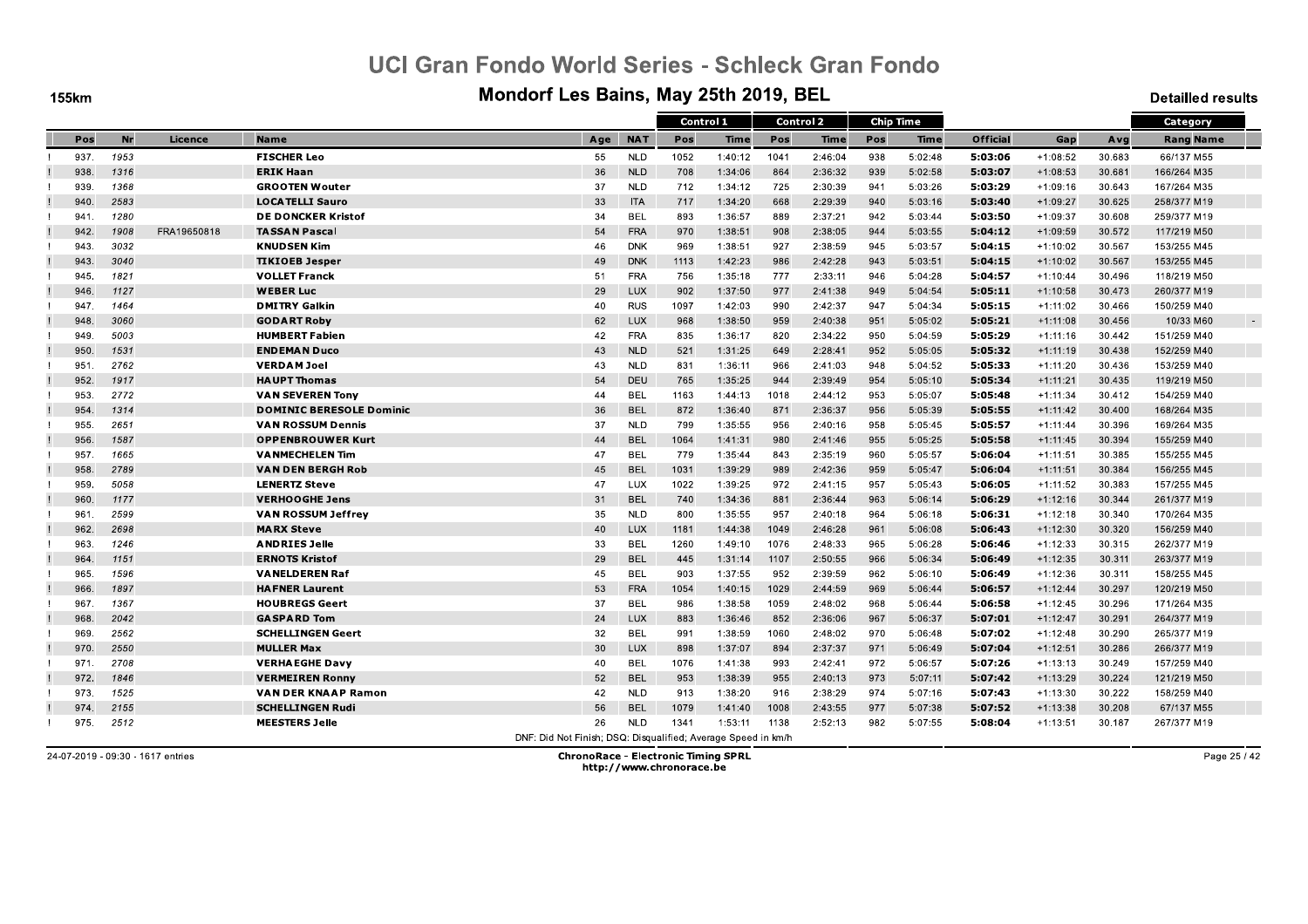**155km** 

#### Mondorf Les Bains, May 25th 2019, BEL

**Detailled results** 

|       |           |             |                                   |                                                               |            | Control 1 |             |      | Control 2   |      | <b>Chip Time</b> |          |            |        | Category         |
|-------|-----------|-------------|-----------------------------------|---------------------------------------------------------------|------------|-----------|-------------|------|-------------|------|------------------|----------|------------|--------|------------------|
| Pos   | <b>Nr</b> | Licence     | <b>Name</b>                       | Age                                                           | <b>NAT</b> | Pos       | <b>Time</b> | Pos  | <b>Time</b> | Pos  | Time             | Official | Gap        | Avg    | <b>Rang Name</b> |
| 976.  | 1006      |             | <b>TEUBER Michael</b>             | 51                                                            | DEU        | 749       | 1:34:48     | 770  | 2:33:01     | 984  | 5:08:03          | 5:08:08  | $+1:13:54$ | 30.182 | 122/219 M50      |
| 977.  | 2511      |             | <b>BERND Marcel</b>               | 25                                                            | <b>FRA</b> | 1151      | 1:43:51     | 1024 | 2:44:37     | 978  | 5:07:38          | 5:08:10  | $+1:13:57$ | 30.177 | 268/377 M19      |
| 978   | 1805      |             | <b>BERNARD Michel</b>             | 50                                                            | <b>FRA</b> | 952       | 1:38:39     | 841  | 2:35:12     | 975  | 5:07:36          | 5:08:11  | $+1:13:57$ | 30.177 | 123/219 M50      |
| 979   | 2582      |             | <b>DEDUYTSCHAEVER Hannes</b>      | 33                                                            | <b>BEL</b> | 1144      | 1:43:47     | 1058 | 2:48:00     | 976  | 5:07:38          | 5:08:11  | $+1:13:58$ | 30.175 | 269/377 M19      |
| 980   | 2507      |             | <b>CARMINATI Valentin</b>         | 25                                                            | <b>FRA</b> | 1150      | 1:43:50     | 1025 | 2:44:38     | 979  | 5:07:42          | 5:08:14  | $+1:14:01$ | 30.171 | 270/377 M19      |
| 981   | 1828      |             | <b>MALYNN Paul</b>                | 51                                                            | <b>GBR</b> | 945       | 1:38:37     | 961  | 2:40:47     | 981  | 5:07:50          | 5:08:26  | $+1:14:13$ | 30.152 | 124/219 M50      |
| 982   | 1590      |             | <b>PEETERS Rwe</b>                | 45                                                            | <b>NLD</b> | 640       | 1:33:37     | 827  | 2:34:34     | 985  | 5:08:13          | 5:08:27  | $+1:14:14$ | 30.150 | 159/255 M45      |
| 983   | 2903      | DEU19680213 | <b>KOCH Andreas</b>               | 51                                                            | DEU        | 1228      | 1:46:49     | 1028 | 2:44:52     | 983  | 5:07:55          | 5:08:28  | $+1:14:15$ | 30.148 | 125/219 M50      |
| 984   | 2881      |             | <b>UYTTENHOVE Geert</b>           | 50                                                            | <b>BEL</b> | 995       | 1:39:02     | 1114 | 2:51:03     | 980  | 5:07:46          | 5:08:29  | $+1:14:16$ | 30.147 | 126/219 M50      |
| 985   | 2523      |             | <b>TALLIEU Stijn</b>              | 27                                                            | <b>BEL</b> | 994       | 1:39:02     | 982  | 2:41:51     | 988  | 5:08:25          | 5:08:40  | $+1:14:26$ | 30.130 | 271/377 M19      |
| 986   | 1877      |             | <b>SPAAR Klaus</b>                | 53                                                            | DEU        | 1033      | 1:39:31     | 1056 | 2:47:24     | 986  | 5:08:21          | 5:08:40  | $+1:14:26$ | 30.130 | 127/219 M50      |
| 987   | 1702      |             | <b>CHARLES Mark</b>               | 48                                                            | <b>LUX</b> | 1062      | 1:41:24     | 1006 | 2:43:36     | 987  | 5:08:25          | 5:08:54  | $+1:14:41$ | 30.106 | 160/255 M45      |
| 988   | 2563      |             | <b>DAEM Valentijn</b>             | 32                                                            | <b>BEL</b> | 874       | 1:36:42     | 923  | 2:38:55     | 991  | 5:08:37          | 5:08:56  | $+1:14:42$ | 30.103 | 272/377 M19      |
| 989   | 2528      |             | <b>GOMEZ SANTOS Eduardo</b>       | 28                                                            | <b>ESP</b> | 1090      | 1:41:49     | 1012 | 2:43:58     | 990  | 5:08:36          | 5.08.57  | $+1:14:44$ | 30.101 | 273/377 M19      |
| 990   | 2818      |             | <b>HOLMSTEDT Niklas</b>           | 46                                                            | SWE        | 1041      | 1:39:39     | 1083 | 2:49:06     | 995  | 5:08:59          | 5:09:12  | $+1:14:59$ | 30.077 | 161/255 M45      |
| 991   | 1765      |             | <b>MINNEBOO René</b>              | 49                                                            | <b>NLD</b> | 1028      | 1:39:28     | 969  | 2:41:12     | 996  | 5:09:00          | 5.09.13  | $+1:15:00$ | 30.076 | 162/255 M45      |
| 992   | 1832      |             | <b>ROUWENDAL Errol</b>            | 51                                                            | <b>NLD</b> | 1000      | 1:39:04     | 1087 | 2:49:14     | 989  | 5:08:34          | 5:09:14  | $+1:15:01$ | 30.073 | 128/219 M50      |
| 993   | 1903      |             | <b>HARTMANN Carlo</b>             | 54                                                            | <b>LUX</b> | 965       | 1:38:47     | 964  | 2:40:59     | 993  | 5:08:51          | 5:09:15  | $+1:15:02$ | 30.072 | 129/219 M50      |
| 994   | 1816      |             | <b>OLDENZIEL Peter</b>            | 51                                                            | <b>NLD</b> | 1164      | 1:44:13     | 1052 | 2:46:52     | 994  | 5:08:51          | 5:09:26  | $+1:15:13$ | 30.054 | 130/219 M50      |
| 995   | 1889      |             | <b>VAN OSSELAER Nicolas</b>       | 53                                                            | <b>BEL</b> | 1071      | 1:41:34     | 1055 | 2:47:05     | 992  | 5:08:47          | 5:09:27  | $+1:15:14$ | 30.053 | 131/219 M50      |
| 996   | 1950      | ITA19640315 | <b>FEDERICO Bellomo</b>           | 55                                                            | <b>ITA</b> | 1155      | 1:44:03     | 1045 | 2:46:12     | 997  | 5:09:11          | 5.09.28  | $+1:15:14$ | 30.051 | 68/137 M55       |
| 997   | 5077      |             | <b>WANNER Simon</b>               | 26                                                            | <b>FRA</b> | 726       | 1:34:27     | 854  | 2:36:14     | 998  | 5:09:17          | 5:09:39  | $+1:15:26$ | 30.033 | 274/377 M19      |
| 998   | 1171      |             | <b>KUHLMAN Wouter</b>             | 30                                                            | <b>NLD</b> | 873       | 1:36:42     | 1014 | 2:43:59     | 999  | 5:09:19          | 5:09:48  | $+1:15:35$ | 30.018 | 275/377 M19      |
| 999   | 1911      |             | <b>ELSTOFT Michael</b>            | 54                                                            | <b>DNK</b> | 598       | 1:33:15     | 576  | 2:27:05     | 1001 | 5:09:21          | 5:09:56  | $+1:15:42$ | 30.006 | 132/219 M50      |
| 1000. | 2716      |             | <b>VAN DER ELST Kristof</b>       | 40                                                            | <b>BEL</b> | 1206      | 1:45:51     | 1167 | 2:54:04     | 1000 | 5:09:20          | 5:09:58  | $+1:15:44$ | 30.003 | 159/259 M40      |
| 1001  | 1097      |             | <b>COPPENS Jens</b>               | 27                                                            | <b>NLD</b> | 1168      | 1:44:23     | 1137 | 2:52:13     | 922  | 5:00:58          | 5:09:58  | $+1:15:45$ | 30.002 | 276/377 M19      |
| 1002. | 2585      |             | <b>TRIOLET Bastien</b>            | 33                                                            | <b>FRA</b> | 900       | 1:37:21     | 895  | 2:37:40     | 1004 | 5:09:51          | 5:10:01  | $+1:15:48$ | 29.998 | 277/377 M19      |
| 1003  | 2586      |             | <b>BAUGHN Matthew</b>             | 33                                                            | <b>GBR</b> | 1048      | 1:40:00     | 1084 | 2:49:08     | 1002 | 5:09:44          | 5:10:11  | $+1:15:58$ | 29.982 | 278/377 M19      |
| 1004  | 2576      |             | <b>JANECEK Matej</b>              | 33                                                            | SVK        | 1049      | 1:40:01     | 1082 | 2:49:06     | 1003 | 5:09:45          | 5:10:11  | $+1:15:58$ | 29.981 | 279/377 M19      |
| 1005  | 2083      |             | <b>JASPERS Bernd</b>              | 36                                                            | <b>BEL</b> | 914       | 1:38:22     | 946  | 2:39:50     | 1007 | 5:10:30          | 5.10.42  | $+1:16:29$ | 29.932 | 172/264 M35      |
| 1006  | 1625      |             | <b>CAPOCCI David</b>              | 45                                                            | <b>BEL</b> | 1134      | 1:43:01     | 1064 | 2:48:07     | 1006 | 5:10:21          | 5:10:46  | $+1:16:32$ | 29.926 | 163/255 M45      |
| 1007  | 2918      |             | <b>VOLLENBROEK Herbert</b>        | 52                                                            | <b>NLD</b> | 917       | 1:38:23     | 950  | 2:39:57     | 1005 | 5:10:12          | 5.10.51  | $+1:16:38$ | 29.917 | 133/219 M50      |
| 1008  | 1737      |             | <b>LEMMER Jean-Marie</b>          | 49                                                            | LUX        | 1133      | 1:43:01     | 1108 | 2:50:55     | 1009 | 5:10:44          | 5:11:12  | $+1:16:59$ | 29.883 | 164/255 M45      |
| 1009  | 1850      |             | <b>RUSTEMEIER Thomas</b>          | 52                                                            | DEU        | 921       | 1:38:25     | 1048 | 2:46:24     | 1008 | 5:10:33          | 5:11:14  | $+1:17:01$ | 29.880 | 134/219 M50      |
| 1010  | 2800      |             | <b>MUSTO Patrick</b>              | 46                                                            | <b>FRA</b> | 1100      | 1:42:05     | 995  | 2:42:50     | 1010 | 5:10:50          | 5:11:14  | $+1:17:01$ | 29.880 | 165/255 M45      |
| 1011  | 2694      |             | <b>SJOERD VAN BEMMELEN Sjoerd</b> | 40                                                            | <b>NLD</b> | 939       | 1:38:33     | 1032 | 2:45:11     | 1011 | 5:10:57          | 5:11:20  | $+1:17:07$ | 29.870 | 160/259 M40      |
| 1012. | 1494      |             | <b>PETER Goossenaerts</b>         | 41                                                            | <b>BEL</b> | 778       | 1:35:44     | 870  | 2:36:37     | 1012 | 5:11:04          | 5.11.27  | $+1:17:14$ | 29.859 | 161/259 M40      |
| 1013  | 1987      | BEL19621029 | <b>VANDERVAEREN Eddy</b>          | 57                                                            | <b>BEL</b> | 997       | 1:39:03     | 943  | 2:39:48     | 1013 | 5:11:34          | 5:11:47  | $+1:17:34$ | 29.828 | 69/137 M55       |
| 1014. | 1216      |             | <b>HEAD Simon</b>                 | 32                                                            | <b>GBR</b> | 613       | 1:33:28     |      |             | 1014 | 5:11:37          | 5.11.53  | $+1:17:40$ | 29.818 | 280/377 M19      |
|       |           |             |                                   | DNF: Did Not Finish; DSQ: Disqualified; Average Speed in km/h |            |           |             |      |             |      |                  |          |            |        |                  |

24-07-2019 - 09:30 - 1617 entries

**ChronoRace - Electronic Timing SPRL** http://www.chronorace.be

Page 26 / 42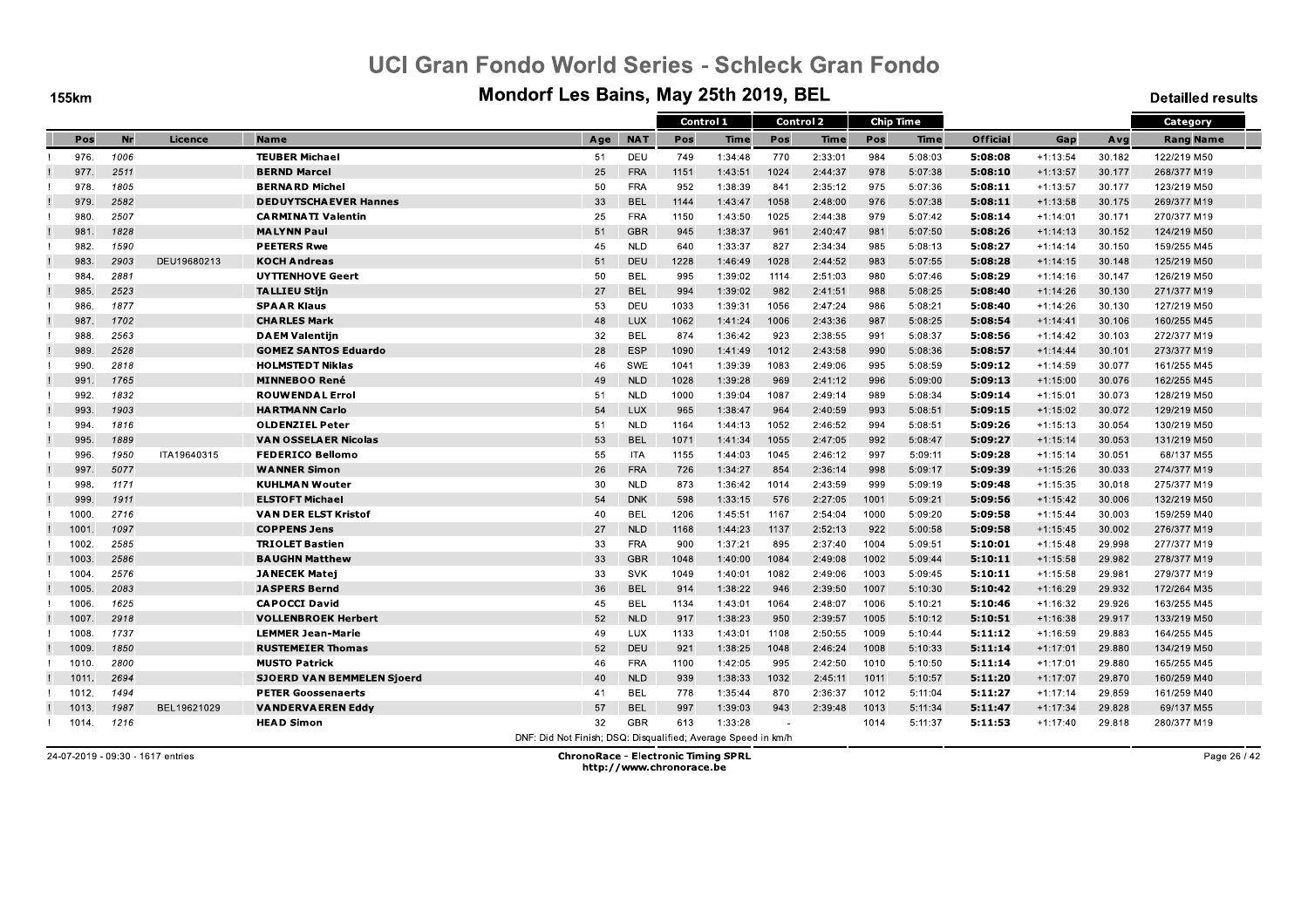**155km** 

#### Mondorf Les Bains, May 25th 2019, BEL

**Detailled results** 

|       |           |             |                                         |                                                               |            |      | Control 1   |        | <b>Control 2</b> |      | <b>Chip Time</b> |                 |            |        | Category         |        |
|-------|-----------|-------------|-----------------------------------------|---------------------------------------------------------------|------------|------|-------------|--------|------------------|------|------------------|-----------------|------------|--------|------------------|--------|
| Pos   | <b>Nr</b> | Licence     | <b>Name</b>                             | Age                                                           | <b>NAT</b> | Pos  | <b>Time</b> | Pos    | <b>Time</b>      | Pos  | Time             | <b>Official</b> | Gap        | Avg    | <b>Rang Name</b> |        |
| 1015. | 2643      |             | <b>MELOTTE Pieter</b>                   | 37                                                            | <b>BEL</b> | 992  | 1:39:00     | 1063   | 2:48:05          | 1016 | 5:11:46          | 5:11:59         | $+1:17:46$ | 29.808 | 173/264 M35      |        |
| 1016. | 1622      |             | <b>LIUTKUS Bill</b>                     | 45                                                            | CAN        | 1036 | 1:39:33     | $\sim$ |                  | 1015 | 5:11:42          | 5:12:01         | $+1:17:48$ | 29.806 | 166/255 M45      |        |
| 1017. | 3012      |             | <b>KRISTENSEN Rune</b>                  | 33                                                            | <b>DNK</b> | 1047 | 1:39:53     | 912    | 2:38:20          | 1017 | 5:11:50          | 5:12:24         | $+1:18:10$ | 29.769 | 281/377 M19      |        |
| 1018. | 2656      |             | <b>FREDERIK VERHEUEN Frederik</b>       | 38                                                            | <b>BEL</b> | 1074 | 1:41:37     | 1033   | 2:45:12          | 1022 | 5:12:09          | 5:12:24         | $+1:18:10$ | 29.769 | 174/264 M35      |        |
| 1019. | 2134      |             | <b>KRUSZKA Maciej</b>                   | 48                                                            | POL        | 1032 | 1:39:30     | 999    | 2:42:57          | 1024 | 5:12:15          | 5:12:24         | $+1:18:11$ | 29.768 | 167/255 M45      |        |
| 1020  | 1567      |             | <b>WILSSENS Jochen</b>                  | 44                                                            | <b>BEL</b> | 1069 | 1:41:33     | 978    | 2:41:41          | 1018 | 5:11:52          | 5:12:25         | $+1:18:11$ | 29.768 | 162/259 M40      |        |
| 1020. | 3016      |             | <b>NIELSEN Lasse</b>                    | 37                                                            | <b>DNK</b> | 1095 | 1:41:56     | 1001   | 2:43:10          | 1019 | 5:12:06          | 5:12:25         | $+1:18:11$ | 29.768 | 175/264 M35      |        |
| 1022. | 1390      |             | <b>VAN COILLIE Stijn</b>                | 38                                                            | <b>BEL</b> | 912  | 1:38:18     | 1005   | 2:43:21          | 1021 | 5:12:07          | 5:12:25         | $+1:18:12$ | 29.767 | 176/264 M35      |        |
| 1023  | 2804      |             | <b>TISAURIN Fabrice</b>                 | 46                                                            | <b>FRA</b> | 1173 | 1:44:28     | 1054   | 2:47:02          | 1020 | 5:12:06          | 5:12:26         | $+1:18:13$ | 29.766 | 168/255 M45      |        |
| 1024  | 1865      |             | <b>MARCELLO BRESCIANI Marcello</b>      | 52                                                            | <b>NLD</b> | 1017 | 1:39:21     | 949    | 2:39:54          | 1023 | 5:12:10          | 5:12:30         | $+1:18:16$ | 29.760 | 135/219 M50      |        |
| 1025. | 1493      |             | <b>VERREZEN Jimmy</b>                   | 41                                                            | <b>BEL</b> | 856  | 1:36:33     | 997    | 2:42:55          | 1025 | 5:12:43          | 5:13:01         | $+1:18:48$ | 29.710 | 163/259 M40      |        |
| 1026. | 1709      |             | <b>STOCKLAUSEN Patrick</b>              | 48                                                            | <b>LUX</b> | 1023 | 1:39:25     | 960    | 2:40:43          | 1026 | 5:13:00          | 5:13:18         | $+1:19:04$ | 29.684 | 169/255 M45      |        |
| 1027  | 1936      |             | <b>VULLINGS Rudi</b>                    | 55                                                            | <b>NLD</b> | 1051 | 1:40:11     | 1042   | 2:46:04          | 1027 | 5:13:02          | 5:13:20         | $+1:19:07$ | 29.680 | 70/137 M55       |        |
| 1028  | 1144      |             | <b>F LIS Thillmann</b>                  | 29                                                            | <b>LUX</b> | 1183 | 1:44:42     | 1047   | 2:46:16          | 1028 | 5:13:12          | 5.13.41         | $+1:19:28$ | 29.646 | 8/21 F19         | $\sim$ |
| 1029  | 5054      |             | <b>WUWER Thomas</b>                     | 35                                                            | <b>FRA</b> | 721  | 1:34:23     | 994    | 2:42:48          | 1030 | 5:13:15          | 5:13:43         | $+1:19:30$ | 29.643 | 177/264 M35      |        |
| 1030  | 1663      |             | F ANNEMARIE JAGER Annemarie             | 46                                                            | <b>NLD</b> | 1101 | 1:42:05     | 1027   | 2:44:51          | 1036 | 5:13:37          | 5.13.46         | $+1:19:33$ | 29.639 | 3/13 F45         | $\sim$ |
| 1031. | 1726      |             | <b>SMIT Arjen</b>                       | 48                                                            | <b>NLD</b> | 1029 | 1:39:29     | 926    | 2:38:59          | 1035 | 5:13:37          | 5:13:49         | $+1:19:36$ | 29.634 | 170/255 M45      |        |
| 1032. | 5008      |             | <b>PREVOO Hugues</b>                    | 48                                                            | <b>BEL</b> | 960  | 1:38:44     | 1065   | 2:48:07          | 1031 | 5:13:25          | 5:13:49         | $+1:19:36$ | 29.634 | 171/255 M45      |        |
| 1033. | 2617      | FRA19831028 | <b>ILTIS Nicolas</b>                    | 36                                                            | <b>FRA</b> | 962  | 1:38:44     | 1057   | 2:47:55          | 1032 | 5:13:26          | 5:13:50         | $+1:19:36$ | 29.634 | 178/264 M35      |        |
| 1034. | 1582      |             | <b>CHRISTOPHE MECHELMANS Christophe</b> | 44                                                            | <b>BEL</b> | 906  | 1:38:12     | 1102   | 2:50:17          | 1033 | 5:13:28          | 5:13:51         | $+1:19:38$ | 29.632 | 164/259 M40      |        |
| 1035. | 2108      |             | <b>TOUSSAINT Benjamin</b>               | 41                                                            | <b>FRA</b> | 1205 | 1:45:43     | 1115   | 2:51:04          | 1029 | 5:13:12          | 5:13:55         | $+1:19:42$ | 29.625 | 165/259 M40      |        |
| 1036. | 1375      |             | <b>BRABANT Francois</b>                 | 38                                                            | <b>BEL</b> | 865  | 1:36:38     | 890    | 2:37:30          | 1039 | 5:13:40          | 5:13:56         | $+1:19:43$ | 29.623 | 179/264 M35      |        |
| 1037. | 1544      | GBR19760730 | <b>LANGDON Damian</b>                   | 43                                                            | <b>GBR</b> | 841  | 1:36:24     | 954    | 2:40:09          | 1038 | 5:13:39          | 5.14.12         | $+1:19:59$ | 29.599 | 166/259 M40      |        |
| 1037. | 2747      |             | <b>WOLSZCZAK Kamil</b>                  | 42                                                            | POL        | 1187 | 1:44:51     | 1103   | 2:50:18          | 1034 | 5:13:32          | 5:14:12         | $+1:19:59$ | 29.599 | 166/259 M40      |        |
| 1039. | 1460      | FRA19790321 | <b>BECK Olivier</b>                     | 40                                                            | <b>FRA</b> | 1117 | 1:42:26     | 1038   | 2:45:59          | 1040 | 5:13:47          | 5:14:12         | $+1:19:59$ | 29.598 | 168/259 M40      |        |
| 1040  | 2735      |             | <b>PIERRET Christophe</b>               | 41                                                            | <b>BEL</b> | 1146 | 1:43:48     | 1105   | 2:50:23          | 1037 | 5:13:38          | 5:14:15         | $+1:20:02$ | 29.594 | 169/259 M40      |        |
| 1041. | 2038      |             | <b>LEONET Denis</b>                     | 70                                                            | <b>FRA</b> | 1223 | 1:46:45     | 1112   | 2:51:00          | 1042 | 5:14:04          | 5:14:15         | $+1:20:02$ | 29.594 | 1/2 M70          |        |
| 1042. | 2967      |             | <b>ARMANO Mario</b>                     | 57                                                            | <b>LUX</b> | 1159 | 1:44:08     | 1159   | 2:53:37          | 1041 | 5:14:00          | 5:14:15         | $+1:20:02$ | 29.593 | 71/137 M55       |        |
| 1043. | 1684      |             | <b>SCHULMEISTER Johannes</b>            | 47                                                            | AUT        | 1094 | 1:41:56     | 1091   | 2:49:27          | 1046 | 5:14:35          | 5:14:52         | $+1:20:39$ | 29.535 | 172/255 M45      |        |
| 1044  | 2938      |             | <b>PASCAL ROSKAM Pascal</b>             | 54                                                            | <b>BEL</b> | 1174 | 1:44:30     | 1165   | 2:54:01          | 1045 | 5:14:29          | 5:14:54         | $+1:20:40$ | 29.533 | 136/219 M50      |        |
| 1045. | 2102      |             | <b>LAMBOTTE Jean-Paul</b>               | 40                                                            | <b>BEL</b> | 1065 | 1:41:32     | 1020   | 2:44:21          | 1044 | 5:14:27          | 5:15:00         | $+1:20:47$ | 29.523 | 170/259 M40      |        |
| 1046. | 2775      |             | <b>PATIS Sébastien</b>                  | 44                                                            | <b>FRA</b> | 834  | 1:36:13     | 962    | 2:40:56          | 1043 | 5:14:23          | 5:15:05         | $+1:20:51$ | 29.516 | 171/259 M40      |        |
| 1047  | 2773      |             | <b>KRISTENSEN Mads</b>                  | 44                                                            | <b>DNK</b> | 861  | 1:36:38     | 963    | 2:40:56          | 1047 | 5:14:48          | 5:15:05         | $+1:20:52$ | 29.515 | 172/259 M40      |        |
| 1048. | 1098      |             | <b>VERHOEST Anton</b>                   | 27                                                            | <b>BEL</b> | 1203 | 1:45:28     | 1150   | 2:52:59          | 1048 | 5:14:53          | 5:15:13         | $+1:21:00$ | 29.503 | 282/377 M19      |        |
| 1049. | 1646      |             | <b>DILINGER Damien</b>                  | 46                                                            | <b>FRA</b> | 978  | 1:38:56     | 996    | 2:42:51          | 1050 | 5:15:20          | 5:15:30         | $+1:21:17$ | 29.477 | 173/255 M45      |        |
| 1050  | 2704      |             | <b>STAUNER Marc</b>                     | 40                                                            | <b>FRA</b> | 1195 | 1:45:06     | 1139   | 2:52:31          | 1049 | 5:14:58          | 5:15:31         | $+1:21:17$ | 29.475 | 173/259 M40      |        |
| 1051. | 2522      |             | DE VOECHT Jeffrey                       | 27                                                            | BEL        | 895  | 1:36:58     | 873    | 2:36:39          | 1052 | 5:15:50          | 5.16.01         | $+1:21:48$ | 29.428 | 283/377 M19      |        |
| 1052. | 2811      |             | <b>BECKER Daniel</b>                    | 46                                                            | LUX        | 1240 | 1:47:33     | 1110   | 2:50:59          | 1051 | 5:15:32          | 5:16:02         | $+1:21:49$ | 29.427 | 174/255 M45      |        |
| 1053. | 1394      |             | <b>CLERIX Gerry</b>                     | 38                                                            | <b>BEL</b> | 887  | 1:36:50     | 862    | 2:36:31          | 1054 | 5:15:55          | 5.16.04         | $+1:21:51$ | 29.423 | 180/264 M35      |        |
|       |           |             |                                         | DNE: Did Not Finish: DSO: Disqualified: Average Speed in km/h |            |      |             |        |                  |      |                  |                 |            |        |                  |        |

24-07-2019 - 09:30 - 1617 entries

**ChronoRace - Electronic Timing SPRL** http://www.chronorace.be

Page 27 / 42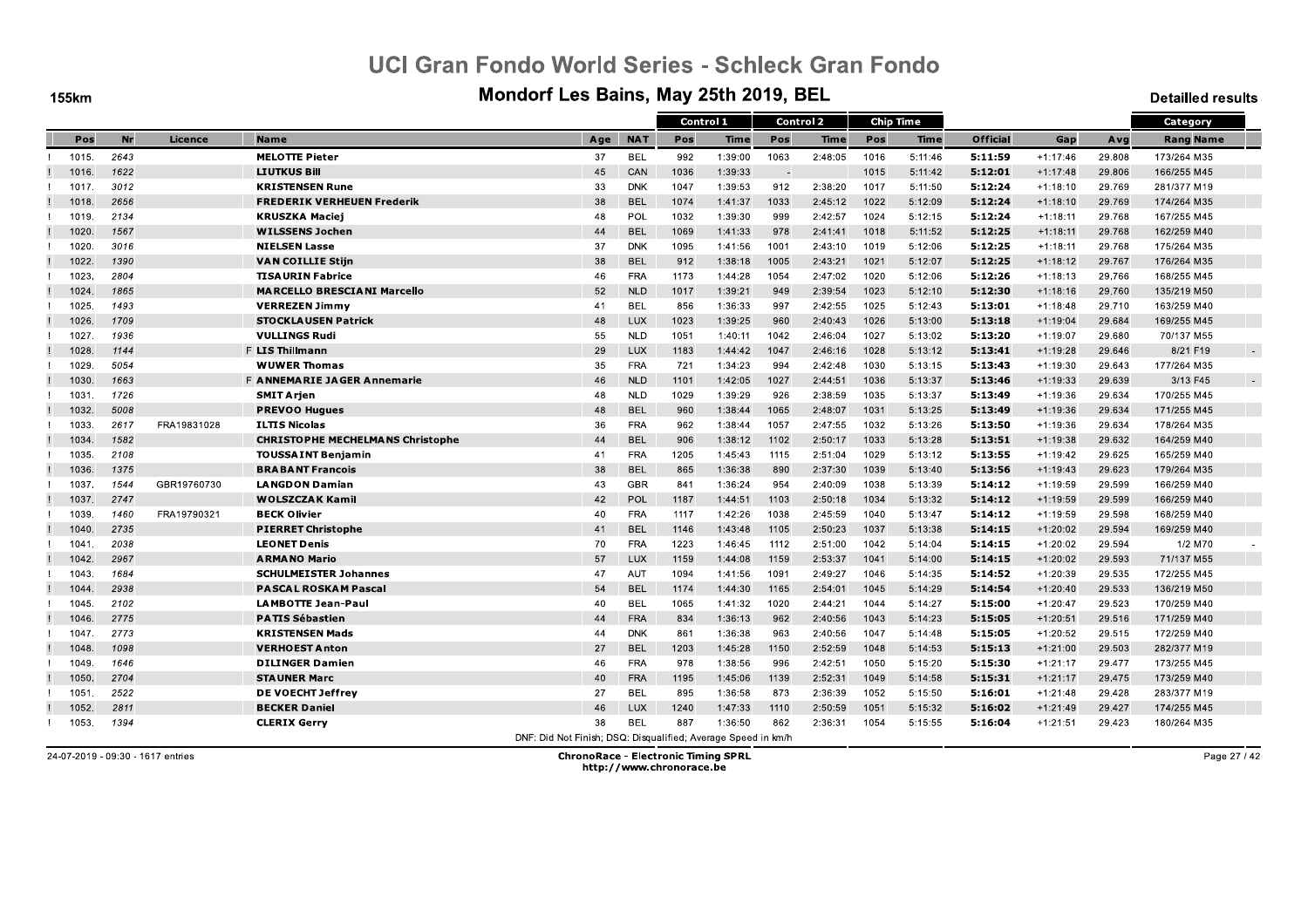**155km** 

#### Mondorf Les Bains, May 25th 2019, BEL

**Detailled results** 

|       |      |             |                                 |                                                               |            | Control 1 |         |      | Control 2 |      | <b>Chip Time</b> |                 |            |        | Category         |  |
|-------|------|-------------|---------------------------------|---------------------------------------------------------------|------------|-----------|---------|------|-----------|------|------------------|-----------------|------------|--------|------------------|--|
| Pos   | Nr   | Licence     | <b>Name</b>                     | Age                                                           | <b>NAT</b> | Pos       | Time    | Pos  | Time      | Pos  | Time             | <b>Official</b> | Gap        | Avg    | <b>Rang Name</b> |  |
| 1054. | 2998 |             | <b>PERNELLE Rémy</b>            | 62                                                            | <b>FRA</b> | 999       | 1:39:04 | 951  | 2:39:59   | 1053 | 5:15:54          | 5:16:06         | $+1:21:53$ | 29.421 | 11/33 M60        |  |
| 1055. | 1328 |             | <b>KEN MOONS Ken</b>            | 36                                                            | <b>BEL</b> | 877       | 1:36:44 | 884  | 2:36:51   | 1055 | 5:16:00          | 5:16:12         | $+1:21:59$ | 29.411 | 181/264 M35      |  |
| 1056. | 1767 | NLD19700221 | <b>ERNST Dennis</b>             | 49                                                            | <b>NLD</b> | 1030      | 1:39:29 | 1079 | 2:49:01   | 1056 | 5:16:02          | 5:16:20         | $+1:22:07$ | 29.398 | 175/255 M45      |  |
| 1057  | 1103 |             | <b>WILMOTTE Pierre-François</b> | 28                                                            | <b>BEL</b> | 1027      | 1:39:28 | 991  | 2:42:38   | 1058 | 5:16:20          | 5:16:48         | $+1:22:35$ | 29.356 | 284/377 M19      |  |
| 1058  | 1572 |             | <b>CHEUNG Joy Sie</b>           | 44                                                            | <b>NLD</b> | 1099      | 1:42:05 | 1039 | 2:46:00   | 1057 | 5:16:09          | 5:16:50         | $+1:22:37$ | 29.352 | 174/259 M40      |  |
| 1059. | 1468 |             | <b>SIX Tom</b>                  | 40                                                            | <b>BEL</b> | 689       | 1:33:52 | 940  | 2:39:36   | 1060 | 5:16:43          | 5:16:59         | $+1:22:46$ | 29.338 | 175/259 M40      |  |
| 1059  | 2675 |             | <b>VENS Bjorn</b>               | 39                                                            | <b>BEL</b> | 702       | 1:34:02 | 941  | 2:39:37   | 1062 | 5:16:49          | 5.16.59         | $+1:22:46$ | 29.338 | 182/264 M35      |  |
| 1061  | 5055 |             | <b>ROSCH Nicolas</b>            | 36                                                            | <b>FRA</b> | 879       | 1:36:45 | 1002 | 2:43:13   | 1061 | 5:16:44          | 5:17:12         | $+1:22:59$ | 29.318 | 183/264 M35      |  |
| 1062. | 1710 |             | <b>SANCHEZ Francisco</b>        | 48                                                            | <b>ESP</b> | 981       | 1:38:57 | 1036 | 2:45:55   | 1064 | 5:16:59          | 5:17:14         | $+1:23:01$ | 29.315 | 176/255 M45      |  |
| 1063  | 2837 |             | <b>HAESEN Davy</b>              | 48                                                            | <b>BEL</b> | 1271      | 1:49:32 | 1185 | 2:55:37   | 1063 | 5:16:51          | 5:17:15         | $+1:23:02$ | 29.314 | 177/255 M45      |  |
| 1064  | 1990 |             | <b>NEVEN Philip</b>             | 57                                                            | <b>BEL</b> | 1006      | 1:39:07 | 998  | 2:42:55   | 1065 | 5:17:03          | 5:17:15         | $+1:23:02$ | 29.313 | 72/137 M55       |  |
| 1065. | 2965 |             | <b>LUKOSCHEK Lothar</b>         | 56                                                            | DEU        | 1084      | 1:41:44 | 1109 | 2:50:58   | 1066 | 5:17:06          | 5:17:15         | $+1:23:02$ | 29.313 | 73/137 M55       |  |
| 1066  | 1896 |             | <b>SANDHU Harjeet</b>           | 53                                                            | DEU        | 1161      | 1:44:12 | 1145 | 2:52:51   | 1059 | 5:16:40          | 5:17:17         | $+1:23:04$ | 29.311 | 137/219 M50      |  |
| 1067  | 2658 |             | <b>CREPIN Sylvain</b>           | 38                                                            | <b>FRA</b> | 1209      | 1:46:05 | 1117 | 2:51:07   | 1067 | 5:17:17          | 5:17:37         | $+1:23:24$ | 29.279 | 184/264 M35      |  |
| 1068  | 2883 |             | <b>NIELSEN Morten Hjort</b>     | 50                                                            | <b>DNK</b> | 1169      | 1:44:25 | 1098 | 2:49:54   | 1068 | 5:17:32          | 5:17:56         | $+1:23:43$ | 29.250 | 138/219 M50      |  |
| 1069. | 1313 |             | <b>BONVALOT Ludovic</b>         | 36                                                            | <b>FRA</b> | 918       | 1:38:24 | 947  | 2:39:50   | 1069 | 5:18:01          | 5:18:13         | $+1:24:00$ | 29.225 | 185/264 M35      |  |
| 1070. | 1983 |             | <b>EWALS Marius</b>             | 56                                                            | <b>NLD</b> | 1160      | 1:44:11 | 1099 | 2:49:55   | 1072 | 5:18:06          | 5:18:21         | $+1:24:07$ | 29.213 | 74/137 M55       |  |
| 1071. | 1290 |             | <b>JANSSENS Didier</b>          | 35                                                            | <b>BEL</b> | 1123      | 1:42:30 | 1090 | 2:49:24   | 1073 | 5:18:09          | 5:18:23         | $+1:24:09$ | 29.210 | 186/264 M35      |  |
| 1072. | 1433 |             | <b>INVERSO Santiago</b>         | 39                                                            | BEL        | 1124      | 1:42:30 | 1089 | 2:49:24   | 1074 | 5:18:09          | 5:18:23         | $+1:24:09$ | 29.210 | 187/264 M35      |  |
| 1073. | 1130 |             | <b>BLEYAERT Wouter</b>          | 29                                                            | <b>BEL</b> | 882       | 1:36:46 | 1067 | 2:48:12   | 1070 | 5:18:04          | 5:18:25         | $+1:24:12$ | 29.206 | 285/377 M19      |  |
| 1074. | 1211 |             | <b>NEIRYNCK Michiel</b>         | 32                                                            | <b>BEL</b> | 725       | 1:34:26 | 1068 | 2:48:12   | 1071 | 5:18:05          | 5.18.26         | $+1:24:12$ | 29.205 | 286/377 M19      |  |
| 1075. | 2940 |             | <b>SCHMIDT Johan</b>            | 54                                                            | <b>BEL</b> | 1171      | 1:44:27 | 1128 | 2:51:37   | 1075 | 5:18:25          | 5:18:51         | $+1:24:38$ | 29.166 | 139/219 M50      |  |
| 1076. | 1735 |             | <b>VAN STRAATEN Vincent</b>     | 49                                                            | <b>NLD</b> | 1040      | 1:39:39 | 1081 | 2:49:06   | 1079 | 5:18:41          | 5.18.51         | $+1:24:38$ | 29.166 | 178/255 M45      |  |
| 1077. | 2608 |             | <b>COCQUYT Timothy</b>          | 35                                                            | <b>BEL</b> | 1046      | 1:39:52 | 1144 | 2:52:49   | 1077 | 5:18:32          | 5:18:51         | $+1:24:38$ | 29.166 | 188/264 M35      |  |
| 1078. | 2579 |             | <b>MAUCHANT Luc</b>             | 33                                                            | <b>FRA</b> | 1211      | 1:46:27 | 1161 | 2:53:42   | 1076 | 5:18:29          | 5:18:53         | $+1:24:40$ | 29.163 | 287/377 M19      |  |
| 1079  | 1801 |             | <b>TOISUL Roland</b>            | 50                                                            | LUX        | 1012      | 1:39:13 | 1037 | 2:45:57   | 1078 | 5:18:32          | 5:19:06         | $+1:24:53$ | 29.143 | 140/219 M50      |  |
| 1080  | 2750 |             | <b>BELLM Tilo</b>               | 42                                                            | DEU        | 1075      | 1:41:37 | 1104 | 2:50:20   | 1080 | 5:18:46          | 5:19:20         | $+1:25:07$ | 29.123 | 176/259 M40      |  |
| 1081  | 1758 |             | <b>SANTINI Michel</b>           | 49                                                            | <b>FRA</b> | 1044      | 1:39:45 | 1085 | 2:49:11   | 1086 | 5:19:17          | 5:19:23         | $+1:25:10$ | 29.118 | 179/255 M45      |  |
| 1082. | 2509 |             | <b>WAGNER Alexis</b>            | 25                                                            | <b>FRA</b> | 1147      | 1:43:48 | 1023 | 2:44:37   | 1082 | 5:18:54          | 5:19:27         | $+1:25:14$ | 29.111 | 288/377 M19      |  |
| 1083  | 2687 |             | <b>LAPIERRE Nicolas</b>         | 39                                                            | <b>FRA</b> | 1057      | 1:40:26 | 1003 | 2:43:19   | 1087 | 5:19:17          | 5:19:28         | $+1:25:15$ | 29.110 | 189/264 M35      |  |
| 1084  | 1265 |             | <b>VAN DER MEULEN Brecht</b>    | 34                                                            | <b>BEL</b> | 878       | 1:36:45 | 1035 | 2:45:50   | 1084 | 5:19:10          | 5:19:30         | $+1:25:16$ | 29.108 | 289/377 M19      |  |
| 1085. | 1783 |             | <b>VAN MEENSEL Dirk</b>         | 50                                                            | <b>BEL</b> | 1230      | 1:46:53 | 1125 | 2:51:24   | 1083 | 5:19:01          | 5.19.34         | $+1:25:20$ | 29.102 | 141/219 M50      |  |
| 1086. | 2885 |             | <b>RADOUX Jacques</b>           | 50                                                            | LUX        | 1224      | 1:46:45 | 1127 | 2:51:31   | 1085 | 5:19:12          | 5:19:50         | $+1:25:36$ | 29.078 | 142/219 M50      |  |
| 1087. | 1677 |             | <b>ANSELME David</b>            | 47                                                            | <b>BEL</b> | 1143      | 1:43:47 | 1141 | 2:52:44   | 1090 | 5:19:47          | 5:19:54         | $+1:25:41$ | 29.071 | 180/255 M45      |  |
| 1088  | 1798 |             | <b>POL Gerwin</b>               | 50                                                            | <b>NLD</b> | 1005      | 1:39:05 | 1010 | 2:43:57   | 1088 | 5:19:25          | 5:19:59         | $+1:25:46$ | 29.063 | 143/219 M50      |  |
| 1089. | 1796 |             | <b>GULDNER Stephane</b>         | 50                                                            | <b>FRA</b> | 1021      | 1:39:24 | 1053 | 2:46:59   | 1089 | 5:19:47          | 5:20:11         | $+1:25:57$ | 29.046 | 144/219 M50      |  |
| 1090. | 5041 |             | <b>BODEN Claude</b>             | 61                                                            | LUX        | 1212      | 1:46:35 | 1111 | 2:51:00   | 1091 | 5:19:51          | 5.20.13         | $+1:25:59$ | 29.043 | 12/33 M60        |  |
| 1091  | 2064 |             | <b>F BRUGGEMAN Ine</b>          | 33                                                            | <b>BEL</b> | 1039      | 1:39:38 | 992  | 2:42:39   | 1093 | 5:19:59          | 5:20:16         | $+1:26:03$ | 29.037 | 9/21 F19         |  |
| 1092. | 1792 |             | <b>DE WAAL Mathieu</b>          | 50                                                            | <b>NLD</b> | 1068      | 1:41:33 | 1092 | 2:49:27   | 1092 | 5:19:54          | 5.20.35         | $+1:26:22$ | 29.009 | 145/219 M50      |  |
|       |      |             |                                 | DNE: Did Not Finish: DSO: Disqualified: Average Speed in km/h |            |           |         |      |           |      |                  |                 |            |        |                  |  |

24-07-2019 - 09:30 - 1617 entries

**ChronoRace - Electronic Timing SPRL** http://www.chronorace.be

Page 28 / 42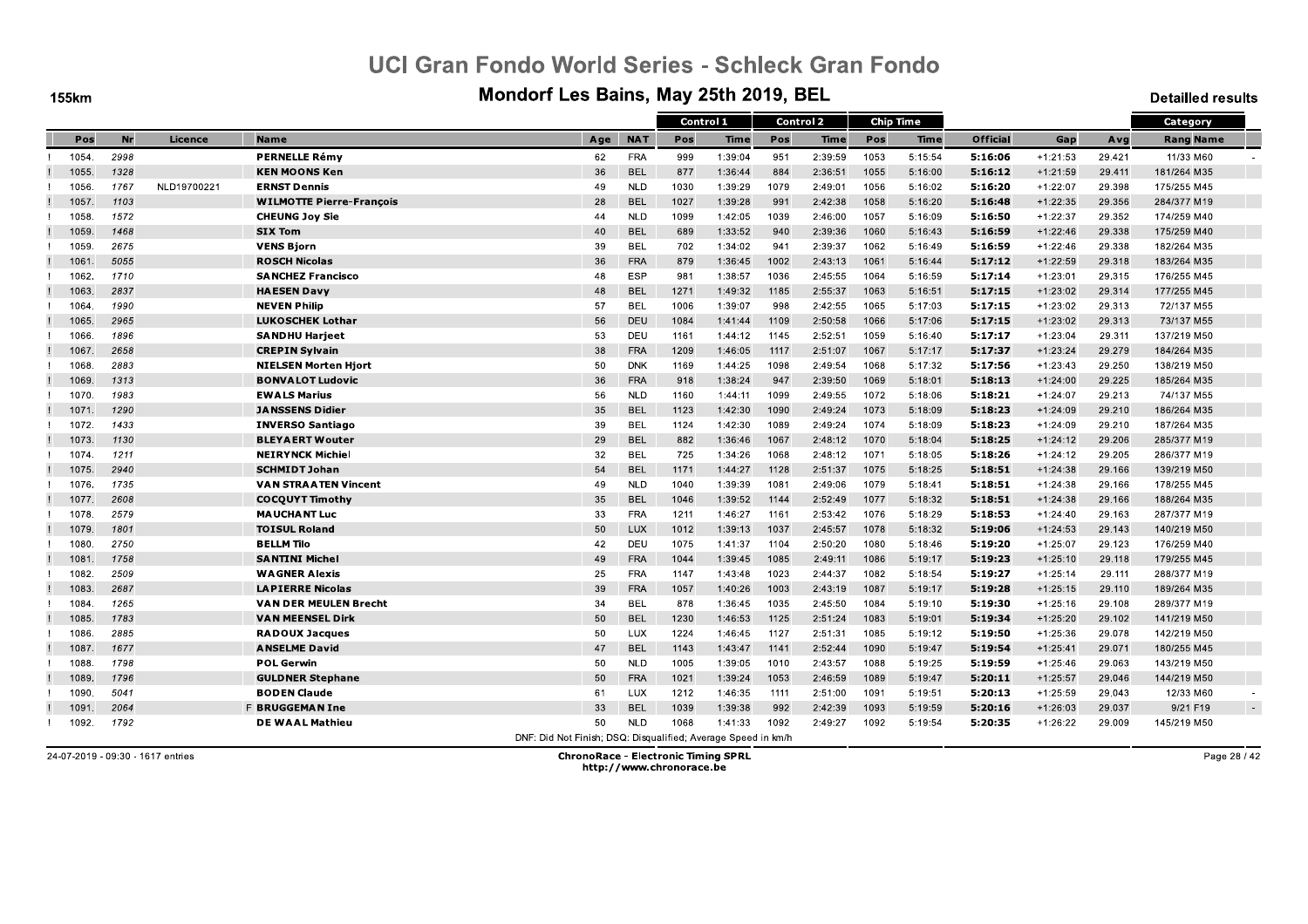**155km** 

#### Mondorf Les Bains, May 25th 2019, BEL

**Detailled results** 

|       |      |             |                               |                                                               |            | Control 1 |             |      | <b>Control 2</b> |      | <b>Chip Time</b> |                 |            |        | Category         |
|-------|------|-------------|-------------------------------|---------------------------------------------------------------|------------|-----------|-------------|------|------------------|------|------------------|-----------------|------------|--------|------------------|
| Pos   | Nr   | Licence     | <b>Name</b>                   | Age                                                           | <b>NAT</b> | Pos       | <b>Time</b> | Pos  | <b>Time</b>      | Pos  | Time             | <b>Official</b> | Gap        | Avg    | <b>Rang Name</b> |
| 1093. | 1556 |             | <b>BROWNE Mark</b>            | 43                                                            | <b>GBR</b> | 920       | 1:38:25     | 1007 | 2:43:50          | 1094 | 5:20:17          | 5:20:53         | $+1:26:40$ | 28.982 | 177/259 M40      |
| 1094  | 1885 |             | <b>IENCO Bruno</b>            | 53                                                            | <b>BEL</b> | 1015      | 1:39:18     | 1030 | 2:45:00          | 1096 | 5:20:38          | 5:21:01         | $+1:26:48$ | 28.970 | 146/219 M50      |
| 1095  | 2951 |             | <b>VAN SANTEN Bart</b>        | 55                                                            | <b>BEL</b> | 1083      | 1:41:43     | 1066 | 2:48:09          | 1098 | 5:20:54          | 5:21:01         | $+1:26:48$ | 28.969 | 75/137 M55       |
| 1096  | 2161 |             | <b>JASPERS Ivo</b>            | 58                                                            | <b>BEL</b> | 1218      | 1:46:44     | 1116 | 2:51:05          | 1097 | 5:20:50          | 5:21:02         | $+1:26:49$ | 28.968 | 76/137 M55       |
| 1097  | 1088 |             | <b>DE SMET Adriaan</b>        | 27                                                            | <b>BEL</b> | 1018      | 1:39:21     | 1174 | 2:55:12          | 1095 | 5:20:38          | 5:21:09         | $+1:26:56$ | 28.958 | 290/377 M19      |
| 1098  | 1235 |             | <b>SZYSZKA Pawel</b>          | 33                                                            | POL        | 901       | 1:37:37     | 971  | 2:41:15          | 1102 | 5:21:28          | 5:21:46         | $+1:27:33$ | 28.902 | 291/377 M19      |
| 1099  | 2784 |             | <b>GRUMSTRUP Morten</b>       | 45                                                            | <b>DNK</b> | 1345      | 1:53:49     | 1222 | 2:59:35          | 1099 | 5:21:10          | 5.21.52         | $+1:27:38$ | 28.894 | 181/255 M45      |
| 1099  | 2901 |             | <b>JENSEN Brian Stougaard</b> | 51                                                            | <b>DNK</b> | 1346      | 1:53:49     | 1223 | 2:59:36          | 1101 | 5:21:11          | 5:21:52         | $+1:27:38$ | 28.894 | 147/219 M50      |
| 1101  | 3006 |             | <b>FLAMMANG Manou</b>         | 27                                                            | LUX        | 881       | 1:36:46     | 942  | 2:39:44          | 1103 | 5:21:28          | 5:21:52         | $+1:27:38$ | 28.894 | 292/377 M19      |
| 1102  | 1920 |             | <b>REINERT Patrick</b>        | 54                                                            | LUX        | 1334      | 1:52:52     | 1242 | 3:00:52          | 1100 | 5:21:11          | 5:21:52         | $+1:27:39$ | 28.894 | 148/219 M50      |
| 1103. | 2865 |             | <b>VAN ERP Erik</b>           | 49                                                            | <b>NLD</b> | 833       | 1:36:13     | 1173 | 2:55:09          | 1081 | 5:18:52          | 5:21:52         | $+1:27:39$ | 28.893 | 182/255 M45      |
| 1104  | 3014 |             | <b>F BRUNTSE Pernille</b>     | 35                                                            | <b>DNK</b> | 1093      | 1:41:55     | 1019 | 2:44:17          | 1105 | 5:21:33          | 5:21:53         | $+1:27:40$ | 28.891 | 4/7 F35          |
| 1105  | 1770 |             | <b>LUIJKX Leon</b>            | 50                                                            | <b>NLD</b> | 954       | 1:38:39     | 932  | 2:39:22          | 1104 | 5:21:32          | 5:22:05         | $+1:27:52$ | 28.873 | 149/219 M50      |
| 1106  | 1382 |             | <b>WILLEMS Koen</b>           | 38                                                            | <b>BEL</b> | 908       | 1:38:16     | 1034 | 2:45:23          | 1108 | 5:21:48          | 5.22.06         | $+1:27:53$ | 28.872 | 190/264 M35      |
| 1107  | 1467 |             | <b>KUIJVENHOVEN Jan</b>       | 40                                                            | <b>NLD</b> | 961       | 1:38:44     | 1080 | 2:49:01          | 1106 | 5:21:41          | 5:22:07         | $+1:27:54$ | 28.870 | 178/259 M40      |
| 1108. | 2584 |             | <b>JEURISSEN Stefan</b>       | 33                                                            | <b>BEL</b> | 1142      | 1:43:43     | 1160 | 2:53:40          | 1110 | 5:21:52          | 5:22:14         | $+1:28:00$ | 28.861 | 293/377 M19      |
| 1109  | 2785 |             | <b>THOMASSEN Roger</b>        | 45                                                            | <b>NLD</b> | 1141      | 1:43:41     | 1158 | 2:53:36          | 1109 | 5:21:50          | 5:22:14         | $+1:28:00$ | 28.861 | 183/255 M45      |
| 1110  | 2926 |             | <b>DETAVERNIER Christophe</b> | 53                                                            | <b>BEL</b> | 1165      | 1:44:13     | 1106 | 2:50:53          | 1107 | 5:21:41          | 5:22:17         | $+1:28:04$ | 28.856 | 150/219 M50      |
| 1111  | 2034 | DEU19530430 | ARLT Jürgen                   | 66                                                            | <b>DEU</b> | 1214      | 1:46:39     | 1142 | 2:52:45          | 1111 | 5:21:58          | 5:22:18         | $+1:28:05$ | 28.855 | 4/10 M65         |
| 1112. | 2572 |             | <b>VANDEPUT Tom</b>           | 32                                                            | <b>BEL</b> | 1053      | 1:40:15     | 1070 | 2:48:14          | 1112 | 5:22:03          | 5:22:18         | $+1:28:05$ | 28.854 | 294/377 M19      |
| 1113. | 2025 |             | <b>COOMAN Rudy</b>            | 60                                                            | <b>BEL</b> | 1219      | 1:46:44     | 1152 | 2:53:06          | 1114 | 5:22:25          | 5:22:44         | $+1:28:31$ | 28.815 | 13/33 M60        |
| 1114  | 3005 |             | <b>BAUSE Niklas</b>           | 24                                                            | DEU        | 1305      | 1:51:23     | 1216 | 2:58:47          | 1113 | 5:22:10          | 5:22:46         | $+1:28:32$ | 28.813 | 295/377 M19      |
| 1115. | 2655 |             | <b>VANHOOREN Sam</b>          | 38                                                            | <b>BEL</b> | 1067      | 1:41:32     | 1072 | 2:48:16          | 1115 | 5:22:27          | 5.22.47         | $+1:28:34$ | 28.811 | 191/264 M35      |
| 1116. | 2605 |             | <b>VANDERBAUWHEDE Filip</b>   | 35                                                            | <b>BEL</b> | 1215      | 1:46:40     | 1164 | 2:53:55          | 1117 | 5:22:40          | 5:22:54         | $+1:28:41$ | 28.800 | 192/264 M35      |
| 1117. | 2973 |             | <b>KERKHOFS Rudi</b>          | 58                                                            | <b>BEL</b> | 1085      | 1:41:44     | 1074 | 2:48:17          | 1122 | 5:22:51          | 5:22:55         | $+1:28:42$ | 28.799 | 77/137 M55       |
| 1118  | 2514 |             | <b>WILHELM Thomas</b>         | 26                                                            | <b>FRA</b> | 1145      | 1:43:48     | 1026 | 2:44:41          | 1116 | 5:22:28          | 5:23:03         | $+1:28:50$ | 28.787 | 296/377 M19      |
| 1119. | 2857 |             | <b>VANDEPUT Dries</b>         | 49                                                            | <b>BEL</b> | 1277      | 1:49:35     | 1241 | 3:00:52          | 1120 | 5:22:48          | 5:23:06         | $+1:28:53$ | 28.783 | 184/255 M45      |
| 1120. | 1939 |             | <b>MATTHIJS Patrick</b>       | 55                                                            | <b>BEL</b> | 801       | 1:35:55     | 1062 | 2:48:05          | 1123 | 5:22:56          | 5:23:08         | $+1:28:54$ | 28.781 | 78/137 M55       |
| 1121  | 1118 |             | <b>MÖBUS Max</b>              | 28                                                            | DEU        | 1336      | 1:52:55     | 1262 | 3:02:40          | 1119 | 5:22:46          | 5:23:13         | $+1:29:00$ | 28.772 | 297/377 M19      |
| 1122  | 2815 |             | <b>METZMA NN Heiko</b>        | 46                                                            | <b>DEU</b> | 988       | 1:38:59     | 967  | 2:41:08          | 1124 | 5:23:04          | 5.23.14         | $+1:29:01$ | 28.771 | 185/255 M45      |
| 1123  | 2908 |             | <b>FRANK Daniel</b>           | 52                                                            | LUX        | 1139      | 1:43:21     | 1100 | 2:50:04          | 1118 | 5:22:43          | 5:23:15         | $+1:29:02$ | 28.770 | 151/219 M50      |
| 1124  | 1032 |             | <b>GRISAR Evert</b>           | 23                                                            | <b>BEL</b> | 885       | 1:36:49     | 1016 | 2:44:03          | 1121 | 5:22:50          | 5:23:16         | $+1:29:03$ | 28.768 | 298/377 M19      |
| 1125  | 2679 |             | <b>LISSEVELD Peter</b>        | 39                                                            | <b>NLD</b> | 1221      | 1:46:44     | 1195 | 2:56:44          | 1126 | 5:23:13          | 5:23:22         | $+1:29:08$ | 28.760 | 193/264 M35      |
| 1126  | 2666 |             | <b>MARK Meijerink</b>         | 38                                                            | <b>NLD</b> | 1220      | 1:46:44     | 1196 | 2:56:44          | 1125 | 5:23:13          | 5:23:22         | $+1:29:08$ | 28.760 | 194/264 M35      |
| 1127  | 2633 |             | <b>MALLARDI Nicola</b>        | 37                                                            | LUX        | 1241      | 1:47:34     | 1172 | 2:54:41          | 1127 | 5:23:13          | 5:23:29         | $+1:29:16$ | 28.749 | 195/264 M35      |
| 1128. | 2677 |             | <b>JEITZ Pol</b>              | 39                                                            | <b>LUX</b> | 1254      | 1:48:24     | 1205 | 2:57:46          | 1128 | 5:23:15          | 5:23:42         | $+1:29:29$ | 28.730 | 196/264 M35      |
| 1129  | 1207 |             | F MEERSSCHAUT Charlotte       | 32                                                            | <b>BEL</b> | 1098      | 1:42:04     | 1086 | 2:49:12          | 1131 | 5:23:26          | 5:23:49         | $+1:29:35$ | 28.720 | 10/21 F19        |
| 1130  | 1912 | BEL19650617 | <b>CAPPIAU Daniel</b>         | 54                                                            | <b>BEL</b> | 1087      | 1:41:46     | 1077 | 2:48:56          | 1132 | 5:23:29          | 5:23:57         | $+1:29:44$ | 28.707 | 152/219 M50      |
| 1131. | 2983 |             | <b>VANNETELBOSCH Jan</b>      | 59                                                            | <b>BEL</b> | 1257      | 1:48:32     | 1186 | 2:55:39          | 1134 | 5:23:40          | 5.23.58         | $+1:29:45$ | 28.706 | 79/137 M55       |
|       |      |             |                               | DNF: Did Not Finish; DSQ: Disqualified; Average Speed in km/h |            |           |             |      |                  |      |                  |                 |            |        |                  |

24-07-2019 - 09:30 - 1617 entries

**ChronoRace - Electronic Timing SPRL** http://www.chronorace.be

Page 29 / 42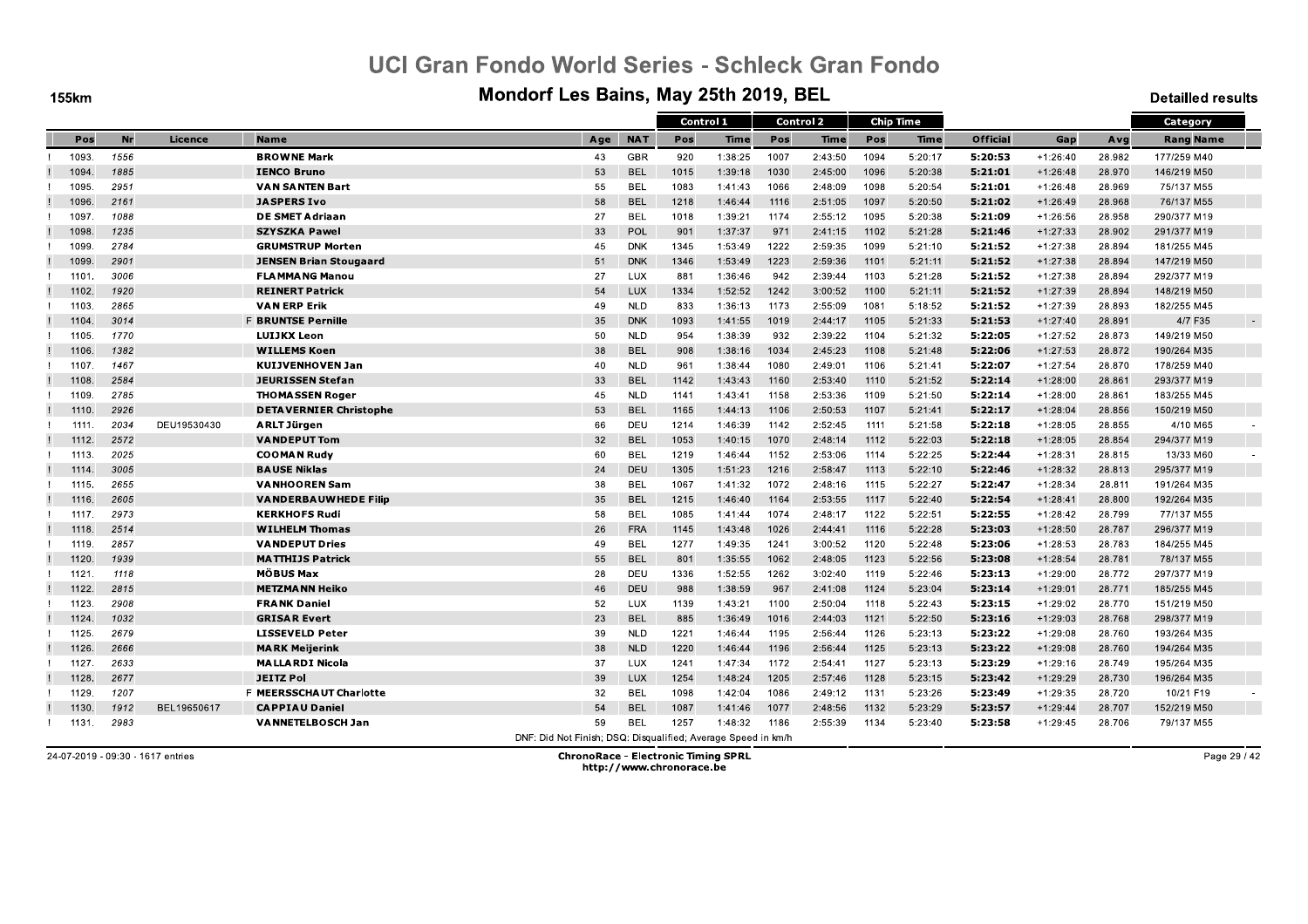**155km** 

#### Mondorf Les Bains, May 25th 2019, BEL

**Detailled results** 

|       |      |             |                                 |                                                               |            |      | Control 1 |      | <b>Control 2</b> |      | <b>Chip Time</b> |                 |            |        | Category         |  |
|-------|------|-------------|---------------------------------|---------------------------------------------------------------|------------|------|-----------|------|------------------|------|------------------|-----------------|------------|--------|------------------|--|
| Pos   | Nr   | Licence     | <b>Name</b>                     | Age                                                           | <b>NAT</b> | Pos  | Time      | Pos  | Time             | Pos  | Time             | <b>Official</b> | Gap        | Avg    | <b>Rang Name</b> |  |
| 1132. | 2839 |             | <b>THUAU Marc</b>               | 48                                                            | <b>FRA</b> | 1176 | 1:44:34   | 1113 | 2:51:01          | 1133 | 5:23:40          | 5:24:00         | $+1:29:47$ | 28.702 | 186/255 M45      |  |
| 1133. | 1645 |             | <b>F LICKER Martine</b>         | 46                                                            | <b>LUX</b> | 1080 | 1:41:40   | 1069 | 2:48:14          | 1135 | 5:23:48          | 5:24:01         | $+1:29:48$ | 28.701 | 4/13 F45         |  |
| 1134. | 2904 |             | <b>ROTTIERS Guy</b>             | 51                                                            | <b>BEL</b> | 998  | 1:39:04   | 1119 | 2:51:08          | 1130 | 5:23:20          | 5:24:01         | $+1:29:48$ | 28.701 | 153/219 M50      |  |
| 1135. | 2927 |             | <b>HENDERICKX Hedwig</b>        | 53                                                            | <b>BEL</b> | 1009 | 1:39:09   | 1124 | 2:51:21          | 1129 | 5:23:19          | 5:24:03         | $+1:29:49$ | 28.699 | 154/219 M50      |  |
| 1136. | 1141 |             | <b>PEETERMANS Niels</b>         | 29                                                            | <b>BEL</b> | 1243 | 1:47:38   | 1154 | 2:53:10          | 1137 | 5:24:03          | 5.24.18         | $+1:30:05$ | 28.676 | 299/377 M19      |  |
| 1137. | 2535 |             | <b>IMMER Maximilian</b>         | 29                                                            | <b>DEU</b> | 1185 | 1:44:45   | 1046 | 2:46:13          | 1136 | 5:23:58          | 5:24:23         | $+1:30:09$ | 28.670 | 300/377 M19      |  |
| 1138. | 1214 |             | <b>MARIO Miranda Santos</b>     | 32                                                            | <b>ESP</b> | 1179 | 1:44:37   | 1130 | 2:51:54          | 1138 | 5:24:06          | 5.24.33         | $+1:30:20$ | 28.655 | 301/377 M19      |  |
| 1139. | 3033 |             | <b>HELLEMANN Morten</b>         | 46                                                            | <b>DNK</b> | 1119 | 1:42:28   | 1143 | 2:52:49          | 1140 | 5:24:27          | 5:24:46         | $+1:30:33$ | 28.636 | 187/255 M45      |  |
| 1140. | 2941 |             | <b>COPE Matthew</b>             | 54                                                            | <b>GBR</b> | 1136 | 1:43:08   | 1134 | 2:52:09          | 1139 | 5:24:12          | 5:24:49         | $+1:30:36$ | 28.630 | 155/219 M50      |  |
| 1141. | 3002 |             | <b>VERBRAEKEN Flor</b>          | 65                                                            | <b>BEL</b> | 1286 | 1:49:57   | 1237 | 3:00:47          | 1141 | 5:24:31          | 5:24:58         | $+1:30:45$ | 28.618 | 5/10 M65         |  |
| 1142. | 2575 |             | <b>VAN DONINCK Rob</b>          | 33                                                            | <b>BEL</b> | 1061 | 1:41:15   | 1051 | 2:46:39          | 1142 | 5:24:50          | 5:25:11         | $+1:30:58$ | 28.599 | 302/377 M19      |  |
| 1143. | 1762 |             | <b>HUSKENS Guido</b>            | 49                                                            | <b>BEL</b> | 1102 | 1:42:08   | 1094 | 2:49:43          | 1147 | 5:25:00          | 5:25:15         | $+1:31:02$ | 28.593 | 188/255 M45      |  |
| 1144  | 2515 |             | <b>SCHMITZ Kevin</b>            | 26                                                            | LUX        | 1038 | 1:39:35   | 1031 | 2:45:00          | 1143 | 5:24:52          | 5:25:15         | $+1:31:02$ | 28.593 | 303/377 M19      |  |
| 1145. | 2680 |             | <b>EDWARDS Chris</b>            | 39                                                            | CAN        | 1020 | 1:39:24   | 1140 | 2:52:43          | 1146 | 5:24:58          | 5.25.17         | $+1:31:03$ | 28.590 | 197/264 M35      |  |
| 1146. | 1819 | GBR19680909 | <b>BERNEY Oliver</b>            | 51                                                            | <b>GBR</b> | 1016 | 1:39:20   | 974  | 2:41:24          | 1145 | 5:24:54          | 5:25:17         | $+1:31:04$ | 28.590 | 156/219 M50      |  |
| 1147. | 1520 |             | <b>VAN BELLE Dieter</b>         | 42                                                            | <b>BEL</b> | 1063 | 1:41:30   | 1078 | 2:49:01          | 1144 | 5:24:54          | 5:25:30         | $+1:31:17$ | 28.570 | 179/259 M40      |  |
| 1148. | 2101 |             | <b>OBERNESSER Thomas</b>        | 40                                                            | <b>FRA</b> | 905  | 1:38:07   | 983  | 2:41:51          | 1148 | 5:25:12          | 5:25:42         | $+1:31:29$ | 28.553 | 180/259 M40      |  |
| 1149. | 2861 |             | <b>PATTYN Filip</b>             | 49                                                            | <b>BEL</b> | 1118 | 1:42:26   | 1151 | 2:53:00          | 1149 | 5:25:45          | 5:25:59         | $+1:31:46$ | 28.528 | 189/255 M45      |  |
| 1150. | 1996 | BEL19620710 | <b>STEVENS Danny</b>            | 57                                                            | <b>BEL</b> | 1086 | 1:41:45   | 1101 | 2:50:17          | 1155 | 5:26:16          | 5:26:21         | $+1:32:08$ | 28.496 | 80/137 M55       |  |
| 1151. | 2004 |             | <b>VRAUWDEUNT Ronald</b>        | 58                                                            | <b>NLD</b> | 1071 | 1:41:34   | 1044 | 2:46:06          | 1152 | 5:26:04          | 5:26:22         | $+1:32:09$ | 28.494 | 81/137 M55       |  |
| 1151. | 1905 | NLD19650902 | <b>VRAUWDEUNT Edwin</b>         | 54                                                            | <b>NLD</b> | 1089 | 1:41:47   | 1043 | 2:46:05          | 1156 | 5:26:17          | 5:26:22         | $+1:32:09$ | 28.494 | 157/219 M50      |  |
| 1153  | 1933 |             | <b>BAETES Raymon</b>            | 55                                                            | <b>BEL</b> | 1091 | 1:41:49   | 1073 | 2:48:17          | 1157 | 5:26:21          | 5:26:24         | $+1:32:11$ | 28.492 | 82/137 M55       |  |
| 1154  | 2002 |             | <b>JAMIE CAREY Jamie</b>        | 57                                                            | <b>NZL</b> | 1162 | 1:44:13   | 1162 | 2:53:43          | 1153 | 5:26:10          | 5.26.24         | $+1:32:11$ | 28.492 | 83/137 M55       |  |
| 1155. | 2749 |             | <b>FRUSCH Pascal</b>            | 42                                                            | <b>NLD</b> | 1070 | 1:41:34   | 1131 | 2:52:06          | 1150 | 5:25:52          | 5:26:24         | $+1:32:11$ | 28.492 | 181/259 M40      |  |
| 1156. | 1969 |             | <b>GERRIT VOLCKERYCK Gerrit</b> | 56                                                            | <b>BEL</b> | 1166 | 1:44:13   | 1181 | 2:55:28          | 1154 | 5:26:14          | 5:26:24         | $+1:32:11$ | 28.492 | 84/137 M55       |  |
| 1157  | 1852 |             | <b>KAUFFMANN Carlo</b>          | 52                                                            | <b>LUX</b> | 1078 | 1:41:39   | 1075 | 2:48:32          | 1151 | 5:26:00          | 5:26:35         | $+1:32:22$ | 28.475 | 158/219 M50      |  |
| 1158  | 2007 |             | <b>EDDY HAEST Eddy</b>          | 58                                                            | <b>BEL</b> | 788  | 1:35:51   | 1332 | 3:09:00          | 1159 | 5:26:42          | 5:26:53         | $+1:32:40$ | 28.450 | 85/137 M55       |  |
| 1159. | 2754 |             | <b>GRINAN Mich</b>              | 42                                                            | <b>LUX</b> | 1167 | 1:44:17   | 1121 | 2:51:13          | 1158 | 5:26:24          | 5:27:01         | $+1:32:48$ | 28.438 | 182/259 M40      |  |
| 1160. | 1943 |             | <b>ZAVETTIERI Peppino</b>       | 55                                                            | <b>FRA</b> | 1229 | 1:46:50   | 1176 | 2:55:19          | 1163 | 5:27:10          | 5:27:18         | $+1:33:05$ | 28.413 | 86/137 M55       |  |
| 1161  | 2662 |             | <b>KÄMPER Knut</b>              | 38                                                            | DEU        | 1152 | 1:43:52   | 1095 | 2:49:45          | 1161 | 5:26:52          | 5:27:21         | $+1:33:08$ | 28.410 | 198/264 M35      |  |
| 1162. | 2876 |             | <b>DAVID Siebenaler</b>         | 50                                                            | LUX        | 1283 | 1:49:53   | 1252 | 3:01:44          | 1160 | 5:26:43          | 5:27:22         | $+1:33:09$ | 28.408 | 159/219 M50      |  |
| 1163. | 1451 |             | <b>KLEMMER Olivier</b>          | 40                                                            | <b>LUX</b> | 1284 | 1:49:53   | 1254 | 3:01:44          | 1162 | 5:26:58          | 5:27:37         | $+1:33:24$ | 28.386 | 183/259 M40      |  |
| 1164  | 5081 |             | <b>LOOMANS Ignace</b>           | 21                                                            | <b>BEL</b> | 1024 | 1:39:27   | 1013 | 2:43:59          | 1164 | 5:27:20          | 5:27:47         | $+1:33:34$ | 28.372 | 304/377 M19      |  |
| 1165. | 3034 |             | <b>CHRISTENSEN Gert Trane</b>   | 46                                                            | <b>DNK</b> | 1172 | 1:44:28   | 1192 | 2:55:55          | 1166 | 5:27:23          | 5:27:47         | $+1:33:34$ | 28.372 | 190/255 M45      |  |
| 1166. | 3030 |             | F KOK Anja                      | 45                                                            | <b>DNK</b> | 1170 | 1:44:26   | 1191 | 2:55:54          | 1165 | 5:27:21          | 5:27:47         | $+1:33:34$ | 28.372 | 5/13 F45         |  |
| 1167  | 1898 |             | <b>VAN DE VIJVER Arnoud</b>     | 54                                                            | <b>NLD</b> | 1273 | 1:49:33   | 1207 | 2:57:54          | 1167 | 5:27:23          | 5:27:49         | $+1:33:35$ | 28.369 | 160/219 M50      |  |
| 1168. | 1465 | BEL19790215 | <b>COX Robby</b>                | 40                                                            | BEL        | 1453 | 2:02:12   | 1306 | 3:05:37          | 1168 | 5:27:27          | 5.27.52         | $+1:33:39$ | 28.364 | 184/259 M40      |  |
| 1169. | 2797 |             | F MCCA NN Claire                | 46                                                            | <b>GBR</b> | 1251 | 1:48:18   | 1183 | 2:55:35          | 1169 | 5:27:46          | 5:28:04         | $+1:33:51$ | 28.347 | 6/13 F45         |  |
| 1170. | 5086 |             | <b>VYNCHE Mich</b>              | 36                                                            | <b>BEL</b> | 1129 | 1:42:52   | 1148 | 2:52:55          | 1170 | 5:28:31          | 5:28:47         | $+1:34:34$ | 28.285 | 199/264 M35      |  |
|       |      |             |                                 | DNF: Did Not Finish: DSO: Disqualified: Average Speed in km/h |            |      |           |      |                  |      |                  |                 |            |        |                  |  |

24-07-2019 - 09:30 - 1617 entries

**ChronoRace - Electronic Timing SPRL** http://www.chronorace.be

Page 30 / 42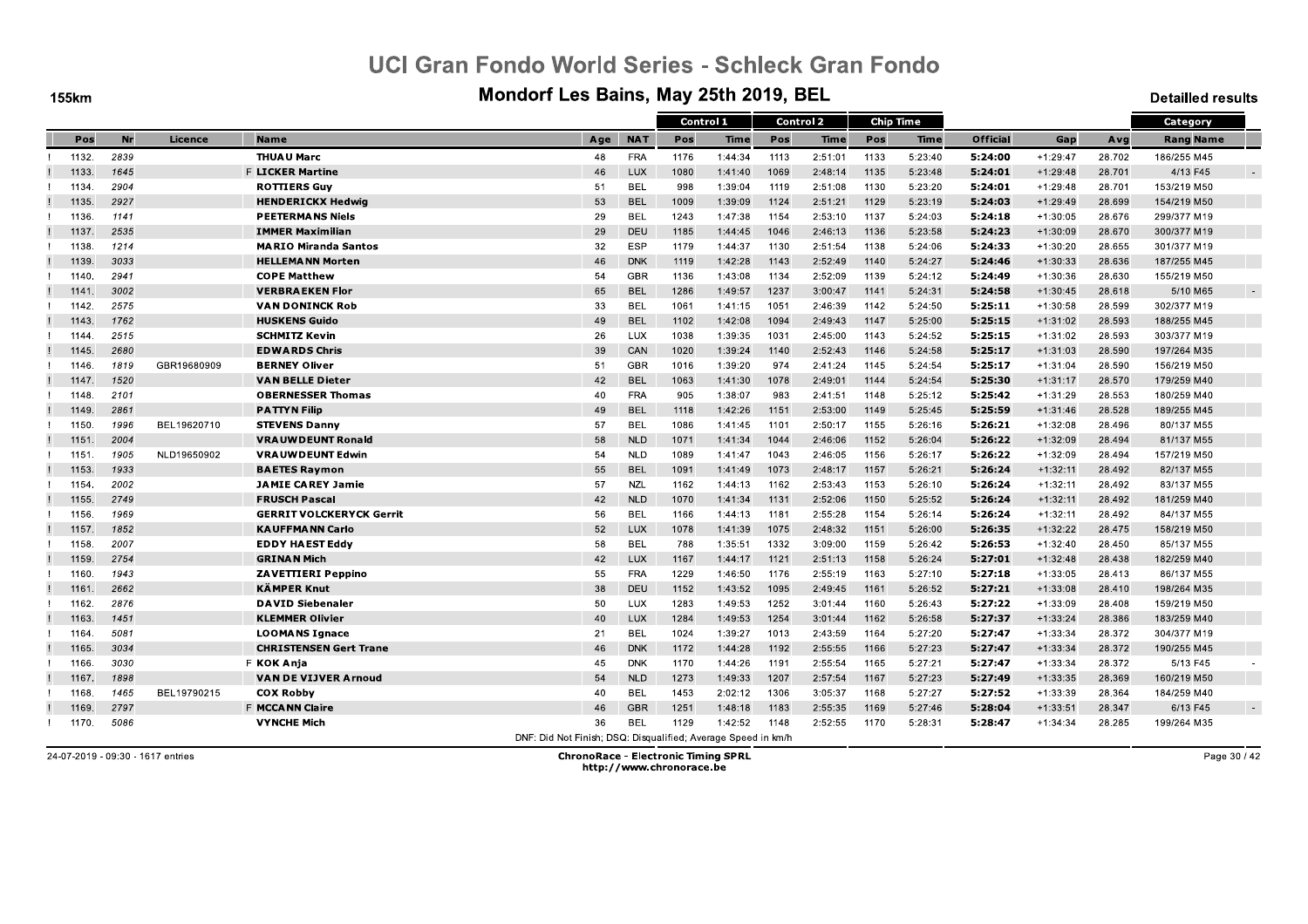**155km** 

#### Mondorf Les Bains, May 25th 2019, BEL

**Detailled results** 

|       |           |             |                                     |                                                               |            | Control 1 |             | <b>Control 2</b> |         |      | <b>Chip Time</b> |          |            |        | Category         |  |
|-------|-----------|-------------|-------------------------------------|---------------------------------------------------------------|------------|-----------|-------------|------------------|---------|------|------------------|----------|------------|--------|------------------|--|
| Pos   | <b>Nr</b> | Licence     | <b>Name</b>                         | Age                                                           | <b>NAT</b> | Pos       | <b>Time</b> | Pos              | Time    | Pos  | Time             | Official | Gap        | Avg    | <b>Rang Name</b> |  |
| 1171. | 2976      |             | <b>KIM Pedersen</b>                 | 59                                                            | <b>DNK</b> | 1227      | 1:46:47     | 1147             | 2:52:54 | 1171 | 5:28:45          | 5:28:56  | $+1:34:43$ | 28.272 | 87/137 M55       |  |
| 1172. | 2970      |             | <b>HEEP Peter</b>                   | 58                                                            | <b>DEU</b> | 1231      | 1:46:54     | 1178             | 2:55:24 | 1172 | 5:28:56          | 5:28:56  | $+1:34:43$ | 28.272 | 88/137 M55       |  |
| 1173. | 1761      |             | <b>MOOENS Patrick</b>               | 49                                                            | <b>BEL</b> | 1279      | 1:49:40     | 1155             | 2:53:17 | 1174 | 5:29:05          | 5:29:18  | $+1:35:04$ | 28.242 | 191/255 M45      |  |
| 1174. | 2766      |             | <b>ELAUT Thierry</b>                | 43                                                            | <b>BEL</b> | 1207      | 1:45:51     | 1169             | 2:54:06 | 1173 | 5:28:59          | 5:29:36  | $+1:35:23$ | 28.215 | 185/259 M40      |  |
| 1175. | 2907      | LUX19670901 | <b>JANSSEN Edgar</b>                | 52                                                            | <b>LUX</b> | 1262      | 1:49:12     | 1168             | 2:54:05 | 1175 | 5:29:06          | 5:29:51  | $+1:35:38$ | 28.194 | 161/219 M50      |  |
| 1176. | 5001      |             | <b>WARNEZ Franky</b>                | 52                                                            | <b>LUX</b> | 1316      | 1:51:30     | 1224             | 2:59:36 | 1176 | 5:29:28          | 5:29:55  | $+1:35:41$ | 28.189 | 162/219 M50      |  |
| 1177  | 2162      |             | <b>BAUWENS Jean Pierre</b>          | 61                                                            | <b>BEL</b> | 1320      | 1:51:41     | 1230             | 2:59:55 | 1177 | 5:29:39          | 5.29.55  | $+1:35:42$ | 28.188 | 14/33 M60        |  |
| 1178. | 1886      |             | <b>HEBBEN Jos</b>                   | 53                                                            | <b>NLD</b> | 1369      | 1:54:20     | 1264             | 3:02:49 | 1178 | 5:29:43          | 5:30:21  | $+1:36:08$ | 28.151 | 163/219 M50      |  |
| 1179. | 3021      |             | <b>VANDOORNE Steven</b>             | 41                                                            | <b>BEL</b> | 1285      | 1:49:55     | 1215             | 2:58:46 | 1179 | 5:30:05          | 5.30.33  | $+1:36:20$ | 28.134 | 186/259 M40      |  |
| 1180. | 1119      |             | <b>WOUTERS Wouter</b>               | 28                                                            | <b>BEL</b> | 896       | 1:37:01     | 1004             | 2:43:20 | 1183 | 5:30:39          | 5:30:53  | $+1:36:40$ | 28.106 | 305/377 M19      |  |
| 1181. | 1448      |             | <b>FERRAZZI Eric</b>                | 40                                                            | <b>FRA</b> | 1060      | 1:41:13     | 1097             | 2:49:54 | 1180 | 5:30:30          | 5:30:53  | $+1:36:40$ | 28.106 | 187/259 M40      |  |
| 1182. | 2026      |             | <b>MORRELL Christopher</b>          | 60                                                            | <b>GBR</b> | 1158      | 1:44:06     | 1180             | 2:55:28 | 1182 | 5:30:37          | 5:30:54  | $+1:36:41$ | 28.104 | 15/33 M60        |  |
| 1183  | 2602      |             | <b>PRESOTTO Danilo</b>              | 35                                                            | CHE        | 1236      | 1:47:18     | 1146             | 2:52:51 | 1181 | 5:30:33          | 5:31:02  | $+1:36:48$ | 28.094 | 200/264 M35      |  |
| 1184  | 2816      |             | <b>VAN GIJSEL Stefan</b>            | 46                                                            | <b>BEL</b> | 1281      | 1:49:49     | 1226             | 2:59:39 | 1184 | 5:30:42          | 5.31.16  | $+1:37:02$ | 28.074 | 192/255 M45      |  |
| 1185. | 1999      |             | <b>JONGENELEN Jacko</b>             | 57                                                            | <b>NLD</b> | 1258      | 1:48:39     | 1179             | 2:55:25 | 1185 | 5:31:10          | 5:31:23  | $+1:37:10$ | 28.064 | 89/137 M55       |  |
| 1186. | 1071      |             | <b>STEIN Tom</b>                    | 26                                                            | <b>LUX</b> | 971       | 1:38:52     | 965              | 2:41:03 | 1186 | 5:31:45          | 5:32:02  | $+1:37:49$ | 28.008 | 306/377 M19      |  |
| 1187  | 1880      |             | <b>ALEXANDER SIEGMETH Alexander</b> | 53                                                            | AUT        | 1232      | 1:46:54     | 1184             | 2:55:35 | 1187 | 5:31:45          | 5:32:18  | $+1:38:04$ | 27.987 | 164/219 M50      |  |
| 1188  | 1672      |             | <b>MEYNEN Bart</b>                  | 47                                                            | <b>BEL</b> | 1121      | 1:42:29     | 1123             | 2:51:18 | 1188 | 5:32:11          | 5:32:31  | $+1:38:17$ | 27.968 | 193/255 M45      |  |
| 1189. | 2831      |             | <b>BOUR Christian</b>               | 47                                                            | LUX        | 1233      | 1:47:02     | 1166             | 2:54:02 | 1193 | 5:32:21          | 5:32:40  | $+1:38:27$ | 27.956 | 194/255 M45      |  |
| 1190. | 2930      | FRA19660408 | <b>CLAUDEL Gilles</b>               | 53                                                            | <b>FRA</b> | 1110      | 1:42:19     | 1193             | 2:55:56 | 1189 | 5:32:15          | 5:32:43  | $+1:38:30$ | 27.951 | 165/219 M50      |  |
| 1191. | 1854      | FRA19670508 | <b>PIAT Olivier</b>                 | 52                                                            | <b>FRA</b> | 1112      | 1:42:23     | 1190             | 2:55:54 | 1192 | 5:32:19          | 5:32:43  | $+1:38:30$ | 27.951 | 166/219 M50      |  |
| 1192. | 2144      |             | <b>STENGER Alexandre</b>            | 50                                                            | <b>FRA</b> | 1111      | 1:42:20     | 1189             | 2:55:54 | 1191 | 5:32:16          | 5:32:43  | $+1:38:30$ | 27.951 | 167/219 M50      |  |
| 1193. | 1540      |             | <b>RIEHL Marc</b>                   | 43                                                            | <b>LUX</b> | 1106      | 1:42:16     | 1133             | 2:52:09 | 1190 | 5:32:15          | 5.32.51  | $+1:38:38$ | 27.939 | 188/259 M40      |  |
| 1194. | 2891      |             | JACOBS Johan                        | 50                                                            | <b>BEL</b> | 1289      | 1:50:03     | 1235             | 3:00:42 | 1196 | 5:32:30          | 5:32:58  | $+1:38:45$ | 27.930 | 168/219 M50      |  |
| 1195. | 2964      |             | <b>DE FEYTER Peter</b>              | 56                                                            | <b>BEL</b> | 1288      | 1:50:01     | 1239             | 3:00:51 | 1194 | 5:32:27          | 5:32:58  | $+1:38:45$ | 27.930 | 90/137 M55       |  |
| 1195. | 2710      |             | <b>BLANCQUAERT Koen</b>             | 40                                                            | <b>BEL</b> | 1291      | 1:50:04     | 1238             | 3:00:50 | 1195 | 5:32:30          | 5:32:58  | $+1:38:45$ | 27.930 | 189/259 M40      |  |
| 1197. | 2571      |             | <b>SABATIER Benjamin</b>            | 32                                                            | <b>FRA</b> | 888       | 1:36:50     | 816              | 2:34:10 | 1197 | 5:32:42          | 5:33:03  | $+1:38:50$ | 27.922 | 307/377 M19      |  |
| 1198. | 5080      |             | <b>LOOMANS Antoon</b>               | 56                                                            | <b>BEL</b> | 1213      | 1:46:37     | 1118             | 2:51:08 | 1200 | 5:33:09          | 5:33:27  | $+1:39:13$ | 27.890 | 91/137 M55       |  |
| 1199. | 2745      |             | <b>FLYGARE Andre</b>                | 42                                                            | DEU        | 1092      | 1:41:53     | 1157             | 2:53:28 | 1199 | 5:33:08          | 5:33:29  | $+1:39:16$ | 27.887 | 190/259 M40      |  |
| 1200  | 2888      |             | <b>ELST Gert</b>                    | 50                                                            | <b>BEL</b> | 1265      | 1:49:21     | 1218             | 2:59:08 | 1198 | 5:32:53          | 5.33.32  | $+1:39:19$ | 27.882 | 169/219 M50      |  |
| 1201  | 2628      |             | <b>MATHON Florent</b>               | 36                                                            | <b>BEL</b> | 1204      | 1:45:29     | 1198             | 2:57:09 | 1201 | 5:33:38          | 5:33:55  | $+1:39:42$ | 27.851 | 201/264 M35      |  |
| 1202. | 1998      |             | <b>KRIES Paul</b>                   | 57                                                            | <b>LUX</b> | 1323      | 1:51:43     | 1249             | 3:01:31 | 1202 | 5:33:51          | 5:34:05  | $+1:39:52$ | 27.837 | 92/137 M55       |  |
| 1203. | 3036      |             | <b>MARK FRAEYMAN Mark</b>           | 48                                                            | <b>BEL</b> | 1132      | 1:42:56     | 1188             | 2:55:49 | 1204 | 5:34:20          | 5:34:35  | $+1:40:22$ | 27.796 | 195/255 M45      |  |
| 1204  | 2808      |             | <b>THEES Erik</b>                   | 46                                                            | DEU        | 1308      | 1:51:24     | 1213             | 2:58:38 | 1203 | 5:34:10          | 5:34:36  | $+1:40:22$ | 27.794 | 196/255 M45      |  |
| 1205. | 2825      |             | <b>BONIFAS Claude</b>               | 47                                                            | <b>LUX</b> | 1268      | 1:49:29     | 1209             | 2:58:19 | 1205 | 5:34:34          | 5:35:02  | $+1:40:49$ | 27.758 | 197/255 M45      |  |
| 1206. | 2829      |             | <b>COLONELLO Michael</b>            | 47                                                            | <b>FRA</b> | 1303      | 1:51:21     | 1234             | 3:00:25 | 1206 | 5:34:36          | 5:35:05  | $+1:40:52$ | 27.754 | 198/255 M45      |  |
| 1207. | 1213      |             | <b>VAN DEN DRIES Bart</b>           | 32                                                            | <b>BEL</b> | 1202      | 1:45:27     | 1149             | 2:52:58 | 1208 | 5:35:04          | 5:35:24  | $+1:41:11$ | 27.727 | 308/377 M19      |  |
| 1208. | 2516      |             | <b>KREMER Thomas</b>                | 26                                                            | <b>FRA</b> | 984       | 1:38:58     | 1129             | 2:51:38 | 1211 | 5:35:17          | 5:35:28  | $+1:41:14$ | 27.723 | 309/377 M19      |  |
| 1209. | 1790      |             | <b>RIGOZZI Antonio</b>              | 50                                                            | CHE.       | 1226      | 1:46:47     | 1236             | 3:00:44 | 1207 | 5:34:57          | 5.35.32  | $+1:41:19$ | 27.716 | 170/219 M50      |  |
|       |           |             |                                     | DNF: Did Not Finish; DSQ: Disqualified; Average Speed in km/h |            |           |             |                  |         |      |                  |          |            |        |                  |  |

24-07-2019 - 09:30 - 1617 entries

**ChronoRace - Electronic Timing SPRL** http://www.chronorace.be

Page 31 / 42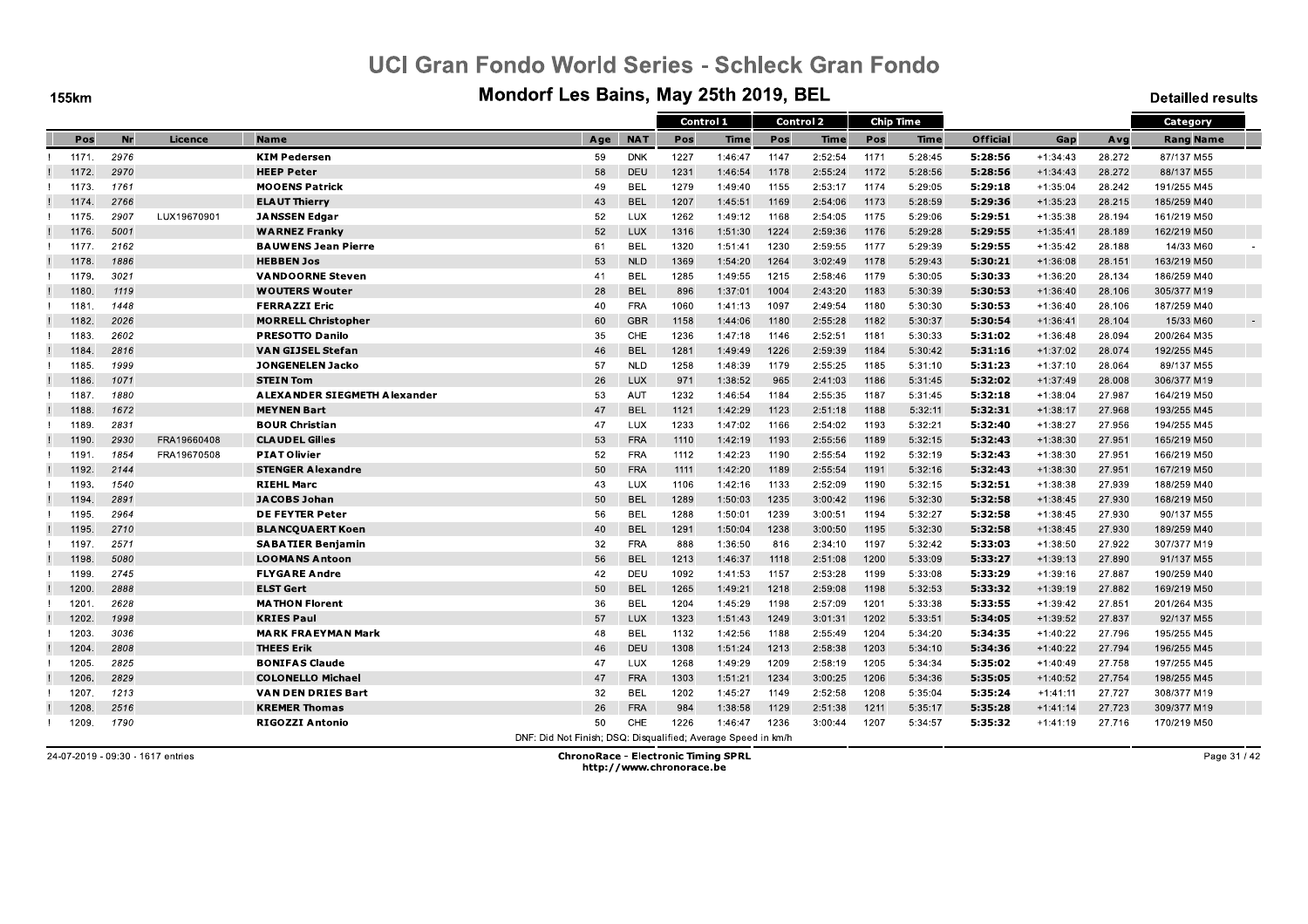**155km** 

#### Mondorf Les Bains, May 25th 2019, BEL

**Detailled results** 

|       |      |             |                            |                                                               |            | Control 1 |             |      | Control 2 |      | <b>Chip Time</b> |                 |            |        | Category         |  |
|-------|------|-------------|----------------------------|---------------------------------------------------------------|------------|-----------|-------------|------|-----------|------|------------------|-----------------|------------|--------|------------------|--|
| Pos   | Nr   | Licence     | <b>Name</b>                | Age                                                           | <b>NAT</b> | Pos       | <b>Time</b> | Pos  | Time      | Pos  | <b>Time</b>      | <b>Official</b> | Gap        | Avg    | <b>Rang Name</b> |  |
| 1210. | 2569 |             | <b>BURMS Tom</b>           | 32                                                            | <b>BEL</b> | 1382      | 1:55:13     | 1251 | 3:01:42   | 1209 | 5:35:05          | 5:35:36         | $+1:41:23$ | 27.711 | 310/377 M19      |  |
| 1211. | 1768 |             | DE WAARD Jan               | 49                                                            | <b>NLD</b> | 1175      | 1:44:33     | 1122 | 2:51:17   | 1212 | 5:35:23          | 5:35:40         | $+1:41:27$ | 27.705 | 199/255 M45      |  |
| 1212. | 1480 |             | <b>DEFRAEYE Kevin</b>      | 41                                                            | <b>BEL</b> | 1235      | 1:47:18     | 1170 | 2:54:21   | 1210 | 5:35:13          | 5:35:51         | $+1:41:38$ | 27.690 | 191/259 M40      |  |
| 1213. | 2798 |             | <b>DE NYS Kris</b>         | 46                                                            | <b>BEL</b> | 1403      | 1:56:27     | 1314 | 3:06:10   | 1213 | 5:35:39          | 5:36:04         | $+1:41:51$ | 27.672 | 200/255 M45      |  |
| 1214  | 5067 |             | <b>JULAZAPEH David</b>     | 53                                                            | <b>USA</b> | 1337      | 1:52:57     | 1319 | 3:06:20   | 1214 | 5:35:45          | 5:36:19         | $+1:42:06$ | 27.652 | 171/219 M50      |  |
| 1215. | 1077 |             | <b>KUPPENS Joost</b>       | 26                                                            | <b>BEL</b> | 1197      | 1:45:10     | 1284 | 3:04:26   | 1216 | 5:36:07          | 5:36:21         | $+1:42:08$ | 27.649 | 311/377 M19      |  |
| 1216. | 1887 |             | <b>VAN ERK René</b>        | 53                                                            | <b>NLD</b> | 1130      | 1:42:54     | 1126 | 2:51:31   | 1215 | 5:35:50          | 5.36.26         | $+1:42:13$ | 27.643 | 172/219 M50      |  |
| 1217. | 2591 |             | <b>BERTEMES Paul</b>       | 34                                                            | LUX        | 1252      | 1:48:22     | 1206 | 2:57:46   | 1217 | 5:36:08          | 5:36:37         | $+1:42:23$ | 27.628 | 312/377 M19      |  |
| 1218  | 1940 |             | <b>VAN BOVEN Dirk</b>      | 55                                                            | <b>BEL</b> | 1217      | 1:46:41     | 1214 | 2:58:43   | 1218 | 5:36:28          | 5.36.38         | $+1:42:25$ | 27.626 | 93/137 M55       |  |
| 1219. | 2875 |             | <b>WIETOR Alain</b>        | 49                                                            | LUX        | 1374      | 1:54:26     | 1281 | 3:04:17   | 1219 | 5:36:33          | 5:37:05         | $+1:42:52$ | 27.589 | 201/255 M45      |  |
| 1220  | 2740 |             | <b>PARMENTIER Franck</b>   | 42                                                            | <b>FRA</b> | 1198      | 1:45:10     | 1255 | 3:01:46   | 1220 | 5:37:23          | 5:38:00         | $+1:43:47$ | 27.514 | 192/259 M40      |  |
| 1221  | 2637 |             | VAN WIJK Adriaan           | 37                                                            | ZAF        | 1292      | 1:50:06     | 1250 | 3:01:34   | 1222 | 5:37:43          | 5:38:02         | $+1:43:49$ | 27.511 | 202/264 M35      |  |
| 1222. | 5092 |             | <b>VELDHUIS Mark</b>       | 41                                                            | <b>NLD</b> | 1351      | 1:53:57     | 1261 | 3:02:37   | 1221 | 5:37:40          | 5:38:08         | $+1:43:54$ | 27.504 | 193/259 M40      |  |
| 1223. | 2731 |             | F WISNOSKY Emily           | 41                                                            | <b>USA</b> | 1278      | 1:49:40     | 1277 | 3:03:44   | 1223 | 5:37:50          | 5.38.32         | $+1:44:19$ | 27.470 | 6/13 F40         |  |
| 1224  | 1060 | FRA19931009 | <b>F WINKEL Laura</b>      | 26                                                            | <b>FRA</b> | 1194      | 1:45:05     | 1163 | 2:53:52   | 1224 | 5:38:28          | 5:38:38         | $+1:44:25$ | 27.463 | 11/21 F19        |  |
| 1225. | 1257 |             | <b>CANNING Andrew</b>      | 33                                                            | <b>GBR</b> | 1269      | 1:49:29     | 1204 | 2:57:42   | 1226 | 5:39:03          | 5:39:28         | $+1:45:15$ | 27.395 | 313/377 M19      |  |
| 1226. | 1845 |             | <b>WEST James</b>          | 52                                                            | AUS        | 1135      | 1:43:02     | 1135 | 2:52:09   | 1225 | 5:38:59          | 5:39:37         | $+1:45:23$ | 27.384 | 173/219 M50      |  |
| 1227  | 2856 |             | <b>WALCH Marc</b>          | 48                                                            | LUX        | 1375      | 1:54:26     | 1282 | 3:04:21   | 1227 | 5:39:06          | 5:39:39         | $+1:45:26$ | 27.380 | 202/255 M45      |  |
| 1228. | 5083 |             | <b>F FLIES Sandy</b>       | 47                                                            | LUX        | 1307      | 1:51:24     | 1244 | 3:00:53   | 1228 | 5:39:17          | 5:39:46         | $+1:45:32$ | 27.372 | 7/13 F45         |  |
| 1229. | 1615 |             | <b>BILLE Franky</b>        | 45                                                            | <b>BEL</b> | 1180      | 1:44:38     | 1187 | 2:55:47   | 1231 | 5:39:41          | 5:39:51         | $+1:45:38$ | 27.364 | 203/255 M45      |  |
| 1230. | 1459 |             | <b>ROBERT Vasta</b>        | 63                                                            | <b>USA</b> | 1287      | 1:49:59     | 1288 | 3:04:48   | 1229 | 5:39:35          | 5:39:59         | $+1:45:46$ | 27.354 | 16/33 M60        |  |
| 1231  | 2828 |             | <b>VERMEULEN Jo</b>        | 47                                                            | <b>BEL</b> | 1270      | 1:49:31     | 1221 | 2:59:21   | 1230 | 5:39:41          | 5:40:09         | $+1:45:56$ | 27.340 | 204/255 M45      |  |
| 1232. | 1853 |             | <b>PASTOOR Casper</b>      | 52                                                            | <b>NLD</b> | 1248      | 1:48:02     | 1212 | 2:58:37   | 1233 | 5:39:49          | 5:40:23         | $+1:46:10$ | 27.322 | 174/219 M50      |  |
| 1233. | 2760 |             | VAN DE GRIJP Ralph         | 43                                                            | <b>NLD</b> | 1088      | 1:41:47     | 1132 | 2:52:08   | 1234 | 5:39:57          | 5:40:24         | $+1:46:10$ | 27.321 | 194/259 M40      |  |
| 1234. | 5037 |             | <b>DE BRUYNE Geert</b>     | 54                                                            | <b>BEL</b> | 1302      | 1:51:08     | 1267 | 3:03:00   | 1232 | 5:39:48          | 5:40:31         | $+1:46:18$ | 27.311 | 175/219 M50      |  |
| 1235. | 2890 |             | <b>CHRISTIAENS Gerry</b>   | 50                                                            | <b>BEL</b> | 1266      | 1:49:24     | 1211 | 2:58:36   | 1235 | 5:40:28          | 5:41:00         | $+1:46:47$ | 27.272 | 176/219 M50      |  |
| 1236. | 2024 |             | <b>TIMMERMANS Wim</b>      | 60                                                            | <b>BEL</b> | 1297      | 1:50:17     | 1227 | 2:59:39   | 1236 | 5:40:55          | 5:41:11         | $+1:46:58$ | 27.257 | 17/33 M60        |  |
| 1237  | 2672 |             | <b>SKRZYPCZAK Michel</b>   | 38                                                            | <b>FRA</b> | 1156      | 1:44:04     | 1231 | 2:59:55   | 1238 | 5:41:26          | 5:41:36         | $+1:47:22$ | 27.225 | 203/264 M35      |  |
| 1238. | 2681 |             | <b>GROSZ Olivier</b>       | 39                                                            | <b>FRA</b> | 1348      | 1:53:52     | 1293 | 3:04:57   | 1237 | 5:41:08          | 5:41:41         | $+1:47:28$ | 27.217 | 204/264 M35      |  |
| 1239  | 5095 |             | <b>VAN DER GULIK Joost</b> | 31                                                            | <b>NLD</b> | 1253      | 1:48:22     | 1245 | 3:01:13   | 1239 | 5:41:34          | 5.42.02         | $+1:47:49$ | 27.190 | 314/377 M19      |  |
| 1240. | 2823 |             | <b>BOUHL Raphael</b>       | 47                                                            | <b>FRA</b> | 1276      | 1:49:34     | 1210 | 2:58:32   | 1240 | 5:41:42          | 5:42:07         | $+1:47:54$ | 27.183 | 205/255 M45      |  |
| 1241. | 1634 | FRA19731002 | <b>PETIT Jean-Francois</b> | 46                                                            | <b>FRA</b> | 1120      | 1:42:28     | 1071 | 2:48:16   | 1241 | 5:42:02          | 5:42:22         | $+1:48:09$ | 27.163 | 206/255 M45      |  |
| 1242. | 2906 | LUX19671007 | <b>DISTELDORFF Serge</b>   | 52                                                            | LUX        | 1222      | 1:46:45     | 1258 | 3:02:33   | 1242 | 5:42:03          | 5:42:45         | $+1:48:32$ | 27.133 | 177/219 M50      |  |
| 1243. | 1724 |             | <b>DEMEYERE Christophe</b> | 48                                                            | <b>BEL</b> | 1114      | 1:42:24     | 1200 | 2:57:25   | 1244 | 5:42:47          | 5:43:03         | $+1:48:50$ | 27.109 | 207/255 M45      |  |
| 1244  | 2557 |             | <b>KOENIG Tom</b>          | 31                                                            | LUX        | 1328      | 1:51:51     | 1276 | 3:03:34   | 1243 | 5:42:41          | 5:43:07         | $+1:48:53$ | 27.104 | 315/377 M19      |  |
| 1245. | 2997 |             | <b>KAISER Ralf</b>         | 62                                                            | DEU        | 1295      | 1:50:15     | 1275 | 3:03:29   | 1245 | 5:42:58          | 5:43:16         | $+1:49:03$ | 27.092 | 18/33 M60        |  |
| 1246. | 2974 |             | <b>HAASJES Rene</b>        | 58                                                            | <b>NLD</b> | 1154      | 1:44:02     | 1270 | 3:03:22   | 1247 | 5:43:15          | 5:43:23         | $+1:49:10$ | 27.083 | 94/137 M55       |  |
| 1247  | 1948 |             | <b>ENDERINK Gerrit</b>     | 55                                                            | <b>NLD</b> | 1225      | 1:46:45     | 1271 | 3:03:23   | 1246 | 5:43:12          | 5:43:23         | $+1:49:10$ | 27.082 | 95/137 M55       |  |
| 1248. | 1351 |             | <b>JASINSKI Tomasz</b>     | 37                                                            | POL        | 1138      | 1:43:10     | 1182 | 2:55:32   | 1249 | 5:43:50          | 5:43:59         | $+1:49:45$ | 27.036 | 205/264 M35      |  |
|       |      |             |                            | DNF: Did Not Finish: DSQ: Disqualified: Average Speed in km/h |            |           |             |      |           |      |                  |                 |            |        |                  |  |

24-07-2019 - 09:30 - 1617 entries

**ChronoRace - Electronic Timing SPRL** http://www.chronorace.be

Page 32 / 42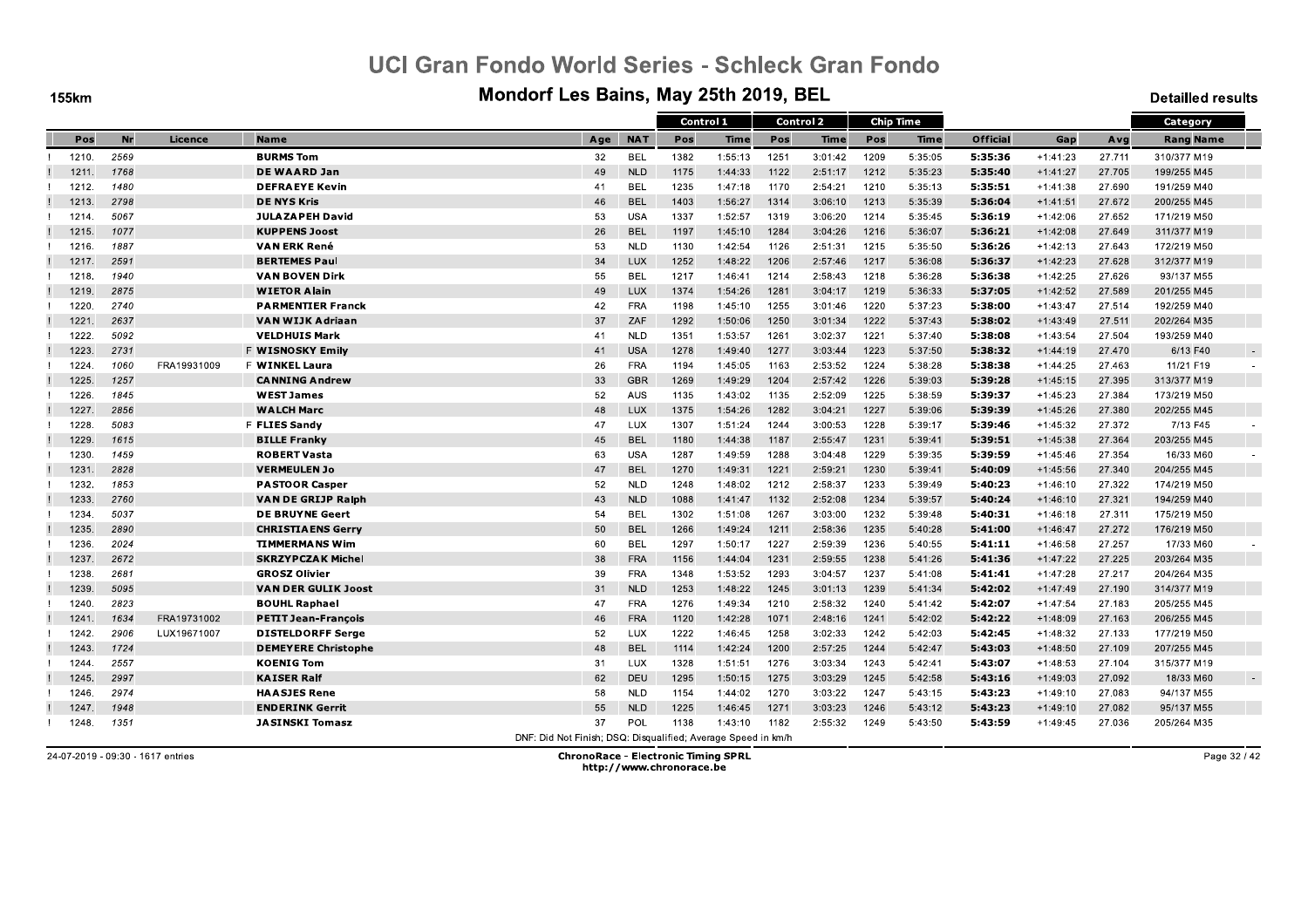**155km** 

#### Mondorf Les Bains, May 25th 2019, BEL

**Detailled results** 

|       |      |             |                               |                                                               |            | Control 1 |             |      | Control 2   |      | <b>Chip Time</b> |                 |            |        | Category         |        |
|-------|------|-------------|-------------------------------|---------------------------------------------------------------|------------|-----------|-------------|------|-------------|------|------------------|-----------------|------------|--------|------------------|--------|
| Pos   | Nr   | Licence     | <b>Name</b>                   | Age                                                           | <b>NAT</b> | Pos       | <b>Time</b> | Pos  | <b>Time</b> | Pos  | Time             | <b>Official</b> | Gap        | Avg    | <b>Rang Name</b> |        |
| 1249. | 2686 |             | <b>JENSEN Brian Philip</b>    | 39                                                            | <b>DNK</b> | 1354      | 1:54:02     | 1315 | 3:06:11     | 1248 | 5:43:50          | 5:44:26         | $+1:50:12$ | 27.001 | 206/264 M35      |        |
| 1250  | 3059 |             | <b>AGERBO Jens</b>            | 61                                                            | <b>DNK</b> | 1299      | 1:50:22     | 1273 | 3:03:24     | 1251 | 5:44:16          | 5:44:28         | $+1:50:15$ | 26.997 | 19/33 M60        |        |
| 1251  | 2893 |             | <b>FERNANDEZ José</b>         | 51                                                            | <b>FRA</b> | 1216      | 1:46:40     | 1225 | 2:59:38     | 1250 | 5:44:04          | 5:44:47         | $+1:50:34$ | 26.972 | 178/219 M50      |        |
| 1252  | 2939 |             | <b>PALGEN Claude</b>          | 54                                                            | LUX        | 1247      | 1:48:01     | 1232 | 3:00:10     | 1252 | 5:44:21          | 5:44:57         | $+1:50:44$ | 26.960 | 179/219 M50      |        |
| 1253  | 5066 |             | <b>THEISEN Fred</b>           | 54                                                            | <b>LUX</b> | 1267      | 1:49:25     | 1220 | 2:59:16     | 1253 | 5:44:35          | 5:45:07         | $+1:50:54$ | 26.947 | 180/219 M50      |        |
| 1254  | 5002 |             | <b>KIRSCH Antoine</b>         | 59                                                            | LUX        | 1315      | 1:51:29     | 1228 | 2:59:41     | 1254 | 5:44:45          | 5:45:12         | $+1:50:59$ | 26.940 | 96/137 M55       |        |
| 1255  | 1428 | DEU19800401 | <b>FUCHS Michael</b>          | 39                                                            | DEU        | 1242      | 1:47:34     | 1380 | 3:14:13     | 1255 | 5:45:19          | 5.45.36         | $+1:51:23$ | 26.909 | 207/264 M35      |        |
| 1256  | 1484 |             | <b>VAN LAEKEN Jean-Claude</b> | 41                                                            | <b>BEL</b> | 1390      | 1:55:50     | 1330 | 3:08:29     | 1256 | 5:45:26          | 5:45:59         | $+1:51:46$ | 26.879 | 195/259 M40      |        |
| 1257  | 5088 |             | <b>DAHM Yves</b>              | 48                                                            | LUX        | 1178      | 1:44:36     | 1219 | 2:59:11     | 1259 | 5:45:48          | 5:46:04         | $+1:51:51$ | 26.872 | 208/255 M45      |        |
| 1258  | 1644 |             | <b>ARETS Brian</b>            | 46                                                            | <b>NLD</b> | 1182      | 1:44:41     | 1217 | 2:58:53     | 1260 | 5:45:54          | 5:46:05         | $+1:51:52$ | 26.871 | 209/255 M45      |        |
| 1259  | 2914 |             | <b>GSELL Jean-Michel</b>      | 52                                                            | <b>FRA</b> | 1408      | 1:56:51     | 1334 | 3:09:11     | 1257 | 5:45:30          | 5:46:10         | $+1:51:57$ | 26.865 | 181/219 M50      |        |
| 1260. | 2931 |             | <b>GSELL Christophe</b>       | 53                                                            | <b>FRA</b> | 1409      | 1:56:51     | 1333 | 3:09:06     | 1258 | 5:45:31          | 5:46:10         | $+1:51:57$ | 26.865 | 182/219 M50      |        |
| 1261  | 2801 |             | <b>SAUER Marc</b>             | 46                                                            | LUX        | 1249      | 1:48:17     | 1243 | 3:00:52     | 1261 | 5:45:57          | 5:46:17         | $+1:52:04$ | 26.856 | 210/255 M45      |        |
| 1262  | 1695 |             | <b>MAK Michael</b>            | 47                                                            | <b>NLD</b> | 1034      | 1:39:32     | 1093 | 2:49:28     | 1263 | 5:46:12          | 5.46.24         | $+1:52:10$ | 26.847 | 211/255 M45      |        |
| 1263  | 2868 |             | <b>DHAENE Kurt</b>            | 49                                                            | <b>BEL</b> | 1314      | 1:51:26     | 1266 | 3:02:57     | 1262 | 5:46:06          | 5:46:30         | $+1:52:17$ | 26.840 | 212/255 M45      |        |
| 1264  | 1992 |             | <b>MEISBERGER Dieter</b>      | 57                                                            | <b>DEU</b> | 1364      | 1:54:12     | 1301 | 3:05:08     | 1264 | 5:46:26          | 5.46.46         | $+1:52:33$ | 26.818 | 97/137 M55       |        |
| 1265  | 2882 |             | <b>NICOLAS Man</b>            | 50                                                            | <b>LUX</b> | 1184      | 1:44:44     | 1171 | 2:54:22     | 1265 | 5:46:53          | 5:47:24         | $+1:53:10$ | 26.770 | 183/219 M50      |        |
| 1266  | 2513 |             | <b>F VAN DEN HAUTE Steffy</b> | 26                                                            | <b>BEL</b> | 1189      | 1:44:56     | 1175 | 2:55:18     | 1268 | 5:47:14          | 5:47:25         | $+1:53:12$ | 26.768 | 12/21 F19        |        |
| 1267. | 2536 |             | <b>HERSSENS Jonathan</b>      | 29                                                            | <b>BEL</b> | 1188      | 1:44:54     | 1177 | 2:55:22     | 1267 | 5:47:12          | 5:47:25         | $+1:53:12$ | 26.768 | 316/377 M19      |        |
| 1268  | 2631 |             | F CHILLOTTI Mélanie           | 37                                                            | <b>FRA</b> | 1244      | 1:47:47     | 1248 | 3:01:30     | 1269 | 5:47:20          | 5:47:35         | $+1:53:22$ | 26.755 | 5/7 F35          | $\sim$ |
| 1269. | 5065 |             | <b>GAUDUCHEAU Arnaud</b>      | 44                                                            | <b>FRA</b> | 1238      | 1:47:28     | 1246 | 3:01:23     | 1266 | 5:47:02          | 5.47.36         | $+1:53:22$ | 26.755 | 196/259 M40      |        |
| 1270  | 3050 |             | <b>JEPPESEN Kent</b>          | 55                                                            | <b>DNK</b> | 1298      | 1:50:22     | 1320 | 3:06:27     | 1270 | 5:47:26          | 5:47:38         | $+1:53:25$ | 26.751 | 98/137 M55       |        |
| 1271. | 2665 |             | <b>DE KETELAERE Tom</b>       | 38                                                            | <b>BEL</b> | 1140      | 1:43:29     | 1199 | 2:57:10     | 1273 | 5:47:47          | 5:48:01         | $+1:53:48$ | 26.722 | 208/264 M35      |        |
| 1272. | 2791 |             | <b>BLAU Alain</b>             | 45                                                            | LUX        | 1250      | 1:48:17     | 1240 | 3:00:51     | 1272 | 5:47:47          | 5:48:07         | $+1:53:54$ | 26.715 | 213/255 M45      |        |
| 1273. | 4667 |             | <b>F YARKIN Selma</b>         | 42                                                            | DEU        | 1368      | 1:54:16     | 1256 | 3:02:18     | 1271 | 5:47:34          | 5:48:09         | $+1:53:56$ | 26.712 | 7/13 F40         |        |
| 1274  | 1120 |             | <b>BINTZ Claude</b>           | 28                                                            | <b>LUX</b> | 1210      | 1:46:25     | 1253 | 3:01:44     | 1274 | 5:47:50          | 5:48:16         | $+1:54:03$ | 26.703 | 317/377 M19      |        |
| 1275. | 1073 |             | <b>BOSSCHAERT Robin</b>       | 26                                                            | BEL        | 1177      | 1:44:34     | 1088 | 2:49:17     | 1275 | 5:47:56          | 5:48:26         | $+1:54:13$ | 26.690 | 318/377 M19      |        |
| 1275. | 2966 |             | <b>MOERMAN Bart</b>           | 57                                                            | <b>BEL</b> | 1373      | 1:54:25     | 1312 | 3:06:04     | 1276 | 5:48:11          | 5:48:26         | $+1:54:13$ | 26.690 | 99/137 M55       |        |
| 1277. | 2029 |             | <b>DENRUYTER Daniel</b>       | 61                                                            | <b>BEL</b> | 1330      | 1:51:57     | 1324 | 3:08:09     | 1277 | 5:48:15          | 5:48:34         | $+1:54:21$ | 26.680 | 20/33 M60        |        |
| 1278  | 2544 |             | <b>VILLARD Samuel</b>         | 30                                                            | <b>FRA</b> | 1126      | 1:42:43     | 1202 | 2:57:28     | 1278 | 5:48:28          | 5.48.50         | $+1:54:37$ | 26.659 | 319/377 M19      |        |
| 1279  | 2036 |             | <b>MISSIAEN Ferdi</b>         | 68                                                            | <b>BEL</b> | 1294      | 1:50:15     | 1265 | 3:02:55     | 1280 | 5:48:40          | 5:49:00         | $+1:54:47$ | 26.647 | 6/10 M65         |        |
| 1280. | 1475 |             | <b>BAKKER Marcel</b>          | 41                                                            | <b>NLD</b> | 1125      | 1:42:32     | 1247 | 3:01:27     | 1279 | 5:48:36          | 5:49:06         | $+1:54:52$ | 26.640 | 197/259 M40      |        |
| 1281  | 3058 |             | <b>MATHES Jacques</b>         | 61                                                            | LUX        | 1427      | 1:58:15     | 1335 | 3:09:14     | 1282 | 5:49:52          | 5:50:16         | $+1:56:03$ | 26.550 | 21/33 M60        |        |
| 1282. | 2739 |             | <b>VAN RAEMDONCK Bert</b>     | 42                                                            | <b>BEL</b> | 1115      | 1:42:25     | 1197 | 2:56:59     | 1281 | 5:49:50          | 5:50:18         | $+1:56:05$ | 26.548 | 198/259 M40      |        |
| 1283  | 1827 |             | <b>HURRY Steve</b>            | 51                                                            | LUX        | 1196      | 1:45:08     | 1263 | 3:02:47     | 1283 | 5:49:56          | 5:50:34         | $+1:56:20$ | 26.528 | 184/219 M50      |        |
| 1284  | 1087 |             | <b>LEROY Vincent</b>          | 27                                                            | <b>FRA</b> | 747       | 1:34:42     | 1283 | 3:04:24     | 1288 | 5:50:24          | 5:50:34         | $+1:56:21$ | 26.527 | 320/377 M19      |        |
| 1285. | 2783 |             | <b>TOMMY ENEVOLDSEN Tommy</b> | 44                                                            | <b>DNK</b> | 1383      | 1:55:14     | 1356 | 3:11:16     | 1284 | 5:50:14          | 5.50.42         | $+1:56:29$ | 26.518 | 199/259 M40      |        |
| 1286  | 2887 | LUX19690420 | <b>RIVOLDINI Tilio</b>        | 50                                                            | LUX        | 1361      | 1:54:07     | 1313 | 3:06:04     | 1285 | 5:50:18          | 5:50:45         | $+1:56:32$ | 26.514 | 185/219 M50      |        |
| 1287. | 2722 |             | <b>CARTER Sergio</b>          | 41                                                            | CHL        | 1349      | 1:53:54     | 1326 | 3:08:23     | 1286 | 5:50:19          | 5.50.51         | $+1:56:37$ | 26.507 | 200/259 M40      |        |
|       |      |             |                               | DNF: Did Not Finish: DSQ: Disqualified: Average Speed in km/h |            |           |             |      |             |      |                  |                 |            |        |                  |        |

24-07-2019 - 09:30 - 1617 entries

**ChronoRace - Electronic Timing SPRL** http://www.chronorace.be

Page 33 / 42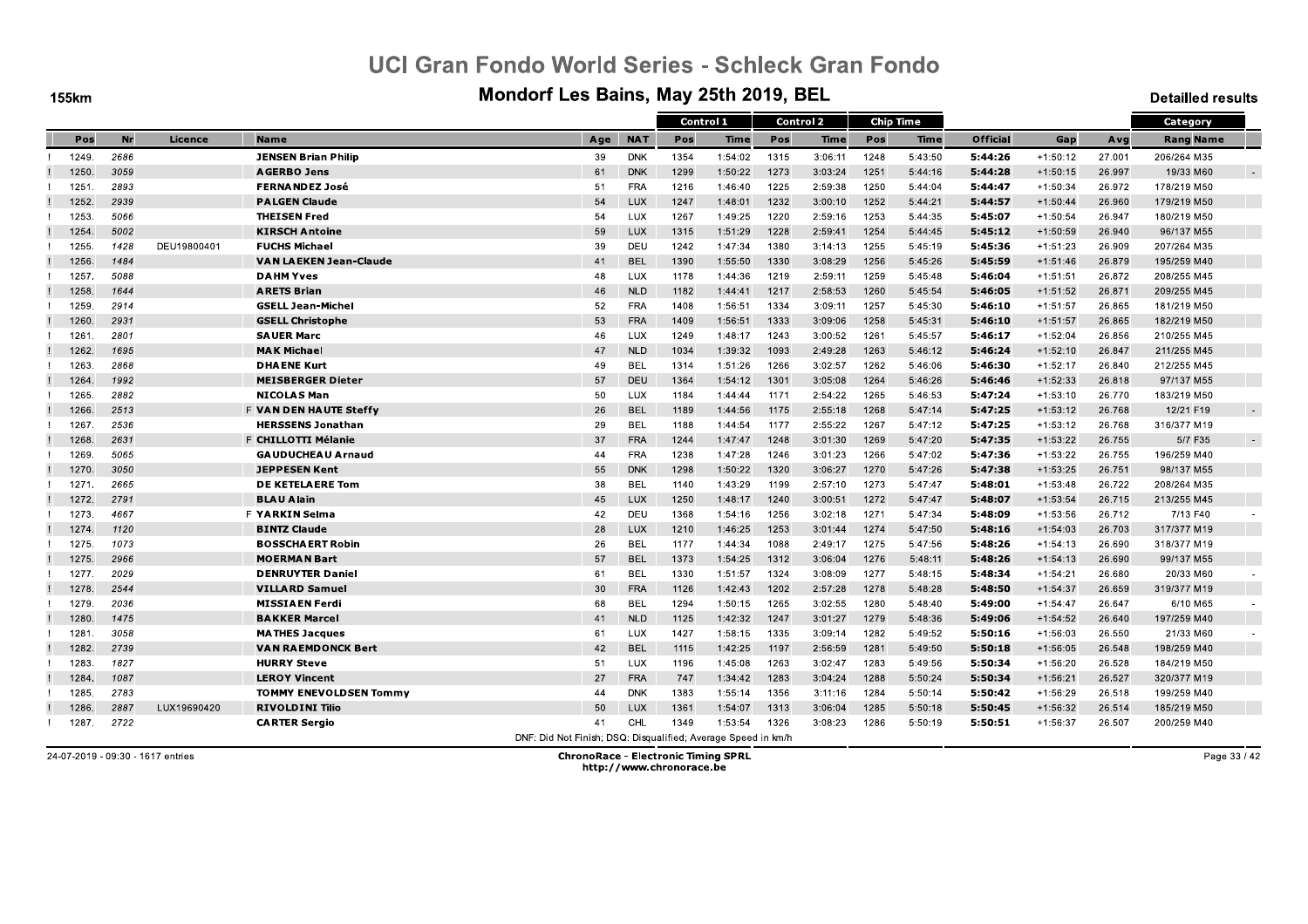**155km** 

#### Mondorf Les Bains, May 25th 2019, BEL

**Detailled results** 

|       |      |             |                                 |                                                               |            | Control 1 |             | Control 2 |             | <b>Chip Time</b> |             |                 |            |        | Category            |
|-------|------|-------------|---------------------------------|---------------------------------------------------------------|------------|-----------|-------------|-----------|-------------|------------------|-------------|-----------------|------------|--------|---------------------|
| Pos   | Nr   | Licence     | <b>Name</b>                     | Age                                                           | <b>NAT</b> | Pos       | <b>Time</b> | Pos       | <b>Time</b> | Pos              | <b>Time</b> | <b>Official</b> | Gap        | Avg    | <b>Rang Name</b>    |
| 1288  | 2647 |             | <b>KRAFT Sascha</b>             | 37                                                            | DEU        | 1352      | 1:53:58     | 1325      | 3:08:23     | 1287             | 5:50:22     | 5:50:51         | $+1:56:37$ | 26.507 | 209/264 M35         |
| 1289  | 1958 | CAN19631202 | <b>DEY Richard</b>              | 56                                                            | CAN        | 1388      | 1:55:33     | 1331      | 3:08:30     | 1290             | 5:50:41     | 5:50:51         | $+1:56:38$ | 26.507 | 100/137 M55         |
| 1290  | 2949 | FRA19640727 | <b>THIRIAT Marc</b>             | 55                                                            | <b>FRA</b> | 1300      | 1:50:30     | 1259      | 3:02:36     | 1292             | 5:50:51     | 5:50:55         | $+1:56:42$ | 26.501 | 101/137 M55         |
| 1291  | 1481 |             | <b>JONKMAN Erwin</b>            | 41                                                            | <b>NLD</b> | 1104      | 1:42:11     | 1336      | 3:09:16     | 1289             | 5:50:36     | 5:51:09         | $+1:56:55$ | 26.484 | 201/259 M40         |
| 1292  | 1921 |             | <b>VINCIOTTI Emmanuel</b>       | 54                                                            | <b>LUX</b> | 1333      | 1:52:45     | 1368      | 3:12:30     | 1291             | 5:50:47     | 5.51.26         | $+1:57:12$ | 26.463 | 186/219 M50         |
| 1293. | 2540 |             | <b>DANNER Frédéric</b>          | 29                                                            | <b>FRA</b> | 1347      | 1:53:52     | 1295      | 3:05:01     | 1293             | 5:50:53     | 5:51:26         | $+1:57:12$ | 26.463 | 321/377 M19         |
| 1294  | 1971 | CRI19630618 | <b>JIMENEZ Giovanni</b>         | 56                                                            | CRI        | 1256      | 1:48:31     | 1194      | 2:56:38     | 1295             | 5:51:38     | 5:51:41         | $+1:57:28$ | 26.443 | 102/137 M55         |
| 1295. | 2573 |             | <b>VANBERGHEN Bram</b>          | 32                                                            | <b>BEL</b> | 1255      | 1:48:27     | 1201      | 2:57:27     | 1294             | 5:51:25     | 5:51:48         | $+1:57:35$ | 26.435 | 322/377 M19         |
| 1296  | 2979 |             | <b>VANKEIRSBILCK Eddy</b>       | 59                                                            | <b>BEL</b> | 1327      | 1:51:49     | 1272      | 3:03:23     | 1296             | 5:51:39     | 5:51:49         | $+1:57:36$ | 26.434 | 103/137 M55         |
| 1297  | 2525 |             | <b>BUFFEL Stijn</b>             | 27                                                            | <b>BEL</b> | 1191      | 1:45:01     | 1279      | 3:03:59     | 1300             | 5:51:45     | 5:52:02         | $+1:57:49$ | 26.417 | 323/377 M19         |
| 1298  | 2508 |             | <b>BUFFEL Niels</b>             | 25                                                            | <b>BEL</b> | 1190      | 1:44:58     | 1280      | 3:04:05     | 1297             | 5:51:42     | 5:52:02         | $+1:57:49$ | 26.417 | 324/377 M19         |
| 1299  | 2995 |             | <b>BRÜCKER Peter</b>            | 62                                                            | <b>DEU</b> | 1360      | 1:54:05     | 1298      | 3:05:03     | 1301             | 5:51:46     | 5:52:05         | $+1:57:52$ | 26.414 | 22/33 M60<br>$\sim$ |
| 1300  | 2559 |             | DE LA HAIJE Julien              | 31                                                            | <b>NLD</b> | 1201      | 1:45:22     | 1285      | 3:04:26     | 1298             | 5:51:43     | 5:52:06         | $+1:57:52$ | 26.413 | 325/377 M19         |
| 1301  | 1194 |             | <b>KUSTERS Youri</b>            | 31                                                            | <b>NLD</b> | 1200      | 1:45:22     | 1286      | 3:04:27     | 1299             | 5:51:43     | 5.52.06         | $+1:57:53$ | 26.412 | 326/377 M19         |
| 1302. | 2794 |             | <b>F EEF Brockmans</b>          | 45                                                            | <b>BEL</b> | 1317      | 1:51:32     | 1317      | 3:06:15     | 1302             | 5:51:53     | 5:52:16         | $+1:58:03$ | 26.400 | 8/13 F45            |
| 1303. | 1011 |             | <b>HEYNDERICKX Lennert</b>      | 19                                                            | <b>BEL</b> | 728       | 1:34:27     | 1203      | 2:57:41     | 1305             | 5:52:07     | 5:52:23         | $+1:58:09$ | 26.392 | 327/377 M19         |
| 1304  | 2659 |             | <b>COOPER Richard</b>           | 38                                                            | <b>GBR</b> | 1312      | 1:51:26     | 1309      | 3:05:54     | 1304             | 5:52:05     | 5:52:35         | $+1:58:22$ | 26.376 | 210/264 M35         |
| 1305  | 2729 |             | <b>SOUTHWORTH Ben</b>           | 41                                                            | <b>GBR</b> | 1306      | 1:51:23     | 1308      | 3:05:53     | 1303             | 5:52:04     | 5:52:36         | $+1:58:23$ | 26.375 | 202/259 M40         |
| 1306. | 5025 |             | <b>CLAESSENS Toon</b>           | 35                                                            | <b>BEL</b> | 1246      | 1:47:56     | 1233      | 3:00:18     | 1307             | 5:53:10     | 5:53:26         | $+1:59:13$ | 26.313 | 211/264 M35         |
| 1307. | 2884 |             | <b>HIGUERA Javier</b>           | 50                                                            | <b>ESP</b> | 1313      | 1:51:26     | 1311      | 3:06:01     | 1306             | 5:53:03     | 5:53:35         | $+1:59:21$ | 26.302 | 187/219 M50         |
| 1308. | 2910 | FRA19670619 | <b>SABIN Jean Claude</b>        | 52                                                            | <b>FRA</b> | 1019      | 1:39:21     | 1305      | 3:05:34     | 1308             | 5:53:23     | 5:53:54         | $+1:59:41$ | 26.278 | 188/219 M50         |
| 1309  | 2802 |             | <b>ISNARD David</b>             | 46                                                            | <b>FRA</b> | 1042      | 1:39:43     | 1304      | 3:05:34     | 1310             | 5:53:46     | 5:53:55         | $+1:59:42$ | 26.276 | 214/255 M45         |
| 1310. | 2846 |             | <b>SIEGER Christophe</b>        | 48                                                            | <b>FRA</b> | 1366      | 1:54:13     | 1354      | 3:11:05     | 1309             | 5:53:36     | 5:54:01         | $+1:59:47$ | 26.270 | 215/255 M45         |
| 1311  | 2668 |             | <b>GEOFFREY LEBEAU Geoffrey</b> | 38                                                            | <b>LUX</b> | 973       | 1:38:53     | 1120      | 2:51:13     | 1312             | 5:53:56     | 5:54:14         | $+2:00:01$ | 26.253 | 212/264 M35         |
| 1312. | 2692 |             | <b>WADELEUX Christophe</b>      | 40                                                            | <b>BEL</b> | 1412      | 1:57:18     | 1355      | 3:11:06     | 1311             | 5:53:53     | 5:54:31         | $+2:00:18$ | 26.232 | 203/259 M40         |
| 1313. | 1630 |             | <b>VANDECAPPELLE Stefaan</b>    | 46                                                            | <b>BEL</b> | 1272      | 1:49:33     | 1339      | 3:09:20     | 1313             | 5:54:27     | 5:54:48         | $+2:00:35$ | 26.211 | 216/255 M45         |
| 1314  | 2626 |             | <b>LANCE Reinhardt</b>          | 36                                                            | <b>USA</b> | 1290      | 1:50:03     | 1294      | 3:05:01     | 1314             | 5:54:50     | 5:55:19         | $+2:01:06$ | 26.173 | 213/264 M35         |
| 1315. | 2978 |             | <b>O'CONNELL Philip</b>         | 59                                                            | <b>USA</b> | 1311      | 1:51:25     | 1307      | 3:05:53     | 1315             | 5:55:27     | 5:55:58         | $+2:01:44$ | 26.126 | 104/137 M55         |
| 1316. | 3053 |             | <b>GERATS Hub</b>               | 57                                                            | <b>NLD</b> | 1363      | 1:54:12     | 1341      | 3:09:21     | 1318             | 5:56:00     | 5:56:15         | $+2:02:01$ | 26.105 | 105/137 M55         |
| 1317  | 2645 |             | <b>NICKELS Pascal</b>           | 37                                                            | <b>LUX</b> | 1437      | 1:59:57     | 1387      | 3:15:31     | 1316             | 5:55:34     | 5:56:17         | $+2:02:04$ | 26.102 | 214/264 M35         |
| 1318  | 2999 | FRA19560229 | <b>PASCAL Denis</b>             | 63                                                            | <b>FRA</b> | 1365      | 1:54:12     | 1329      | 3:08:26     | 1319             | 5:56:01     | 5:56:20         | $+2:02:07$ | 26.099 | 23/33 M60           |
| 1319. | 2892 |             | <b>CLEMENS Guido</b>            | 51                                                            | <b>DEU</b> | 1261      | 1:49:12     | 1342      | 3:09:22     | 1317             | 5:55:53     | 5:56:21         | $+2:02:07$ | 26.098 | 189/219 M50         |
| 1320  | 1740 |             | <b>RAES Christophe</b>          | 49                                                            | <b>BEL</b> | 1275      | 1:49:34     | 1338      | 3:09:20     | 1320             | 5:56:18     | 5:56:39         | $+2:02:26$ | 26.075 | 217/255 M45         |
| 1321  | 1329 |             | <b>BIEMANS Henri</b>            | 36                                                            | <b>NLD</b> | 1096      | 1:41:59     | 1208      | 2:58:09     | 1323             | 5:56:26     | 5:56:43         | $+2:02:29$ | 26.071 | 215/264 M35         |
| 1322  | 2779 | BEL19750702 | <b>MATHOT Fabian</b>            | 44                                                            | <b>BEL</b> | 1108      | 1:42:17     | 1290      | 3:04:52     | 1321             | 5:56:24     | 5:56:51         | $+2:02:38$ | 26.061 | 204/259 M40         |
| 1323. | 2715 |             | <b>DECOCK Christophe</b>        | 40                                                            | <b>BEL</b> | 1109      | 1:42:18     | 1292      | 3:04:57     | 1322             | 5:56:24     | 5:56:51         | $+2:02:38$ | 26.061 | 205/259 M40         |
| 1324  | 2792 |             | <b>LATERZA Vito</b>             | 45                                                            | <b>LUX</b> | 1318      | 1:51:36     | 1269      | 3:03:06     | 1325             | 5:56:52     | 5:57:11         | $+2:02:57$ | 26.037 | 218/255 M45         |
| 1325  | 2776 |             | <b>MOELLER Rene</b>             | 44                                                            | <b>DEU</b> | 1193      | 1:45:05     | 1321      | 3:07:21     | 1324             | 5:56:50     | 5:57:26         | $+2:03:12$ | 26.019 | 206/259 M40         |
| 1326. | 1201 |             | <b>IDESHEIM Tobias</b>          | 32                                                            | DEU        | 723       | 1:34:24     | 1136      | 2:52:11     | 1327             | 5:57:57     | 5:58:19         | $+2:04:05$ | 25.955 | 328/377 M19         |
|       |      |             |                                 | DNF: Did Not Finish: DSQ: Disqualified: Average Speed in km/h |            |           |             |           |             |                  |             |                 |            |        |                     |

24-07-2019 - 09:30 - 1617 entries

**ChronoRace - Electronic Timing SPRL** http://www.chronorace.be

Page 34 / 42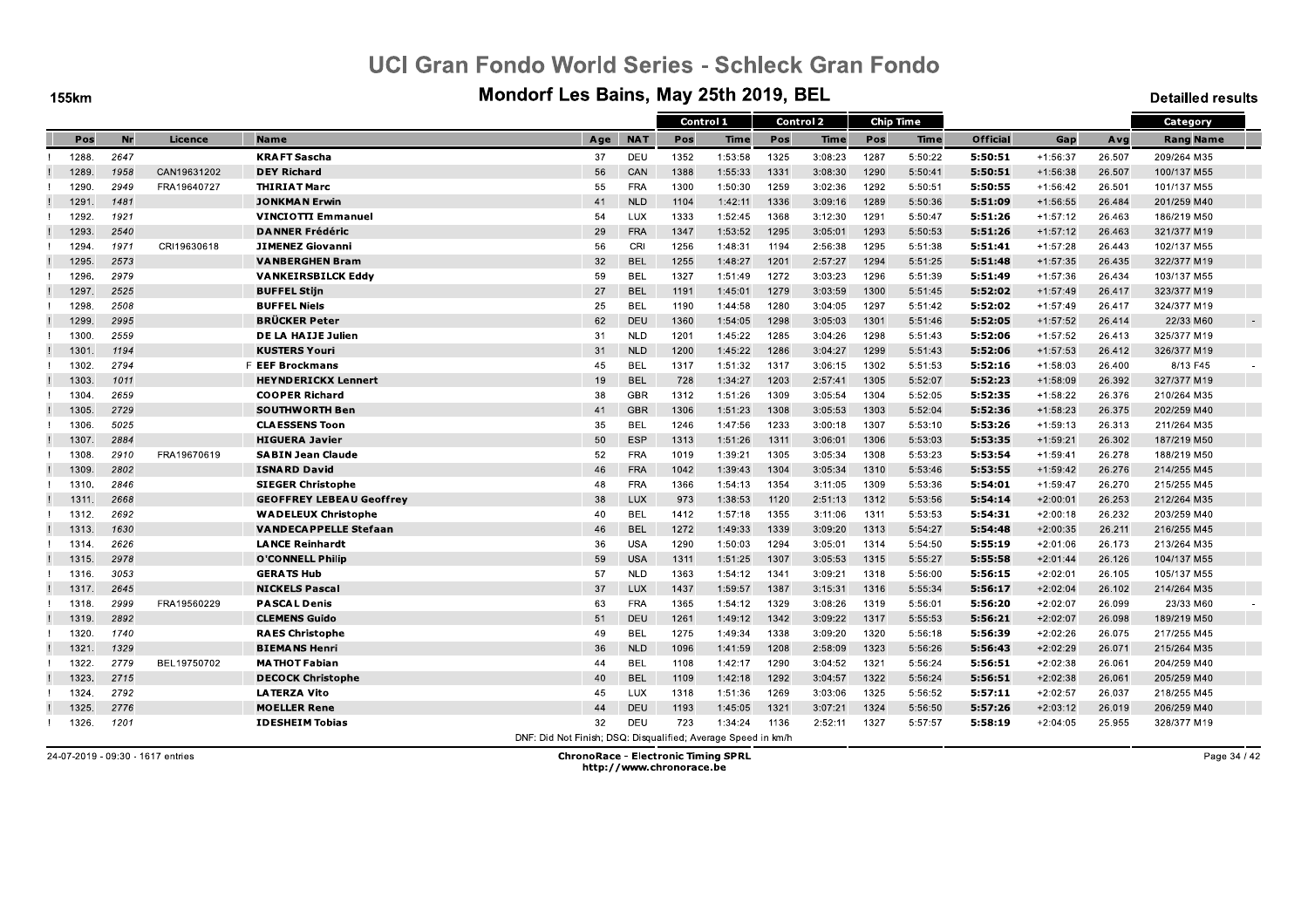**155km** 

#### Mondorf Les Bains, May 25th 2019, BEL

**Detailled results** 

|       |      |             |                           |                                                               |            | Control 1 |             |        | <b>Control 2</b> |      | <b>Chip Time</b> |                 |            |        | Category         |  |
|-------|------|-------------|---------------------------|---------------------------------------------------------------|------------|-----------|-------------|--------|------------------|------|------------------|-----------------|------------|--------|------------------|--|
| Pos   | Nr   | Licence     | <b>Name</b>               | Age                                                           | <b>NAT</b> | Pos       | <b>Time</b> | Pos    | <b>Time</b>      | Pos  | Time             | <b>Official</b> | Gap        | Avg    | <b>Rang Name</b> |  |
| 1327  | 1756 |             | <b>DE ROECK David</b>     | 49                                                            | <b>BEL</b> | 1127      | 1:42:46     | 1300   | 3:05:07          | 1329 | 5:58:01          | 5:58:19         | $+2:04:06$ | 25.954 | 219/255 M45      |  |
| 1328  | 2030 |             | <b>VAN DER NIET Derek</b> | 61                                                            | <b>NLD</b> | 1326      | 1:51:47     | 1316   | 3:06:15          | 1331 | 5:58:10          | 5:58:19         | $+2:04:06$ | 25.954 | 24/33 M60        |  |
| 1329  | 2787 |             | <b>DOHERTY Ian</b>        | 45                                                            | <b>IRL</b> | 1340      | 1:53:07     | 1378   | 3:13:29          | 1328 | 5:57:58          | 5:58:20         | $+2:04:07$ | 25.953 | 220/255 M45      |  |
| 1330  | 2728 |             | <b>SANDER Nielsen</b>     | 41                                                            | <b>DNK</b> | 1398      | 1:56:08     | 1343   | 3:09:44          | 1326 | 5:57:53          | 5:58:30         | $+2:04:17$ | 25.941 | 207/259 M40      |  |
| 1331  | 2699 |             | <b>BOSSELER Eric</b>      | 40                                                            | LUX        | 1301      | 1:51:03     | 1274   | 3:03:25          | 1330 | 5:58:02          | 5:58:36         | $+2:04:22$ | 25.934 | 208/259 M40      |  |
| 1332. | 1506 |             | <b>FARNON Peter</b>       | 42                                                            | <b>IRL</b> | 1331      | 1:52:18     | 1389   | 3:16:21          | 1332 | 5:58:13          | 5:58:53         | $+2:04:40$ | 25.913 | 209/259 M40      |  |
| 1333  | 1164 |             | <b>JASPERS Wies</b>       | 30                                                            | <b>BEL</b> | 1058      | 1:41:07     | 1153   | 2:53:07          | 1333 | 5:58:32          | 5:59:01         | $+2:04:48$ | 25.904 | 329/377 M19      |  |
| 1334  | 2988 |             | <b>MAUELSHAGEN Klaus</b>  | 60                                                            | DEU        | 1384      | 1:55:20     | 1328   | 3:08:25          | 1335 | 5:58:49          | 5:59:13         | $+2:05:00$ | 25.889 | 25/33 M60        |  |
| 1335  | 2542 |             | <b>MAUELSHAGEN Malte</b>  | 30                                                            | DEU        | 1386      | 1:55:23     | 1327   | 3:08:24          | 1336 | 5:58:52          | 5:59:13         | $+2:05:00$ | 25.889 | 330/377 M19      |  |
| 1336  | 1860 |             | <b>F POL Esther</b>       | 52                                                            | <b>NLD</b> | 1407      | 1:56:50     | 1376   | 3:12:57          | 1334 | 5:58:43          | 5:59:18         | $+2:05:05$ | 25.883 | 2/4 F50          |  |
| 1337  | 2880 |             | <b>KJÆR Christian</b>     | 50                                                            | <b>DNK</b> | 1397      | 1:56:05     | 1357   | 3:11:16          | 1337 | 5:59:07          | 5:59:45         | $+2:05:32$ | 25.851 | 190/219 M50      |  |
| 1338  | 2975 |             | <b>FIEDLER Carlo</b>      | 58                                                            | <b>LUX</b> | 1385      | 1:55:22     | 1346   | 3:09:49          | 1338 | 5:59:28          | 5:59:49         | $+2:05:36$ | 25.846 | 106/137 M55      |  |
| 1339  | 2765 |             | <b>HIPPERT Guy</b>        | 43                                                            | <b>LUX</b> | 1376      | 1:54:27     | 1359   | 3:11:22          | 1339 | 5:59:34          | 6:00:02         | $+2:05:49$ | 25.831 | 210/259 M40      |  |
| 1340. | 1979 |             | <b>BOURG Guy</b>          | 56                                                            | <b>LUX</b> | 1460      | 2:02:43     | 1412   | 3:19:50          | 1340 | 5:59:46          | 6.00.13         | $+2:06:00$ | 25.817 | 107/137 M55      |  |
| 1341  | 1941 |             | <b>BLEY Dan</b>           | 55                                                            | LUX        | 1461      | 2:02:44     | 1414   | 3:19:51          | 1341 | 5:59:47          | 6:00:13         | $+2:06:00$ | 25.817 | 108/137 M55      |  |
| 1342. | 2664 |             | <b>DOSTERT Jeff</b>       | 38                                                            | <b>LUX</b> | 1358      | 1:54:05     | 1370   | 3:12:42          | 1342 | 6:00:05          | 6:00:29         | $+2:06:15$ | 25.799 | 216/264 M35      |  |
| 1343  | 2587 |             | <b>BARBONI Bruno</b>      | 33                                                            | LUX        | 1578      | 2:57:11     | $\sim$ |                  | 1343 | 6:00:06          | 6:00:29         | $+2:06:16$ | 25.798 | 331/377 M19      |  |
| 1344  | 2530 |             | <b>MANGEOT Thibaud</b>    | 28                                                            | <b>FRA</b> | 1259      | 1:48:40     | 1347   | 3:09:56          | 1344 | 6:00:36          | 6:00:56         | $+2:06:42$ | 25.766 | 332/377 M19      |  |
| 1345. | 2782 |             | <b>TROPIANO Saverio</b>   | 44                                                            | <b>ITA</b> | 1208      | 1:45:52     | 1287   | 3:04:35          | 1347 | 6:00:53          | 6:01:20         | $+2:07:07$ | 25.737 | 211/259 M40      |  |
| 1346. | 2759 |             | F QUAEDVLIEG Kim          | 43                                                            | <b>NLD</b> | 1332      | 1:52:39     | 1303   | 3:05:21          | 1345 | 6:00:45          | 6:01:20         | $+2:07:07$ | 25.737 | 8/13 F40         |  |
| 1347. | 2733 |             | <b>JON Radway</b>         | 41                                                            | <b>GBR</b> | 1310      | 1:51:25     | 1310   | 3:05:54          | 1346 | 6:00:51          | 6.01.22         | $+2:07:09$ | 25.735 | 212/259 M40      |  |
| 1348  | 2774 | LUX19751017 | <b>DAVEY Cathal</b>       | 44                                                            | <b>LUX</b> | 1399      | 1:56:14     | 1365   | 3:11:54          | 1349 | 6:01:03          | 6:01:31         | $+2:07:18$ | 25.725 | 213/259 M40      |  |
| 1349. | 2960 |             | <b>MOENS Danny</b>        | 56                                                            | <b>BEL</b> | 1378      | 1:54:37     | 1345   | 3:09:48          | 1352 | 6:01:19          | 6:01:34         | $+2:07:21$ | 25.720 | 109/137 M55      |  |
| 1350. | 2923 |             | <b>MODIGH Ulrik</b>       | 53                                                            | <b>DNK</b> | 1400      | 1:56:17     | 1360   | 3:11:22          | 1348 | 6:00:57          | 6:01:39         | $+2:07:26$ | 25.715 | 191/219 M50      |  |
| 1351  | 1784 |             | <b>TYVAERT Bart</b>       | 50                                                            | <b>BEL</b> | 1263      | 1:49:17     | 1340   | 3:09:20          | 1350 | 6:01:08          | 6:01:46         | $+2:07:33$ | 25.707 | 192/219 M50      |  |
| 1352. | 5059 |             | <b>KRON Michael</b>       | 53                                                            | DEU        | 1406      | 1:56:48     | 1349   | 3:10:13          | 1351 | 6:01:11          | 6:01:48         | $+2:07:35$ | 25.704 | 193/219 M50      |  |
| 1353. | 3007 |             | <b>DEVILLET Cédric</b>    | 27                                                            | <b>BEL</b> | 1116      | 1:42:25     | 1318   | 3:06:17          | 1353 | 6:01:31          | 6:01:49         | $+2:07:36$ | 25.703 | 333/377 M19      |  |
| 1354  | 1323 |             | <b>BIJLSMA Matthijs</b>   | 36                                                            | <b>NLD</b> | 1237      | 1:47:23     | 1257   | 3:02:24          | 1355 | 6:02:00          | 6:02:16         | $+2:08:03$ | 25.671 | 217/264 M35      |  |
| 1355. | 2959 |             | <b>SAMSOE Jan</b>         | 56                                                            | <b>DNK</b> | 1381      | 1:55:06     | 1362   | 3:11:39          | 1354 | 6:01:42          | 6:02:18         | $+2:08:05$ | 25.669 | 110/137 M55      |  |
| 1356  | 1732 |             | <b>PEETERS Koen</b>       | 49                                                            | <b>BEL</b> | 1343      | 1:53:23     | 1322   | 3:08:01          | 1357 | 6:03:29          | 6.03.41         | $+2:09:28$ | 25.571 | 221/255 M45      |  |
| 1357. | 1728 |             | <b>HOLVOET Patrick</b>    | 49                                                            | <b>BEL</b> | 1274      | 1:49:34     | 1337   | 3:09:19          | 1356 | 6:03:21          | 6:03:42         | $+2:09:29$ | 25.570 | 222/255 M45      |  |
| 1358. | 2986 |             | <b>VAN HEEREN Arie</b>    | 60                                                            | <b>NLD</b> | 1344      | 1:53:28     | 1373   | 3:12:51          | 1358 | 6:03:51          | 6:04:08         | $+2:09:55$ | 25.539 | 26/33 M60        |  |
| 1359  | 2929 |             | <b>F DEWES Lucia</b>      | 53                                                            | DEU        | 1489      | 2:05:20     | 1426   | 3:21:40          | 1359 | 6:03:54          | 6:04:41         | $+2:10:28$ | 25.501 | 3/4 F50          |  |
| 1360  | 2969 |             | <b>LENTINI Antonio</b>    | 58                                                            | <b>LUX</b> | 1367      | 1:54:15     | 1344   | 3:09:46          | 1360 | 6:04:31          | 6:04:42         | $+2:10:29$ | 25.500 | 111/137 M55      |  |
| 1361  | 1942 |             | <b>DELOBBE Olivier</b>    | 55                                                            | LUX        | 1296      | 1:50:16     | 1302   | 3:05:10          | 1361 | 6:04:40          | 6:04:59         | $+2:10:46$ | 25.480 | 112/137 M55      |  |
| 1362. | 1206 |             | <b>F MORING Sanne</b>     | 32                                                            | <b>NLD</b> | 1447      | 2:00:18     | 1390   | 3:16:23          | 1362 | 6:04:59          | 6:05:15         | $+2:11:02$ | 25.462 | 13/21 F19        |  |
| 1363. | 2526 |             | <b>D'HAEMERS Kristof</b>  | 27                                                            | BEL        | 1441      | 2:00:05     | 1434   | 3:23:03          | 1364 | 6:05:11          | 6.05.43         | $+2:11:30$ | 25.429 | 334/377 M19      |  |
| 1364  | 3022 |             | <b>HJERMBAEK Thomas</b>   | 41                                                            | <b>DNK</b> | 1424      | 1:58:13     | 1386   | 3:15:31          | 1366 | 6:05:17          | 6:05:43         | $+2:11:30$ | 25.429 | 214/259 M40      |  |
| 1365. | 3010 |             | <b>D'ALLEINE Thiis</b>    | 32                                                            | <b>BEL</b> | 1426      | 1:58:14     | 1385   | 3:15:29          | 1368 | 6:05:18          | 6.05.43         | $+2:11:30$ | 25.428 | 335/377 M19      |  |
|       |      |             |                           | DNF: Did Not Finish; DSQ: Disqualified; Average Speed in km/h |            |           |             |        |                  |      |                  |                 |            |        |                  |  |

24-07-2019 - 09:30 - 1617 entries

**ChronoRace - Electronic Timing SPRL** http://www.chronorace.be

Page 35 / 42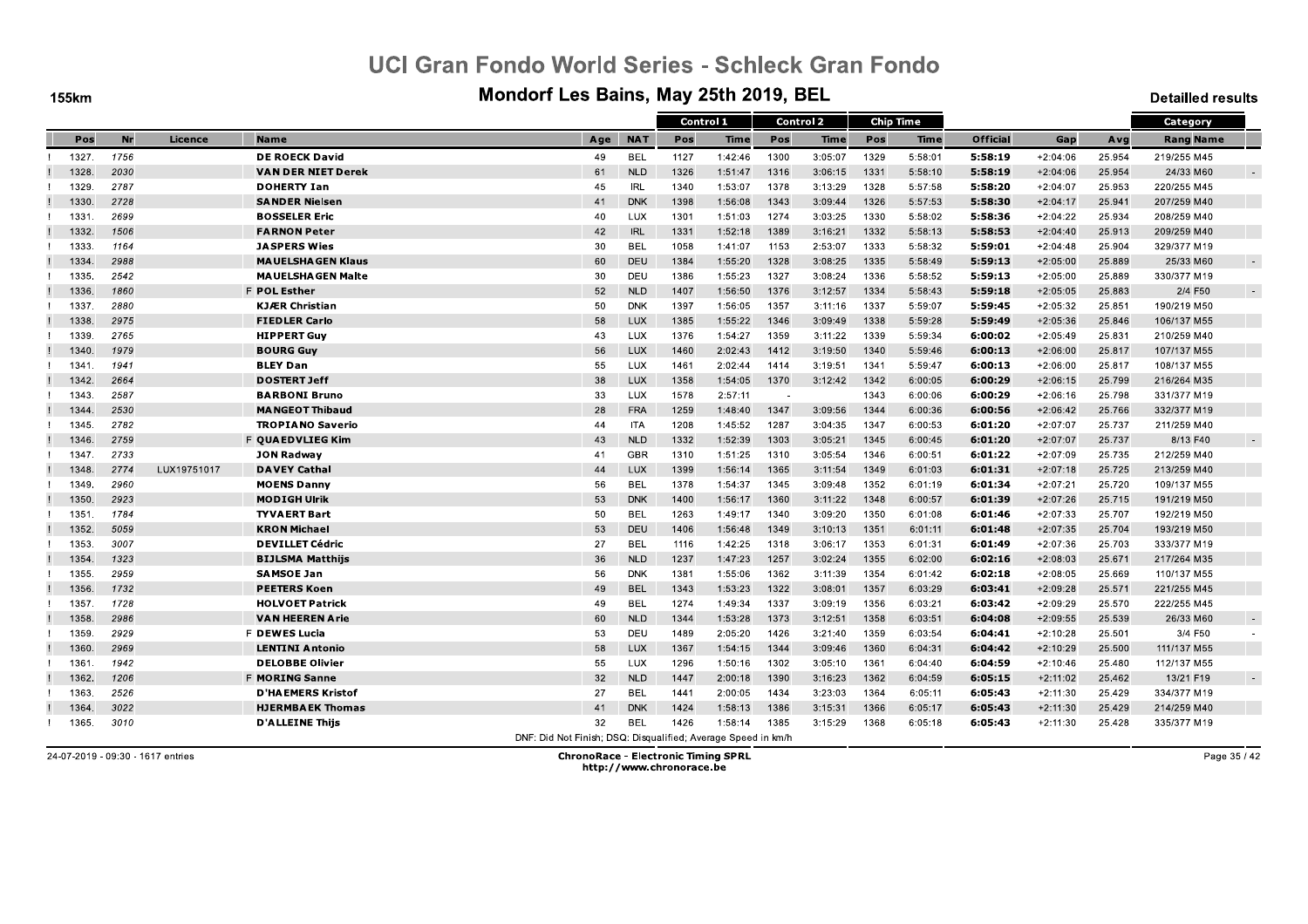**155km** 

#### Mondorf Les Bains, May 25th 2019, BEL

**Detailled results** 

|       |      |             |                                 |     |            |      | Control 1   |      | <b>Control 2</b> |      | <b>Chip Time</b> |                 |            |        | Category         |
|-------|------|-------------|---------------------------------|-----|------------|------|-------------|------|------------------|------|------------------|-----------------|------------|--------|------------------|
| Pos   | Nr   | Licence     | <b>Name</b>                     | Age | <b>NAT</b> | Pos  | <b>Time</b> | Pos  | Time             | Pos  | Time             | <b>Official</b> | Gap        | Avg    | <b>Rang Name</b> |
| 1366. | 2529 |             | <b>D'HAENENS Glenn</b>          | 28  | <b>BEL</b> | 1440 | 2:00:04     | 1435 | 3:23:03          | 1363 | 6:05:11          | 6:05:44         | $+2:11:31$ | 25.428 | 336/377 M19      |
| 1367  | 2649 |             | <b>MARTIN Enrique</b>           | 37  | <b>ESP</b> | 1293 | 1:50:12     | 1260 | 3:02:37          | 1369 | 6:05:22          | 6:05:44         | $+2:11:31$ | 25.427 | 218/264 M35      |
| 1368  | 2755 |             | <b>RANSON Raphaël</b>           | 42  | <b>BEL</b> | 1239 | 1:47:30     | 1299 | 3:05:04          | 1370 | 6:05:28          | 6:05:50         | $+2:11:37$ | 25.421 | 215/259 M40      |
| 1369  | 2936 |             | <b>PIRON Didier</b>             | 54  | <b>BEL</b> | 1444 | 2:00:08     | 1392 | 3:17:06          | 1372 | 6:05:39          | 6:06:09         | $+2:11:56$ | 25.398 | 194/219 M50      |
| 1370  | 2510 |             | F PIRON Eloïse                  | 25  | <b>BEL</b> | 1443 | 2:00:07     | 1394 | 3:17:07          | 1371 | 6:05:38          | 6:06:09         | $+2:11:56$ | 25.398 | 14/21 F19        |
| 1371  | 2871 | LUX19700220 | <b>F CLAUDE Obertin</b>         | 49  | LUX        | 1446 | 2:00:14     | 1391 | 3:16:24          | 1374 | 6:06:03          | 6:06:29         | $+2:12:16$ | 25.376 | 9/13 F45         |
| 1372  | 3003 |             | <b>VAN DER BLOM Hans</b>        | 69  | <b>NLD</b> | 1282 | 1:49:52     | 1430 | 3:21:57          | 1373 | 6:05:57          | 6:06:37         | $+2:12:24$ | 25.366 | 7/10 M65         |
| 1373  | 5079 |             | <b>RIGO Wim</b>                 | 39  | <b>BEL</b> | 1122 | 1:42:30     | 1297 | 3:05:03          | 1376 | 6:07:04          | 6:07:34         | $+2:13:21$ | 25.301 | 219/264 M35      |
| 1374  | 5078 |             | <b>SOUFFIOU Sammy</b>           | 41  | LUX        | 1186 | 1:44:45     | 1296 | 3:05:02          | 1375 | 6:07:04          | 6:07:34         | $+2:13:21$ | 25.301 | 216/259 M40      |
| 1375. | 1369 |             | <b>HERMANS Filip</b>            | 38  | <b>BEL</b> | 1304 | 1:51:21     | 1377 | 3:12:58          | 1377 | 6:07:17          | 6:07:34         | $+2:13:21$ | 25.301 | 220/264 M35      |
| 1376. | 3015 |             | <b>HECTOR Heiko</b>             | 35  | DEU        | 1499 | 2:09:01     | 1482 | 3:31:53          | 1378 | 6:07:43          | 6:08:02         | $+2:13:48$ | 25.269 | 221/264 M35      |
| 1377  | 2627 |             | <b>WALSH Brendan</b>            | 36  | <b>IRL</b> | 1436 | 1:59:57     | 1393 | 3:17:06          | 1379 | 6:07:55          | 6:08:40         | $+2:14:26$ | 25.226 | 222/264 M35      |
| 1378  | 1667 |             | DE KWANT Arjan                  | 47  | <b>NLD</b> | 1324 | 1:51:44     | 1405 | 3:18:18          | 1380 | 6:08:26          | 6:08:42         | $+2:14:29$ | 25.223 | 223/255 M45      |
| 1379  | 2669 |             | <b>VAN BARNEVELD Teus</b>       | 38  | <b>NLD</b> | 1439 | 1:59:59     | 1429 | 3:21:57          | 1381 | 6:09:04          | 6.09.43         | $+2:15:30$ | 25.153 | 223/264 M35      |
| 1380  | 2990 |             | <b>FUNK Jeannot</b>             | 60  | LUX        | 1322 | 1:51:42     | 1350 | 3:10:34          | 1382 | 6:09:20          | 6:09:47         | $+2:15:34$ | 25.149 | 27/33 M60        |
| 1381  | 1989 |             | <b>THERASSE Rudy</b>            | 57  | <b>BEL</b> | 1467 | 2:02:54     | 1415 | 3:19:57          | 1383 | 6:09:52          | 6.10.08         | $+2:15:54$ | 25.126 | 113/137 M55      |
| 1382  | 1689 |             | <b>LEHNER Franz</b>             | 47  | AUT        | 1234 | 1:47:09     | 1289 | 3:04:49          | 1384 | 6:10:03          | 6:10:21         | $+2:16:08$ | 25.111 | 224/255 M45      |
| 1383  | 3041 |             | <b>RICHTER Frank</b>            | 49  | DEU        | 1280 | 1:49:42     | 1364 | 3:11:49          | 1388 | 6:10:23          | 6:10:38         | $+2:16:25$ | 25.091 | 225/255 M45      |
| 1384. | 1487 |             | <b>KUIPER Sven</b>              | 41  | <b>NLD</b> | 899  | 1:37:08     | 1396 | 3:17:14          | 1386 | 6:10:12          | 6:10:40         | $+2:16:27$ | 25.090 | 217/259 M40      |
| 1385  | 3018 |             | <b>CLAES Didier-Matie</b>       | 40  | <b>BEL</b> | 1414 | 1:57:45     | 1432 | 3:22:31          | 1385 | 6:10:10          | 6:10:41         | $+2:16:28$ | 25.088 | 218/259 M40      |
| 1386. | 2023 |             | <b>KRAEMER Serge</b>            | 60  | LUX        | 1402 | 1:56:25     | 1351 | 3:10:35          | 1387 | 6:10:22          | 6.10.50         | $+2:16:37$ | 25.078 | 28/33 M60        |
| 1387  | 2588 |             | <b>BARBONI Luigi</b>            | 33  | <b>LUX</b> | 1355 | 1:54:03     | 1372 | 3:12:50          | 1389 | 6:10:32          | 6:10:56         | $+2:16:43$ | 25.071 | 337/377 M19      |
| 1388  | 2158 |             | <b>ISBECQUE Gerard</b>          | 57  | <b>FRA</b> | 1405 | 1:56:41     | 1402 | 3:18:07          | 1392 | 6:11:03          | 6:11:17         | $+2:17:04$ | 25.048 | 114/137 M55      |
| 1389. | 2700 |             | <b>KWIATKOWSKI Maciej</b>       | 40  | POL        | 1401 | 1:56:20     | 1403 | 3:18:11          | 1390 | 6:10:42          | 6:11:17         | $+2:17:04$ | 25.048 | 219/259 M40      |
| 1390  | 2636 |             | <b>DE MUYLDER Lienert</b>       | 37  | <b>BEL</b> | 1245 | 1:47:47     | 1353 | 3:11:00          | 1393 | 6:11:09          | 6:11:26         | $+2:17:13$ | 25.037 | 224/264 M35      |
| 1391  | 2556 |             | <b>DE KEUSTER Niki</b>          | 31  | <b>BEL</b> | 1458 | 2:02:32     | 1411 | 3:19:49          | 1391 | 6:10:51          | 6:11:27         | $+2:17:14$ | 25.037 | 338/377 M19      |
| 1392. | 3025 |             | <b>F OPSOMMER Nele</b>          | 42  | BEL        | 1425 | 1:58:14     | 1425 | 3:21:30          | 1365 | 6:05:17          | 6:11:43         | $+2:17:29$ | 25.019 | 9/13 F40         |
| 1393. | 3028 |             | <b>DEVOS Wouter</b>             | 44  | <b>BEL</b> | 1423 | 1:58:13     | 1422 | 3:21:23          | 1367 | 6:05:17          | 6:11:44         | $+2:17:30$ | 25.018 | 220/259 M40      |
| 1394  | 3029 |             | <b>BECHMANN Mik Ellegaard</b>   | 45  | <b>DNK</b> | 1395 | 1:56:02     | 1410 | 3:19:47          | 1396 | 6:12:35          | 6:12:35         | $+2:18:22$ | 24.960 | 226/255 M45      |
| 1395  | 2763 |             | <b>HANSSEN Evert Jan</b>        | 43  | <b>NLD</b> | 1377 | 1:54:36     | 1459 | 3:28:01          | 1394 | 6:11:59          | 6.12.37         | $+2:18:24$ | 24.958 | 221/259 M40      |
| 1396  | 2864 |             | <b>BAILLIF Eddy</b>             | 49  | <b>FRA</b> | 1379 | 1:54:38     | 1291 | 3:04:53          | 1395 | 6:12:27          | 6:12:47         | $+2:18:34$ | 24.947 | 227/255 M45      |
| 1397  | 2971 |             | <b>GIRARD Stephane</b>          | 58  | <b>FRA</b> | 1356 | 1:54:04     | 1379 | 3:13:58          | 1397 | 6:12:54          | 6:13:13         | $+2:19:00$ | 24.918 | 115/137 M55      |
| 1398  | 2992 |             | <b>ROTH Marcel</b>              | 61  | <b>FRA</b> | 1404 | 1:56:36     | 1382 | 3:15:04          | 1398 | 6:13:19          | 6:13:39         | $+2:19:26$ | 24.889 | 29/33 M60        |
| 1399  | 2845 |             | <b>MACKAY Ramlogan</b>          | 48  | <b>USA</b> | 1432 | 1:59:24     | 1420 | 3:21:16          | 1400 | 6:13:47          | 6:14:17         | $+2:20:04$ | 24.847 | 228/255 M45      |
| 1400  | 1806 |             | <b>MCLAREN Paul</b>             | 50  | <b>GBR</b> | 1468 | 2:02:56     | 1416 | 3:20:02          | 1399 | 6:13:35          | 6:14:17         | $+2:20:04$ | 24.847 | 195/219 M50      |
| 1401  | 2696 |             | <b>ACKAERT Kevin</b>            | 40  | <b>BEL</b> | 1481 | 2:04:44     | 1457 | 3:27:33          | 1401 | 6:14:57          | 6:15:27         | $+2:21:14$ | 24.770 | 222/259 M40      |
| 1402. | 2546 |             | F KE Eileen                     | 30  | <b>USA</b> | 1350 | 1:53:56     | 1383 | 3:15:18          | 1402 | 6:15:02          | 6:15:37         | $+2:21:24$ | 24.759 | 15/21 F19        |
| 1403  | 5006 |             | <b>SCHULZ Jona</b>              | 32  | DEU        | 1482 | 2:04:47     | 1450 | 3:26:12          | 1404 | 6:15:04          | 6:15:40         | $+2:21:27$ | 24.756 | 339/377 M19      |
|       | 2834 |             | <b>ANDERSEN Søren Agergaard</b> | 47  | <b>DNK</b> | 1387 | 1:55:23     | 1371 | 3:12:49          | 1403 | 6:15:03          | 6:15:41         | $+2:21:28$ | 24.755 | 229/255 M45      |

24-07-2019 - 09:30 - 1617 entries

**ChronoRace - Electronic Timing SPRL** http://www.chronorace.be

Page 36 / 42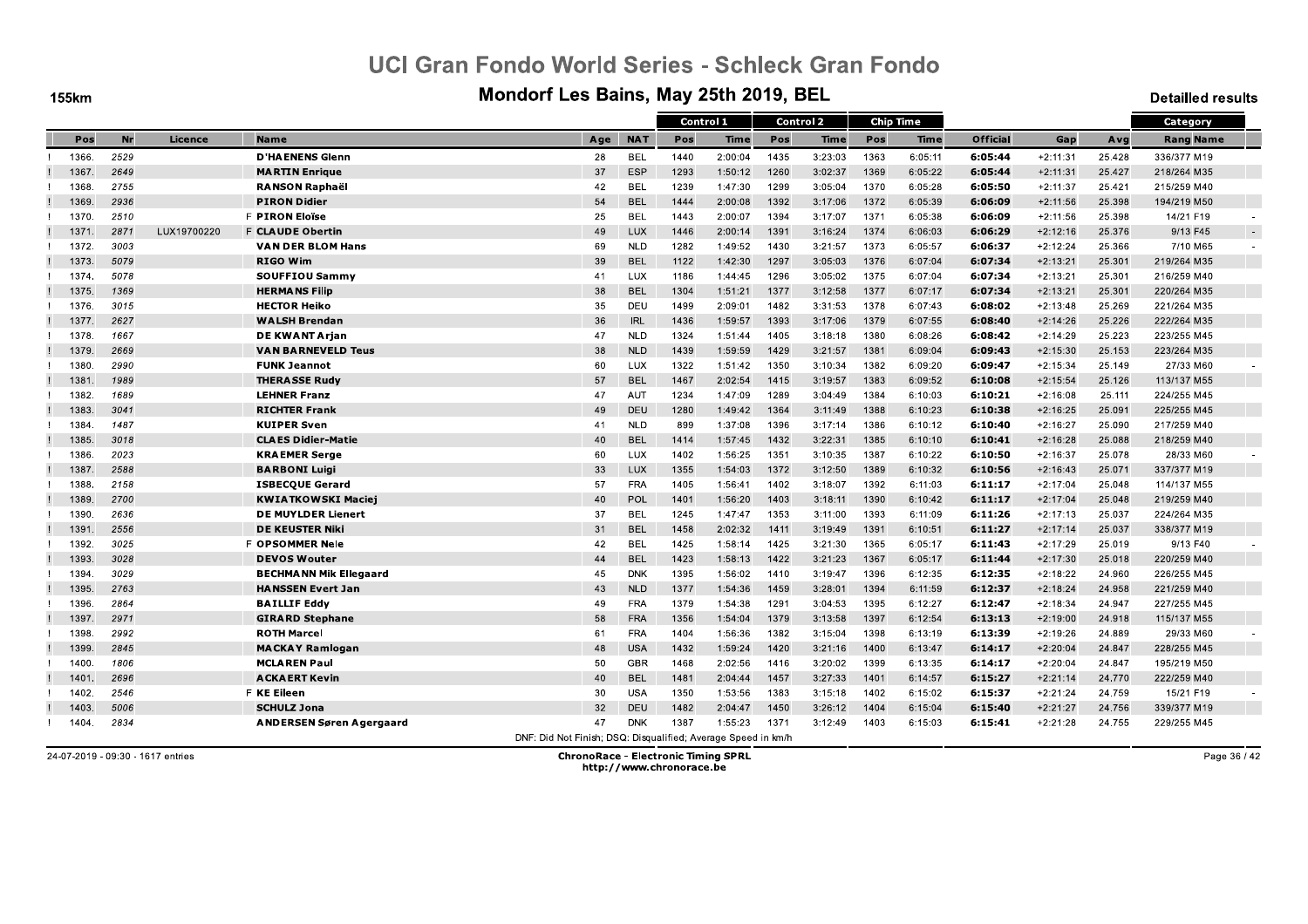**155km** 

#### Mondorf Les Bains, May 25th 2019, BEL

**Detailled results** 

|       |           |         |                                  |                                                               |            | Control 1 |         |      | <b>Control 2</b> |      | <b>Chip Time</b> |                 |            |        | Category         |
|-------|-----------|---------|----------------------------------|---------------------------------------------------------------|------------|-----------|---------|------|------------------|------|------------------|-----------------|------------|--------|------------------|
| Pos   | <b>Nr</b> | Licence | <b>Name</b>                      | Age                                                           | <b>NAT</b> | Pos       | Time    | Pos  | Time             | Pos  | Time             | <b>Official</b> | Gap        | Avg    | <b>Rang Name</b> |
| 1405. | 2849      |         | <b>VAN DAELE Eddy</b>            | 48                                                            | <b>BEL</b> | 1433      | 1:59:36 | 1423 | 3:21:24          | 1405 | 6:15:24          | 6:15:47         | $+2:21:33$ | 24.748 | 230/255 M45      |
| 1406. | 2909      |         | <b>BELLM Matthias</b>            | 52                                                            | <b>DEU</b> | 1371      | 1:54:20 | 1361 | 3:11:39          | 1408 | 6:15:35          | 6:16:13         | $+2:21:59$ | 24.720 | 196/219 M50      |
| 1407. | 1840      |         | <b>SCHNEIDER Michael</b>         | 52                                                            | DEU        | 1372      | 1:54:20 | 1358 | 3:11:16          | 1407 | 6:15:35          | 6:16:13         | $+2:21:59$ | 24.720 | 197/219 M50      |
| 1408. | 2934      |         | <b>ZURMÖHLE Michael</b>          | 53                                                            | DEU        | 1370      | 1:54:20 | 1363 | 3:11:47          | 1406 | 6:15:35          | 6:16:13         | $+2:21:59$ | 24.720 | 198/219 M50      |
| 1409. | 2820      |         | VAN DER WAL Jochem               | 47                                                            | <b>LUX</b> | 1428      | 1:58:22 | 1408 | 3:19:22          | 1411 | 6:15:57          | 6:16:17         | $+2:22:04$ | 24.715 | 231/255 M45      |
| 1410. | 1839      |         | <b>PIETERSMA Onno</b>            | 52                                                            | <b>NLD</b> | 1422      | 1:58:12 | 1407 | 3:19:19          | 1409 | 6:15:47          | 6:16:17         | $+2:22:04$ | 24.715 | 199/219 M50      |
| 1411. | 2844      |         | <b>FAHY Wim</b>                  | 48                                                            | <b>BEL</b> | 1442      | 2:00:06 | 1437 | 3:23:11          | 1410 | 6:15:56          | 6.16.29         | $+2:22:16$ | 24.702 | 232/255 M45      |
| 1412. | 2581      |         | <b>BESENIUS Eric</b>             | 33                                                            | <b>LUX</b> | 1463      | 2:02:48 | 1438 | 3:23:12          | 1415 | 6:16:46          | 6:17:04         | $+2:22:51$ | 24.664 | 340/377 M19      |
| 1412. | 2596      |         | <b>SCHUMA CHER Franck</b>        | 34                                                            | <b>LUX</b> | 1464      | 2:02:49 | 1439 | 3:23:12          | 1416 | 6:16:47          | 6:17:04         | $+2:22:51$ | 24.664 | 340/377 M19      |
| 1414  | 2606      |         | <b>BACK Tom</b>                  | 35                                                            | <b>LUX</b> | 1321      | 1:51:42 | 1397 | 3:17:27          | 1412 | 6:16:39          | 6:17:04         | $+2:22:51$ | 24.663 | 225/264 M35      |
| 1415. | 2646      |         | <b>BERTEMES Marc</b>             | 37                                                            | LUX        | 1325      | 1:51:45 | 1399 | 3:17:37          | 1414 | 6:16:41          | 6:17:10         | $+2:22:57$ | 24.657 | 226/264 M35      |
| 1416. | 2159      |         | <b>JOHN Reschar</b>              | 57                                                            | <b>USA</b> | 1362      | 1:54:10 | 1366 | 3:11:54          | 1417 | 6:16:54          | 6:17:12         | $+2:22:59$ | 24.655 | 116/137 M55      |
| 1417  | 1563      |         | <b>WALKER Joel</b>               | 44                                                            | <b>GBR</b> | 1391      | 1:55:52 | 1424 | 3:21:24          | 1413 | 6:16:39          | 6:17:17         | $+2:23:04$ | 24.649 | 223/259 M40      |
| 1418. | 2501      |         | <b>GEIMER Pierre</b>             | 22                                                            | <b>LUX</b> | 1192      | 1:45:03 | 1268 | 3:03:01          | 1418 | 6:17:02          | 6.17.23         | $+2:23:10$ | 24.643 | 342/377 M19      |
| 1419. | 2084      |         | <b>DE MAN Joris</b>              | 36                                                            | <b>BEL</b> | 1465      | 2:02:53 | 1417 | 3:20:38          | 1422 | 6:17:20          | 6:17:37         | $+2:23:24$ | 24.627 | 227/264 M35      |
| 1420. | 2847      |         | <b>SCHRAM Tom</b>                | 48                                                            | LUX        | 1338      | 1:53:03 | 1367 | 3:12:10          | 1419 | 6:17:11          | 6.17.38         | $+2:23:25$ | 24.626 | 233/255 M45      |
| 1421. | 1498      |         | <b>BONFANTI Christian</b>        | 41                                                            | <b>FRA</b> | 1264      | 1:49:18 | 1388 | 3:15:39          | 1421 | 6:17:17          | 6:17:39         | $+2:23:26$ | 24.625 | 224/259 M40      |
| 1422. | 2634      |         | <b>KNIGHT Tim</b>                | 37                                                            | <b>GBR</b> | 1335      | 1:52:54 | 1406 | 3:18:25          | 1420 | 6:17:16          | 6:17:40         | $+2:23:27$ | 24.625 | 228/264 M35      |
| 1423. | 2594      |         | <b>MERTES Luc</b>                | 34                                                            | <b>LUX</b> | 1329      | 1:51:55 | 1398 | 3:17:36          | 1423 | 6:17:45          | 6:18:11         | $+2:23:58$ | 24.590 | 343/377 M19      |
| 1424. | 2835      |         | <b>MCCORDUCK Rob</b>             | 47                                                            | <b>IRL</b> | 1339      | 1:53:05 | 1381 | 3:14:24          | 1424 | 6:18:18          | 6:18:42         | $+2:24:29$ | 24.557 | 234/255 M45      |
| 1425. | 2944      |         | <b>VAN HERZELE Johan</b>         | 54                                                            | <b>BEL</b> | 1469      | 2:02:58 | 1449 | 3:26:11          | 1425 | 6:18:47          | 6.19.29         | $+2:25:16$ | 24.507 | 200/219 M50      |
| 1426. | 2877      |         | <b>JENSEN Peter</b>              | 50                                                            | <b>DNK</b> | 1413      | 1:57:32 | 1375 | 3:12:52          | 1426 | 6:18:48          | 6:19:30         | $+2:25:17$ | 24.505 | 201/219 M50      |
| 1427. | 1043      |         | <b>MYKHALCHUK Andrew</b>         | 24                                                            | <b>UKR</b> | 1392      | 1:55:56 | 1352 | 3:10:44          | 1427 | 6:19:04          | 6:19:34         | $+2:25:21$ | 24.501 | 344/377 M19      |
| 1428. | 2962      |         | <b>WENGLER Yves</b>              | 56                                                            | <b>LUX</b> | 1448      | 2:00:21 | 1448 | 3:26:07          | 1430 | 6:19:44          | 6:19:57         | $+2:25:44$ | 24,477 | 117/137 M55      |
| 1429. | 5018      |         | OHL Kim                          | 37                                                            | DEU        | 1457      | 2:02:25 | 1444 | 3:24:57          | 1428 | 6:19:37          | 6:20:23         | $+2:26:09$ | 24.449 | 229/264 M35      |
| 1430. | 5017      |         | MÜLLER Björn                     | 40                                                            | DEU        | 1454      | 2:02:21 | 1443 | 3:24:55          | 1429 | 6:19:39          | 6:20:24         | $+2:26:11$ | 24.447 | 225/259 M40      |
| 1431. | 2701      |         | <b>SCHRAM Fernand</b>            | 40                                                            | LUX        | 1394      | 1:56:01 | 1384 | 3:15:18          | 1431 | 6:20:08          | 6:20:38         | $+2:26:25$ | 24.432 | 226/259 M40      |
| 1432. | 1416      |         | ZIOLKOWSKI Andrzej               | 39                                                            | POL        | 1380      | 1:54:41 | 1369 | 3:12:33          | 1432 | 6:20:23          | 6:20:42         | $+2:26:29$ | 24.428 | 230/264 M35      |
| 1433. | 2639      |         | <b>PENANGUER Brieuc</b>          | 37                                                            | <b>FRA</b> | 1357      | 1:54:04 | 1348 | 3:09:57          | 1433 | 6:22:52          | 6:23:19         | $+2:29:06$ | 24.262 | 231/264 M35      |
| 1434  | 2858      |         | <b>EDOUARD ERPELDING Edouard</b> | 49                                                            | <b>LUX</b> | 1153      | 1:43:53 | 1278 | 3:03:55          | 1435 | 6:23:12          | 6.23.28         | $+2:29:15$ | 24.252 | 235/255 M45      |
| 1435. | 2821      |         | <b>F ANDRIES Tamara</b>          | 47                                                            | <b>BEL</b> | 1503      | 2:09:13 | 1469 | 3:30:03          | 1434 | 6:23:04          | 6:23:29         | $+2:29:16$ | 24.250 | 10/13 F45        |
| 1436. | 2621      |         | <b>SCHAUSS Kim</b>               | 36                                                            | <b>LUX</b> | 1359      | 1:54:05 | 1374 | 3:12:51          | 1436 | 6:23:15          | 6.23.38         | $+2:29:25$ | 24.241 | 232/264 M35      |
| 1437. | 2933      |         | <b>LUC HOMME A CKAERT Luc</b>    | 53                                                            | <b>BEL</b> | 1480      | 2:04:42 | 1458 | 3:27:43          | 1438 | 6:23:29          | 6:24:00         | $+2:29:47$ | 24.218 | 202/219 M50      |
| 1438. | 3047      |         | <b>ROTH Claude</b>               | 54                                                            | <b>LUX</b> | 1490      | 2:05:39 | 1464 | 3:29:45          | 1437 | 6:23:25          | 6:24:01         | $+2:29:48$ | 24.217 | 203/219 M50      |
| 1439. | 2641      |         | <b>F VREYS Peggy</b>             | 37                                                            | <b>BEL</b> | 1496      | 2:07:44 | 1485 | 3:32:45          | 1439 | 6:24:12          | 6:24:37         | $+2:30:24$ | 24.179 | 6/7 F35          |
| 1440. | 1573      |         | <b>EKBERG Magnus</b>             | 44                                                            | SWE        | 1396      | 1:56:04 | 1421 | 3:21:20          | 1440 | 6:25:01          | 6:25:40         | $+2:31:27$ | 24.114 | 227/259 M40      |
| 1441. | 2055      |         | <b>MOTMANS Sandro</b>            | 31                                                            | <b>BEL</b> | 1430      | 1:59:18 | 1409 | 3:19:29          | 1441 | 6:25:25          | 6:25:42         | $+2:31:29$ | 24.111 | 345/377 M19      |
| 1442  | 2719      |         | <b>VICENTE Davy</b>              | 41                                                            | <b>FRA</b> | 1493      | 2:06:03 | 1452 | 3:26:16          | 1442 | 6:25:26          | 6:26:03         | $+2:31:49$ | 24.090 | 228/259 M40      |
| 1443. | 2780      |         | <b>JASKULA Fabrice</b>           | 44                                                            | <b>FRA</b> | 1494      | 2:06:04 | 1451 | 3:26:16          | 1443 | 6:25:27          | 6.26.03         | $+2:31:49$ | 24.090 | 229/259 M40      |
|       |           |         |                                  | DNF: Did Not Finish: DSQ: Disqualified: Average Speed in km/h |            |           |         |      |                  |      |                  |                 |            |        |                  |

24-07-2019 - 09:30 - 1617 entries

**ChronoRace - Electronic Timing SPRL** http://www.chronorace.be

Page 37 / 42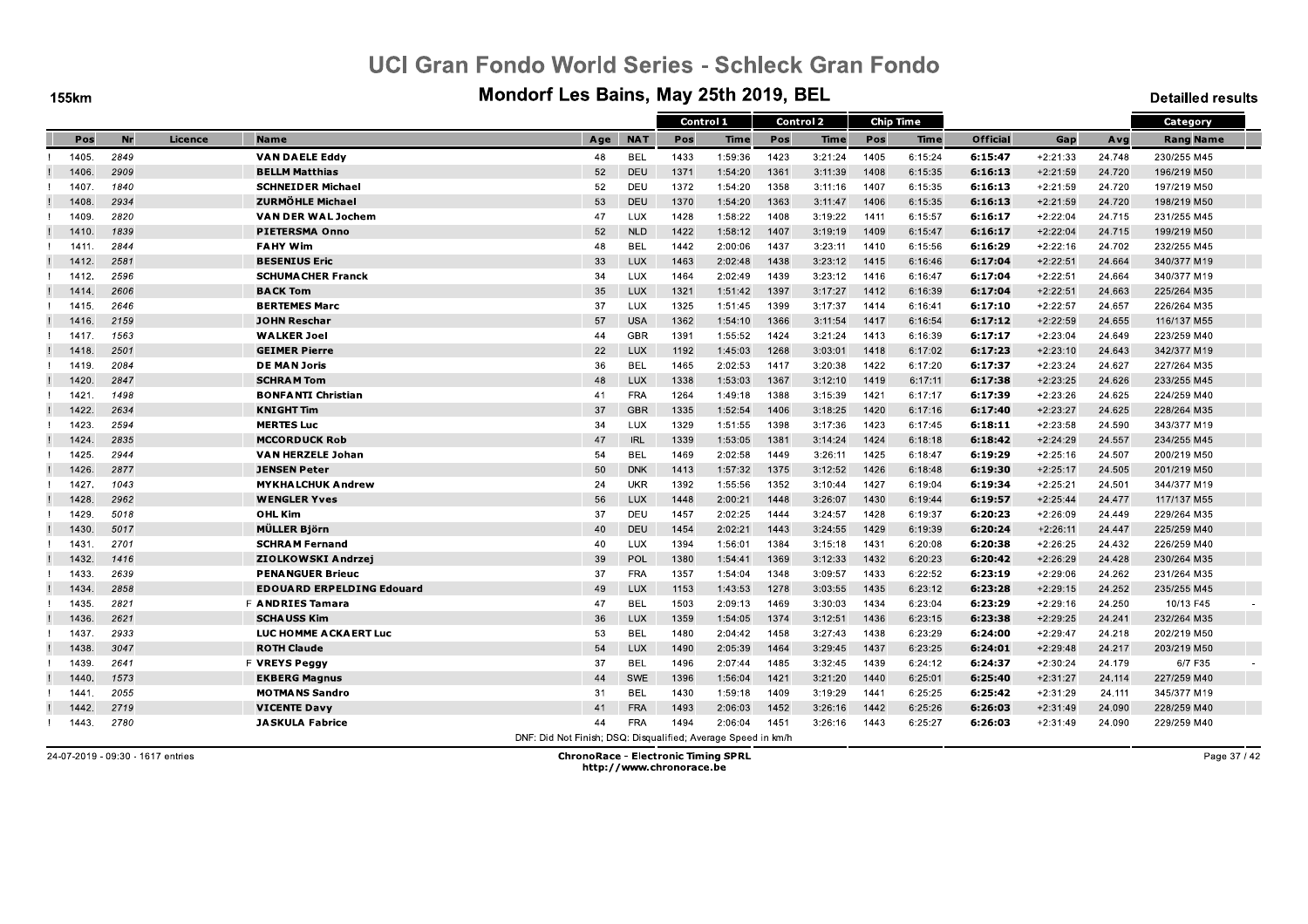**155km** 

#### Mondorf Les Bains, May 25th 2019, BEL

**Detailled results** 

|       |           |         |                                   |                                                               |            | Control 1 |         |      | <b>Control 2</b> |      | <b>Chip Time</b> |                 |            |        | Category         |        |
|-------|-----------|---------|-----------------------------------|---------------------------------------------------------------|------------|-----------|---------|------|------------------|------|------------------|-----------------|------------|--------|------------------|--------|
| Pos   | <b>Nr</b> | Licence | <b>Name</b>                       | Age                                                           | <b>NAT</b> | Pos       | Time    | Pos  | Time             | Pos  | Time             | <b>Official</b> | Gap        | Avg    | <b>Rang Name</b> |        |
| 1444. | 2671      |         | <b>GEERINCK Thomas</b>            | 38                                                            | <b>BEL</b> | 1445      | 2:00:14 | 1436 | 3:23:08          | 1445 | 6:25:55          | 6:26:12         | $+2:31:58$ | 24.081 | 233/264 M35      |        |
| 1445. | 1513      |         | <b>RODRIGUES Filipe</b>           | 42                                                            | <b>LUX</b> | 985       | 1:38:58 | 1050 | 2:46:38          | 1444 | 6:25:50          | 6:26:28         | $+2:32:15$ | 24.064 | 230/259 M40      |        |
| 1446. | 2981      |         | <b>SCHAMBBURGER Sideny</b>        | 59                                                            | <b>LUX</b> | 1511      | 2:09:22 | 1462 | 3:28:58          | 1446 | 6:27:48          | 6:28:05         | $+2:33:52$ | 23.964 | 118/137 M55      |        |
| 1447  | 2873      |         | <b>F ENEMAN Els</b>               | 49                                                            | <b>BEL</b> | 1420      | 1:57:58 | 1404 | 3:18:17          | 1448 | 6:28:38          | 6:28:44         | $+2:34:31$ | 23.923 | 11/13 F45        |        |
| 1448  | 2518      |         | <b>KITTEL Christoph</b>           | 26                                                            | <b>BEL</b> | 1353      | 1:54:01 | 1401 | 3:17:58          | 1447 | 6:28:22          | 6:28:44         | $+2:34:31$ | 23.923 | 346/377 M19      |        |
| 1449  | 2958      |         | <b>VAN STRAATEN Cees</b>          | 56                                                            | <b>NLD</b> | 1466      | 2:02:54 | 1395 | 3:17:08          | 1449 | 6:29:18          | 6:29:30         | $+2:35:17$ | 23.876 | 119/137 M55      |        |
| 1450  | 2753      |         | F BOUD Agnieszka                  | 42                                                            | <b>AUS</b> | 1507      | 2:09:19 | 1481 | 3:31:39          | 1450 | 6:30:39          | 6.31.07         | $+2:36:53$ | 23.778 | 10/13 F40        |        |
| 1451  | 1536      |         | <b>HULSTEIN Arne</b>              | 43                                                            | <b>NLD</b> | 1393      | 1:55:56 | 1419 | 3:21:07          | 1451 | 6:31:39          | 6:32:14         | $+2:38:01$ | 23.710 | 231/259 M40      |        |
| 1452. | 5090      |         | <b>DANLOY Guillaume</b>           | 21                                                            | <b>BEL</b> | 1531      | 2:13:43 | 1496 | 3:35:11          | 1452 | 6:32:31          | 6.33.00         | $+2:38:47$ | 23.664 | 347/377 M19      |        |
| 1453  | 2987      |         | <b>OURTH Ronny</b>                | 60                                                            | <b>LUX</b> | 1518      | 2:11:38 | 1489 | 3:34:02          | 1453 | 6:32:40          | 6:33:03         | $+2:38:50$ | 23.660 | 30/33 M60        | $\sim$ |
| 1454  | 2037      |         | <b>MAZZI Sandro</b>               | 69                                                            | LUX        | 1502      | 2:09:08 | 1484 | 3:32:37          | 1454 | 6:33:52          | 6:34:24         | $+2:40:10$ | 23.580 | 8/10 M65         |        |
| 1455. | 3001      |         | <b>SCHOTT Patrick</b>             | 65                                                            | AUT        | 1501      | 2:09:08 | 1486 | 3:32:47          | 1455 | 6:33:52          | 6:34:24         | $+2:40:11$ | 23.580 | 9/10 M65         | $\sim$ |
| 1456. | 2863      |         | <b>RIVIERE Fabrice</b>            | 49                                                            | <b>FRA</b> | 1535      | 2:14:46 | 1501 | 3:36:57          | 1457 | 6:35:49          | 6:36:03         | $+2:41:50$ | 23.481 | 236/255 M45      |        |
| 1457  | 2855      |         | <b>KRETZ Fabrice</b>              | 48                                                            | <b>FRA</b> | 1536      | 2:14:46 | 1502 | 3:37:03          | 1458 | 6:35:49          | 6.36.03         | $+2:41:50$ | 23.481 | 237/255 M45      |        |
| 1458. | 1793      |         | <b>GIELEN Marc</b>                | 50                                                            | <b>BEL</b> | 1342      | 1:53:16 | 1400 | 3:17:43          | 1456 | 6:34:01          | 6:37:01         | $+2:42:48$ | 23.424 | 204/219 M50      |        |
| 1459. | 3052      |         | <b>OHLENDORFF Knud-Erik</b>       | 56                                                            | <b>DNK</b> | 1504      | 2:09:13 | 1488 | 3:33:32          | 1459 | 6:36:40          | 6:37:06         | $+2:42:53$ | 23.419 | 120/137 M55      |        |
| 1460. | 3057      |         | <b>ANDERSEN Bent</b>              | 61                                                            | <b>DNK</b> | 1505      | 2:09:14 | 1487 | 3:33:32          | 1460 | 6:36:42          | 6:37:06         | $+2:42:53$ | 23.419 | 31/33 M60        |        |
| 1461  | 2505      |         | <b>AUKE Van De Hulst</b>          | 24                                                            | <b>NLD</b> | 1517      | 2:11:29 | 1491 | 3:34:08          | 1461 | 6:36:45          | 6:37:27         | $+2:43:13$ | 23.399 | 348/377 M19      |        |
| 1462. | 2980      |         | <b>ALFRED VAN DE HULST Alfred</b> | 59                                                            | <b>NLD</b> | 1516      | 2:11:28 | 1492 | 3:34:12          | 1463 | 6:36:48          | 6:37:31         | $+2:43:18$ | 23.395 | 121/137 M55      |        |
| 1463. | 2521      |         | <b>JELLE VAN DE HULST Jelle</b>   | 27                                                            | <b>NLD</b> | 1515      | 2:11:26 | 1490 | 3:34:03          | 1462 | 6:36:46          | 6:37:31         | $+2:43:18$ | 23.394 | 349/377 M19      |        |
| 1464. | 2725      |         | <b>VAN DEN HAAK Niels</b>         | 41                                                            | <b>NLD</b> | 1479      | 2:04:42 | 1468 | 3:30:03          | 1465 | 6:37:20          | 6:37:38         | $+2:43:25$ | 23.388 | 232/259 M40      |        |
| 1465  | 2688      |         | <b>ROOIMANS Justin</b>            | 39                                                            | <b>NLD</b> | 1487      | 2:04:53 | 1479 | 3:30:45          | 1466 | 6:37:22          | 6:37:40         | $+2:43:27$ | 23.386 | 234/264 M35      |        |
| 1466. | 2674      |         | <b>NOORDEGRAAF Arjan</b>          | 39                                                            | <b>NLD</b> | 1486      | 2:04:52 | 1480 | 3:30:46          | 1467 | 6:37:22          | 6:37:41         | $+2:43:28$ | 23.385 | 235/264 M35      |        |
| 1467  | 5093      |         | <b>VANDENBROECK Martin</b>        | 25                                                            | <b>BEL</b> | 1470      | 2:02:59 | 1453 | 3:27:04          | 1464 | 6:37:17          | 6:37:45         | $+2:43:31$ | 23.381 | 350/377 M19      |        |
| 1468. | 2953      |         | <b>PARMENTIER Philippe</b>        | 55                                                            | <b>FRA</b> | 1549      | 2:16:56 | 1515 | 3:44:42          | 1469 | 6:37:29          | 6:37:46         | $+2:43:32$ | 23.380 | 122/137 M55      |        |
| 1469  | 5087      |         | <b>VAN MUL Westen</b>             | 34                                                            | <b>NLD</b> | 1484      | 2:04:51 |      |                  | 1468 | 6:37:27          | 6:37:46         | $+2:43:32$ | 23.380 | 351/377 M19      |        |
| 1469. | 2717      |         | <b>GOMEZ François-Xavier</b>      | 41                                                            | <b>FRA</b> | 1550      | 2:16:56 | 1514 | 3:44:42          | 1470 | 6:37:29          | 6:37:46         | $+2:43:32$ | 23.380 | 233/259 M40      |        |
| 1471. | 2693      |         | <b>BART JANSEN Bart</b>           | 40                                                            | <b>BEL</b> | 1488      | 2:04:55 | 1467 | 3:30:02          | 1471 | 6:37:38          | 6:37:53         | $+2:43:40$ | 23.373 | 234/259 M40      |        |
| 1472. | 2545      |         | <b>VAN PARYS Pieter</b>           | 30                                                            | <b>BEL</b> | 1561      | 2:17:47 | 1512 | 3:42:59          | 1472 | 6:38:02          | 6:38:42         | $+2:44:29$ | 23.325 | 352/377 M19      |        |
| 1473. | 2012      |         | <b>SCHWARZE Jürgen</b>            | 59                                                            | DEU        | 1449      | 2:00:30 | 1461 | 3:28:50          | 1473 | 6:39:17          | 6:39:28         | $+2:45:15$ | 23.280 | 123/137 M55      |        |
| 1474  | 3004      |         | <b>WILHELM Frank</b>              | 72                                                            | <b>LUX</b> | 1530      | 2:13:11 | 1506 | 3:40:04          | 1474 | 6:40:07          | 6:40:28         | $+2:46:15$ | 23.222 | 2/2 M70          |        |
| 1475. | 1256      |         | <b>VAN HOEF Vincent</b>           | 33                                                            | <b>BEL</b> | 1519      | 2:11:42 | 1526 | 3:49:17          | 1475 | 6:40:11          | 6:40:41         | $+2:46:27$ | 23.210 | 353/377 M19      |        |
| 1476. | 2541      |         | <b>VROMAN Sander</b>              | 29                                                            | <b>BEL</b> | 1434      | 1:59:37 | 1460 | 3:28:06          | 1476 | 6:40:31          | 6:40:54         | $+2:46:41$ | 23.197 | 354/377 M19      |        |
| 1477  | 2982      |         | <b>MARC Hentgen</b>               | 59                                                            | <b>LUX</b> | 1471      | 2:03:01 | 1455 | 3:27:17          | 1479 | 6:41:23          | 6:41:34         | $+2:47:21$ | 23.158 | 124/137 M55      |        |
| 1478. | 2963      |         | F HENTGEN-STOFFEL Monique         | 56                                                            | <b>LUX</b> | 1472      | 2:03:02 | 1456 | 3:27:30          | 1480 | 6:41:25          | 6:41:34         | $+2:47:21$ | 23.158 | 1/1 F55          |        |
| 1479. | 2840      |         | <b>DETMERS Frank</b>              | 48                                                            | <b>NLD</b> | 1410      | 1:57:06 | 1433 | 3:22:50          | 1482 | 6:41:31          | 6:41:51         | $+2:47:38$ | 23.142 | 238/255 M45      |        |
| 1480. | 2833      |         | <b>MARTIJN Smit</b>               | 47                                                            | <b>NLD</b> | 1418      | 1:57:52 | 1440 | 3:23:28          | 1481 | 6:41:26          | 6.41.52         | $+2:47:38$ | 23.142 | 239/255 M45      |        |
| 1481  | 2948      |         | <b>KRÄMER Thomas</b>              | 55                                                            | <b>DEU</b> | 1462      | 2:02:46 | 1447 | 3:26:01          | 1483 | 6:41:42          | 6:42:03         | $+2:47:49$ | 23.131 | 125/137 M55      |        |
| 1482. | 2590      |         | <b>VERRESEN Lars</b>              | 34                                                            | <b>BEL</b> | 1524      | 2:12:43 | 1510 | 3:41:06          | 1477 | 6:41:20          | 6.42.03         | $+2:47:50$ | 23.131 | 355/377 M19      |        |
|       |           |         |                                   | DNE: Did Not Finish: DSO: Disqualified: Average Speed in km/h |            |           |         |      |                  |      |                  |                 |            |        |                  |        |

24-07-2019 - 09:30 - 1617 entries

**ChronoRace - Electronic Timing SPRL** http://www.chronorace.be

Page 38 / 42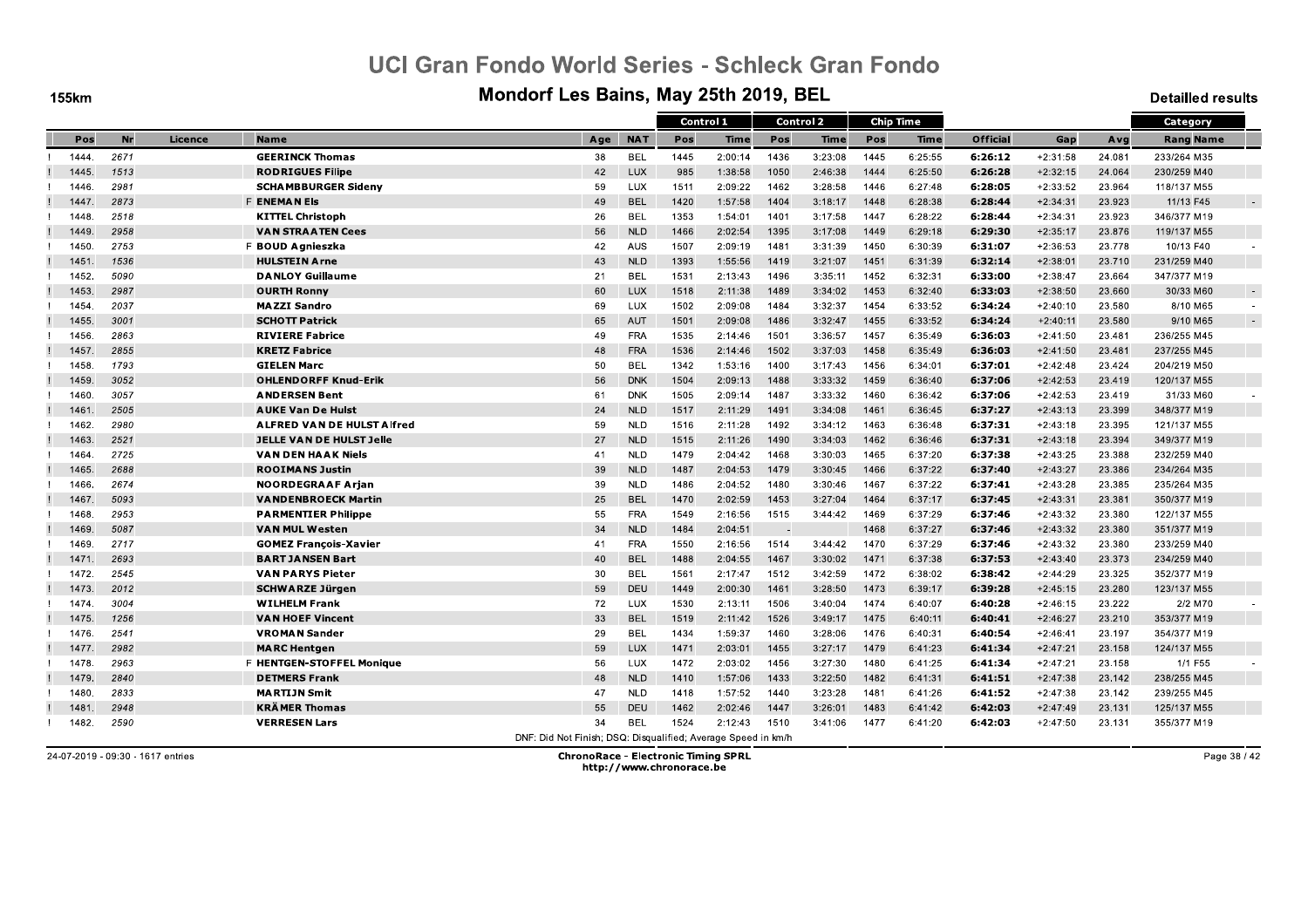**155km** 

#### Mondorf Les Bains, May 25th 2019, BEL

**Detailled results** 

|       |      |         |                                   |                                                               |            | Control 1 |             |      | <b>Control 2</b> |      | <b>Chip Time</b> |                 |            |        | Category         |
|-------|------|---------|-----------------------------------|---------------------------------------------------------------|------------|-----------|-------------|------|------------------|------|------------------|-----------------|------------|--------|------------------|
| Pos   | Nr   | Licence | <b>Name</b>                       | Age                                                           | <b>NAT</b> | Pos       | <b>Time</b> | Pos  | <b>Time</b>      | Pos  | <b>Time</b>      | <b>Official</b> | Gap        | Avg    | <b>Rang Name</b> |
| 1483. | 2551 |         | <b>VAN NOTEN Daan</b>             | 30                                                            | <b>BEL</b> | 1525      | 2:12:43     | 1509 | 3:40:57          | 1478 | 6:41:23          | 6:42:06         | $+2:47:53$ | 23.128 | 356/377 M19      |
| 1484  | 1385 |         | <b>SHIRAI Yu</b>                  | 38                                                            | <b>JPN</b> | 1495      | 2:07:00     | 1503 | 3:39:15          | 1485 | 6:42:20          | 6:42:42         | $+2:48:28$ | 23.094 | 236/264 M35      |
| 1485. | 2751 |         | <b>DE PESTEL Nicolas</b>          | 42                                                            | <b>BEL</b> | 1533      | 2:13:56     | 1528 | 3:49:50          | 1486 | 6:42:20          | 6:42:55         | $+2:48:42$ | 23.081 | 235/259 M40      |
| 1486  | 2778 |         | <b>DE PESTEL Stefan</b>           | 44                                                            | <b>BEL</b> | 1538      | 2:15:03     | 1530 | 3:50:01          | 1484 | 6:42:17          | 6:42:56         | $+2:48:43$ | 23.080 | 236/259 M40      |
| 1487  | 2567 |         | <b>LOUIS Jean-Christophe</b>      | 32                                                            | <b>FRA</b> | 1435      | 1:59:47     | 1445 | 3:25:34          | 1487 | 6:43:18          | 6:43:29         | $+2:49:16$ | 23.049 | 357/377 M19      |
| 1488  | 1855 |         | <b>ANGERMAIER Wolfgang</b>        | 52                                                            | DEU        | 1497      | 2:08:37     | 1493 | 3:34:16          | 1488 | 6:44:20          | 6:45:03         | $+2:50:49$ | 22.960 | 205/219 M50      |
| 1489  | 2945 |         | <b>LOPES Pedro</b>                | 55                                                            | <b>PRT</b> | 1450      | 2:00:38     | 1454 | 3:27:16          | 1493 | 6:45:10          | 6:45:10         | $+2:50:57$ | 22.953 | 126/137 M55      |
| 1490  | 3055 |         | <b>HORUP Thorvald</b>             | 59                                                            | <b>DNK</b> | 1509      | 2:09:22     | 1495 | 3:34:22          | 1491 | 6:44:55          | 6:45:11         | $+2:50:58$ | 22.952 | 127/137 M55      |
| 1491  | 3054 |         | <b>HANSEN Henrik</b>              | 58                                                            | <b>DNK</b> | 1508      | 2:09:19     | 1494 | 3:34:21          | 1489 | 6:44:52          | 6:45:11         | $+2:50:58$ | 22.952 | 128/137 M55      |
| 1492  | 2721 |         | <b>LARTIGAU-PRINCE Olivier</b>    | 41                                                            | <b>FRA</b> | 1459      | 2:02:35     | 1413 | 3:19:50          | 1490 | 6:44:53          | 6:45:28         | $+2:51:15$ | 22.936 | 237/259 M40      |
| 1493  | 5091 |         | <b>BUYCK Emmanuel</b>             | 38                                                            | <b>BEL</b> | 1532      | 2:13:51     | 1527 | 3:49:45          | 1492 | 6:45:01          | 6:45:40         | $+2:51:27$ | 22.925 | 237/264 M35      |
| 1494  | 2558 |         | <b>STAUDT Charel</b>              | 31                                                            | LUX        | 1512      | 2:10:07     | 1463 | 3:29:13          | 1494 | 6:45:36          | 6:46:16         | $+2:52:03$ | 22.891 | 358/377 M19      |
| 1495  | 3017 |         | <b>F CORNET Vanessa</b>           | 40                                                            | <b>BEL</b> | 1452      | 2:01:32     | 1483 | 3:32:04          | 1495 | 6:45:56          | 6:46:25         | $+2:52:12$ | 22.882 | 11/13 F40        |
| 1496  | 2642 |         | <b>DE RIJCKE Nikolaas Hendrik</b> | 37                                                            | <b>BEL</b> | 1544      | 2:16:10     | 1529 | 3:49:51          | 1496 | 6:46:40          | 6.47:18         | $+2:53:04$ | 22.833 | 238/264 M35      |
| 1497  | 2838 |         | <b>WINANDY Claude</b>             | 48                                                            | LUX        | 1527      | 2:13:04     | 1532 | 3:50:02          | 1497 | 6:47:01          | 6:47:42         | $+2:53:29$ | 22.810 | 240/255 M45      |
| 1498  | 2703 |         | <b>WEILER Ralph</b>               | 40                                                            | LUX        | 1526      | 2:13:00     | 1531 | 3:50:01          | 1499 | 6:47:03          | 6:47:44         | $+2:53:30$ | 22.809 | 238/259 M40      |
| 1499  | 2707 |         | <b>MICHAEL REISER Michael</b>     | 40                                                            | LUX        | 1529      | 2:13:05     | 1533 | 3:50:07          | 1498 | 6:47:02          | 6:47:44         | $+2:53:30$ | 22.809 | 239/259 M40      |
| 1500  | 3042 |         | <b>HORSMANS Claude</b>            | 51                                                            | LUX        | 1475      | 2:03:06     | 1475 | 3:30:17          | 1501 | 6:47:39          | 6:48:10         | $+2:53:57$ | 22.785 | 206/219 M50      |
| 1501  | 2824 |         | <b>CARAMUTA Vincenzo</b>          | 47                                                            | LUX        | 1473      | 2:03:06     | 1465 | 3:29:57          | 1502 | 6:47:40          | 6:48:10         | $+2:53:57$ | 22.785 | 241/255 M45      |
| 1501  | 2702 |         | <b>SANTINI Sandro</b>             | 40                                                            | LUX        | 1474      | 2:03:06     | 1474 | 3:30:15          | 1504 | 6:47:40          | 6:48:10         | $+2:53:57$ | 22.785 | 240/259 M40      |
| 1503. | 2942 |         | <b>GARNIE Gusty</b>               | 54                                                            | LUX        | 1476      | 2:03:06     | 1466 | 3:29:57          | 1505 | 6:47:40          | 6:48:10         | $+2:53:57$ | 22.784 | 207/219 M50      |
| 1504  | 2879 |         | <b>MASSARO Matteo</b>             | 50                                                            | LUX        | 1478      | 2:03:08     | 1473 | 3:30:15          | 1503 | 6:47:40          | 6:48:10         | $+2:53:57$ | 22.784 | 208/219 M50      |
| 1505. | 4923 |         | <b>SUNNEN Paul</b>                | 59                                                            | LUX        | 1431      | 1:59:21     | 1477 | 3:30:19          | 1500 | 6:47:37          | 6:48:10         | $+2:53:57$ | 22.784 | 129/137 M55      |
| 1506  | 3056 |         | <b>SCHUMA CHER Henri</b>          | 60                                                            | LUX        | 1477      | 2:03:07     | 1470 | 3:30:13          | 1506 | 6:47:41          | 6:48:10         | $+2:53:57$ | 22.784 | 32/33 M60        |
| 1507. | 2896 |         | <b>BOSSCHAERT Jan</b>             | 51                                                            | <b>BEL</b> | 1520      | 2:11:55     | 1516 | 3:44:48          | 1507 | 6:48:03          | 6:48:39         | $+2:54:26$ | 22.757 | 209/219 M50      |
| 1508  | 2610 |         | DE ARAUJO José                    | 35                                                            | <b>PRT</b> | 1415      | 1:57:49     | 1427 | 3:21:53          | 1508 | 6:48:22          | 6:49:01         | $+2:54:48$ | 22.737 | 239/264 M35      |
| 1509  | 2600 |         | <b>ROBINET Daniel</b>             | 35                                                            | LUX        | 1417      | 1:57:50     | 1431 | 3:22:05          | 1510 | 6:48:23          | 6:49:01         | $+2:54:48$ | 22.737 | 240/264 M35      |
| 1510. | 2543 |         | <b>STEINEBACH Sven</b>            | 30                                                            | <b>LUX</b> | 1416      | 1:57:49     | 1428 | 3:21:53          | 1509 | 6:48:23          | 6:49:01         | $+2:54:48$ | 22.737 | 359/377 M19      |
| 1511  | 2911 |         | <b>VANPOUCKE Geert</b>            | 52                                                            | <b>BEL</b> | 1563      | 2:17:57     | 1519 | 3:46:06          | 1512 | 6:48:39          | 6:49:20         | $+2:55:07$ | 22.719 | 210/219 M50      |
| 1512  | 2919 |         | F BALCAEN Anita                   | 52                                                            | <b>BEL</b> | 1562      | 2:17:56     | 1520 | 3:46:08          | 1511 | 6:48:39          | 6.49.20         | $+2:55:07$ | 22.719 | 4/4 F50          |
| 1513  | 2957 |         | <b>EVERAERT Patrick</b>           | 56                                                            | <b>BEL</b> | 1510      | 2:09:22     | 1511 | 3:41:30          | 1514 | 6:51:05          | 6:51:20         | $+2:57:07$ | 22.609 | 130/137 M55      |
| 1514  | 2712 |         | <b>TRIGO Michael</b>              | 40                                                            | <b>FRA</b> | 1438      | 1:59:58     | 1446 | 3:25:46          | 1513 | 6:50:55          | 6:51:27         | $+2:57:14$ | 22.603 | 241/259 M40      |
| 1515. | 2652 |         | <b>MACHIEL SMIT Machiel</b>       | 37                                                            | LUX        | 1421      | 1:58:02     | 1500 | 3:36:45          | 1515 | 6:51:17          | 6:51:28         | $+2:57:15$ | 22.601 | 241/264 M35      |
| 1516  | 2972 |         | <b>JASPERS Martin</b>             | 58                                                            | <b>NLD</b> | 1485      | 2:04:52     | 1476 | 3:30:19          | 1516 | 6:52:08          | 6:52:29         | $+2:58:15$ | 22.546 | 131/137 M55      |
| 1517  | 2612 |         | <b>AUFDERKLAMM Stefan</b>         | 35                                                            | <b>ITA</b> | 1455      | 2:02:24     | 1471 | 3:30:13          | 1517 | 6:52:19          | 6:53:02         | $+2:58:49$ | 22.516 | 242/264 M35      |
| 1518. | 2741 |         | <b>FERWAGNER Martin</b>           | 42                                                            | DEU        | 1456      | 2:02:25     | 1472 | 3:30:14          | 1518 | 6:52:20          | 6:53:02         | $+2:58:49$ | 22.516 | 242/259 M40      |
| 1519  | 2615 |         | <b>DELBARRE Louis</b>             | 36                                                            | <b>BEL</b> | 1564      | 2:18:21     | 1534 | 3:50:18          | 1519 | 6:52:27          | 6:53:04         | $+2:58:51$ | 22.514 | 243/264 M35      |
| 1520  | 1100 |         | F PEIFFER Xenia                   | 27                                                            | LUX        | 1500      | 2:09:05     | 1497 | 3:36:13          | 1520 | 6:53:39          | 6:54:10         | $+2:59:57$ | 22.454 | 16/21 F19        |
| 1521  | 1662 |         | <b>HEYNDERICKX Frankie</b>        | 46                                                            | <b>BEL</b> | 1521      | 2:12:17     | 1517 | 3:44:50          | 1521 | 6:54:00          | 6.54.20         | $+3:00:07$ | 22.445 | 242/255 M45      |
|       |      |         |                                   | DNF: Did Not Finish: DSQ: Disqualified: Average Speed in km/h |            |           |             |      |                  |      |                  |                 |            |        |                  |

24-07-2019 - 09:30 - 1617 entries

**ChronoRace - Electronic Timing SPRL** http://www.chronorace.be

Page 39 / 42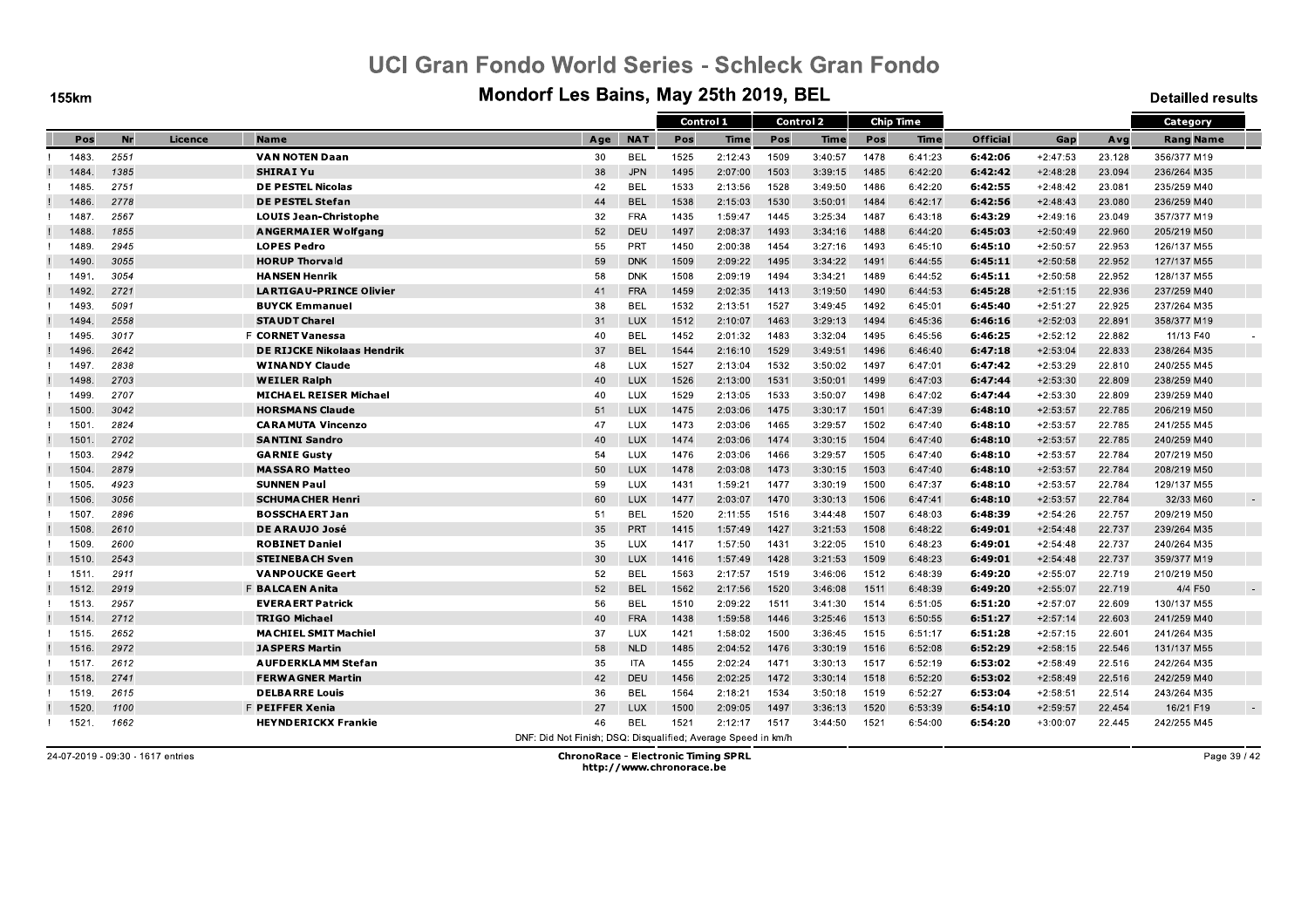**155km** 

#### Mondorf Les Bains, May 25th 2019, BEL

**Detailled results** 

|       |      |         |                                    |                                                               |            | Control 1 |             |      | <b>Control 2</b> |      | <b>Chip Time</b> |                 |            |        | Category         |  |
|-------|------|---------|------------------------------------|---------------------------------------------------------------|------------|-----------|-------------|------|------------------|------|------------------|-----------------|------------|--------|------------------|--|
| Pos   | Nr   | Licence | <b>Name</b>                        | Age                                                           | <b>NAT</b> | Pos       | <b>Time</b> | Pos  | <b>Time</b>      | Pos  | Time             | <b>Official</b> | Gap        | Avg    | <b>Rang Name</b> |  |
| 1522. | 1654 |         | F GELDHOF Anja                     | 46                                                            | <b>BEL</b> | 1513      | 2:10:59     | 1505 | 3:39:40          | 1522 | 6:54:28          | 6:54:38         | $+3:00:25$ | 22.429 | 12/13 F45        |  |
| 1523  | 2955 |         | <b>KALMES Jean</b>                 | 55                                                            | <b>LUX</b> | 1514      | 2:11:15     | 1504 | 3:39:21          | 1523 | 6:54:28          | 6:54:48         | $+3:00:35$ | 22.420 | 132/137 M55      |  |
| 1524  | 2851 |         | <b>CONSTANTIN Philippe</b>         | 48                                                            | CHE        | 1429      | 1:58:50     | 1441 | 3:23:32          | 1527 | 6:55:05          | 6:55:19         | $+3:01:06$ | 22.392 | 243/255 M45      |  |
| 1525. | 2654 |         | <b>STEIN Mathieu</b>               | 38                                                            | <b>FRA</b> | 1555      | 2:17:01     | 1538 | 3:53:26          | 1525 | 6:54:51          | 6:55:26         | $+3:01:13$ | 22.386 | 244/264 M35      |  |
| 1526  | 2711 |         | <b>HARY David</b>                  | 40                                                            | <b>FRA</b> | 1554      | 2:17:01     | 1539 | 3:53:32          | 1524 | 6:54:51          | 6:55:26         | $+3:01:13$ | 22.386 | 243/259 M40      |  |
| 1527  | 2814 |         | <b>DOHA Stéphane</b>               | 46                                                            | <b>FRA</b> | 1558      | 2:17:04     | 1540 | 3:53:35          | 1526 | 6:54:53          | 6:55:26         | $+3:01:13$ | 22.386 | 244/255 M45      |  |
| 1528  | 1450 |         | <b>F KATLEEN Lelie</b>             | 40                                                            | <b>BEL</b> | 1539      | 2:15:04     | 1523 | 3:47:48          | 1528 | 6:56:47          | 6:57:20         | $+3:03:07$ | 22.284 | 12/13 F40        |  |
| 1529. | 2916 |         | <b>THEOBALD Fabrice</b>            | 52                                                            | <b>FRA</b> | 1565      | 2:19:59     | 1549 | 3:56:35          | 1529 | 6:57:48          | 6:58:26         | $+3:04:13$ | 22.225 | 211/219 M50      |  |
| 1530. | 2565 |         | <b>MEYNENDONCKX Matthias</b>       | 32                                                            | <b>BEL</b> | 1541      | 2:15:19     | 1559 | 4:01:28          | 1531 | 6:57:59          | 6:58:28         | $+3:04:15$ | 22.224 | 360/377 M19      |  |
| 1531  | 2566 |         | <b>PEETERS Gert</b>                | 32                                                            | <b>BEL</b> | 1540      | 2:15:18     | 1560 | 4:01:32          | 1530 | 6:57:58          | 6:58:28         | $+3:04:15$ | 22.223 | 361/377 M19      |  |
| 1532. | 2548 |         | <b>COLBACH Georges</b>             | 30                                                            | LUX        | 1483      | 2:04:48     | 1507 | 3:40:07          | 1533 | 7:01:04          | 7:01:17         | $+3:07:04$ | 22.075 | 362/377 M19      |  |
| 1533. | 2781 |         | <b>FISCHER Gilles</b>              | 44                                                            | <b>FRA</b> | 1570      | 2:23:00     | 1556 | 3:59:25          | 1532 | 7:00:50          | 7:01:26         | $+3:07:12$ | 22.067 | 244/259 M40      |  |
| 1534  | 2977 |         | <b>NEY Francis</b>                 | 59                                                            | LUX        | 1534      | 2:14:38     | 1518 | 3:45:54          | 1534 | 7:01:15          | 7:01:27         | $+3:07:14$ | 22.066 | 133/137 M55      |  |
| 1535. | 2577 |         | <b>VAN ROSSEM Jordi</b>            | 33                                                            | <b>BEL</b> | 1575      | 2:24:05     | 1561 | 4:01:42          | 1536 | 7:04:52          | 7:05:21         | $+3:11:08$ | 21.864 | 363/377 M19      |  |
| 1536  | 2623 |         | <b>STIJN DE ROOVER Stijn</b>       | 36                                                            | BEL        | 1574      | 2:24:03     | 1562 | 4:01:55          | 1535 | 7:04:50          | 7:05:21         | $+3:11:08$ | 21.864 | 245/264 M35      |  |
| 1537. | 2886 |         | <b>MESENBOURG Didier</b>           | 50                                                            | <b>FRA</b> | 1560      | 2:17:05     | 1547 | 3:55:25          | 1537 | 7:07:06          | 7:07:39         | $+3:13:26$ | 21.747 | 212/219 M50      |  |
| 1538. | 2746 |         | <b>MATHIEU Cyril</b>               | 42                                                            | <b>FRA</b> | 1537      | 2:14:59     | 1522 | 3:47:12          | 1539 | 7:09:04          | 7:09:38         | $+3:15:25$ | 21.646 | 245/259 M40      |  |
| 1539  | 1099 |         | F ZEHMS Lisa                       | 27                                                            | DEU        | 1491      | 2:05:41     | 1498 | 3:36:18          | 1540 | 7:10:49          | 7 11:15         | $+3:17:01$ | 21.565 | 17/21 F19        |  |
| 1540. | 2504 |         | F PRAGST Annabel                   | 23                                                            | DEU        | 1492      | 2:05:41     | 1499 | 3:36:20          | 1541 | 7:10:49          | 7:11:15         | $+3:17:01$ | 21.565 | 18/21 F19        |  |
| 1541  | 5023 |         | <b>ROSQUIN Jonas</b>               | 38                                                            | <b>BEL</b> | 1546      | 2:16:23     | 1563 | 4:02:00          | 1542 | 7:12:18          | 7:12:47         | $+3:18:34$ | 21.488 | 246/264 M35      |  |
| 1542. | 1974 |         | <b>KERCKVOORDE Patrick</b>         | 56                                                            | <b>BEL</b> | 1543      | 2:15:58     | 1541 | 3:53:36          | 1543 | 7:12:30          | 7:12:51         | $+3:18:38$ | 21.485 | 134/137 M55      |  |
| 1543  | 1363 |         | <b>SEBASTIEN HALBOUT Sebastien</b> | 37                                                            | <b>FRA</b> | 1498      | 2:08:54     | 1521 | 3:46:21          | 1544 | 7:13:52          | 7:14:09         | $+3:19:56$ | 21.420 | 247/264 M35      |  |
| 1544  | 1084 |         | F LEBBINK Franciska                | 27                                                            | <b>NLD</b> | 1411      | 1:57:07     | 1513 | 3:43:44          | 1538 | 7:08:11          | 7.17.11         | $+3:22:57$ | 21.272 | 19/21 F19        |  |
| 1545. | 2678 |         | <b>GIOVANNONI Samir</b>            | 39                                                            | <b>FRA</b> | 1556      | 2:17:01     | 1537 | 3:53:13          | 1545 | 7:18:25          | 7:19:00         | $+3:24:47$ | 21.184 | 248/264 M35      |  |
| 1546. | 2943 |         | <b>GRASMUCK Philippe</b>           | 54                                                            | <b>FRA</b> | 1557      | 2:17:02     | 1542 | 3:53:42          | 1546 | 7:18:26          | 7:19:00         | $+3:24:47$ | 21.184 | 213/219 M50      |  |
| 1547  | 2640 |         | <b>WENNING Marcus</b>              | 37                                                            | <b>DEU</b> | 1571      | 2:23:23     | 1552 | 3:58:22          | 1549 | 7:18:33          | 7:19:15         | $+3:25:02$ | 21.172 | 249/264 M35      |  |
| 1548  | 2625 |         | F WENNING Jasmin                   | 36                                                            | DEU        | 1573      | 2:23:23     | 1553 | 3:58:23          | 1547 | 7:18:32          | 7:19:15         | $+3:25:02$ | 21.172 | 7/7 F35          |  |
| 1549. | 2609 |         | <b>KRUDE Joschka</b>               | 35                                                            | DEU        | 1572      | 2:23:23     | 1551 | 3:58:16          | 1548 | 7:18:33          | 7:19:15         | $+3:25:02$ | 21.172 | 250/264 M35      |  |
| 1550. | 2517 |         | <b>F VAN ROMPAEY Lore</b>          | 26                                                            | <b>BEL</b> | 1547      | 2:16:38     | 1545 | 3:54:52          | 1552 | 7:19:00          | 7:19:22         | $+3:25:09$ | 21.166 | 20/21 F19        |  |
| 1551  | 2950 |         | <b>VAN ROMPAEY Dirk</b>            | 55                                                            | <b>BEL</b> | 1548      | 2:16:38     | 1546 | 3:54:53          | 1553 | 7:19:01          | 7:19:23         | $+3:25:10$ | 21.166 | 135/137 M55      |  |
| 1552  | 2552 |         | <b>F KELLER Nadine</b>             | 31                                                            | DEU        | 1553      | 2:17:00     | 1544 | 3:53:46          | 1550 | 7:18:48          | 7:19:25         | $+3:25:12$ | 21.164 | 21/21 F19        |  |
| 1553. | 2592 |         | <b>KAURISCH Andi</b>               | 34                                                            | DEU        | 1552      | 2:17:00     | 1543 | 3:53:43          | 1551 | 7:18:52          | 7.19.29         | $+3:25:16$ | 21.161 | 364/377 M19      |  |
| 1554  | 2683 |         | <b>SERGEEV Viktor</b>              | 39                                                            | LUX        | 1576      | 2:24:48     | 1557 | 4:01:18          | 1554 | 7:19:48          | 7:20:24         | $+3:26:11$ | 21.117 | 251/264 M35      |  |
| 1555. | 1620 |         | <b>MEDDA Jean Marc</b>             | 45                                                            | <b>FRA</b> | 1566      | 2:20:09     | 1550 | 3:56:41          | 1555 | 7:21:33          | 7:22:00         | $+3:27:47$ | 21.040 | 245/255 M45      |  |
| 1556. | 2899 |         | <b>IONESCU Nicolas</b>             | 51                                                            | <b>FRA</b> | 1545      | 2:16:15     | 1558 | 4:01:22          | 1556 | 7:21:50          | 7:22:27         | $+3:28:14$ | 21.019 | 214/219 M50      |  |
| 1557. | 2534 |         | <b>TARILLON Nathan</b>             | 29                                                            | <b>FRA</b> | 1569      | 2:21:47     | 1535 | 3:51:29          | 1558 | 7:22:03          | 7:22:36         | $+3:28:23$ | 21.012 | 365/377 M19      |  |
| 1558  | 2531 |         | <b>LINKE Julien</b>                | 28                                                            | <b>FRA</b> | 1568      | 2:21:43     | 1536 | 3:51:38          | 1557 | 7:22:03          | 7:22:36         | $+3:28:23$ | 21.012 | 366/377 M19      |  |
| 1559  | 3020 |         | <b>SCHARES Daniel</b>              | 41                                                            | LUX        | 1522      | 2:12:34     | 1524 | 3:48:59          | 1559 | 7:24:22          | 7:25:02         | $+3:30:49$ | 20.897 | 246/259 M40      |  |
| 1560. | 3019 |         | <b>HANSEN Mikkel Daa</b>           | 41                                                            | <b>DNK</b> | 1523      | 2:12:34     | 1525 | 3:48:59          | 1560 | 7:24:22          | 7:25:02         | $+3:30:49$ | 20.897 | 247/259 M40      |  |
|       |      |         |                                    | DNF: Did Not Finish: DSQ: Disqualified: Average Speed in km/h |            |           |             |      |                  |      |                  |                 |            |        |                  |  |

24-07-2019 - 09:30 - 1617 entries

**ChronoRace - Electronic Timing SPRL** http://www.chronorace.be

Page 40 / 42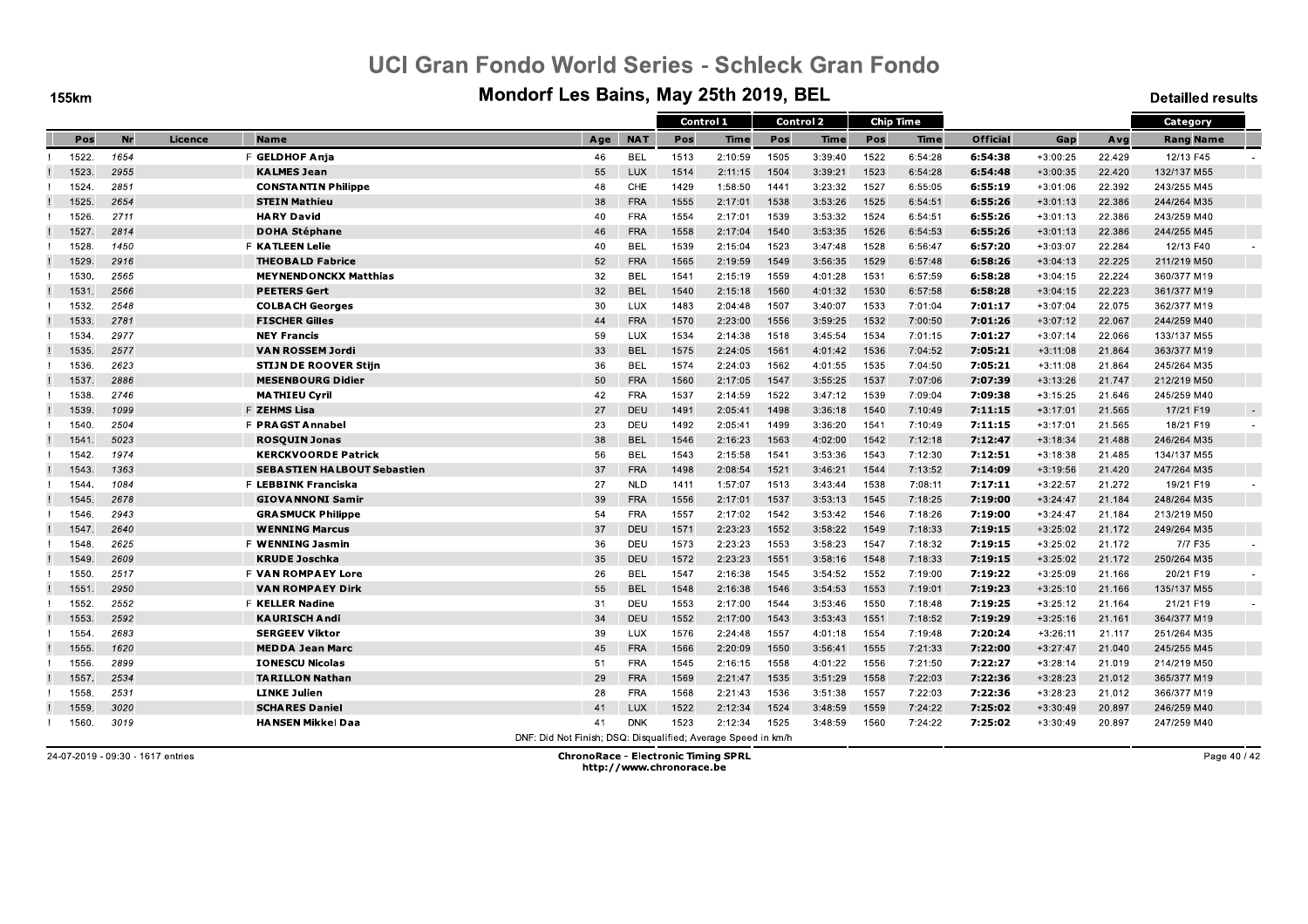**155km** 

#### Mondorf Les Bains, May 25th 2019, BEL

**Detailled results** 

|            |      |             |                                |                                                               |            | Control 1                |             | <b>Control 2</b>         |             |                          | <b>Chip Time</b> |                 |            |        | Category         |
|------------|------|-------------|--------------------------------|---------------------------------------------------------------|------------|--------------------------|-------------|--------------------------|-------------|--------------------------|------------------|-----------------|------------|--------|------------------|
| Pos        | Nr   | Licence     | <b>Name</b>                    | Age                                                           | <b>NAT</b> | Pos                      | <b>Time</b> | Pos                      | <b>Time</b> | Pos                      | <b>Time</b>      | <b>Official</b> | Gap        | Avg    | <b>Rang Name</b> |
| 1561       | 2724 |             | <b>WILLEMS Bernard</b>         | 41                                                            | <b>NLD</b> | 1542                     | 2:15:56     | 1565                     | 4:05:08     | 1561                     | 7:32:25          | 7:32:59         | $+3:38:46$ | 20.530 | 248/259 M40      |
| 1562       | 2806 |             | <b>MENDOLIA Roberto</b>        | 46                                                            | <b>LUX</b> | 1567                     | 2:20:18     | 1564                     | 4:02:04     | 1562                     | 7:39:52          | 7:40:11         | $+3:45:58$ | 20.209 | 246/255 M45      |
| 1563       | 2670 |             | <b>MURRAY Jamie</b>            | 38                                                            | <b>GBR</b> | 1528                     | 2:13:04     | 1554                     | 3:58:53     | 1564                     | 7:49:14          | 7:49:52         | $+3:55:38$ | 19.793 | 252/264 M35      |
| 1563       | 2547 |             | <b>JAMISON Gareth</b>          | 30                                                            | <b>GBR</b> | 1551                     | 2:16:59     | 1555                     | 3:59:12     | 1563                     | 7:49:13          | 7:49:52         | $+3:55:38$ | 19.793 | 367/377 M19      |
| <b>DNF</b> | 5026 |             | <b>LAMBERT Alex</b>            | 35                                                            |            | 104                      | 1:24:28     | 848                      | 2:35:31     | $\overline{\phantom{a}}$ |                  |                 |            |        | $-M35$           |
| <b>DNF</b> | 2098 |             | <b>VAN LAER Jens</b>           | 40                                                            | <b>BEL</b> | 161                      | 1:28:05     | $\sim$                   |             | $\sim$                   |                  |                 |            |        | $-M40$           |
| <b>DNF</b> | 1549 |             | <b>SYNE Lionel</b>             | 43                                                            | BEL        | 176                      | 1:28:09     | 125                      | 2:16:22     | $\blacksquare$           |                  |                 |            |        | $-M40$           |
| <b>DNF</b> | 1336 | DEU19830112 | JÖRG Gehlsdorf                 | 36                                                            | DEU        | 240                      | 1:28:23     | 175                      | 2:16:38     |                          |                  |                 |            |        | $-M35$           |
| <b>DNF</b> | 1651 |             | <b>GULBA Krzysztof</b>         | 46                                                            | POL        | 306                      | 1:28:33     | 496                      | 2:24:19     | $\sim$                   |                  |                 |            |        | $-M45$           |
| <b>DNF</b> | 5015 |             | <b>LAMBERT Xavier</b>          | 28                                                            | <b>BEL</b> | 345                      | 1:29:52     | 421                      | 2:22:20     |                          |                  |                 |            |        | $-M19$           |
| <b>DNF</b> | 1057 |             | <b>MELLAERTS Robbe</b>         | 26                                                            | <b>BEL</b> | 454                      | 1:31:15     | $\sim$                   |             | $\sim$                   |                  |                 |            |        | $-M19$           |
| <b>DNF</b> | 1354 |             | <b>VAN DE GEJUCHTE Kristof</b> | 37                                                            | <b>BEL</b> | 701                      | 1:34:02     | 1000                     | 2:42:59     | $\sim$                   |                  |                 |            |        | $-M35$           |
| <b>DNF</b> | 1044 |             | <b>VINCK Sam</b>               | 24                                                            | <b>BEL</b> | 733                      | 1:34:30     | 1156                     | 2:53:22     | $\overline{\phantom{a}}$ |                  |                 |            |        | $-M19$           |
| <b>DNF</b> | 1553 |             | <b>DA COSTA Manuel</b>         | 43                                                            | LUX        | 890                      | 1:36:54     | 917                      | 2:38:37     | $\sim$                   |                  |                 |            |        | $-M40$           |
| <b>DNF</b> | 3013 |             | <b>VAN ERPS Joachim</b>        | 34                                                            | <b>BEL</b> | 1059                     | 1:41:11     | 958                      | 2:40:26     | $\sim$                   |                  |                 |            |        | $-M19$           |
| <b>DNF</b> | 2902 | NLD19680222 | <b>HERMAN Eric</b>             | 51                                                            | <b>NLD</b> | 1107                     | 1:42:16     | $\sim$                   |             |                          |                  |                 |            |        | $-M50$           |
| <b>DNF</b> | 1377 |             | <b>SWITTEN Philippe</b>        | 38                                                            | BEL        | 1131                     | 1:42:55     | $\sim$                   |             | $\sim$                   |                  |                 |            |        | - M35            |
| <b>DNF</b> | 2756 |             | <b>STEENBERG Rico</b>          | 42                                                            | <b>NLD</b> | 1137                     | 1:43:08     | $\sim$                   |             |                          |                  |                 |            |        | $-M40$           |
| <b>DNF</b> | 2854 |             | F NOTTEBROCK Kerstin           | 48                                                            | DEU        | 1148                     | 1:43:49     | 1096                     | 2:49:48     | $\sim$                   |                  |                 |            |        | $-F45$           |
| <b>DNF</b> | 1675 |             | <b>PALMA Lionel</b>            | 47                                                            | LUX        | 1309                     | 1:51:24     | 1323                     | 3:08:02     | $\sim$                   |                  |                 |            |        | $-M45$           |
| <b>DNF</b> | 1609 |             | <b>BAETEN Didier</b>           | 45                                                            | <b>BEL</b> | 1319                     | 1:51:37     | 1229                     | 2:59:46     | $\overline{\phantom{a}}$ |                  |                 |            |        | $-M45$           |
| <b>DNF</b> | 2812 |             | <b>SZABO Gabor</b>             | 46                                                            | <b>HUN</b> | 1389                     | 1:55:44     | 1442                     | 3:23:32     | ÷.                       |                  |                 |            |        | $-M45$           |
| <b>DNF</b> | 2925 |             | <b>SCHÄFER Marc</b>            | 53                                                            | DEU        | 1419                     | 1:57:56     | 1418                     | 3:21:06     | $\sim$                   |                  |                 |            |        | - M50            |
| <b>DNF</b> | 2691 |             | <b>CLAEYS Bart M.M.</b>        | 40                                                            | <b>BEL</b> | 1451                     | 2:00:39     | 1508                     | 3:40:13     |                          |                  |                 |            |        | $-M40$           |
| <b>DNF</b> | 2033 |             | <b>THESEN Hans Peter</b>       | 65                                                            | DEU        | 1506                     | 2:09:18     | 1478                     | 3:30:23     | $\sim$                   |                  |                 |            |        | $-M65$           |
| <b>DNF</b> | 2832 |             | <b>MESENBOURG Daniel</b>       | 47                                                            | <b>FRA</b> | 1559                     | 2:17:04     | 1548                     | 3:55:28     | $\overline{\phantom{a}}$ |                  |                 |            |        | $-M45$           |
| <b>DNF</b> | 2714 |             | <b>SHEGAR-ASTORALL Rhys</b>    | 40                                                            | LUX        | 1577                     | 2:27:21     | $\sim$                   |             | ٠                        |                  |                 |            |        | - M40            |
| <b>DNF</b> | 5036 |             | <b>CUYPERS Filip</b>           | 39                                                            | <b>BEL</b> | $\sim$                   |             | $\sim$                   |             |                          |                  |                 |            |        | $-M35$           |
| <b>DNF</b> | 2082 |             | <b>POURRAT Pierre Etienne</b>  | 36                                                            | <b>FRA</b> | $\sim$                   |             |                          |             | $\overline{\phantom{a}}$ |                  |                 |            |        | $-M35$           |
| <b>DNF</b> | 2554 |             | <b>PEETERS Marco</b>           | 31                                                            | <b>NLD</b> |                          |             |                          |             |                          |                  |                 |            |        | $-M19$           |
| <b>DNF</b> | 1591 |             | <b>KONINGS Joost</b>           | 45                                                            | <b>NLD</b> | $\mathbf{r}$             |             |                          |             |                          |                  |                 |            |        | $-M45$           |
| <b>DNF</b> | 1337 |             | <b>WAER Frederik</b>           | 37                                                            | <b>BEL</b> |                          |             |                          |             |                          |                  |                 |            |        | $-M35$           |
| <b>DNF</b> | 1345 | NLD19821009 | <b>RUIJGT D.A.</b>             | 37                                                            | <b>NLD</b> | $\overline{\phantom{a}}$ |             | $\sim$                   |             |                          |                  |                 |            |        | $-M35$           |
| <b>DNF</b> | 1004 |             | <b>DIDIER Laurent</b>          | 35                                                            | <b>LUX</b> | $\omega$                 |             | i all                    |             |                          | 3:44:28          | 3:44:32         |            | 41.419 | $-M35$           |
| <b>DNF</b> | 1002 |             | <b>SCHLECK Andy</b>            | 34                                                            | <b>LUX</b> | $\sim$                   | 1:49:29     | $\overline{\phantom{a}}$ |             | $\sim$                   | 3:42:52          | 3:42:55         |            | 41.717 | $-M19$           |
| <b>DNF</b> | 1081 |             | <b>DAMMEN Yoric</b>            | 27                                                            | <b>BEL</b> | u,                       |             | ш.                       |             | $\overline{a}$           |                  |                 |            |        | $-M19$           |
| <b>DNF</b> | 1063 |             | <b>HILT Sebastian</b>          | 26                                                            | DEU        | $\sim$                   |             | $\overline{\phantom{a}}$ |             |                          |                  |                 |            |        | $-M19$           |
| <b>DNF</b> | 1197 |             | <b>VAN PARYS Maarten</b>       | 31                                                            | <b>BEL</b> |                          |             | $\sim$                   |             |                          |                  |                 |            |        | $-M19$           |
| DSQ        | 1584 |             | <b>ASSELMAN Kris</b>           | 44                                                            | <b>BEL</b> | $\sim$                   | 2:18:51     |                          |             | $\overline{\phantom{a}}$ | 3:34:42          | 3.35.16         |            | 43.202 | - M40            |
|            |      |             |                                | DNF: Did Not Finish; DSQ: Disqualified; Average Speed in km/h |            |                          |             |                          |             |                          |                  |                 |            |        |                  |

24-07-2019 - 09:30 - 1617 entries

**ChronoRace - Electronic Timing SPRL** http://www.chronorace.be